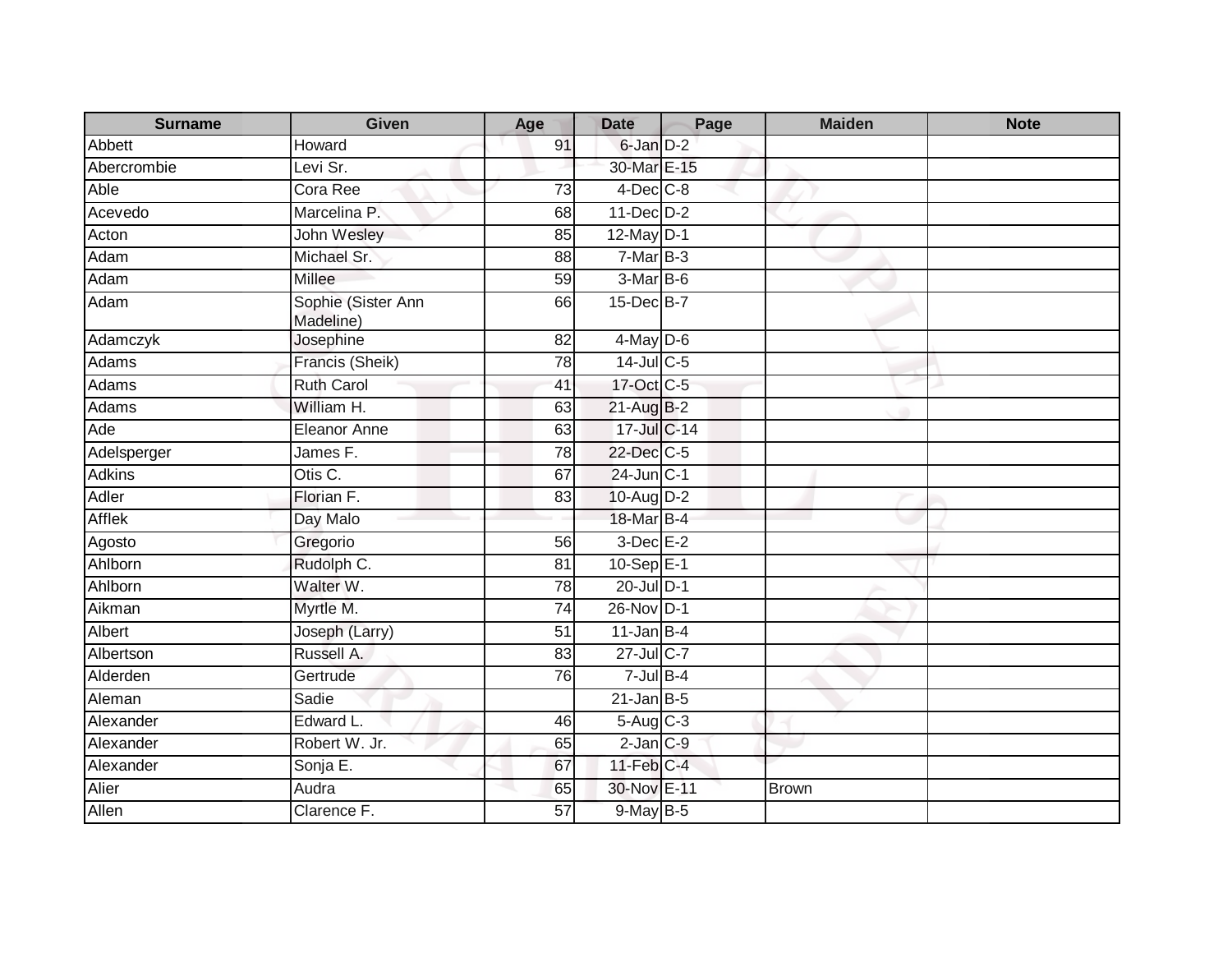| Allen          | Norman              | 79              | 7-Aug C-4                  |  | Picture included. |
|----------------|---------------------|-----------------|----------------------------|--|-------------------|
| Allen          | Rabe (Ray)          | 95              | 22-Dec C-5                 |  |                   |
| Allen          | William J. (Lt.)    | 44              | $2$ -Jun $D-1$             |  |                   |
| Allison        | Maurice F.          | 67              | 8-Dec A-13                 |  |                   |
| Allison        | Pauline             |                 | $23$ -May B-7              |  |                   |
| Allison        | <b>Robert Bruce</b> | 48              | 13-Mar C-4                 |  |                   |
| Alonzo         | Refugio Cuca        | $\overline{78}$ | 24-Nov A-4                 |  |                   |
| Alt            | Irene               | 70              | $22$ -Apr $C-3$            |  |                   |
| Alvey          | Fannie              | 65              | 27-Jan C-10                |  |                   |
| Ambrosini      | Mary F.             | 66              | 5-Oct B-11                 |  |                   |
| Amtsbuechler   | Reba Grace          | 78              | $13-Apr \nightharpoonup 1$ |  |                   |
| Anaya          | Javier              | 22              | 6-Jan D-2                  |  |                   |
| Andersen       | Jorgen S.           | $\overline{74}$ | 18-Feb C-3                 |  |                   |
| Anderson       | Donald              | 50              | 5-May B-7                  |  |                   |
| Anderson       | Earl                | $\overline{74}$ | 11-Nov C-2                 |  |                   |
| Anderson       | Edith P.            | 78              | $28$ -Jan B-3              |  |                   |
| Anderson       | Edna                | 64              | 27-Apr C-7                 |  |                   |
| Anderson       | Ernest              | 85              | 26-Nov D-1                 |  |                   |
| Anderson       | George Jr.          |                 | $2$ -Jan $C-9$             |  |                   |
| Anderson       | Harry               | 94              | $24$ -Mar $B-8$            |  |                   |
| Anderson       | Henry O.            | 88              | $3$ -Jan $D-6$             |  |                   |
| Anderson       | Ida Fay             | 81              | $24$ -Feb $G-6$            |  |                   |
| Anderson       | Lilly E.            |                 | $8$ -Jun $D-2$             |  |                   |
| Anderson       | Marilyn J.          | 40              | $9-Sep$ $C-2$              |  |                   |
| Anderson       | <b>Roy Walter</b>   | 63              | $27$ -Aug $B$ -7           |  |                   |
| Anderson       | Sylvia J.           | 54              | $7$ -Dec $E-2$             |  |                   |
| Anderson       | Wayne D. (Whitey)   | 42              | 18-Aug D-1                 |  |                   |
| Andrade        | Julian              | 86              | 19-Nov C-12                |  |                   |
| Andres         | Carl                | 67              | $7-Feb$ B-11               |  |                   |
| Andres         | James P. Sr.        | 61              | 17-Dec D-7                 |  |                   |
| Andrews        | Helen G.            | 67              | 16-Nov E-1                 |  |                   |
| <b>Andrews</b> | Mary                | $\overline{77}$ | $24$ -Feb $G-6$            |  |                   |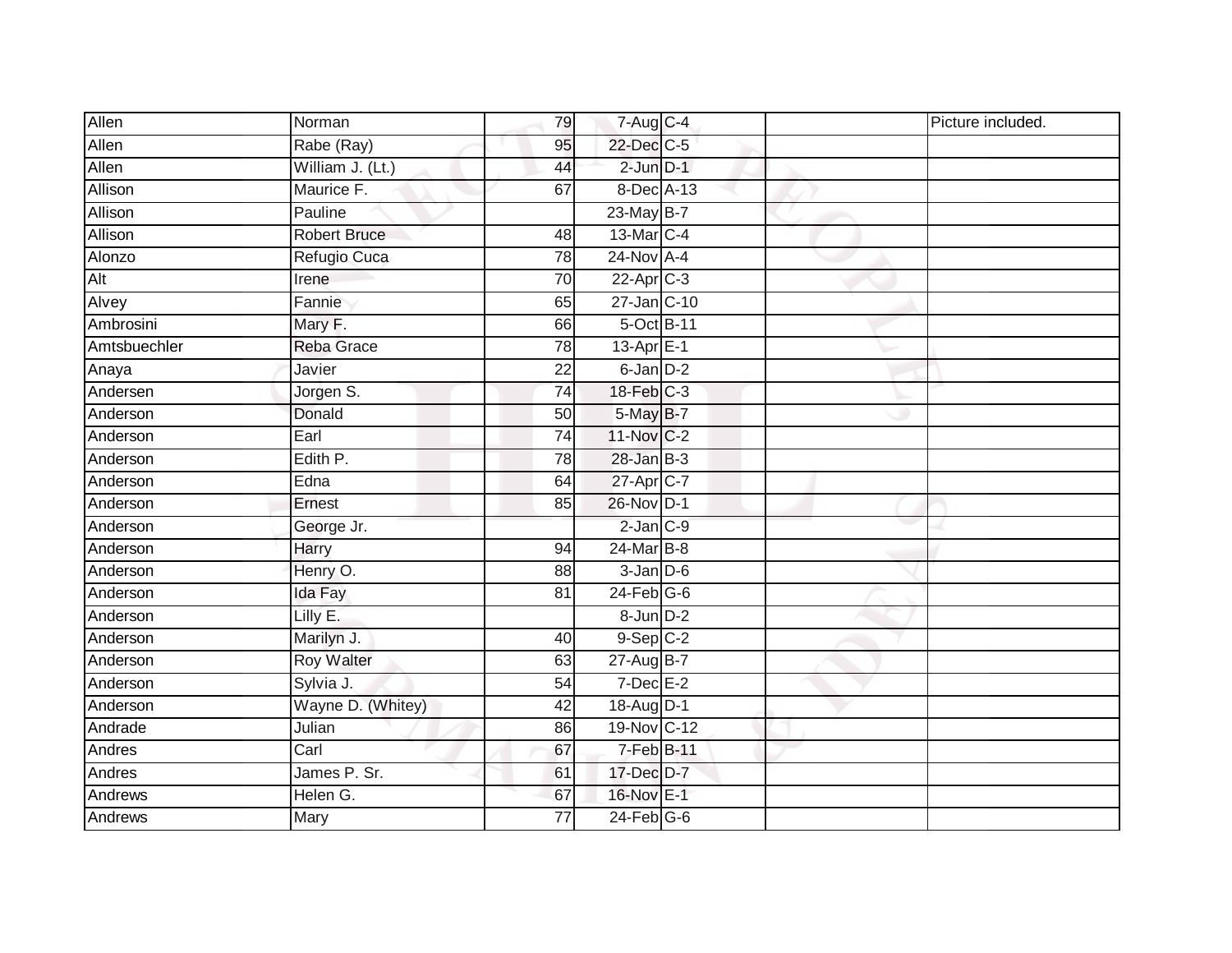| Andrisko       | Alex A. Sr.          | 64              | $28$ -Jan B-3          |  |  |
|----------------|----------------------|-----------------|------------------------|--|--|
| Andrus         | Mary T.              | 63              | 12-Jun C-6             |  |  |
| Angotti        | Ralph Jr.            |                 | 7-Sep D-2              |  |  |
| Ankarlo        | Magnus E.            |                 | 19-Oct E-2             |  |  |
| Annen          | Josephine            | $\overline{77}$ | 31-Oct C-4             |  |  |
| Argus          | Jonathon Justin      | 9               | $25$ -Feb $C-4$        |  |  |
| Armley         | Henry C.             | 40              | $4$ -Dec $C$ -8        |  |  |
| Arnold         | James E.             | 49              | 28-Sep D-2             |  |  |
| Arnold         | Joseph E.            | 78              | 13-Nov C-3             |  |  |
| Arroyo         | Kevin Allen          | 2 months        | 28-Aug C-6             |  |  |
| Arvay          | Susan                | 89              | 6-Apr C-7              |  |  |
| Asbell         | Donald E.            | 20              | 19-May B-3             |  |  |
| Ascencio       | Fernando             | 84              | $7 - Jan$ $B - 4$      |  |  |
| Ashton         | Lyman W. (Bill)      | 62              | $7-Aug$ <sub>C-4</sub> |  |  |
| Atteberry      | William L.           | 63              | 21-Mar C-6             |  |  |
| Atzhorn        | Christian P.         | 90              | 13-Feb D-6             |  |  |
| Austgen        | Loretta              | 77              | 27-Aug B-7             |  |  |
| Auterman       | Joseph               | 86              | $11$ -Jun D-7          |  |  |
| Avgeris        | Georgia              | 62              | $9$ -Jun $B$ -8        |  |  |
| Awe            | <b>Lester Dean</b>   | 57              | 7-Nov C-5              |  |  |
| Aydelotte      | Terry T.             | 44              | 3-Oct B-7              |  |  |
| Aylesworth     | Lola F.              | $\overline{71}$ | $4$ -Dec $C$ -8        |  |  |
| <b>Babcock</b> | Douglas C.           | 80              | 21-May D-7             |  |  |
| <b>Babic</b>   | <b>Leon Russell</b>  | 29              | $9-Apr\overline{B-11}$ |  |  |
| <b>Babush</b>  | Veronica (Babusiak)  | 93              | 31-Oct C-4             |  |  |
| <b>Bach</b>    | Eleanor J.           | 76              | $21$ -Jul C-1          |  |  |
| <b>Bachnak</b> | Elizabeth            | 78              | $27$ -Feb $C-5$        |  |  |
| <b>Bady</b>    | Anna                 | 70              | 25-Sep B-8             |  |  |
| Baghdassarian  | <b>Marie Marlene</b> |                 | 3-Apr C-5              |  |  |
| <b>Bagley</b>  | Catherine E.         | 76              | 29-May B-7             |  |  |
| Baier          | Phyllis              | 70              | $9$ -Jun $B$ -8        |  |  |
| <b>Bailey</b>  | A. Murray            | 90              | $2-Apr$ C-7            |  |  |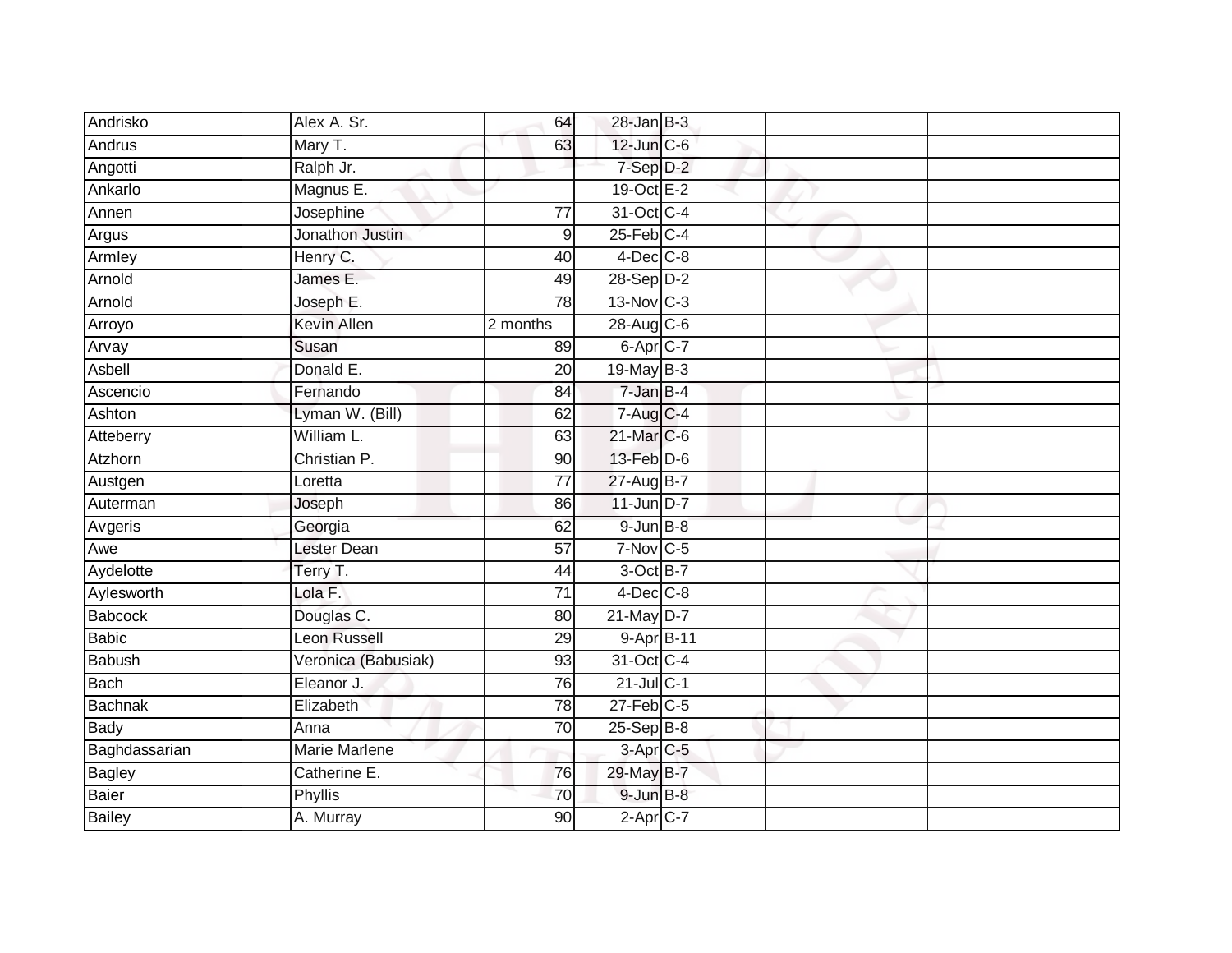| <b>Bailey</b>  | Fern P.               | 85              | 2-Apr C-7         |         |  |
|----------------|-----------------------|-----------------|-------------------|---------|--|
| <b>Bailitz</b> | Joseph                | 82              | $25$ -Feb $C-4$   |         |  |
| Bainbridge     | <b>Uldene</b>         | 84              | 3-Oct B-7         |         |  |
| <b>Baird</b>   | <b>Bertha</b>         | 78              | $2$ -May C-5      |         |  |
| <b>Baize</b>   | Shelby R.             | 67              | 17-Nov C-6        |         |  |
| Bajda          | Sylvia M.             |                 | 30-Jun C-7        |         |  |
| <b>Baker</b>   | Edward (Lt. Col.)     | 63              | $16$ -Jan $D-4$   |         |  |
| <b>Baker</b>   | <b>Robert Douglas</b> | 91              | 27-May B-7        |         |  |
| <b>Baker</b>   | Robert F. (Bobby)     | 63              | $2$ -May C-5      |         |  |
| <b>Bakos</b>   | Mary                  | 71              | 25-Nov C-4        |         |  |
| <b>Bakota</b>  | Wanda                 |                 | 8-Feb C-5         |         |  |
| <b>Balazs</b>  | Joseph                | 87              | 9-Apr B-11        |         |  |
| Balboa         | Theodore Jr.          | 24              | 26-Aug C-2        |         |  |
| Baldner        | Ray A.                | 14              | $7 - JanB - 4$    |         |  |
| <b>Balka</b>   | Andrew                | $\overline{75}$ | 14-Apr D-6        |         |  |
| Ball           | Pauline S.            | 66              | $14$ -Jan $C-4$   |         |  |
| <b>Ballard</b> | Russell W.            | $\overline{87}$ | $6$ -Jun $C-8$    |         |  |
| <b>Ballard</b> | Ruth M.               | 85              | 15-Dec B-7        |         |  |
| <b>Ballon</b>  | Gizela (Gustie)       | $\overline{72}$ | 22-Dec C-5        | Saliga  |  |
| Balog          | Emery C. Sr.          | 87              | $8 - Jan$ $B - 5$ |         |  |
| Balog          | George Sr.            | 92              | 29-May B-7        |         |  |
| <b>Baltes</b>  | Hazel L.              | 78              | $17$ -Jun $C-1$   | Whitley |  |
| <b>Banach</b>  | Henry P. Sr.          | 58              | 18-Nov D-1        |         |  |
| Banasiak       | Euphemia              | 68              | 26-May B-6        | Wolski  |  |
| Bandura        | Michael               | 55              | $12$ -Jun $C$ -6  |         |  |
| <b>Bankard</b> | Merrill H.            |                 | 14-Dec D-16       |         |  |
| Bannon         | William Grundy        | 76              | $1-Dec$ $C-4$     |         |  |
| Banvard        | Navy F. X. Jr.        | $\overline{55}$ | 18-Jun C-9        |         |  |
| Banzon         | Camille Anne          | 7 months        | 13-Mar C-4        |         |  |
| <b>Bapple</b>  | <b>Edward Austin</b>  | 60              | 28-Dec E-4        |         |  |
| Baran          | Emilia                | 68              | 29-Feb C-5        |         |  |
| <b>Baran</b>   | John G. (Judge)       | 68              | 6-Apr C-7         |         |  |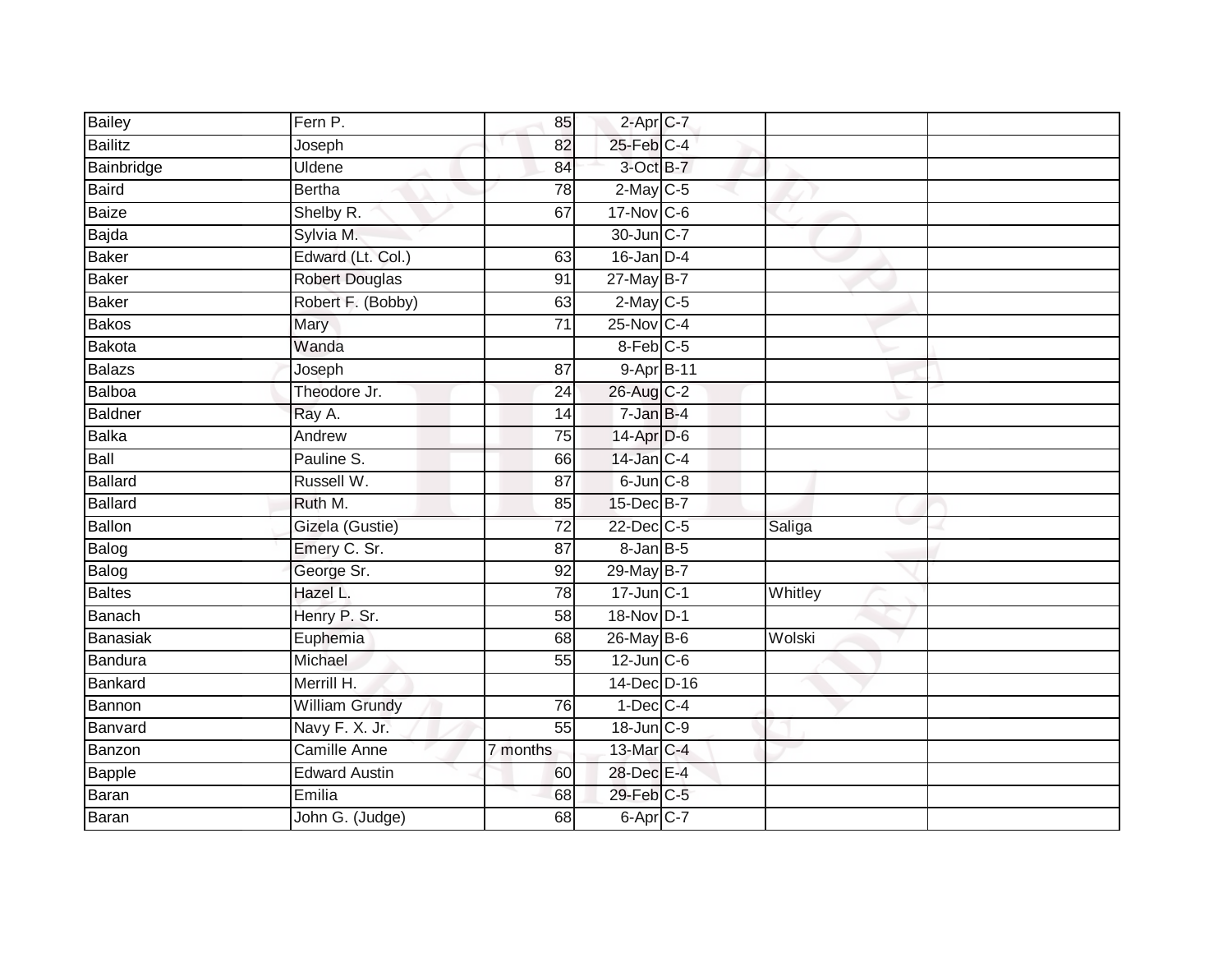| Baranyi         | Steve               | 89              | 18-Dec C-9      |              |  |
|-----------------|---------------------|-----------------|-----------------|--------------|--|
| <b>Barber</b>   | Lucyle E.           | 69              | 20-Oct C-6      |              |  |
| <b>Barber</b>   | Rickey D.           | 26              | 16-Jun C-1      |              |  |
| Bardowski       | Alex (DDS)          | 68              | 28-Dec E-4      |              |  |
| <b>Barker</b>   | <b>Haskell</b>      | 55              | 16-Sep C-1      |              |  |
| Barlage         | Genevieve           | 60              | $14$ -Jul C-5   | <b>Baker</b> |  |
| <b>Barlow</b>   | <b>Tina Marie</b>   |                 | 7-May C-15      |              |  |
| <b>Barnes</b>   | Arthur L.           | 64              | 22-Sep C-7      |              |  |
| Barnes          | Doris M.            | 57              | $9-Nov$ E-1     |              |  |
| <b>Barnes</b>   | Robert L. Sr.       | $\overline{48}$ | 28-Apr D-1      |              |  |
| Barney          | Anna M.             | 75              | $5-Mar$ $C-8$   |              |  |
| Barr            | Viletta E.          | 49              | 14-Oct C-2      |              |  |
| <b>Barrett</b>  | <b>Thomas</b>       | $\overline{27}$ | 8-Aug B-7       |              |  |
| Bartczak        | Genevieve           | 87              | 26-Feb B-3      |              |  |
| <b>Bartels</b>  | Julia               | 89              | 18-Sep B-5      |              |  |
| <b>Barton</b>   | Roverta Ellen       | 83              | 4-Mar C-4       | Puch         |  |
| Basanda         | Michael             | $\overline{88}$ | 21-Mar C-6      |              |  |
| <b>Basko</b>    | William J.          | 64              | 8-Oct D-6       |              |  |
| <b>Basko</b>    | William J.          | 64              | 7-Oct C-4       |              |  |
| <b>Bass</b>     | Joseph B.           | 23              | $16$ -Jul C-9   |              |  |
| <b>Bass</b>     | Lenore              | 62              | $15$ -Jan $C-3$ |              |  |
| <b>Bassler</b>  | John E.             | 29              | 12-Oct D-6      |              |  |
| Basso           | Frank A.            | 67              | $1-Dec$ $C-4$   |              |  |
| Bastasich       | <b>Bryan Robert</b> | 3               | $12$ -Nov $D-3$ |              |  |
| <b>Bates</b>    | Anna                | 70              | $2$ -May C-5    |              |  |
| <b>Batliner</b> | Egon                | 80              | $21$ -May $D-7$ |              |  |
| <b>Bauer</b>    | Hannah Elizabeth    | $\overline{77}$ | $25-Sep$ $B-8$  |              |  |
| Baughman        | Gladys Irene        | 88              | 3-Mar B-6       | Gardner      |  |
| Baughman        | Vivian              | 56              | 16-Mar D-7      |              |  |
| Baughn          | William             | 81              | 18-Jul C-1      |              |  |
| Baum            | Fred J.             | 80              | $9$ -Jun $B-8$  |              |  |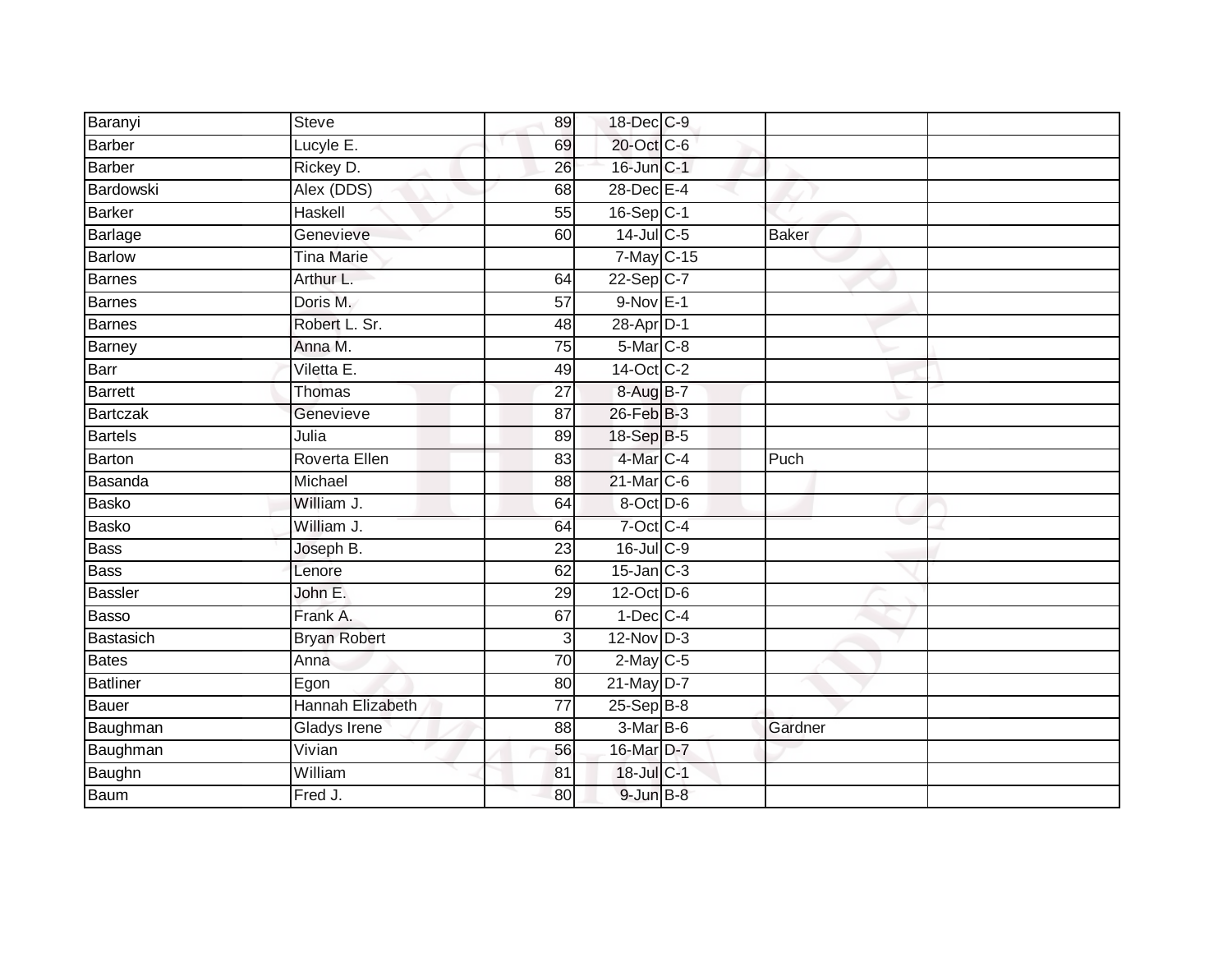| Bayer           | Clifford R.   | 77              | 31-Mar D-1      |            | Also listed as Baer on<br>April 1; C-8. |
|-----------------|---------------|-----------------|-----------------|------------|-----------------------------------------|
| Bazzelle        | Ozie          | 64              | 16-Jan D-4      |            |                                         |
| Beacom          | Harold O.     | 78              | $16$ -Jan $D-4$ |            |                                         |
| <b>Beakley</b>  | James H.      | 59              | $21$ -Feb $C-3$ |            |                                         |
| Beakley         | Lerlene       | $\overline{57}$ | 14-Mar C-6      |            |                                         |
| Beardsley       | Erma          | 81              | 17-Jul C-14     |            |                                         |
| <b>Becich</b>   | Rose          | 76              | $21$ -Jul C-1   |            |                                         |
| <b>Beck</b>     | Catherine     | 98              | $29$ -Aug B-6   |            |                                         |
| <b>Beck</b>     | Hattie M.     | 84              | 25-Mar B-6      |            |                                         |
| <b>Beck</b>     | Theresa       |                 | 12-Oct D-6      | Komasinski |                                         |
| <b>Beck</b>     | William       | 69              | 14-Oct C-2      |            |                                         |
| Beckman         | Walter R.     | 70              | 28-Mar B-5      |            |                                         |
| Becze           | Michael Sr.   | 96              | 27-Nov G-1      |            |                                         |
| Beda            | Madalena      | $\overline{75}$ | 27-Mar B-6      |            |                                         |
| <b>Bedka</b>    | Stanley F.    | 62              | 23-Sep C-1      |            |                                         |
| Bednar          | Edward        | 39              | 22-Aug B-6      |            |                                         |
| <b>Bednarek</b> | Henry J.      | 61              | $2$ -Dec $C-1$  |            |                                         |
| <b>Bedord</b>   | Gertrude      |                 | 7-Aug C-4       |            |                                         |
| Beezen          | Paul Pete     | 59              | $3$ -Jan $D$ -6 |            |                                         |
| Behring         | Hazel L.      | 81              | 3-Oct B-7       |            |                                         |
| Bell            | Carvin (Bill) | 46              | 20-Mar C-5      |            |                                         |
| Bell            | Isabella      | 81              | $11$ -Mar $B-3$ |            |                                         |
| Bell            | Jule F.       | $\overline{75}$ | $29$ -Jan $C-3$ |            |                                         |
| Bell            | Sidney        | 82              | $2-Nov$ D-14    |            |                                         |
| Benante         | Ellyn         | $\overline{72}$ | 21-Oct C-5      |            |                                         |
| Beneake         | Kathryn H.    | 72              | 30-Nov E-11     |            |                                         |
| Benedict        | Jennie        | 90              | $27$ -Feb $C-5$ |            |                                         |
| Benicewicz      | Kunegunda     | 91              | 26-Sep E-1      |            |                                         |
| Benko           | Amelia        | 65              | 20-Apr F-11     | Gauder     |                                         |
| <b>Bennett</b>  | Jerry Jr.     | 60              | 13-Nov C-3      |            |                                         |
| Bennington      | Edward D.     | 77              | 25-Sep B-8      |            |                                         |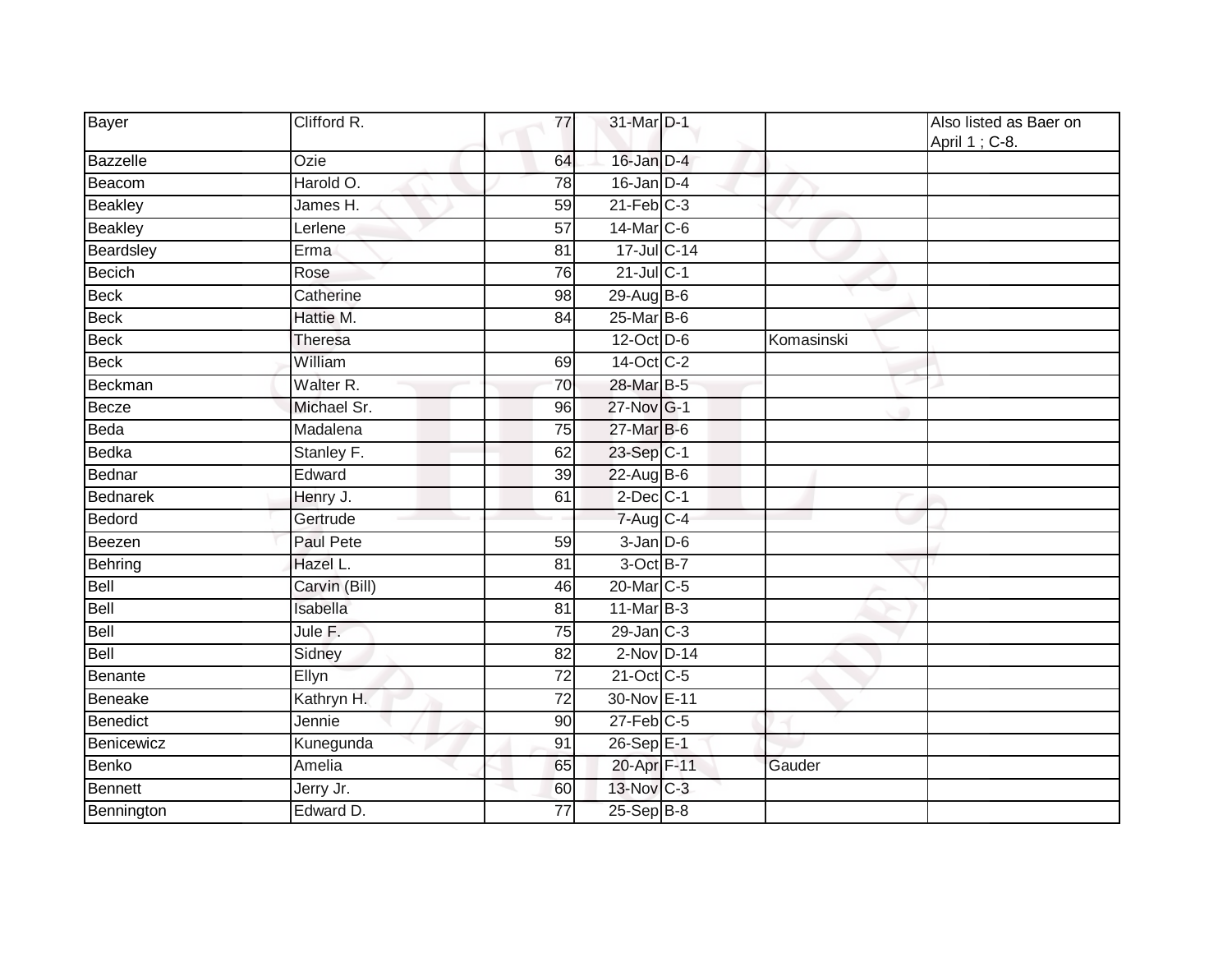| Benoist          | Ricky             | 25              | 4-Apr B-9         |       |        |                             |
|------------------|-------------------|-----------------|-------------------|-------|--------|-----------------------------|
| Benson           | John M.           |                 | 83 Feburary<br>19 | $B-3$ |        |                             |
| Benson           | Winifred          |                 | 23-Oct D-10       |       |        |                             |
| Berdis           | John A.           | 73              | 17-Nov C-6        |       |        |                             |
| <b>Berendt</b>   | Mary E.           |                 | 24-Aug D-2        |       | v      |                             |
| <b>Beres</b>     | Mary              | 69              | $21$ -Jan B-5     |       |        |                             |
| <b>Beretz</b>    | Arpad L. (Bishop) | 65              | $21$ -Oct $C-5$   |       |        |                             |
| <b>Beretz</b>    | <b>Bertha</b>     | $\overline{75}$ | 22-Apr C-3        |       | Gyerko |                             |
| Berezowsky       | Bessie (Berey)    |                 | 10-Oct C-5        |       |        |                             |
| Berg             | Elsie M.          | 52              | $17$ -Apr $E-2$   |       |        |                             |
| Berger           | Noah L.           | 81              | 28-Dec E-4        |       |        |                             |
| Bergman          | Laura             | 79              | $2$ -Jan $C-9$    |       |        |                             |
| <b>Berkowitz</b> | Seymour           | $\overline{82}$ | 19-May B-3        |       |        |                             |
| Bermea           | Jesus E.          | 19              | 19-Jun C-4        |       |        |                             |
| Bernat           | Alexander         | 65              | 14-Jan C-4        |       |        | Also listed as Bernatowicz. |
| <b>Berner</b>    | Louis R.          | 83              | 20-May B-6        |       |        |                             |
| <b>Berry</b>     | James W. Sr.      | 61              | $16$ -Jan $D-4$   |       |        |                             |
| <b>Berry</b>     | Luther            | 86              | 12-Dec C-5        |       |        |                             |
| <b>Berry</b>     | Tanya             | 5               | 13-Jun C-9        |       |        |                             |
| Bertrand         | Julian P. (Bert)  | $\overline{82}$ | 30-Mar E-15       |       |        |                             |
| <b>Besse</b>     | Pearl             | 96              | 23-May B-7        |       |        |                             |
| Best             | Robert (Robin)    | 31              | $14$ -Jan C-4     |       |        |                             |
| <b>Bewick</b>    | Ethel John        | 88              | $10$ -Jul C-6     |       |        |                             |
| Beyer            | Joseph L. Sr.     | 60              | $10$ -Jun $B - 7$ |       |        |                             |
| Biancardi        | Mary              | $\overline{73}$ | $21-Aug$ B-2      |       |        |                             |
| Biavaschi        | Anna N.           | 86              | 10-Apr C-7        |       | Novak  |                             |
| Bickell          | Ada L.            | 90              | $13$ -Jan $F-9$   |       |        |                             |
| <b>Bickle</b>    | Clifton Earl Sr.  | 69              | 21-Oct C-5        |       |        |                             |
| Biedinger        | Henry R.          | 66              | 12-Dec C-5        |       |        |                             |
| <b>Bieker</b>    | Lawrence W.       | 78              | 30-Dec D-5        |       |        |                             |
| Biel             | Bernard J.        | 55              | $7$ -May $C$ -15  |       |        |                             |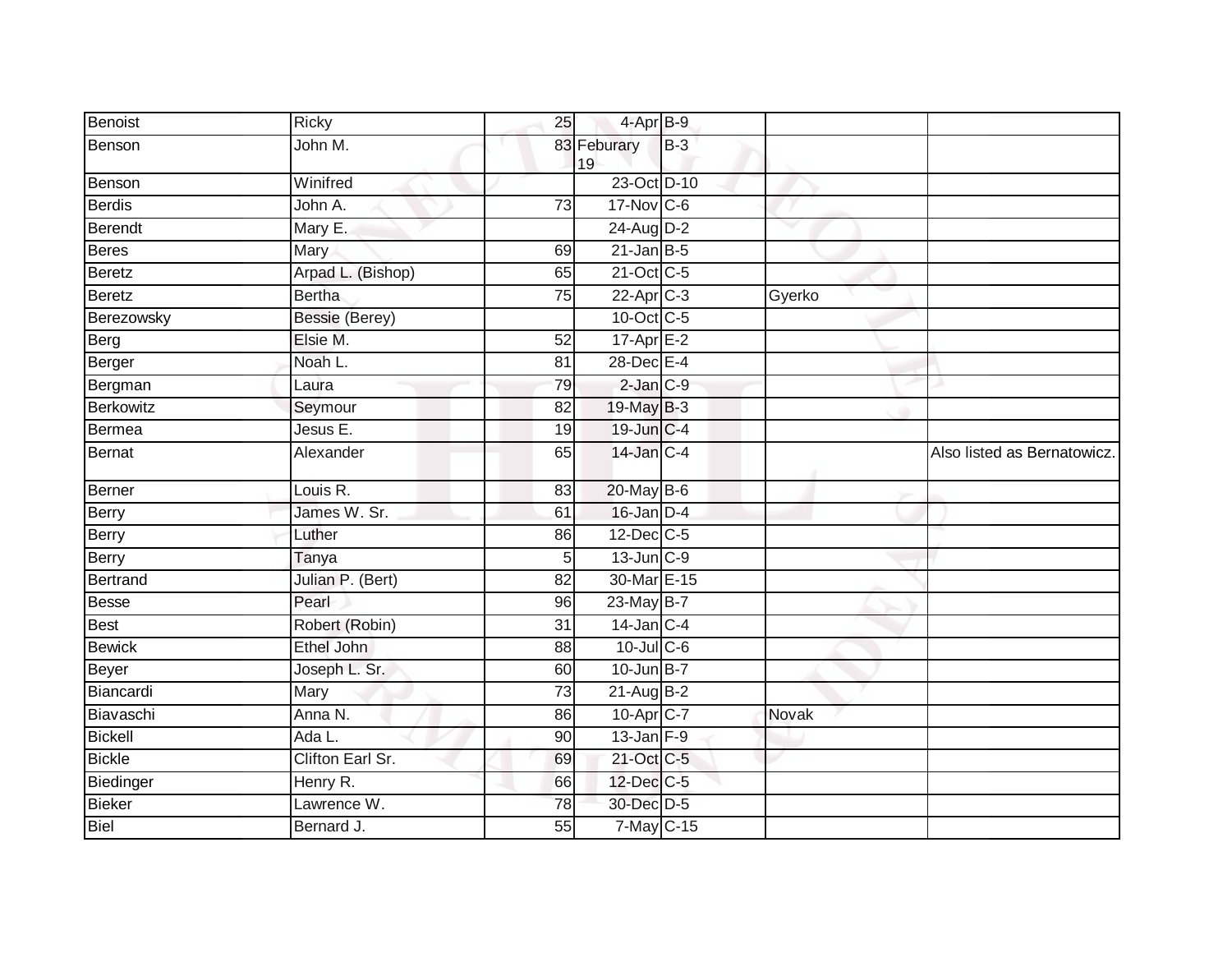| Bielecki        | John                    | 59              | 21-Jul C-1       |         |  |
|-----------------|-------------------------|-----------------|------------------|---------|--|
| <b>Bierly</b>   | Margaret M.             |                 | 12-Nov D-3       |         |  |
| <b>Biernat</b>  | Frank J.                | 78              | 6-Jun C-8        |         |  |
| Biesboer        | John                    | 62              | $11-Nov$ C-2     |         |  |
| Bieszczat       | Stanley J. (Bruce)      |                 | $23$ -Jan $C-9$  |         |  |
| <b>Bigott</b>   | Julia                   | 88              | $9$ -Dec $C$ -8  |         |  |
| Bilke           | Edward                  | 92              | $21-SepE-1$      |         |  |
| <b>Billings</b> | Dennis L.               | 65              | 28-Apr D-1       |         |  |
| <b>Billings</b> | <b>Opal Mae</b>         | 67              | $9-Nov E-1$      |         |  |
| <b>Bird</b>     | Edith L.                | $\overline{84}$ | 6-Oct C-6        |         |  |
| <b>Birkett</b>  | <b>Dolores</b>          | 74              | 8-Feb C-5        |         |  |
| Bisto           | Louise                  | $\overline{87}$ | 18-Dec C-9       |         |  |
| <b>Bittner</b>  | Thomas A.               | 83              | 17-Sep C-9       |         |  |
| Bjorklund       | Josephine M.            | 81              | 20-Mar C-5       |         |  |
| Blaauw          | Roelffina               | 81              | 15-Jul D-1       |         |  |
| <b>Blachly</b>  | <b>Glenn Marr</b>       | 89              | 28-Feb C-4       |         |  |
| <b>Black</b>    | <b>Herbert Carleton</b> | 65              | 24-Jul B-7       |         |  |
| Blackburn       | George W.               | 73              | 8-Dec A-13       |         |  |
| Blackburn       | <b>Shannan Marie</b>    | 2 days          | $27$ -Mar $B$ -6 |         |  |
| Blackmon        | <b>Abdel Krin</b>       | 54              | 18-Jun C-9       |         |  |
| <b>Blaho</b>    | Julia                   | 86              | 25-Apr E-5       | Plutzer |  |
| <b>Blalark</b>  | Savator                 | $\overline{75}$ | 3-Sep C-13       |         |  |
| Blanchard       | Roland                  | 83              | 20-Jul D-1       |         |  |
| <b>Blanck</b>   | Ernest                  | 69              | 26-Nov D-1       |         |  |
| Blaschke        | Magdalena E. (Madge)    | 67              | 21-Sep E-1       |         |  |
| <b>Bliss</b>    | Richard                 | 13              | 5-Feb            |         |  |
| <b>Blocker</b>  | Edward P.               | 73              | 20-Jan F-11      |         |  |
| <b>Blosser</b>  | Helen M.                | 82              | $27$ -Jul C-7    |         |  |
| <b>Blouin</b>   | Isabelle G.             | 76              | 4-May D-6        |         |  |
| <b>Blue</b>     | Carl M.                 | 69              | 11-May F-11      |         |  |
| Blummer         | Terry L.                | 37              | 16-Apr C-8       |         |  |
| <b>Blythe</b>   | Lester H.               | 75              | 31-Oct C-4       |         |  |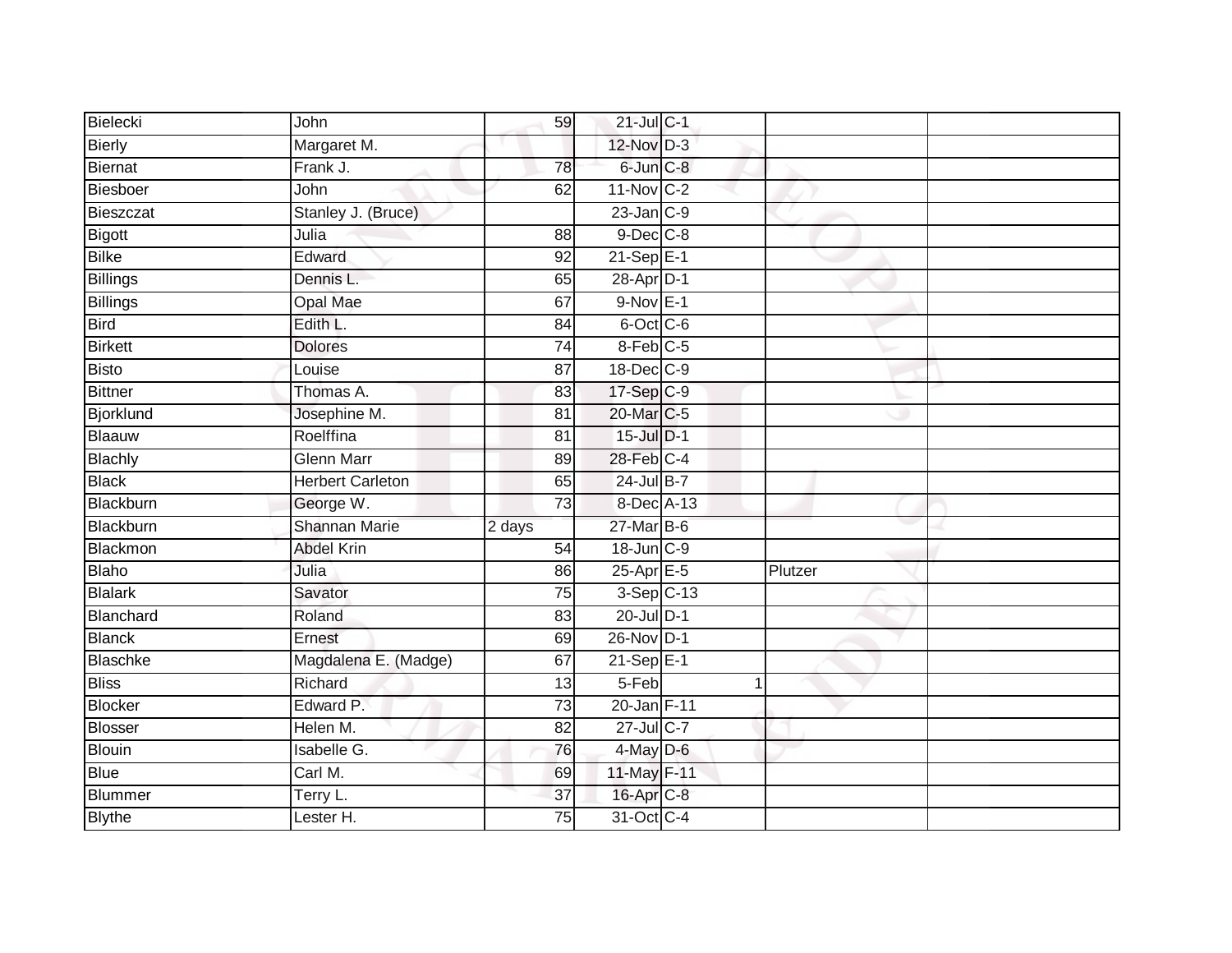| Boarchuk        | William                 | 85              | 20-Nov C-4             |           |  |
|-----------------|-------------------------|-----------------|------------------------|-----------|--|
| Boardman        | <b>Lawrence Russell</b> | 75              | 31-Mar D-1             |           |  |
| <b>Boblink</b>  | Elizabeth               | $\overline{71}$ | 21-Aug B-2             |           |  |
| <b>Bobonick</b> | <b>Charles</b>          | 64              | $21$ -Jan B-5          |           |  |
| Boczkowski      | <b>Stanley</b>          | $\overline{71}$ | 25-May E-9             |           |  |
| Bodnar          | Elizabeth               | 84              | 28-Apr D-1             |           |  |
| <b>Bodnar</b>   | Joseph (Msgr.)          | 63              | $4$ -Aug $D-1$         |           |  |
| <b>Bodney</b>   | Jennie M.               | 70              | 4-Mar C-4              | Brenkus   |  |
| <b>Boehl</b>    | Frank                   | 84              | $1-\overline{Aug}$ D-3 |           |  |
| Boender         | Cornelius               | 53              | 6-Apr C-7              |           |  |
| Boer            | Peter H.                | 53              | 12-Mar C-9             |           |  |
| Bognar          | Kenneth L.              | 22              | 21-May D-7             |           |  |
| Bohanan         | John L.                 | 80              | 9-Mar F-6              |           |  |
| <b>Boland</b>   | James                   | 69              | $21$ -Jul C-1          |           |  |
| <b>Bolda</b>    | <b>Alice</b>            | 68              | 10-Nov A-5             |           |  |
| <b>Bolde</b>    | Walter (Gus)            | 81              | $3-Nov$ C-8            |           |  |
| <b>Bolek</b>    | Frank                   | 63              | $25$ -Apr $E$ -5       |           |  |
| <b>Bolek</b>    | Stanley J.              | 73              | 29-Aug B-6             |           |  |
| <b>Bolger</b>   | <b>Thomas</b>           | 68              | 28-Sep F-1             |           |  |
| <b>Boltz</b>    | Donald H.               | $\overline{71}$ | 28-Aug C-6             |           |  |
| Bomberger       | Charles G.              | $\overline{72}$ | $6$ -Jul $E-1$         |           |  |
| Bonaventura     | Albert L.               | 43              | $4$ -May $D$ -6        |           |  |
| Bonaventura     | Linda M.                | $\overline{31}$ | $1$ -Dec $ C-4 $       | Grabos    |  |
| <b>Bonczyk</b>  | Alex S.                 |                 | $7 -$ Jul $B - 4$      |           |  |
| <b>Boney</b>    | Charles W.              | 52              | $29$ -Dec $C$ -6       |           |  |
| Bonneau         | Louise C.               | 90              | $10$ -Jun B-7          |           |  |
| <b>Bonnell</b>  | Nina L.                 | 55              | 5-Oct B-11             |           |  |
| Bonomo          | James II                | 27              | 31-Mar <sub>D-1</sub>  |           |  |
| <b>Booker</b>   | Rozell                  | 63              | 6-Mar C-4              |           |  |
| <b>Boone</b>    | Lucy Arzella            | 47              | 18-Jun C-9             |           |  |
| <b>Booth</b>    | Helen M.                | $\overline{77}$ | 22-Oct B-8             | Ciszewski |  |
| <b>Bopp</b>     | Gertrude E.             | 89              | 27-Apr C-7             |           |  |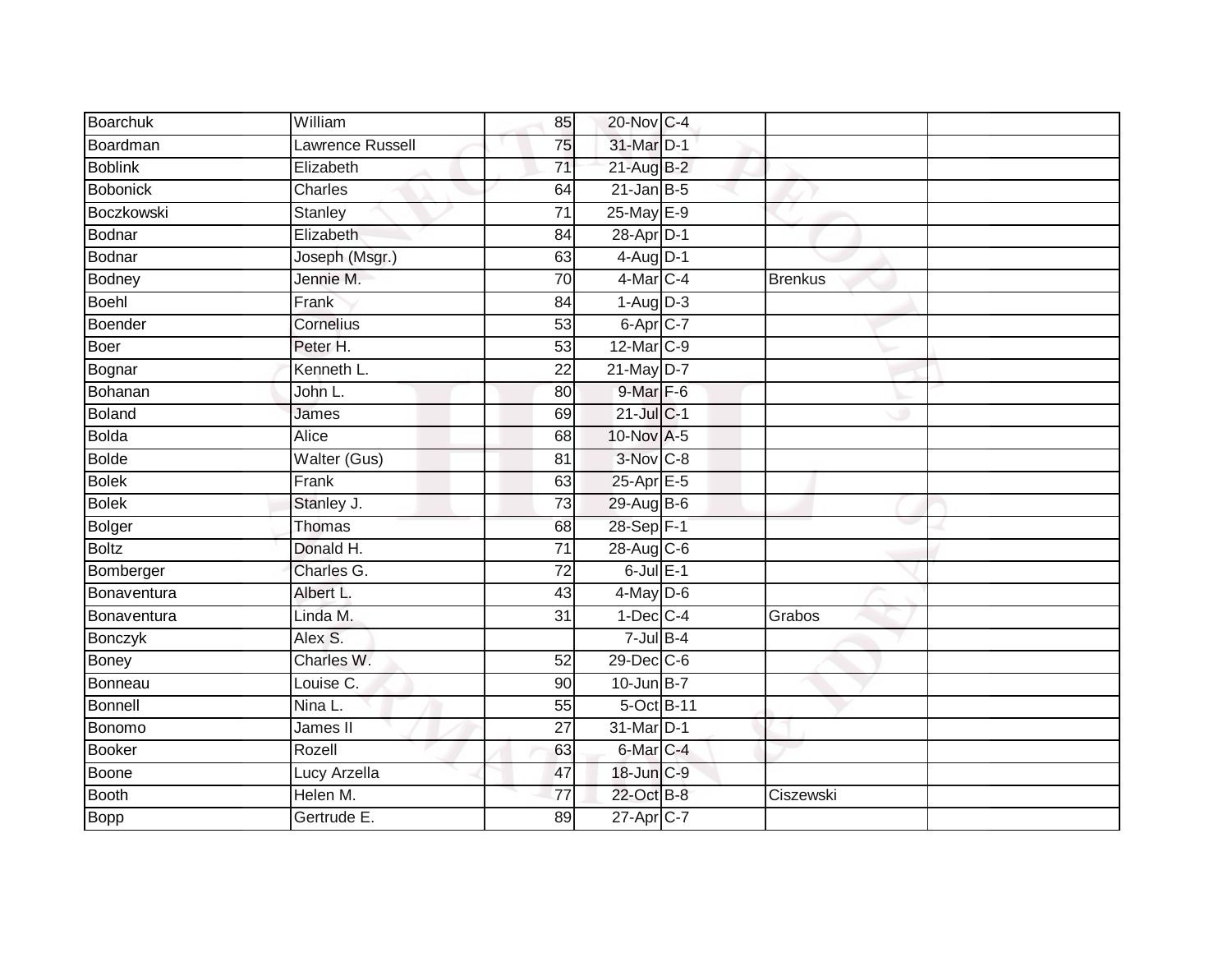| Borkowski        | John H.             | 79              | 24-Oct C-4             |                  |      |  |
|------------------|---------------------|-----------------|------------------------|------------------|------|--|
| Bornejko         | Peter P.            | 74              | $27$ -Feb $C-5$        |                  |      |  |
| Boron            | John                | 66              | 9-Mar F-6              |                  |      |  |
| Borowski         | Irene               | 63              | $14$ -May D-6          |                  |      |  |
| <b>Bortka</b>    | <b>Nick</b>         | $\overline{72}$ | $4$ -Mar $C-4$         |                  |      |  |
| <b>Borto</b>     | Magdalena           |                 | 9-May B-5              |                  |      |  |
| Bosnich          | Slavko              | 71              | $29$ -May B-7          |                  |      |  |
| <b>Boss</b>      | Joanne              | 46              | 19-Aug D-1             |                  |      |  |
| Bossinger        | William L.          | 65              | 15-Dec B-7             |                  |      |  |
| <b>Bostic</b>    | George              | $\overline{24}$ | $27$ -Feb $C-5$        |                  |      |  |
| <b>Boswell</b>   | Kenneth             | $\overline{20}$ | 15-Jun E-10            |                  |      |  |
| Bowers           | Brian K.            | $\overline{22}$ | $21$ -Jul C-1          |                  |      |  |
| <b>Bowlan</b>    | Judy                | 23              | 28-Jan                 |                  | 1    |  |
| Bowlan           | Terry               | 29              | 28-Jan                 |                  |      |  |
| Bowman           | Juanita             | $\overline{71}$ | 7-Apr C-1              |                  |      |  |
| Bowman           | Mabel E.            | 79              | 12-May D-1             |                  |      |  |
| Boyan            | Leo $E$ .           | 59              | 28-Sep F-1             |                  |      |  |
| Boyd             | <b>Brainard M.</b>  | 66              | $5-Sep$ $C-6$          |                  |      |  |
| <b>Boyd</b>      | John D.             | 45              | 22-Sep C-7             |                  |      |  |
| Boyda            | Steven J.           | 64              | 21-Oct C-5             |                  |      |  |
| Bozarth          | William J.          | 82              | 30-Dec D-5             |                  |      |  |
| <b>Bozich</b>    | Alexander           | 54              | $2$ -Dec $C-1$         |                  |      |  |
| <b>Bradford</b>  | Alice A.            | 70              |                        | $2$ -Jul $C$ -13 |      |  |
| <b>Brady</b>     | Robert W.           | 56              | 31-Jul C-4             |                  |      |  |
| <b>Bragg</b>     | Louise M.           | 75              | $13$ -Jul $D-2$        |                  |      |  |
| Brakebill        | John R.             |                 | $10$ -Dec $E-1$        |                  |      |  |
| <b>Brandle</b>   | Lena J.             | 84              | $14-Sep$ D-6           |                  | Hepp |  |
| Brandon          | Lucille A. (Dooley) | 64              | $3-MarB-6$             |                  |      |  |
| <b>Brandt</b>    | Lydia M.            | 86              | 17-Sep C-9             |                  |      |  |
| Brandush         | Irene               | 57              | 23-Oct D-10            |                  |      |  |
| Brann            | Robert C.           | 65              | 2-Jan C-9              |                  |      |  |
| <b>Braselton</b> | Florence            | 79              | $3-\overline{Apr}$ C-5 |                  |      |  |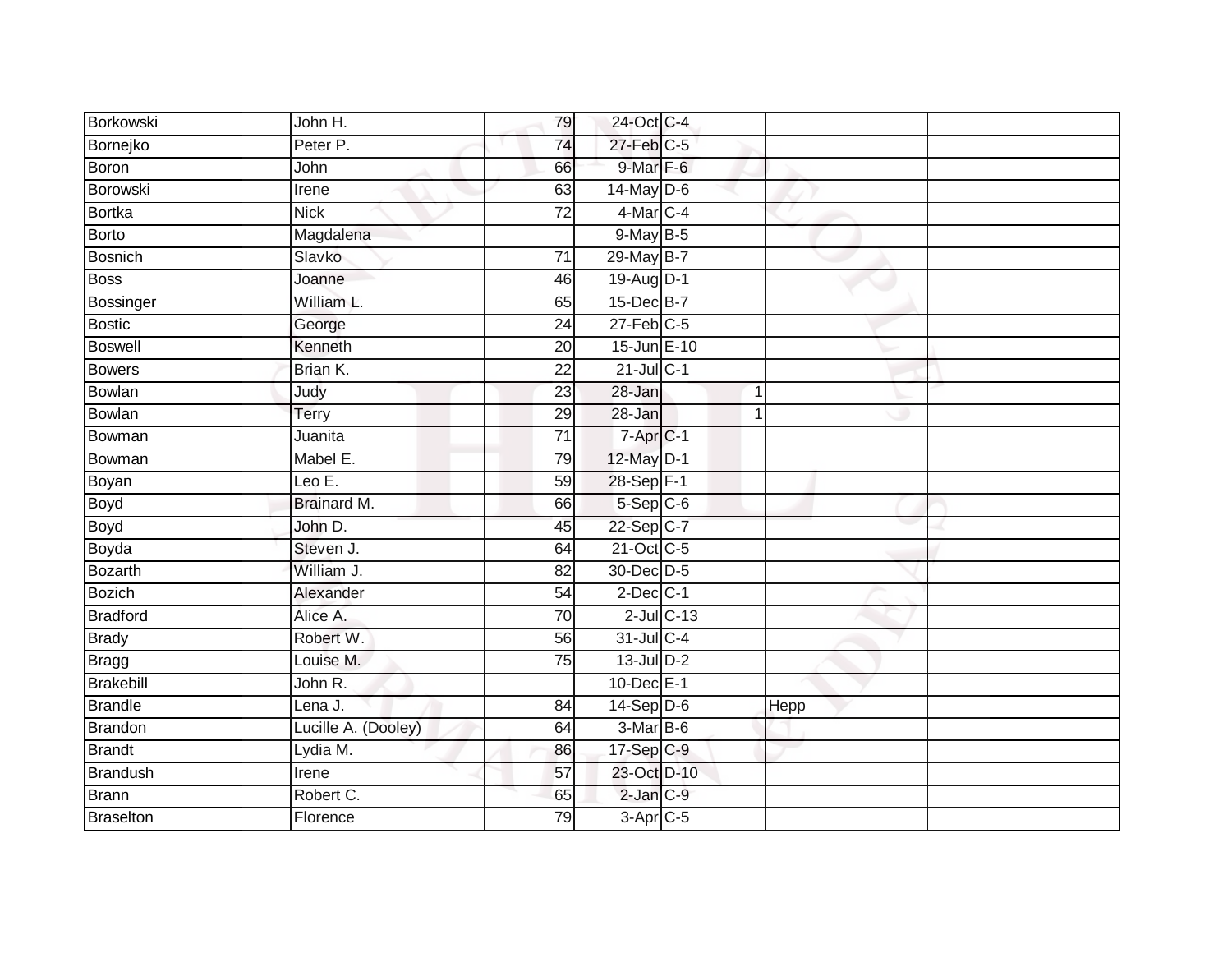| <b>Bray</b>       | Thurman Eugene Jr.  | 3               | 18-Mar B-4       |  |  |
|-------------------|---------------------|-----------------|------------------|--|--|
| <b>Brazzill</b>   | Katharine           |                 | 7-Sep D-2        |  |  |
| Breen             | Louis B.            | $\overline{72}$ | 20-Aug E-2       |  |  |
| Brennan           | Tora C.             | 77              | 22-Oct B-8       |  |  |
| <b>Bresick</b>    | Ruth A.             | 84              | $2-MarD-2$       |  |  |
| <b>Brett</b>      | Glen A.             | 79              | 29-Aug B-6       |  |  |
| <b>Brezene</b>    | Mike                | $\overline{73}$ | $17$ -Jan C-5    |  |  |
| Bridegroom        | John Oscar          | 72              | 3-Feb D-2        |  |  |
| <b>Briesacher</b> | Beulah R.           | 82              | 30-Apr D-8       |  |  |
| <b>Brimer</b>     | Donald R.           | 41              | 22-Jul A-11      |  |  |
| <b>Britton</b>    | Orlan C.            | 74              | $7 - Jan$ B-4    |  |  |
| <b>Brock</b>      | Daniel B.           | 72              | 15-Dec B-7       |  |  |
| <b>Brokop</b>     | Leonard A.          | 55              | 19-Nov C-12      |  |  |
| Broniszewski      | Kazimierz           | 82              | 12-Oct D-6       |  |  |
| <b>Brooks</b>     | <b>Barbara</b>      |                 | $2$ -Jul $C$ -13 |  |  |
| <b>Brooks</b>     | Clarence W.         |                 | 15-Feb C-4       |  |  |
| <b>Brooks</b>     | Frances             | 86              | 10-Jan C-4       |  |  |
| <b>Brooks</b>     | Jerry               | 81              | 24-Sep C-14      |  |  |
| <b>Broton</b>     | Peter S.            | 91              | 29-Feb C-5       |  |  |
| <b>Browder</b>    | Mary L.             | $\overline{80}$ | 29-Dec C-6       |  |  |
| <b>Brown</b>      | Charles F. Sr.      | $\overline{77}$ | 26-May B-6       |  |  |
| <b>Brown</b>      | Charles H.          | 91              | $1-Apr$ $C-8$    |  |  |
| Brown             | <b>Eddie Mae</b>    |                 | $1$ -Oct $D-1$   |  |  |
| <b>Brown</b>      | Eugenia             | 90              | $9$ -Jun $B$ -8  |  |  |
| <b>Brown</b>      | Fred                | 90              | $10-Sep$ E-1     |  |  |
| Brown             | <b>Hans Bernard</b> | 85              | 29-Apr B-7       |  |  |
| <b>Brown</b>      | Hester (Granny)     | $\overline{87}$ | $2$ -Jul $C$ -13 |  |  |
| <b>Brown</b>      | Jack G.             | 62              | 29-Oct E-4       |  |  |
| <b>Brown</b>      | James G.            | 75              | 5-Dec F-1        |  |  |
| <b>Brown</b>      | <b>Lillie Mae</b>   | 53              | 16-Jul C-9       |  |  |
| <b>Brown</b>      | Michael M.          | 18              | 24-Jun C-1       |  |  |
| <b>Brown</b>      | Rosa Mae            | $\overline{54}$ | 19-Nov C-12      |  |  |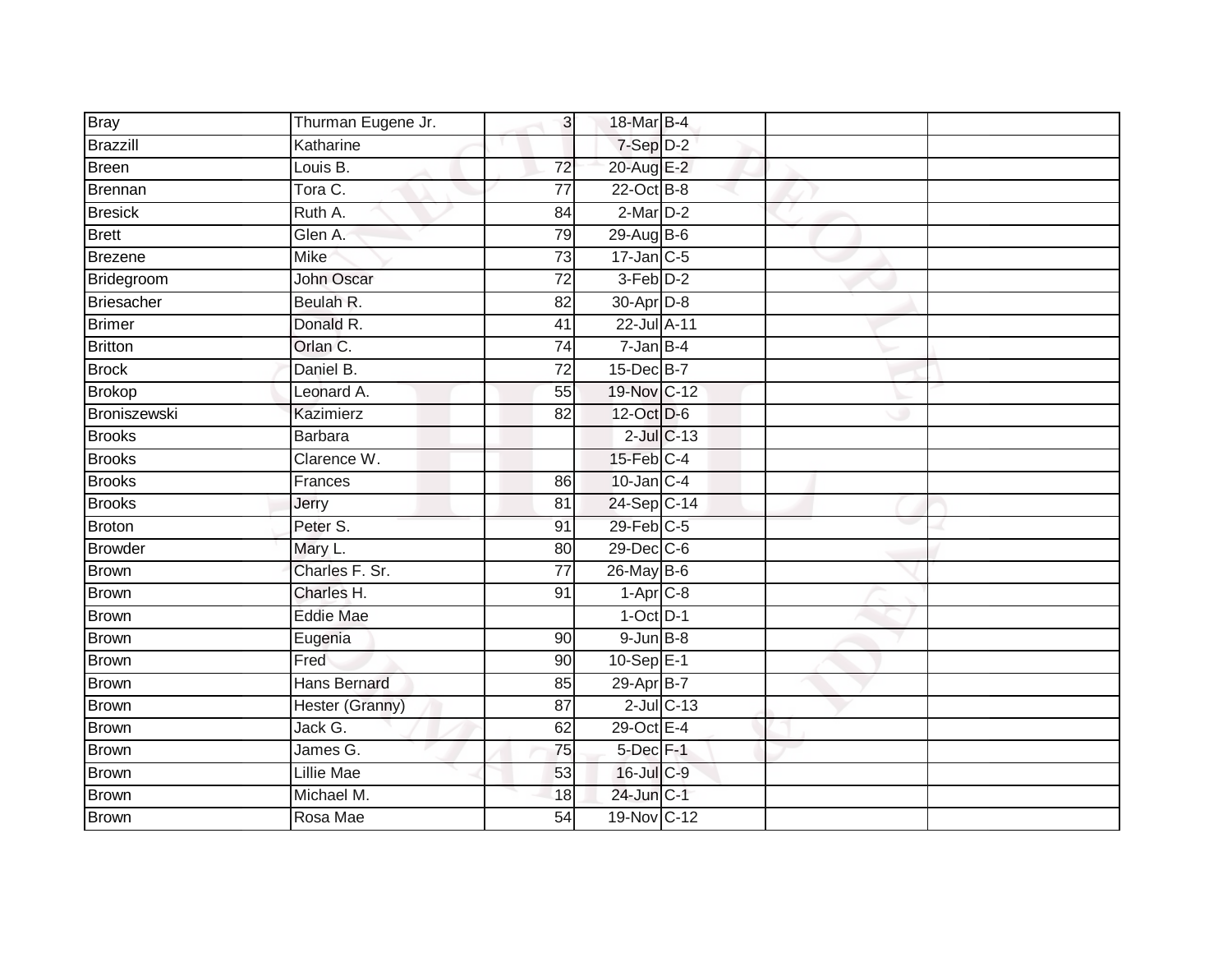| <b>Brown</b>     | Ruth               | 83              | $1$ -Jun $E-10$       |           |  |
|------------------|--------------------|-----------------|-----------------------|-----------|--|
| Brown            | Viola R.           | 69              | $1-Feb$ $C-5$         |           |  |
| <b>Brown</b>     | William G.         | 68              | 30-Jan C-10           |           |  |
| Brownfield       | Mildred            | 53              | 20-Jan F-11           |           |  |
| Browning         | Arthur E.          | $\overline{53}$ | $23$ -Jan $C-9$       |           |  |
| <b>Broz</b>      | Ruduolph Odin      | 85              | 18-Nov D-1            |           |  |
| Brozovic         | Caroline           | 90              | 23-Oct D-10           |           |  |
| <b>Brugos</b>    | Stephen J.         | 68              | 12-Mar C-9            |           |  |
| Brumbaugh        | Lillie N.          | 86              | $19$ -Jun $C-4$       |           |  |
| <b>Brumm</b>     | Dwain W.           | 63              | 28-May C-5            |           |  |
| <b>Bruner</b>    | Elizabeth          | $\overline{84}$ | $4-Feb$ $C-3$         |           |  |
| <b>Brunet</b>    | Roger L.           | 66              | $5$ -Dec $F-1$        |           |  |
| Brunsdon         | Ina $W$ .          | 91              | 8-Apr <sub>IC-1</sub> |           |  |
| <b>Brunske</b>   | <b>Barbara</b>     | 49              | $1-Aug$ $D-3$         | Miller    |  |
| Brunski          | Mary               | 64              | 27-Nov G-1            | Markovich |  |
| <b>Brvenik</b>   | Ann C.             |                 | 10-Dec E-1            |           |  |
| <b>Bryan</b>     | John W.            | 59              | 10-Jul C-6            |           |  |
| <b>Brydon</b>    | Dorothy M.         | 65              | 23-Oct D-10           |           |  |
| <b>Brydon</b>    | Melvin (Barney)    | 75              | $6$ -Jul $E-1$        |           |  |
| <b>Bubac</b>     | Alexander H.       | 69              | $1$ -Oct $D-1$        |           |  |
| <b>Bubalo</b>    | Jakov              | 83              | 5-May B-7             |           |  |
| <b>Buchakian</b> | Helen              | $\overline{77}$ | 19-Mar E-5            |           |  |
| <b>Buckley</b>   | Evelyn V.          |                 | $4$ -Dec $C$ -8       |           |  |
| <b>Buckner</b>   | <b>Glenn Allen</b> | 27              | $24$ -Aug $D-2$       |           |  |
| Buczkowski       | Phyllis H.         | 49              | $24$ -Jul $B-7$       |           |  |
| <b>Buda</b>      | Paul               | 83              | 31-Mar D-1            |           |  |
| <b>Buder</b>     | Paul H. Jr.        | 28              | $23$ -Jun $ C-1 $     |           |  |
| <b>Budnyk</b>    | Jerry E.           | 16              | 29-Jul C-5            |           |  |
| <b>Buettner</b>  | Lawrence A.        | 68              | 5-Feb C-3             |           |  |
| Bugajski         | Frank C. Sparrow   | 63              | 13-Jul D-1            |           |  |
| Bugajski         | Mary               | 84              | $3$ -Jan $D$ -6       | Gaik      |  |
| <b>Buksar</b>    | William E.         | 25              | 11-Aug 1, D-1         |           |  |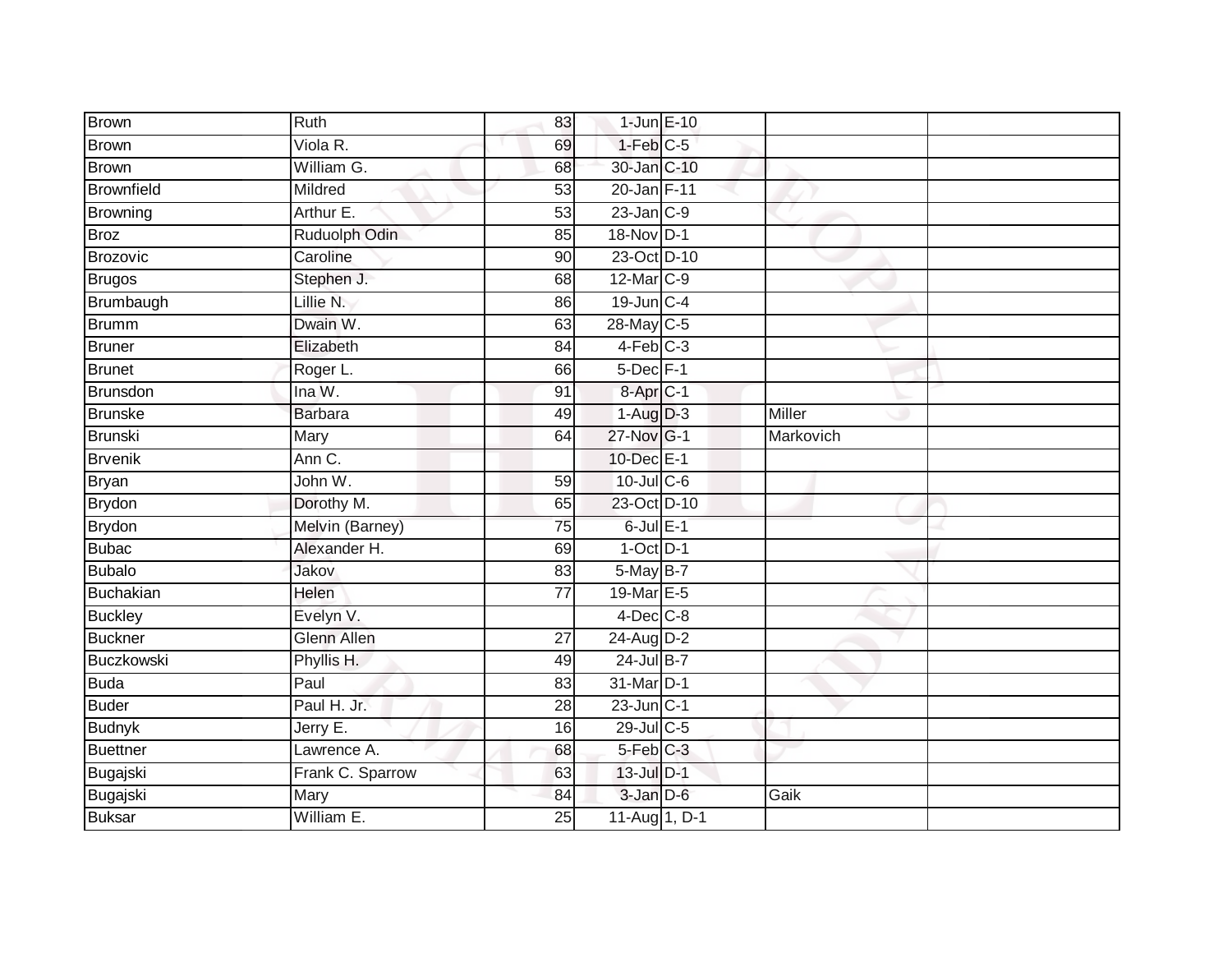| <b>Bulkley</b>   | Grace                   | 81              | 28-Nov C-3             |                 |           |  |
|------------------|-------------------------|-----------------|------------------------|-----------------|-----------|--|
| <b>Bulkley</b>   | William L.              | 64              | 13-Mar C-4             |                 |           |  |
| <b>Bullock</b>   | Edith S.                |                 | 7-Mar B-3              |                 |           |  |
| <b>Bullock</b>   | Katherine A.            | $\overline{72}$ | $29$ -Dec $C$ -6       |                 |           |  |
| <b>Bunkowfst</b> | Trina                   | $\overline{3}$  | $6$ -Jul $E-1$         |                 |           |  |
| Bunning          | <b>Carl Edward</b>      | 33              | 17-Nov C-6             |                 |           |  |
| <b>Burk</b>      | James A.                | 19              | $1$ -Jul $C-8$         |                 |           |  |
| <b>Burk</b>      | Ruth                    | 75              | 26-Aug C-2             |                 |           |  |
| Burkat           | Mitchell (Burky)        | 63              | $2-Nov$ D-14           |                 |           |  |
| <b>Burke</b>     | Gertrude M.             | $\overline{72}$ | 31-Dec C-3             |                 | Steinbach |  |
| Burkhardt        | Bess W.                 | 78              |                        | $1$ -Jun $E-10$ |           |  |
| <b>Burley</b>    | <b>Franklin Andrews</b> | 78              | 22-Dec C-5             |                 |           |  |
| <b>Burley</b>    | Lena B.                 | 79              | $2-Apr$ <sub>C-7</sub> |                 | Duncanson |  |
| Burns            | Genevieve P.            | 70              | 29-Jun F-10            |                 |           |  |
| <b>Burns</b>     | Lola M.                 | 61              | 8-Jan B-5              |                 |           |  |
| <b>Bursich</b>   | Mary                    | 73              | 20-Aug E-2             |                 |           |  |
| Burski           | Joseph                  |                 | 29-Sep D-1             |                 |           |  |
| <b>Burt</b>      | Benjamin                | 62              | 23-Jul E-1             |                 |           |  |
| <b>Busby</b>     | Glen                    | 72              | 30-Sep C-1             |                 |           |  |
| <b>Busch</b>     | Betty J.                | 53              | $7-MarB-3$             |                 |           |  |
| <b>Busch</b>     | Eldina                  | 79              | $14$ -Jul C-5          |                 |           |  |
| <b>Busch</b>     | Mary                    | 43              | $12-Sep$ C-3           |                 | Janik     |  |
| Bush             | Pearl                   | 76              | $18$ -Jan C-4          |                 | Miksis    |  |
| <b>Bushman</b>   | <b>Andrew Franklin</b>  | 84              | $13$ -Jul $D-1$        |                 |           |  |
| Butler           | Carl Tyner              | 57              | 28-Aug C-6             |                 |           |  |
| <b>Butler</b>    | Lovel                   | 63              | 29-Jun F-10            |                 |           |  |
| <b>Butler</b>    | Marion P. Dobyns        | 73              | 17-Jul C-14            |                 |           |  |
| Butler           | Stacy O.                | 52              | $7-Nov$ C-5            |                 |           |  |
| Buzzanca         | Antonino (Tony)         | 56              | 8-Sep D-1              |                 |           |  |
| Caban            | Kimberly A.             | 11 days         | 18-Jun C-9             |                 |           |  |
| Cain             | Herbert                 | 51              | 26-Mar D-5             |                 |           |  |
| Cairs            | Oscar                   | 69              | $12-Nov$ D-3           |                 |           |  |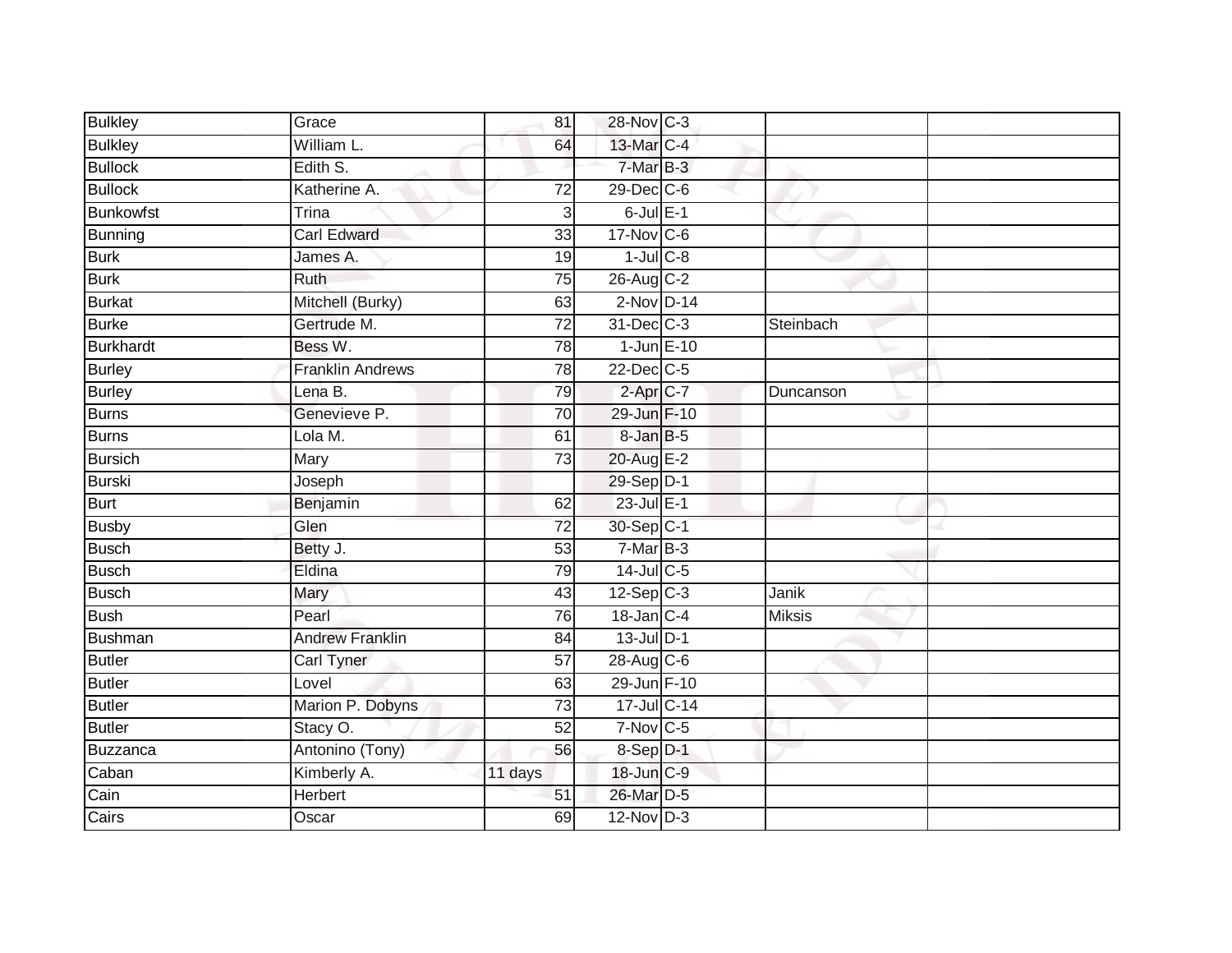| Calfa     | <b>Steve</b>     | 74              | 24-Nov A-4      |  |                   |
|-----------|------------------|-----------------|-----------------|--|-------------------|
| Calia     | Jennie M.        | 67              | 19-Dec C-6      |  |                   |
| Callahan  | Johnny B.        | 59              | 18-Jul C-1      |  |                   |
| Callway   | Paul E. Sr.      | 64              | 28-Dec E-4      |  |                   |
| Camacho   | Monica           | $\overline{7}$  | 19-Oct E-2      |  |                   |
| Camacho   | Pedro U.         | 47              | $28-Sep D-2$    |  |                   |
| Camadeca  | Rocco Anthony    | $\overline{50}$ | 28-Nov C-3      |  |                   |
| Cameron   | Charles          | 76              | 20-Nov C-4      |  |                   |
| Camp      | Clara            | 91              | 6-Jan D-2       |  |                   |
| Campbell  | Amy M.           | 43              | 10-Nov A-5      |  |                   |
| Campbell  | Anna L.          | 81              | 27-Jul C-7      |  |                   |
| Campbell  | Charles (Bob)    | 48              | $23$ -Jul E-1   |  |                   |
| Campbell  | Harvey G.        | 68              | 27-Jan C-10     |  |                   |
| Campbell  | Nelson E.        | 57              | 9-Apr B-11      |  |                   |
| Campbell  | Robert J.        | 58              | 24-Sep C-14     |  |                   |
| Candiano  | Albeno J. (Beno) | 74              | 19-Mar E-5      |  |                   |
| Cannon    | Katherine        | 64              | 20-Oct C-6      |  |                   |
| Cantrell  | Ruth E.          | 83              | 27-Aug B-7      |  |                   |
| Cantu     | Pablo            | 83              | $4$ -Jul $B$ -6 |  |                   |
| Caparros  | Jess             | $\overline{76}$ | 20-Jan F-11     |  | Picture included. |
| Cardiel   | Elsie            | 88              | $14$ -Apr $D-6$ |  |                   |
| Cardiel   | Juan             | 84              | $3-Apr$ C-5     |  |                   |
| Carlson   | Axel I.          | 93              | 10-Aug D-2      |  |                   |
| Carlson   | Gertrude M.      |                 | $2$ -May C-5    |  |                   |
| Carlson   | Hulda            | 94              | $3$ -Jan $D$ -6 |  |                   |
| Carlson   | Mary D.          | 62              | 15-May C-4      |  |                   |
| Carlson   | Olga E.          | 95              | 15-Dec B-7      |  |                   |
| Carmon    | John             | 81              | 31-Jul C-4      |  |                   |
| Carnahan  | Sidney L.        | 75              | 18-Sep B-5      |  |                   |
| Carone    | <b>Nick</b>      |                 | 3-Jun C-6       |  |                   |
| Carpenter | Warren           | 35              | 15-Sep D-1      |  |                   |
| Carr      | John             | 64              | $19$ -Feb $B-3$ |  |                   |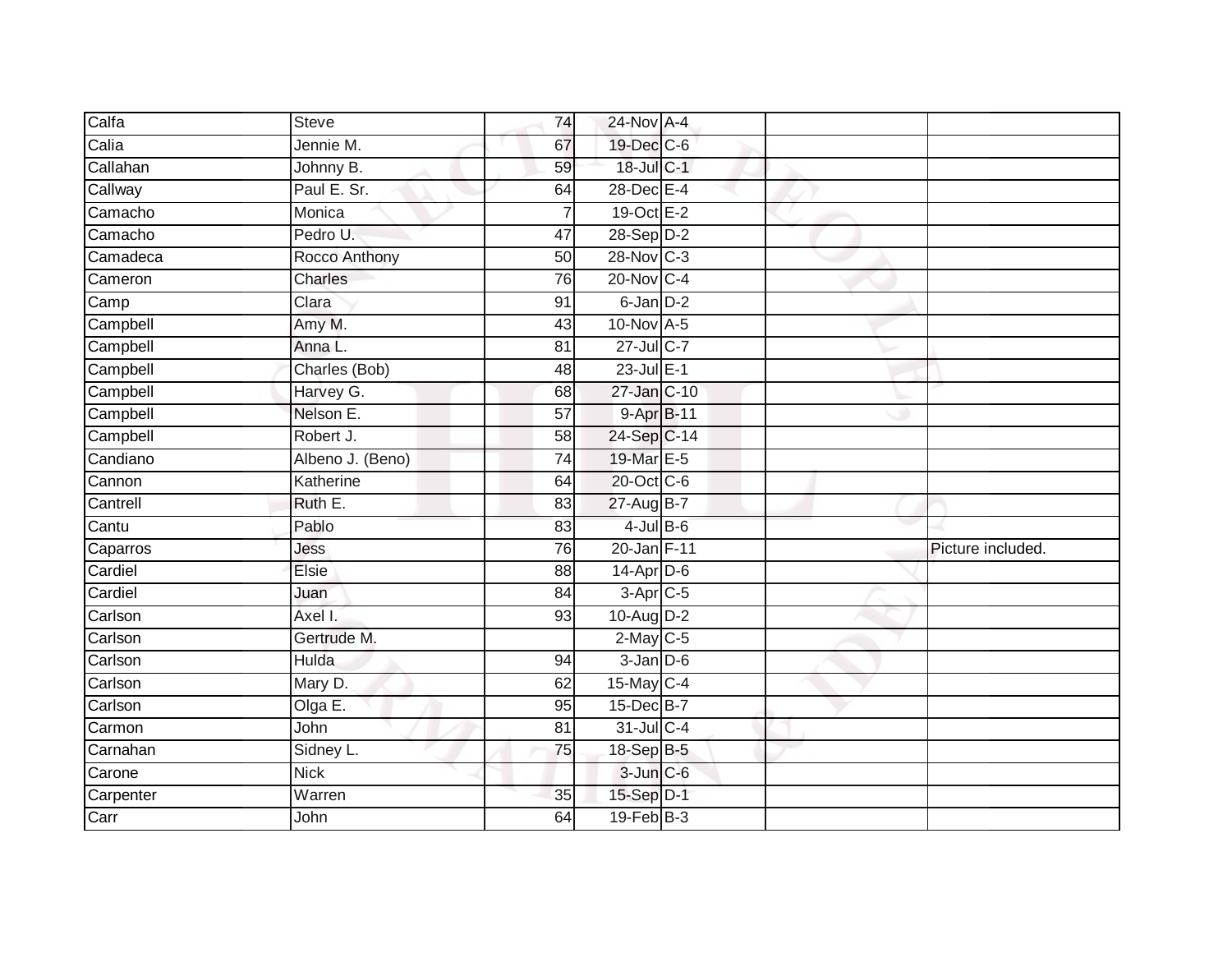| Carr            | Joseph F.            | 87              | $17$ -Jan $C$ -5 |   |               |                                   |
|-----------------|----------------------|-----------------|------------------|---|---------------|-----------------------------------|
| Carr            | Velois               | 31              | 31-Mar A-2       |   |               | Picture of incident on page<br>1. |
| Carrasco        | Consuelo P.          | $\overline{75}$ | 15-Oct C-10      |   |               |                                   |
| Carroll         | Dorothy              | 91              | $4$ -Jan $C-4$   |   |               |                                   |
| Carroll         | Laura C.             | 18              | 19-Dec C-6       |   |               |                                   |
| Carroll         | Margaret             | 75              | 28-Jul 1, D-1    |   | Winkelried    | Picture of incident<br>included.  |
| Carter          | Frank                | 66              | $21-SepE-1$      |   |               |                                   |
| Carter          | Jane L.              | 93              | $8 - JanB - 5$   |   |               |                                   |
| Carter          | Virginia             | 50              | $12-Sep$ $C-3$   |   |               |                                   |
| Case            | Lillie               | 95              | 14-Jul C-5       |   |               |                                   |
| Casey           | Thomas (Steven)      | 17              | 26-Dec C-11      |   |               |                                   |
| Casey           | <b>Thomas Martin</b> | 23              | 22-Apr 1, C-3    |   |               |                                   |
| Cash            | James                | 31              | 24-Oct           | 1 |               |                                   |
| Casolin         | William              | 64              | 18-Jul C-1       |   |               |                                   |
| Castillo        | Michael              | 18              | 10-Jun B-7       |   |               |                                   |
| Castjohn        | Frank                | 70              | 14-Feb B-8       |   |               |                                   |
| Cauble          | Gordie H. Sr.        | 84              | 17-Dec D-7       |   |               |                                   |
| Cauble          | Helen A.             | 61              | 14-Dec D-16      |   |               |                                   |
| Cavallini       | Peter (Papa Pete)    | 100             | 18-Mar B-4       |   |               |                                   |
| Cergizan        | Jeanne I.            | 51              | $3-MarB-6$       |   |               |                                   |
| Cerven          | John                 | 74              | $8$ -May B-6     |   |               |                                   |
| <b>Chambers</b> | Cloteal              | 61              | $18$ -Feb $C-3$  |   |               |                                   |
| Champion        | Walter               | 87              | $1$ -Oct $D-1$   |   |               |                                   |
| Chanall         | William A.           | $\overline{72}$ | $6$ -Jan $D-2$   |   |               |                                   |
| Chaney          | Eleanore M.          | 55              | 8-May B-6        |   |               |                                   |
| Chapin          | Helen                |                 | 16-Mar D-7       |   | Aluska        |                                   |
| Chapman         | Pearl                | 85              | $7 -$ Jul B-4    |   | <b>Misner</b> |                                   |
| Chapman         | Vera Faye            | 74              | $17$ -Jan $C-5$  |   |               |                                   |
| Chappey         | Henry                | 76              | 30-Jun C-7       |   |               |                                   |
| Chariton        | Edward F.            | 55              | 17-Dec 1, D-7    |   |               |                                   |
| Charles         | Ferrell              | 23              | $25$ -Jun $B-4$  |   |               |                                   |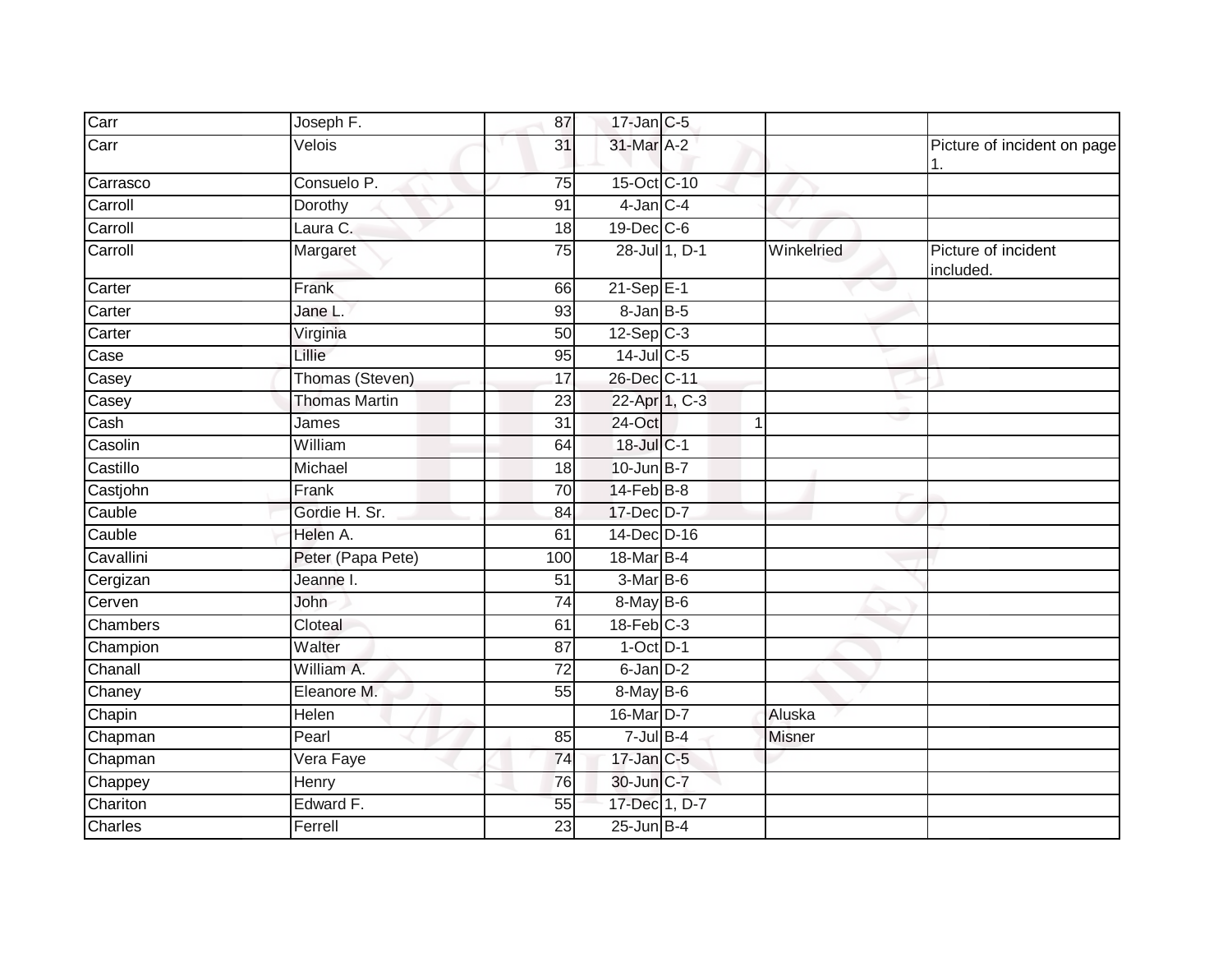| Charles          | Joseph S.           | 68              | 22-Dec C-5              |        |  |
|------------------|---------------------|-----------------|-------------------------|--------|--|
| Chavez           | Pablo               |                 | 30-Jun C-7              |        |  |
| Chenault         | Earl W.             | 73              | 8-Feb C-5               |        |  |
| Chesney          | George              | 64              | 9-May B-5               |        |  |
| <b>Childress</b> | Archie L.           | 75              | 22-Jul A-11             |        |  |
| Chizmar          | Florence E.         | $\overline{73}$ | 17-Jun C-1              |        |  |
| Chrapla          | Helen E.            | 69              | $25-\overline{May}$ E-9 |        |  |
| Christenson      | Carrie E.           | 86              | 31-Mar D-1              |        |  |
| Christiana       | Carmen              | 76              | 24-Apr C-4              |        |  |
| Christle         | <b>Billy Burton</b> | $\overline{36}$ | 8-Aug B-7               |        |  |
| Christopher      | Howard E. (Red)     | $\overline{52}$ | $9-Sep$ $C-2$           |        |  |
| Chrustowski      | Stephen C.          |                 | $21-Sep$ E-1            |        |  |
| Chuckney         | John                | 55              | 27-May B-7              |        |  |
| Chumbley         | Marion              | 86              | 25-May E-9              |        |  |
| Churilla         | Heather M.          | 8 days          | 17-Dec D-7              |        |  |
| Cichantek        | Beatrice T.         | 68              | 23-Dec A-7              |        |  |
| Cichon           | Josephine           | 89              | $21$ -Feb $C-3$         |        |  |
| Cieslak          | Celia               | 69              | $1$ -Jul $C-8$          |        |  |
| Cilek            | Charles J.          | 69              | 14-May D-6              |        |  |
| Cinotto          | Anna                | $\overline{78}$ | 28-Sep F-1              |        |  |
| Clancy           | Lorena B.           | 89              | 19-May B-3              |        |  |
| Clapman          | Hyman               | $\overline{68}$ | 15-Jul D-1              |        |  |
| Clark            | Andrew Jr.          | 43              | 16-Oct D-10             |        |  |
| Clark            | Elizabeth A.        | $\overline{73}$ | $12$ -Nov $D-3$         |        |  |
| Clark            | H. Malcolm          | 63              | $21-Apr$ D-1            |        |  |
| Clark            | John Sr.            | 82              | 18-Aug D-1              |        |  |
| Clark            | Lelia               | 44              | $13$ -Jul $D-1$         |        |  |
| Clark            | Lorie               | 18              | 28-Nov C-3              |        |  |
| Clark            | Margaret            | 78              | 12-Dec C-5              |        |  |
| Claus            | Mary                | 83              | 11-Dec D-2              |        |  |
| Clayton          | Elveria M.          | 66              | 24-Jan C-5              |        |  |
| Clemens          | Ruby                | 57              | $16$ -Jan $D-4$         | Kersey |  |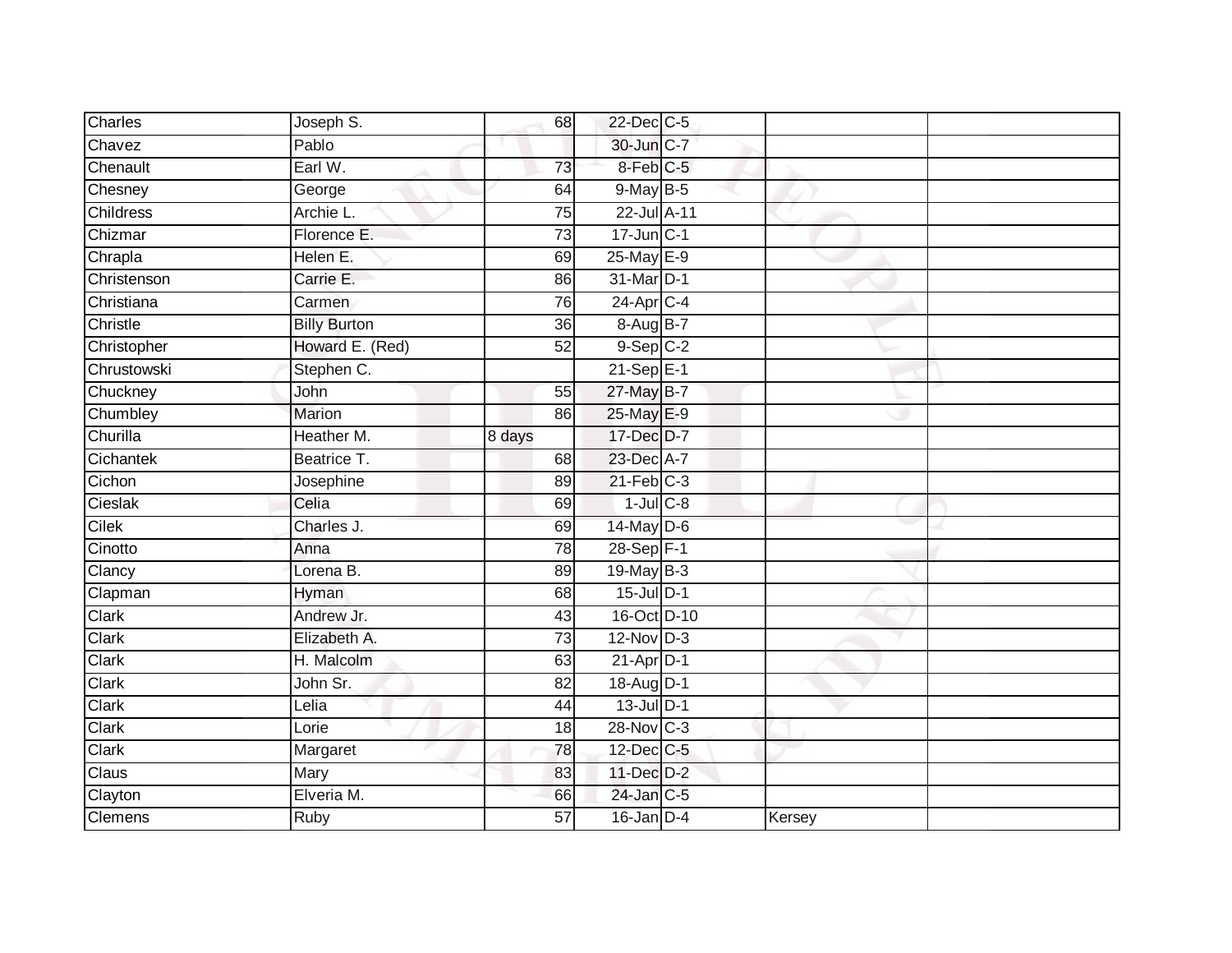| Cleveland      | Charlie                | 22              | 27-May B-7             |                |  |
|----------------|------------------------|-----------------|------------------------|----------------|--|
| <b>Click</b>   | Dan                    | 74              | 16-Dec D-3             |                |  |
| Clouser        | Arthur C.              | 60              | 25-Feb C-4             |                |  |
| Coapstick      | Arnold R. (Bob)        | 59              | $8$ -Jun $D-2$         |                |  |
| Cobb           | Anthony                | $\overline{18}$ | $12$ -Nov $D-3$        |                |  |
| Cobb           | Bennie F.              | 82              | 8-Oct D-6              |                |  |
| Cobb           | Nettie B. Turk         | 81              | 18-Jan C-4             |                |  |
| Cochran        | <b>Bertha</b>          | 56              | $10$ -Jan C-4          |                |  |
| Cochran        | Charles S. Sr.         | 66              | $1-Feb$ <sub>C-5</sub> |                |  |
| Coduti         | Grace M.               | 91              | 7-Sep D-2              |                |  |
| Cody           | Charlie Ben Sr.        | 69              | $21$ -Jul C-1          |                |  |
| Cofer          | Robert                 | 47              | 29-Jun F-10            |                |  |
| Coffin         | <b>Marvin Bellward</b> | 56              | 26-Aug C-2             |                |  |
| Cole           | Frank E.               | 80              | 11-Nov C-2             |                |  |
| Cole           | James M. (Pete)        | $\overline{75}$ | 9-Dec C-8              |                |  |
| Cole           | Loleta C.              | 77              | 13-Jul D-1             |                |  |
| Cole           | Robert G.              | 61              | $6$ -May $C$ -5        |                |  |
| Cole           | Steven                 | 23              | 22-Aug                 | $\overline{1}$ |  |
| Collen         | Anna                   | 66              | 13-Jul D-1             |                |  |
| Collie         | <b>Iva Pearl</b>       | 84              | 8-Dec A-13             |                |  |
| Collier        | Vesta A. (Bessie)      | 65              | $12-Sep$ $C-3$         |                |  |
| <b>Collins</b> | Elizabeth Leah         | 68              | 8-Sep D-1              |                |  |
| Collins        | Jerry                  | 42              | 2-Mar                  | 1              |  |
| <b>Collins</b> | Jessie Mae             | 90              | $1-Dec$ $C-4$          |                |  |
| Collopy        | Irene                  | 58              | $23$ -Jun $C-1$        |                |  |
| Columbus       | Charles E.             | 88              | 20-Jan F-11            |                |  |
| Comer          | Esther M.              | 69              | $16$ -Jun $C-1$        |                |  |
| Comnenos       | Manuel                 | 85              | $23$ -Mar $H - 3$      |                |  |
| Companik       | Charles B.             | 74              | 6-Jan D-2              |                |  |
| Conley         | <b>Allen Thomas</b>    | 34              | 11-Dec D-2             |                |  |
| Conley         | James H.               | 91              | 16-Dec D-3             |                |  |
| Conner         | Thomas E.              | 67              | $11$ -Jan B-4          |                |  |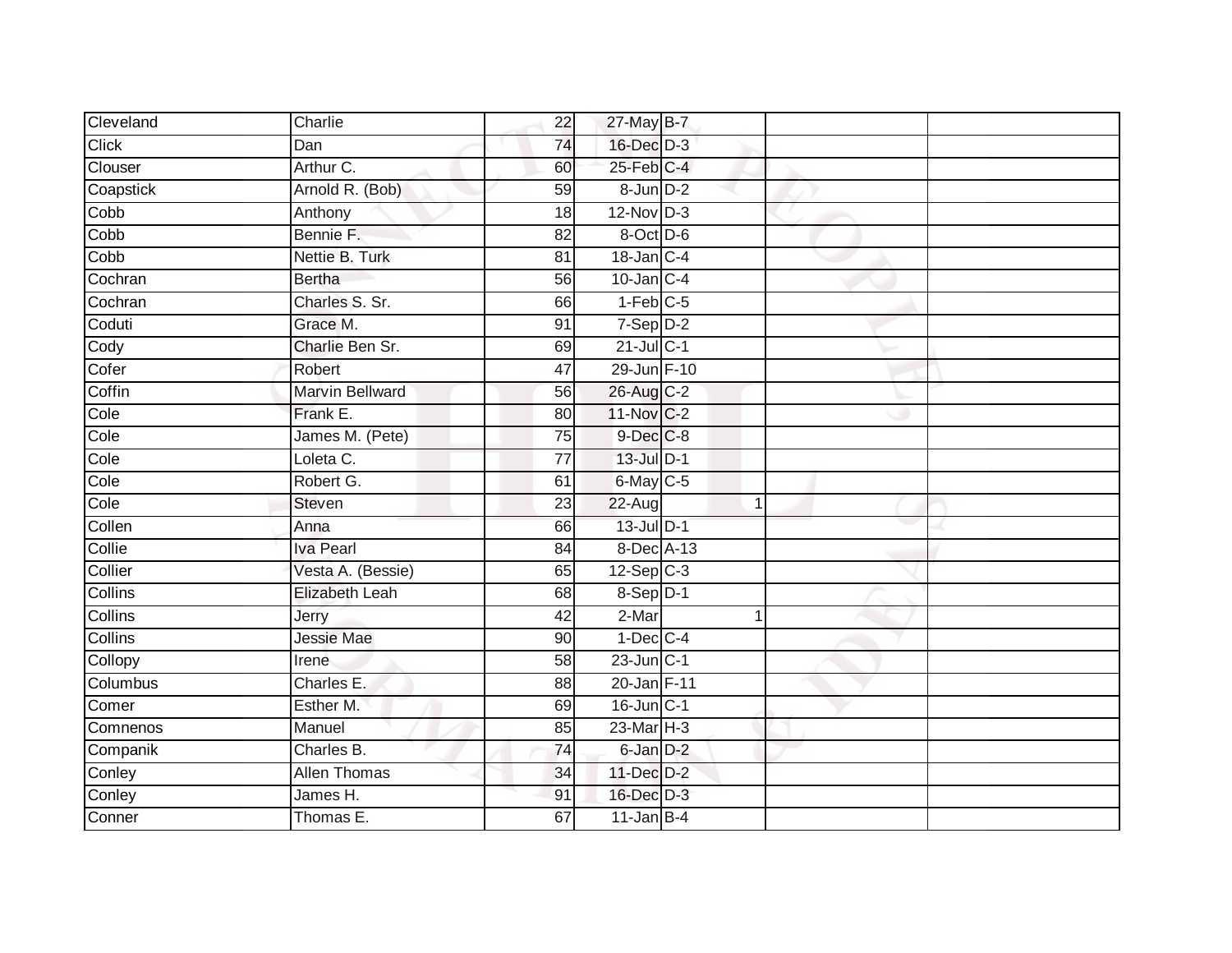| Conover   | Mary E.             | 64              | 13-Mar C-4       |         |  |
|-----------|---------------------|-----------------|------------------|---------|--|
| Conquest  | Hattie L.           | 85              | $4$ -Aug D-1     |         |  |
| Conroy    | Charles L.          | $\overline{72}$ | 12-Aug C-2       |         |  |
| Conway    | Robert J.           | 58              | 20-Apr F-11      |         |  |
| Conwell   | Clarence R.         | 96              | $21$ -May D-7    |         |  |
| Conyers   | Viola Vaughn        | 79              | $17-Sep$ C-9     |         |  |
| Cook      | Edith               | 79              | $8$ -Feb $C$ -5  |         |  |
| Cook      | Jesse               | 74              | $2$ -Dec $C-1$   |         |  |
| Cook      | Thomas P.           | 20              | 17-Jul C-14      |         |  |
| Cook      | Vanessa             | 25              | 19-Nov C-12      |         |  |
| Cooke     | James L. Sr.        | 55              | 10-Dec E-1       |         |  |
| Cooke     | Robbi Lianne        | 2 weeks         | $21-Aug$ B-2     |         |  |
| Cooper    | Alfred D.           | 69              | 8-Dec A-13       |         |  |
| Cooper    | Robert L. Sr.       | 48              | $2-Sep$ $C-9$    |         |  |
| Coppage   | Eliza J.            | $\overline{84}$ | 11-Nov C-2       |         |  |
| Coppage   | Norman Glenn        | 58              | 23-Sep C-1       |         |  |
| Corbett   | John E.             | 90              | 17-Oct C-5       |         |  |
| Corder    | Daniel C.           | 58              | $3$ -Dec $E-2$   |         |  |
| Corman    | Clayton             | 82              | 9-Dec C-8        |         |  |
| Corprue   | Johnnie             | 49              | 5-Mar C-8        |         |  |
| Corrales  | Estella             | 43              | $12$ -Feb $C-4$  |         |  |
| Corten    | <b>Tannis Marie</b> | $\overline{77}$ | $4-Aug$ D-1      |         |  |
| Cosgrove  | Dorothy A.          | 70              | $4$ -Aug D-1     | Steward |  |
| Cosgrove  | Joseph T.           | 80              | $14$ -Feb $B$ -8 |         |  |
| Costakis  | Andrew L.           | 54              | $12$ -Aug C-2    |         |  |
| Cousins   | Lillie              | 85              | 31-Jan D-7       |         |  |
| Coutre    | Gilbert L.          | 20              | 30-Dec D-5       |         |  |
| Covington | Herbert             | 51              | 17-Oct           | 1       |  |
| Cowell    | John Gordon (Jack)  | 95              | $12$ -Sep C-3    |         |  |
| Cowley    | Clara Mae           | 73              | $1$ -Jun $E-10$  |         |  |
| Cox       | Gene P.             | 53              | 14-Oct C-2       |         |  |
| Cox       | Larkin E.           | 65              | 16-Oct D-10      |         |  |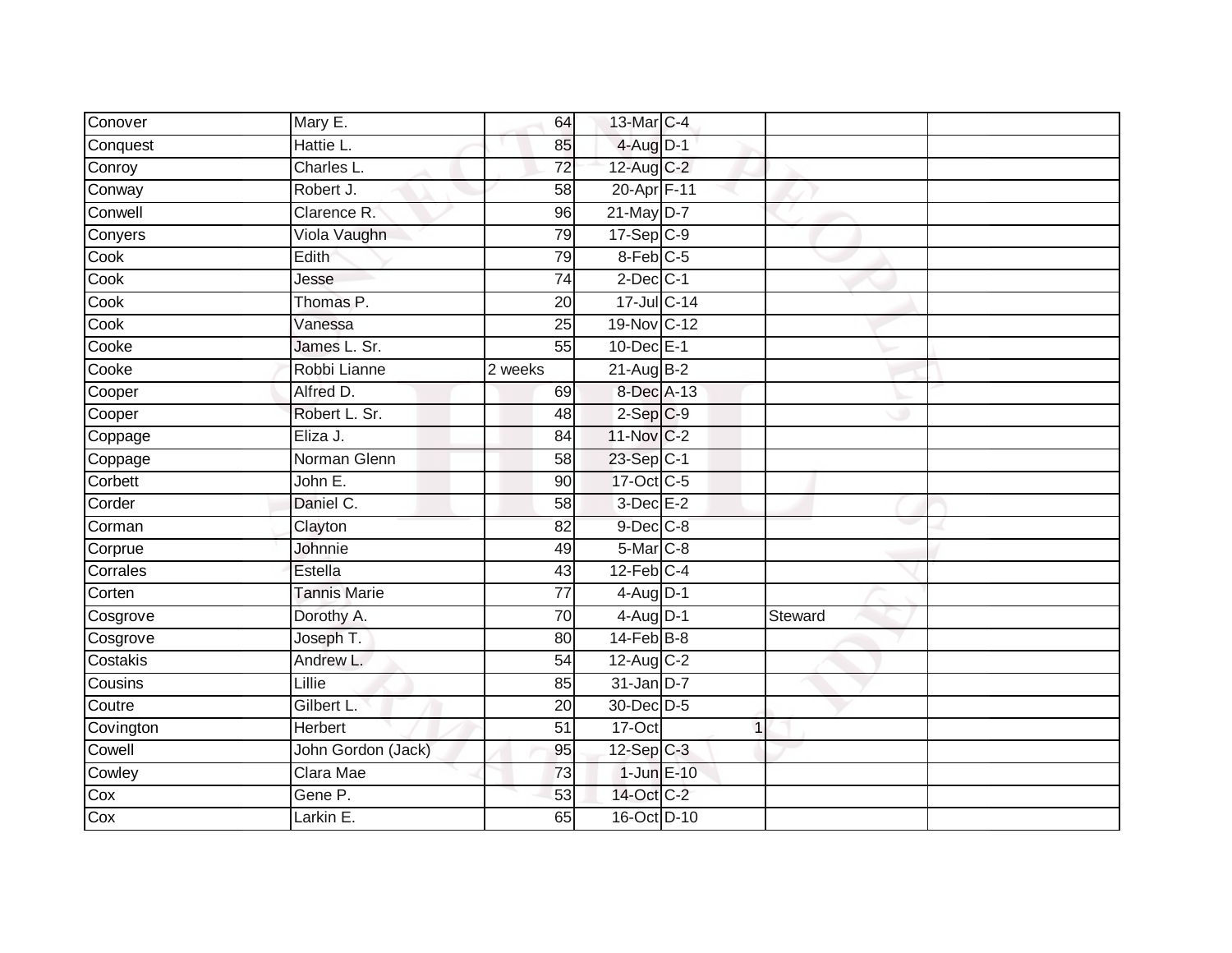| Cozad      | Tammy                | 14              |                  | $2$ -Jul $C$ -13 |                 |  |
|------------|----------------------|-----------------|------------------|------------------|-----------------|--|
| Crabbs     | <b>William David</b> | 38              | 23-Nov E-2       |                  |                 |  |
| Crabtree   | Herbert Jr.          | 88              | 2-Jan C-9        |                  |                 |  |
| Cradduck   | Alva                 | 50              | $22$ -Dec $C-5$  |                  |                 |  |
| Crago      | John                 | 80              | $14$ -Feb $B$ -8 |                  |                 |  |
| Crapps     | Thomas J.            | 11              | 31-Aug E-9       |                  |                 |  |
| Cravalho   | Leonette             | 22              | $16$ -Jan $D-4$  |                  | Mecha           |  |
| Craven     | Joseph L.            | 39              | $17-Sep$ $C-9$   |                  |                 |  |
| Crawford   | <b>Mary Frances</b>  |                 | $8$ -Jun $D-2$   |                  | Johnson         |  |
| Crawford   | Phoebe               | 83              | $2-Apr$ C-7      |                  | Getridge        |  |
| Creer      | Florence L.          | $\overline{95}$ | 16-Sep C-1       |                  |                 |  |
| Cristea    | John                 | 68              | $16$ -Jun $C-1$  |                  |                 |  |
| Criswell   | Kenneth L.           | 61              | $24$ -Jan C-5    |                  |                 |  |
| Crnogorac  | Sophie Czlonka       | 87              | $1-Aug$ $D-3$    |                  |                 |  |
| Croak      | Richard M.           | 69              | 13-Aug $C-6$     |                  |                 |  |
| Cross      | Irene                | 80              | 6-May C-5        |                  |                 |  |
| Cross      | Samuel               | 61              | 24-Nov A-4       |                  |                 |  |
| Crossman   | William E. (Rev.)    | 71              | 24-Mar B-8       |                  |                 |  |
| Crumpacker | Gladys M.            | 85              | $17$ -Jan C-5    |                  |                 |  |
| Crundwell  | Richard L.           | 35              | 20-Mar C-5       |                  |                 |  |
| Crussen    | Mary                 | 70              | $20$ -Jun $B-7$  |                  |                 |  |
| Cruz       | Anastacio            | $\overline{27}$ | $21$ -Jul C-1    |                  |                 |  |
| Csee       | Melvin J.            | 67              | 3-Mar B-6        |                  |                 |  |
| Cudek      | Peter John           | 78              | $8$ -Jan $B$ -5  |                  |                 |  |
| Culver     | Stella E.            | 72              | $29$ -Dec $C$ -6 |                  |                 |  |
| Cummins    | William L.           | $\overline{51}$ | 22-Jul A-11      |                  |                 |  |
| Cunningham | Thomas               | $\overline{27}$ | 28-Jan           |                  |                 |  |
| Curtis     | Jack L.              | 45              | 29-Jul           |                  |                 |  |
| Cusson     | Mildred              | 66              | 26-Dec C-11      |                  | <b>Biondich</b> |  |
| Cutler     | Raymond (Ray)        | 75              | $15$ -Feb $C-4$  |                  |                 |  |
| Cyrkiel    | Josephine A.         | 80              | 5-Jun C-6        |                  |                 |  |
| Czech      | Edward J.            | 61              | 28-Mar B-5       |                  |                 |  |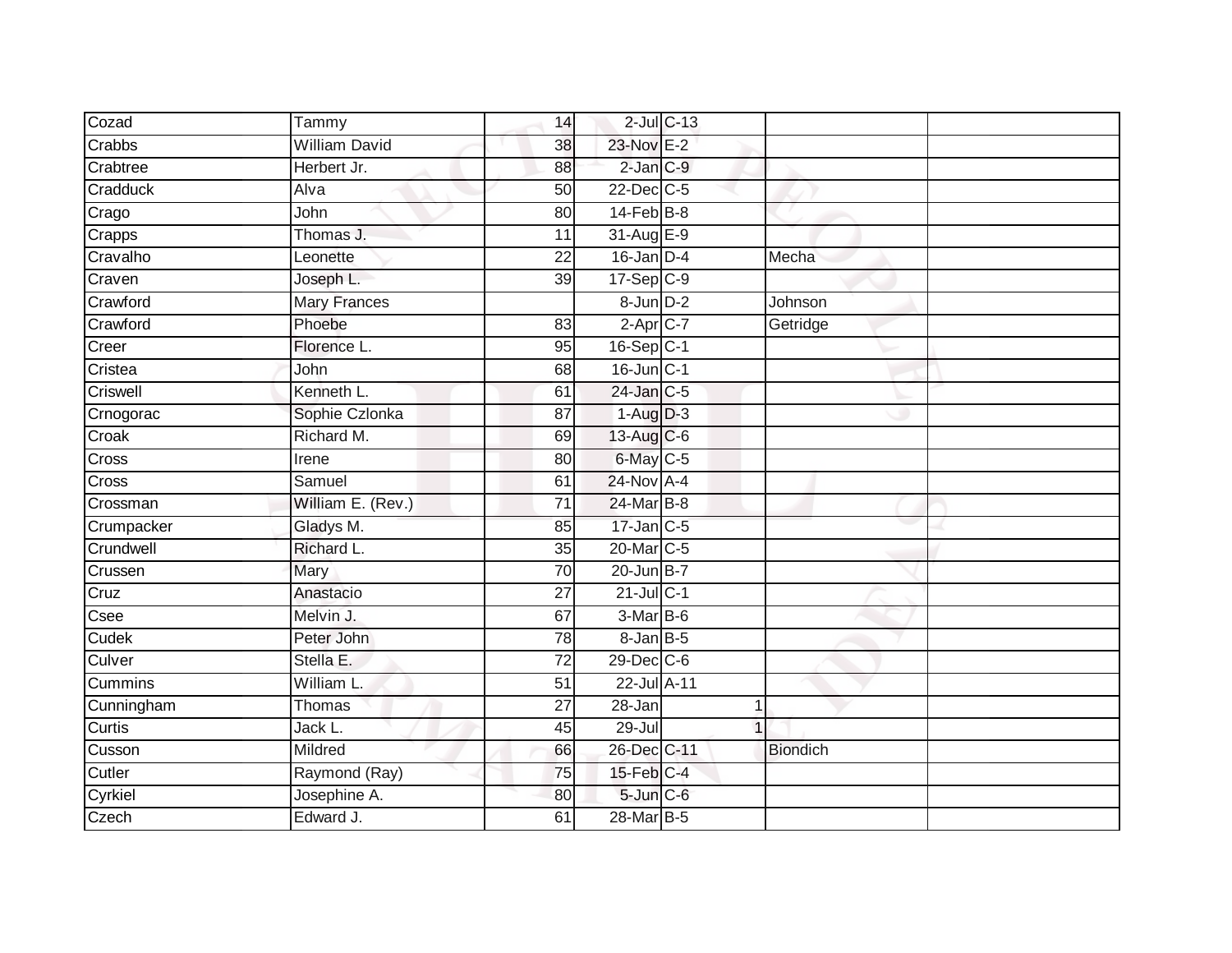| Czech          | Ruth                | 60              | 23-Apr C-8             |                |                   |
|----------------|---------------------|-----------------|------------------------|----------------|-------------------|
| Czerniak       | <b>Stanley</b>      | 55              | 4-May D-6              |                |                   |
| <b>Dabies</b>  | Anthony (Jessie)    |                 | 27-Oct B-2             |                |                   |
| Daddow         | James               | 90              | $29$ -Feb $C$ -5       |                |                   |
| Dado           | Katherine M.        | 86              | 18-Mar B-4             |                |                   |
| Dahl           | Gordon V.           | 62              | $4-Feb$ <sub>C-3</sub> |                |                   |
| Dahl           | Hazel C.            | 92              | 16-Jun C-1             |                |                   |
| Daily          | Maurice S.          | 89              | 26-May B-6             |                |                   |
| Dakin          | Albert J.           | 56              | 17-Dec D-7             |                |                   |
| <b>Dakin</b>   | Walter J.           | 66              | 10-Feb E-15            |                |                   |
| Dalenberg      | Grace               | 82              | 4-Nov C-4              |                |                   |
| <b>Dallas</b>  | Audrey E.           | 59              | $14$ -Apr $D-6$        |                |                   |
| D'Angelo       | Joseph Michael      | 60              | 8-Oct D-6              |                |                   |
| Daniels        | George              | 61              | 11-Aug D-1             |                |                   |
| <b>Daniels</b> | Jule                | 81              | 18-Apr C-6             |                |                   |
| Daniels        | William H.          | $\overline{73}$ | 7-Feb B-11             |                |                   |
| Danko          | Anthony S.          | 63              | 3-Mar B-6              |                |                   |
| Dauber         | Charlotte           |                 | $3 -$ Jul              | $\overline{1}$ |                   |
| Dauber         | Earl                | 49              | $3 -$ Jul              |                | Picture included. |
| Daugherty      | Robert L. (Bob)     | 65              | 29-Jun F-10            |                |                   |
| Daum           | Chester J.          | 68              | $20$ -Jun $B-7$        |                |                   |
| Davids         | <b>Bill William</b> | $\overline{27}$ | 19-May B-3             |                |                   |
| Davids         | Elizabeth Lee       | 68              | $10$ -Jul $C$ -6       |                |                   |
| Davidson       | <b>Cecil May</b>    | 80              | 22-Dec C-5             |                |                   |
| Davis          | Ann C.              | 79              | 10-Dec E-1             |                |                   |
| <b>Davis</b>   | Annie L.            | 61              | $5-Feb$ <sub>C-3</sub> |                |                   |
| Davis          | D.M.                | 64              | 14-Nov C-5             |                |                   |
| Davis          | Lois P.             | 64              | $7-Mar$ B-3            |                |                   |
| Davis          | Richard             |                 | 4-Nov C-4              |                |                   |
| Davis          | Robert              | 78              | 19-Mar E-5             |                |                   |
| Davis          | Steven (Chip)       |                 | 10-Jan C-4             |                |                   |
| Dawanga        | George              | 61              | $8 - Jan$ $B - 5$      |                |                   |
|                |                     |                 |                        |                |                   |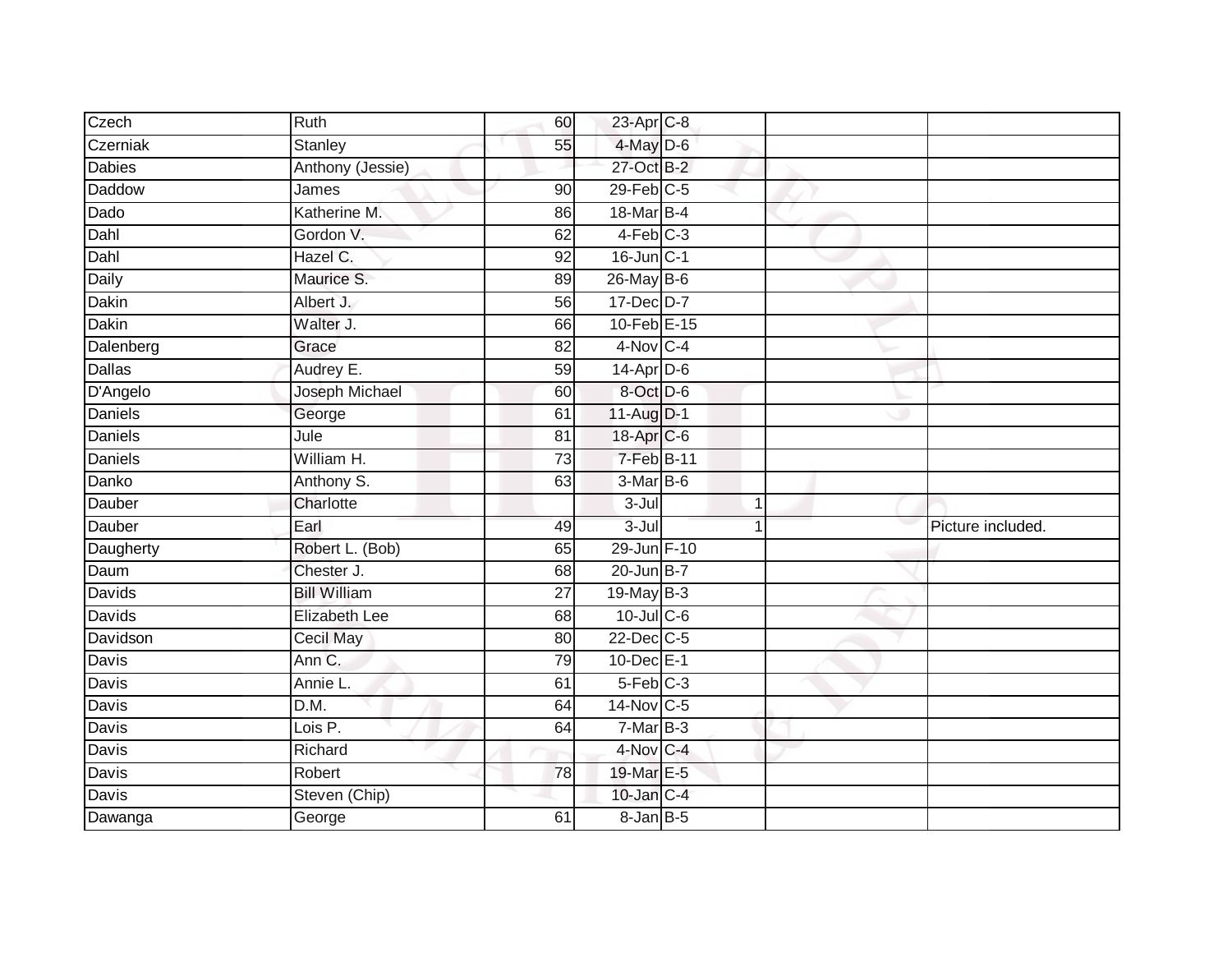| Dawson         | Mae                              | 61              | 31-Aug E-9       |       |  |
|----------------|----------------------------------|-----------------|------------------|-------|--|
| Dazey          | Edgar E. Jr.                     | 48              | 7-Mar B-3        |       |  |
| De Mory        | Joseph J.                        | 61              | 16-Mar D-7       |       |  |
| De St. Aubin   | Wilfrid                          | 78              | $3-Nov$ C-8      |       |  |
| Dean           | <b>Oprah May</b>                 | 86              | $11$ -Jan B-4    |       |  |
| Deanovich      | Wilma                            | $\overline{73}$ | 14-Aug C-7       | Loar  |  |
| Dearing        | Richard A.                       | 70              | $2-Sep$ $C-9$    |       |  |
| Dearth         | LeRoy P.                         | 75              | 8-Feb C-5        |       |  |
| DeBarge        | Thomas E.                        | 77              | 13-Oct D-1       |       |  |
| <b>DeBoer</b>  | Joshua Brett                     | 1 months        | 28-Mar B-5       |       |  |
| DeBoer         | Joyce                            | 48              | $18$ -Jan $C-4$  |       |  |
| Dec            | Sophie                           |                 | $1$ -Jun $E-10$  |       |  |
| Dees           | Lee A.                           | 70              | 15-Apr C-5       |       |  |
| DeGroot        | Anthony A.                       | 44              | 19-Sep C-6       |       |  |
| <b>DeHoyos</b> | <b>Fredrick (Freddy)</b>         | $\overline{22}$ | $2$ -Jan $C-9$   |       |  |
| DeJesus        | Edelmiro                         | 32              | 29-May B-7       |       |  |
| <b>Dekker</b>  | <b>Martin</b>                    | 67              | 17-Jul C-14      |       |  |
| Del Rio        | Jose                             | 55              | 7-Aug C-4        |       |  |
| DeLach         | Sally Ann                        | 47              | $6$ -Jul $E-1$   |       |  |
| DeLau          | Pauline                          | 95              | $27 - Jun$ $C-3$ |       |  |
| DeLor          | Emily                            | 58              | $22-Sep C-7$     |       |  |
| Dembowski      | Anna B.                          | $\overline{77}$ | $4$ -Jan $C-4$   |       |  |
| Dembowski      | Jane                             | 59              | 8-Oct D-6        | Filar |  |
| Dembowski      | Mary J.                          | 62              | 26-Jun B-2       |       |  |
| Demerling      | Angeline                         | 72              | 31-Mar D-1       |       |  |
| <b>DeMik</b>   | Arnold C.                        | 69              | 31-Oct C-4       |       |  |
| Deming         | Le Roy                           |                 | 19-Aug D-1       |       |  |
| Demkovich      | Frank Joseph                     | 58              | $1-Aug$ $D-3$    |       |  |
| <b>DeMoss</b>  | Beulah F.                        | 83              | 27-Jan C-10      |       |  |
| Dempsey        | William Jr. (L/CPL,<br>U.S.M.C.) | 23              | 18-Sep B-5       |       |  |
| Denger         | Robert G.                        | 83              | 11-Nov C-2       |       |  |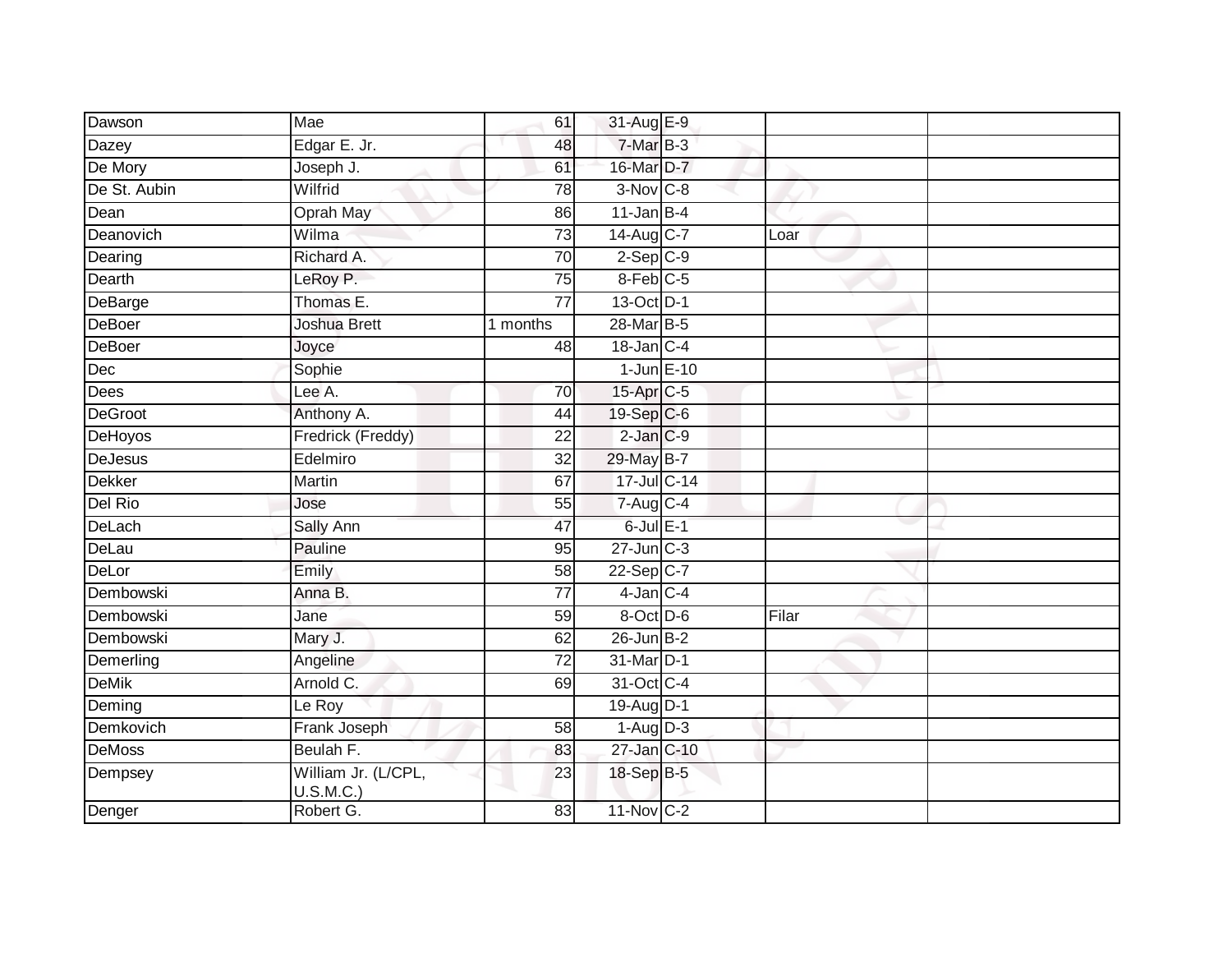| Dennison        | <b>Jack Aubrey</b>    | 24              | 14-Jul C-5            |        |  |
|-----------------|-----------------------|-----------------|-----------------------|--------|--|
| Denny           | Gordon K. Sr.         | 63              | 13-Mar C-4            |        |  |
| Denslaw         | Henry J.              | 49              | $1-Feb$ $C-5$         |        |  |
| Dent            | Robert Jr.            | 50              | $2-Nov$ D-14          |        |  |
| Depa            | Angeline              |                 | $21$ -Mar $C-6$       |        |  |
| Deren           | Mary                  | 69              | $11$ -Jan B-4         | Chigas |  |
| Dermody         | <b>Mary Cecil</b>     |                 | 19-Aug D-1            |        |  |
| DeRosa          | Clement               | 57              | 30-Jul F-1            |        |  |
| DeRosa          | Peter C.              | 76              | $22$ -May B-9         |        |  |
| <b>DeRousse</b> | Ruby L.               | 68              | $6$ -Jul $E-1$        |        |  |
| Derybowski      | Salomea (Sarah)       | 81              | 14-Mar C-6            |        |  |
| DeSanto         | John H.               | 28              | 17-Jul C-14           |        |  |
| Desso           | Helen M.              | 57              | 8-Apr <sub>C-1</sub>  |        |  |
| Detvay          | Andrew J.             | 69              | $9-Sep$ $C-2$         |        |  |
| Deutschman      | George A.             | 64              | 30-Oct C-5            |        |  |
| <b>DeValk</b>   | Nellaine              | 56              | 3-Feb D-2             |        |  |
| Devin           | Kenneth C. Sr.        | $\overline{71}$ | 14-Oct C-2            |        |  |
| Devitt          | Martin E.             | 54              | $21-AugB-2$           |        |  |
| Devitte         | Mari Beth             | $\overline{21}$ | 26-Mar                |        |  |
| <b>DeVries</b>  | <b>Marjorie Betty</b> | 50              | 28-Apr <sub>D-1</sub> |        |  |
| <b>DeVries</b>  | Martin                | $\overline{71}$ | $13-Aug$ $C-6$        |        |  |
| Dewey           | Bina G.               | 97              | 28-Sep F-1            |        |  |
| <b>DeWolf</b>   | Helen I.              | 86              | $5$ -May $B-7$        |        |  |
| DeYoung         | Cora                  | 85              | 28-Dec E-4            |        |  |
| Dezamko         | Joseph                | 68              | $11-Aug$ D-1          |        |  |
| Diamond         | Jessie                | 75              | $10$ -Jan $C-4$       |        |  |
| Diaz            | Leonore E.            | 55              | $17$ -Feb $E-1$       |        |  |
| Diaz            | Manuel                | 53              | 8-Aug B-7             |        |  |
| Diaz            | Ronald                | 14              | 11-Aug D-1            |        |  |
| Dibblee         | Harold                | 69              | $3$ -Dec $E-2$        |        |  |
| <b>Dick</b>     | Henry C.              |                 | 16-Nov E-1            |        |  |
| Dickinson       | Kenneth L.            | 65              | 5-May B-7             |        |  |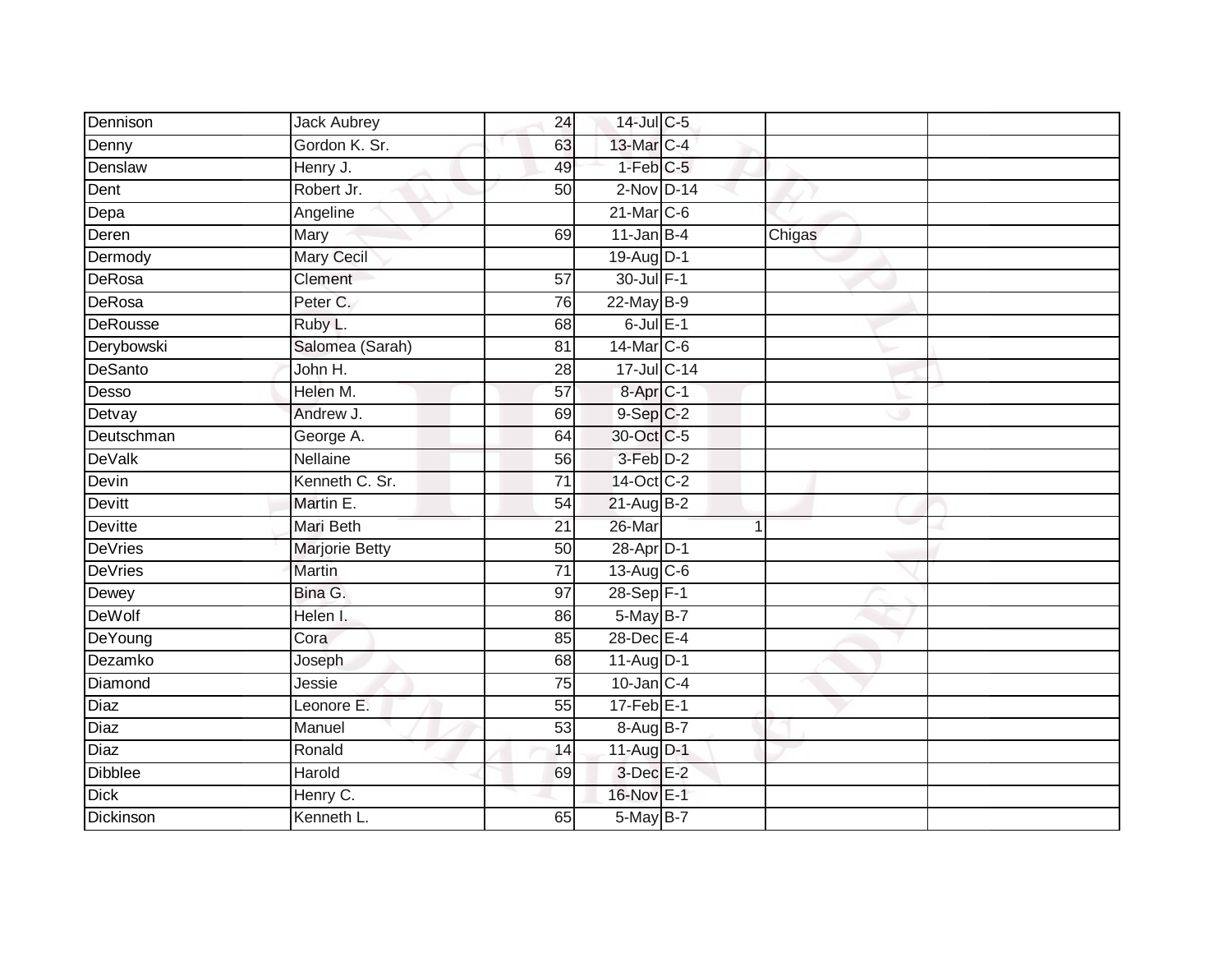| <b>Dikselis</b>   | Vincent           | 88 | 17-Jul C-14           |         |
|-------------------|-------------------|----|-----------------------|---------|
| Dinapas           | Josephine         | 87 | $20$ -Feb $D-4$       |         |
| Dinger            | Adella Joyce      | 84 | 4-Dec C-8             |         |
| <b>DiSanto</b>    | Frederico (Sheik) | 73 | $5$ -Jun $C$ -6       |         |
| Ditto             | Sophie C.         | 89 | 12-Oct D-6            |         |
| <b>Dittrich</b>   | Uvannah M.        | 61 | $14$ -May D-6         |         |
| Dixon             | Carrie            |    | $21$ -Jul C-1         |         |
| Djenka            | Louis J. Jr.      | 41 | $7 -$ Jul B-4         |         |
| <b>Dluzak</b>     | Wilmina           | 79 | 11-Aug D-1            |         |
| <b>Doakes</b>     | Joshua A.         | 93 | 22-Oct B-8            |         |
| Doan              | <b>John</b>       | 88 | $25$ -Feb $C-4$       |         |
| <b>Dobrick</b>    | Mary              | 77 | 18-Nov D-1            | Kotul   |
| Dobrinich         | Matthew A.        |    | 4-Mar <sub>IC-4</sub> |         |
| <b>Dockweiler</b> | Raymond M.        | 67 | 8-Aug B-7             |         |
| Dogan             | Olga              | 81 | 31-Jan D-7            |         |
| Dokmanovic        | Zekiye            | 60 | 30-Nov E-11           |         |
| Dolak             | Dorothy Ann       | 45 | $7-Aug$ C-4           | Krajnik |
| Dolan             | Harriet T.        | 65 | $21-Aug$ B-2          |         |
| Dombrowski        | Ann               | 54 | 7-Apr C-1             |         |
| <b>Dombrowski</b> | Wanda H.          | 61 | $5$ -Jun $C$ -6       | Soja    |
| Dominik           | Joseph            | 83 | 17-Dec D-7            |         |
| Domke             | Grayce            | 75 | 25-Mar B-6            |         |
| Dondanville       | Elizabeth         | 71 | $4$ -Dec $C$ -8       |         |
| Donko             | Helen Julia       | 74 | $12$ -Dec $C-5$       |         |
| Donnelly          | Paul E.           | 83 | $3$ -Jan $D$ -6       |         |
| Dopka             | Andrew J.         | 31 | $1-May$ $C-3$         |         |
| Dora              | <b>Steve</b>      | 93 | 14-May D-6            |         |
| Dormady           | Thomas D.         | 76 | $8-Apr$ $C-1$         |         |
| <b>Doros</b>      | <b>Iva Marie</b>  | 84 | 24-Dec C-5            |         |
| Dorsett           | Charles C. Sr.    | 54 | 15-Jun E-10           |         |
| Doty              | Alice R.          | 86 | 2-Mar D-2             |         |
| Doty              | Tillie O.         | 86 | $11-Aug$ D-1          |         |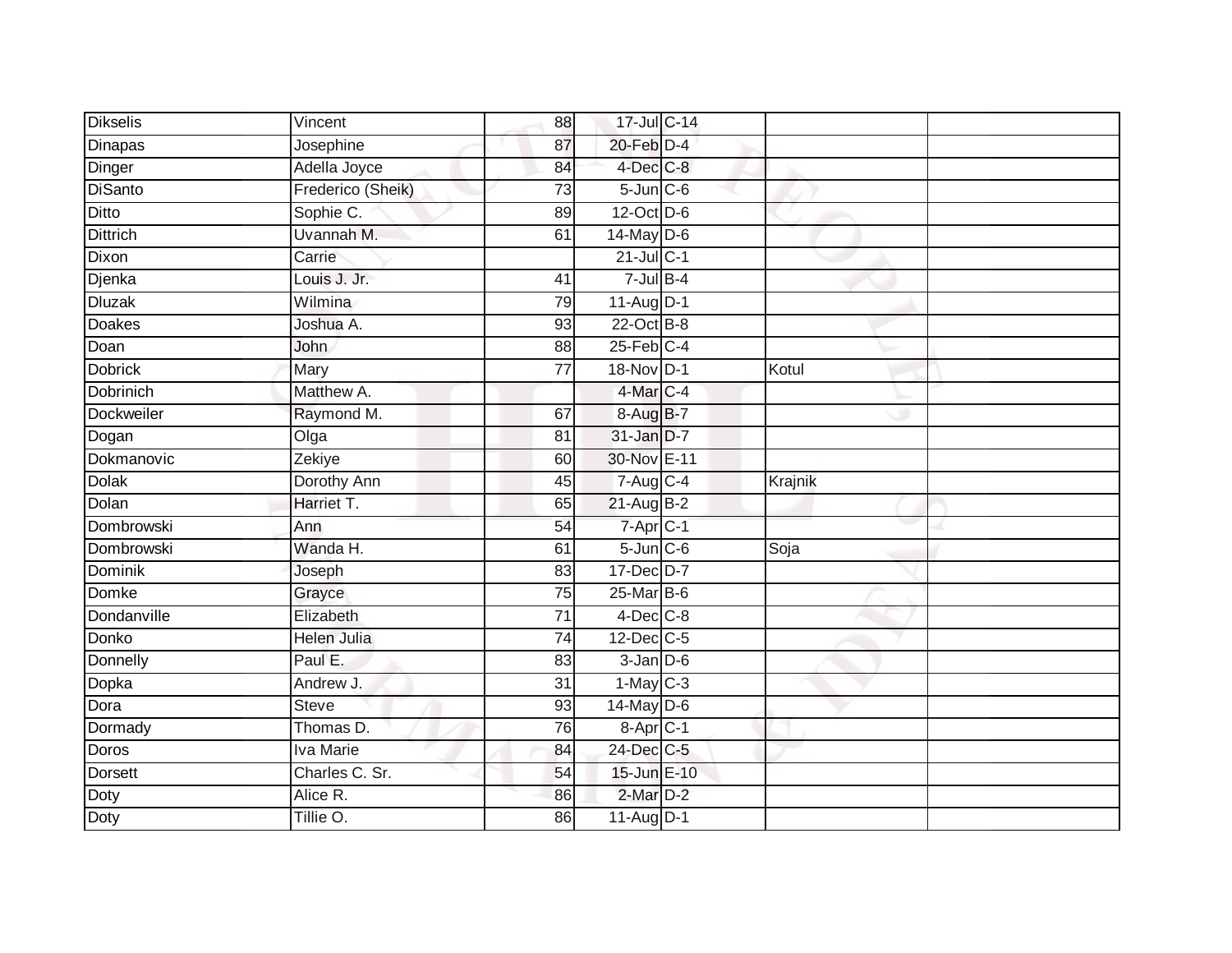| John B. Jr. (Jack)   | 68              |  |                                                                                                                                                                                                                                                                                                                                                                                                                                                                                                                               |                            |
|----------------------|-----------------|--|-------------------------------------------------------------------------------------------------------------------------------------------------------------------------------------------------------------------------------------------------------------------------------------------------------------------------------------------------------------------------------------------------------------------------------------------------------------------------------------------------------------------------------|----------------------------|
| Vincent L.           | 60              |  |                                                                                                                                                                                                                                                                                                                                                                                                                                                                                                                               |                            |
| Meda B.              | 83              |  |                                                                                                                                                                                                                                                                                                                                                                                                                                                                                                                               |                            |
| Duncan               | 74              |  |                                                                                                                                                                                                                                                                                                                                                                                                                                                                                                                               |                            |
| Nolen C.             | 80              |  |                                                                                                                                                                                                                                                                                                                                                                                                                                                                                                                               |                            |
| Francis              | 83              |  |                                                                                                                                                                                                                                                                                                                                                                                                                                                                                                                               |                            |
| Kevin P.             | 23              |  |                                                                                                                                                                                                                                                                                                                                                                                                                                                                                                                               |                            |
| Chester              | 60              |  |                                                                                                                                                                                                                                                                                                                                                                                                                                                                                                                               | Also listed as Drake.      |
| Maria A.             | 64              |  |                                                                                                                                                                                                                                                                                                                                                                                                                                                                                                                               |                            |
| Sadie                |                 |  |                                                                                                                                                                                                                                                                                                                                                                                                                                                                                                                               |                            |
| Julia                | 81              |  |                                                                                                                                                                                                                                                                                                                                                                                                                                                                                                                               |                            |
| Victor               | 58              |  |                                                                                                                                                                                                                                                                                                                                                                                                                                                                                                                               |                            |
| Viriginia L. (Ginny) | 65              |  |                                                                                                                                                                                                                                                                                                                                                                                                                                                                                                                               |                            |
| Floyd S. (Judge)     | 86              |  |                                                                                                                                                                                                                                                                                                                                                                                                                                                                                                                               |                            |
| Agnes M.             |                 |  |                                                                                                                                                                                                                                                                                                                                                                                                                                                                                                                               |                            |
| Andrew A. (Woods)    | 76              |  |                                                                                                                                                                                                                                                                                                                                                                                                                                                                                                                               |                            |
| Matthew C.           | 59              |  |                                                                                                                                                                                                                                                                                                                                                                                                                                                                                                                               |                            |
| John                 | 82              |  |                                                                                                                                                                                                                                                                                                                                                                                                                                                                                                                               |                            |
| Melvin H.            | 71              |  |                                                                                                                                                                                                                                                                                                                                                                                                                                                                                                                               |                            |
| Edmund W. (Molly)    | 59              |  |                                                                                                                                                                                                                                                                                                                                                                                                                                                                                                                               |                            |
| <b>Delores</b>       | 39              |  | Zebracki                                                                                                                                                                                                                                                                                                                                                                                                                                                                                                                      |                            |
| Anna I.              | $\overline{72}$ |  |                                                                                                                                                                                                                                                                                                                                                                                                                                                                                                                               |                            |
| Kenneth F.           | 41              |  |                                                                                                                                                                                                                                                                                                                                                                                                                                                                                                                               |                            |
| Richard F.           | 50              |  |                                                                                                                                                                                                                                                                                                                                                                                                                                                                                                                               |                            |
| Michael F. Sr.       | 76              |  |                                                                                                                                                                                                                                                                                                                                                                                                                                                                                                                               | Also listed as Dobrzynski. |
| Margaret M.          | 83              |  |                                                                                                                                                                                                                                                                                                                                                                                                                                                                                                                               |                            |
| John S. Jr.          | 54              |  |                                                                                                                                                                                                                                                                                                                                                                                                                                                                                                                               |                            |
| Andrew               | 85              |  |                                                                                                                                                                                                                                                                                                                                                                                                                                                                                                                               |                            |
| Ruth                 | 64              |  |                                                                                                                                                                                                                                                                                                                                                                                                                                                                                                                               |                            |
| Leo J.               | 73              |  |                                                                                                                                                                                                                                                                                                                                                                                                                                                                                                                               |                            |
| Minnie P.            | 59              |  | <b>Sisk</b>                                                                                                                                                                                                                                                                                                                                                                                                                                                                                                                   |                            |
|                      |                 |  | 25-Aug D-1<br>12-Oct D-6<br>8-Feb C-5<br>$26$ -Aug C-2<br>$20$ -Oct $C$ -6<br>$22$ -Jun $D-1$<br>$7-Aug$ <sub>C-4</sub><br>18-May B-17<br>$9-Nov$ E-1<br>$2-Apr$ C-7<br>19-Nov C-12<br>$14$ -Jan C-4<br>15-Jul D-1<br>21-Mar <sub>C-6</sub><br>26-Feb B-3<br>16-Mar D-7<br>23-Sep C-1<br>$29$ -Jan $C-3$<br>$25$ -Jan $C$ -5<br>$4-Sep$ C-5<br>$18$ -Apr $C$ -6<br>23-Dec A-7<br>$3-AugD-2$<br>$9$ -Jun $B$ -8<br>18-Sep B-5<br>$27$ -Mar $B$ -6<br>30-Dec D-5<br>$15$ -May C-4<br>2-Mar D-2<br>$1-Feb$ $C-5$<br>$3$ -Jul B-6 |                            |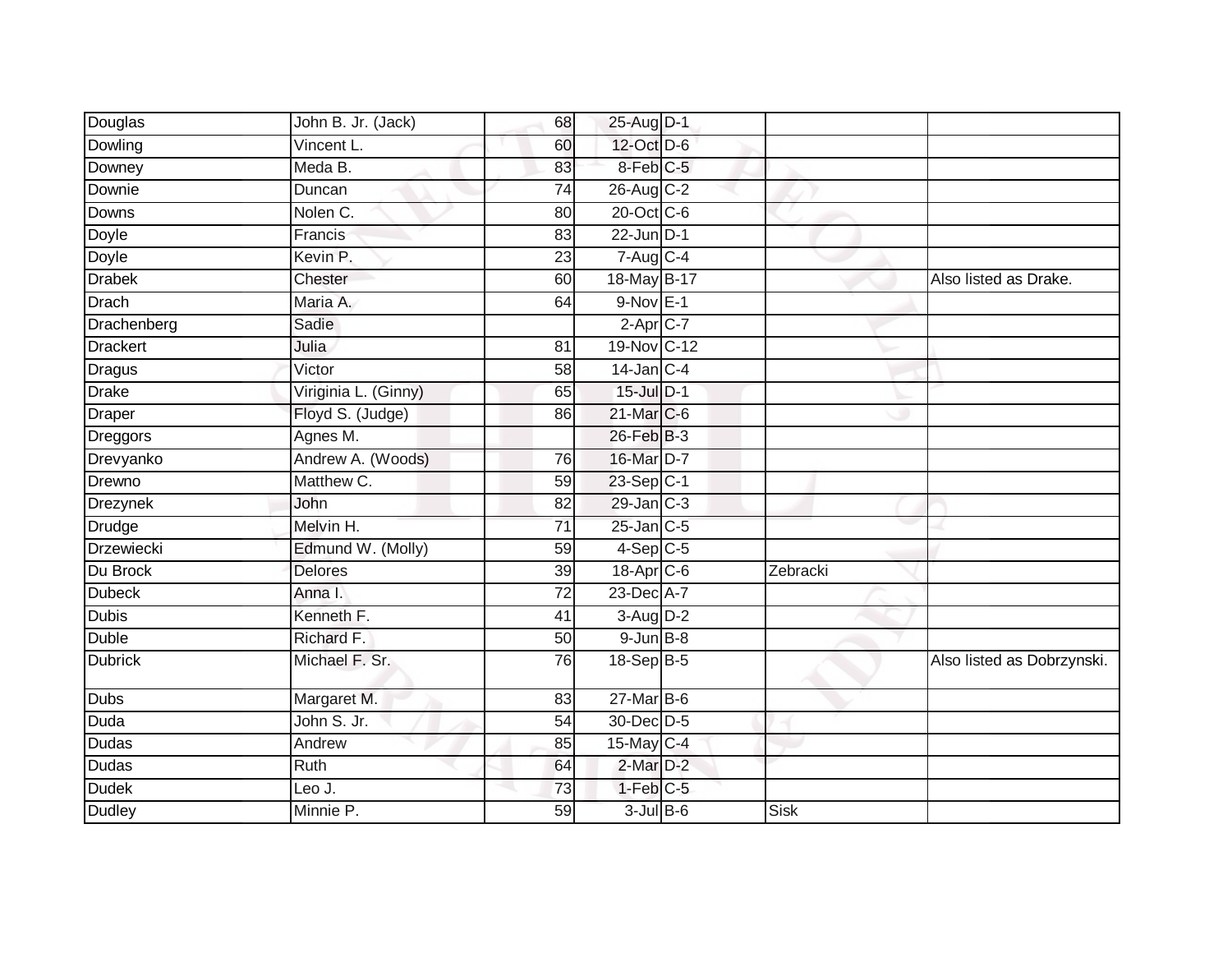| Dudley           | Raymond            | 76              | 20-Oct C-6              |       |  |
|------------------|--------------------|-----------------|-------------------------|-------|--|
| <b>Dudzik</b>    | <b>Barbara</b>     | 78              | $2$ -Dec $C-1$          |       |  |
| <b>Dudzinski</b> | Josef              | 86              | 10-Jul C-6              |       |  |
| <b>DuFallo</b>   | Joseph B.          | 77              | 17-Jul C-14             |       |  |
| <b>Duimich</b>   | Davorin M. (Dave)  | $\overline{74}$ | $14$ -Jan $C-4$         |       |  |
| Dujmovic         | James P.           | 26              | $22$ -Jun $D-1$         |       |  |
| Dull             | Gregory F. (Capt.) | $\overline{32}$ | 24-Oct C-4              |       |  |
| <b>Dumich</b>    | Bernadine          | 59              | 15-Sep D-1              |       |  |
| Duncan           | Marguerite S.      |                 | 27-Jun C-3              |       |  |
| <b>Dunker</b>    | Loretta S.         | 59              | $23$ -Jul $E-1$         |       |  |
| Dunn             | Courtney A.        |                 | 16-Mar D-7              |       |  |
| Dupin            | Steve Sr.          | 72              | 16-Nov E-1              |       |  |
| Durflinger       | Lora               | 75              | 30-Sep C-1              |       |  |
| <b>Durkin</b>    | Peter J.           | 64              | 8-Jun D-2               |       |  |
| Dutko            | John (Catfish)     | 76              | 29-Dec C-6              |       |  |
| Dutton           | Henrietta          | 89              | 27-Oct B-2              |       |  |
| Dvorscak         | Andrew J. Sr.      | 63              | 29-Jun F-10             |       |  |
| Dybala           | Katherine F.       | 85              | 20-Nov C-4              |       |  |
| Dycus            | <b>Esther Ray</b>  | 82              | $10$ -Jul C-6           |       |  |
| <b>Dykes</b>     | George W.          | 59              | 6-Mar C-4               |       |  |
| Dykstra          | Rose (Kate)        | 87              | 10-Feb E-15             |       |  |
| Dywan            | Joseph             | 54              | 28-Dec E-4              |       |  |
| Dzimidas         | Elona I.           | 56              | $22$ -Jun $D-1$         | Reuss |  |
| Eads             | Fay                | 88              | $22$ -Jun $D-1$         |       |  |
| Eastman          | Gladys A.          | 73              | $14$ -Feb $B$ -8        |       |  |
| Eaton            | Donald H.          | 56              | 10-Oct C-5              |       |  |
| Ebbens           | Herman             | 91              | $16$ -Jan $D-4$         |       |  |
| Echt             | Ann G.             | $\overline{74}$ | $19-Sep$ <sub>C-6</sub> |       |  |
| Eck              | John F.            | 39              | 30-May B-2              |       |  |
| Eckels           | Hazel              | 79              | 15-Jul D-1              |       |  |
| Edberg           | Mabel              | 76              | 27-Mar B-6              |       |  |
| Eder             | Clarence (Bud)     | 63              | $13$ -Jan F-9           |       |  |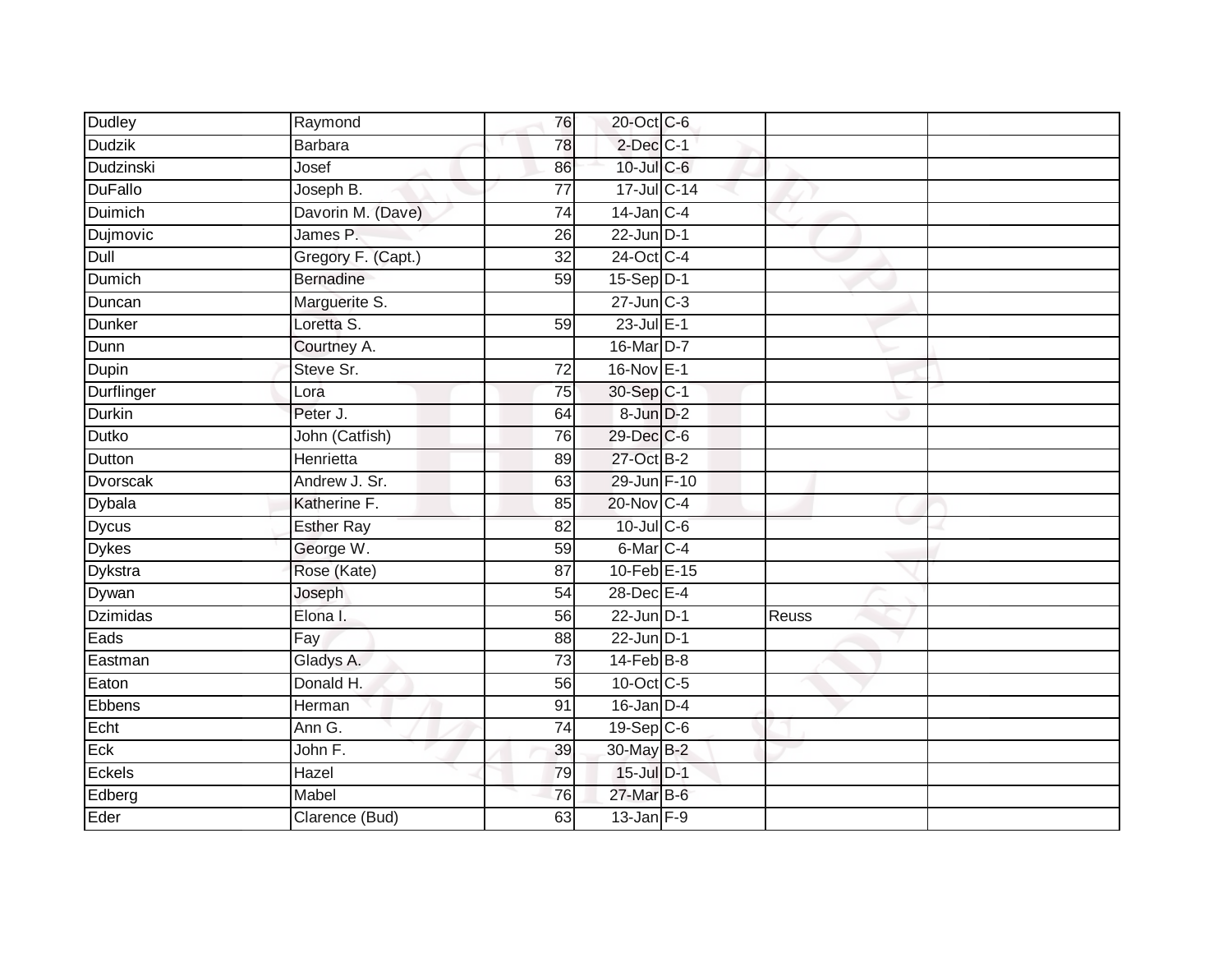| Edgar        | Theodosia          | 81              | 13-Nov C-3                 |       |  |
|--------------|--------------------|-----------------|----------------------------|-------|--|
| Edgington    | Chester            | 82              | 20-May B-6                 |       |  |
| Edward       | Leo (Whitney)      | 61              | 5-Aug C-3                  |       |  |
| Edwards      | Alma M.            | 77              | 28-Sep F-1                 |       |  |
| Edwards      | Hallis L.          | $\overline{71}$ | $23$ -Jan $C-9$            |       |  |
| Edwards      | James W.           | 65              | $7 - \overline{Aug C - 4}$ |       |  |
| Edwards      | Jimmie             | 37              | $24$ -Feb $G-6$            |       |  |
| Edwards      | Josephine          | 41              | 6-Jan D-2                  |       |  |
| Edwards      | Norman R.          | 63              | 14-Nov C-5                 |       |  |
| Eenigenburg  | John D.            |                 | 74 Novmeber<br>23          | $E-2$ |  |
| Eggers       | Doris              | 82              | $6$ -Jul $E-1$             |       |  |
| Eggers       | George D.          | 65              | 28-Apr D-1                 |       |  |
| Eggert       | John C.            | 90              | 17-Dec D-7                 |       |  |
| Egry         | <b>Barbara</b>     | 91              | $9 - JunB - 8$             |       |  |
| Ehlers       | Floyd F.           | 59              | 5-Oct B-11                 |       |  |
| Ehlschide    | Charles G.         | 55              | 4-May D-6                  |       |  |
| Eichholz     | Lillie A.          | 90              | 8-Apr C-1                  |       |  |
| Eisenhart    | John E. (Jack)     | 56              | $23$ -Jan $C-9$            |       |  |
| Eldridge     | Henry              | 86              | $24$ -Feb $G-6$            |       |  |
| Ellinwood    | <b>Delbert Lee</b> | 93              | $22$ -Feb $C-7$            |       |  |
| Elliott      | Mildred A.         | 73              | 17-Dec D-7                 |       |  |
| Elliott      | Nettie L.          | $\overline{77}$ | $5$ -May B-7               |       |  |
| <b>Ellis</b> | Rose M.            | 68              | $26$ -Feb $B-3$            |       |  |
| Elman        | Johanna V.         | 73              | 20-Jul D-1                 |       |  |
| Elmore       | John R.            | 50              | $3$ -Jul $B$ -6            |       |  |
| Elzinga      | Julius             | 75              | $2$ -Jan $C-9$             |       |  |
| Emery        | Louis              | $\overline{71}$ | $23$ -Mar $H - 3$          |       |  |
| Emin         | Ruby Marie         | 76              | $11$ -Jul D-7              |       |  |
| Empson       | Timothy R.         |                 | 20-Mar C-5                 |       |  |
| Engelcoff    | George L.          | 87              | 13-Jul D-1                 |       |  |
| Engelhart    | Leo Sr.            | 55              | 28-Apr D-1                 |       |  |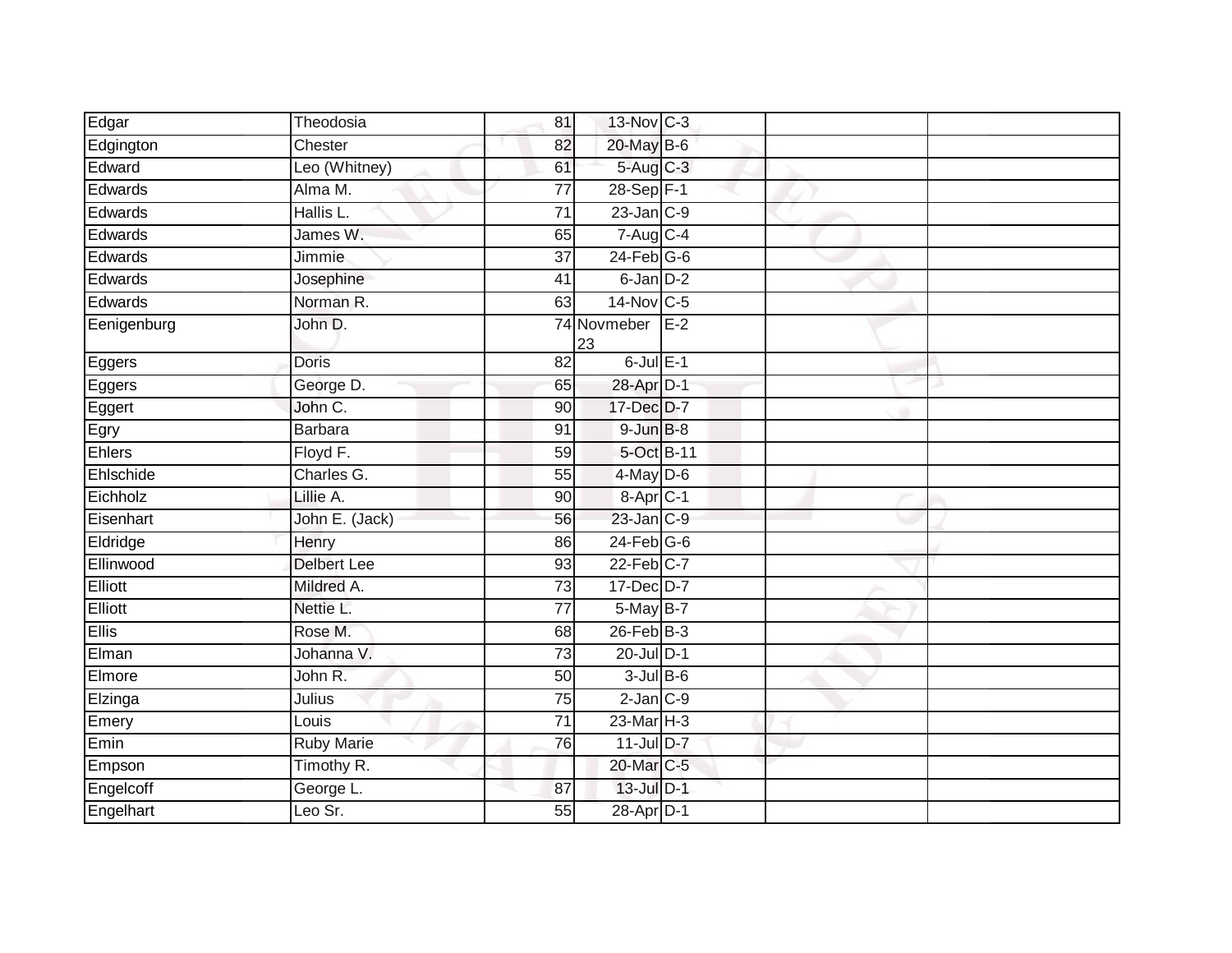| Engle           | Frances T.           | 50              | 26-Aug C-2              |         |  |
|-----------------|----------------------|-----------------|-------------------------|---------|--|
| Engle           | Max L.               | 75              | 18-Aug D-1              |         |  |
| Engle           | Robert R.            | 50              | 2-Nov D-14              |         |  |
| Engleton        | Leo F.               | 56              | 13-Mar C-4              |         |  |
| Enright         | Charles W.           | $\overline{70}$ | 23-May B-7              |         |  |
| <b>Epperson</b> | Rocky                | 19              | $5-Nov$ D-6             |         |  |
| Erickson        | Marilyn L.           | 54              | 17-Mar C-3              |         |  |
| Ericson         | <b>Tillie</b>        | 86              | 23-Oct D-10             |         |  |
| Eriks           | Minnie               | 65              | 6-Nov C-8               |         |  |
| Espinosa        | Guadalupe            | 50              | 24-Jul B-7              |         |  |
| Espinosa        | Leopoldo (Rev.)      | 65              | $13-Nov$ <sub>C-3</sub> |         |  |
| Etrych          | Frank                | 83              | $2$ -May C-5            |         |  |
| Eubanks         | Joanna               | 18              | 29-Sep D-1              | Smithey |  |
| Evanoff         | Ethel C.             | 75              | 22-Dec C-5              |         |  |
| Evans           | Martha M.            | 83              | 19-Aug D-1              |         |  |
| Evans           | <b>Mary Ellen</b>    | 73              | 27-Jan C-10             |         |  |
| Evans           | Robert M.            | 76              | 18-May B-17             |         |  |
| Evanson         | Peter                | 85              | 26-Nov D-1              |         |  |
| Everly          | James E.             | 66              | $2$ -Jun $D-1$          |         |  |
| Evon            | John (Stooge)        | 65              | 18-Dec C-9              |         |  |
| Ewing           | Joseph W.            | 65              | $8 -$ Jul $B - 8$       |         |  |
| Fabian          | Gustave (Gus)        | 79              | $20$ -May B-6           |         |  |
| Fagan           | Charles (Sonny)      |                 | 18-May B-17             |         |  |
| Fambrooks       | Robert W.            | 35              | 26-Nov D-1              |         |  |
| Fanno           | Frank F.             | 68              | $24$ -Jan $C-5$         |         |  |
| Farmer          | Florence D.          | 68              | 24-Nov A-4              |         |  |
| Farmer          | George F.            | $\overline{82}$ | 8-Feb C-5               |         |  |
| Farrell         | Anna Mae             | 52              | 25-May E-9              |         |  |
| Faught          | Leona Jean           | 66              | 12-Dec C-5              |         |  |
| Faure           | <b>Emile Francis</b> | 65              | 4-Jun C-10              |         |  |
| Faverty         | Louis J. (Bud)       | 55              | 13-Nov C-3              |         |  |
| Fech            | <b>Brian James</b>   | $\overline{19}$ | 13-Jul 1, D-1           |         |  |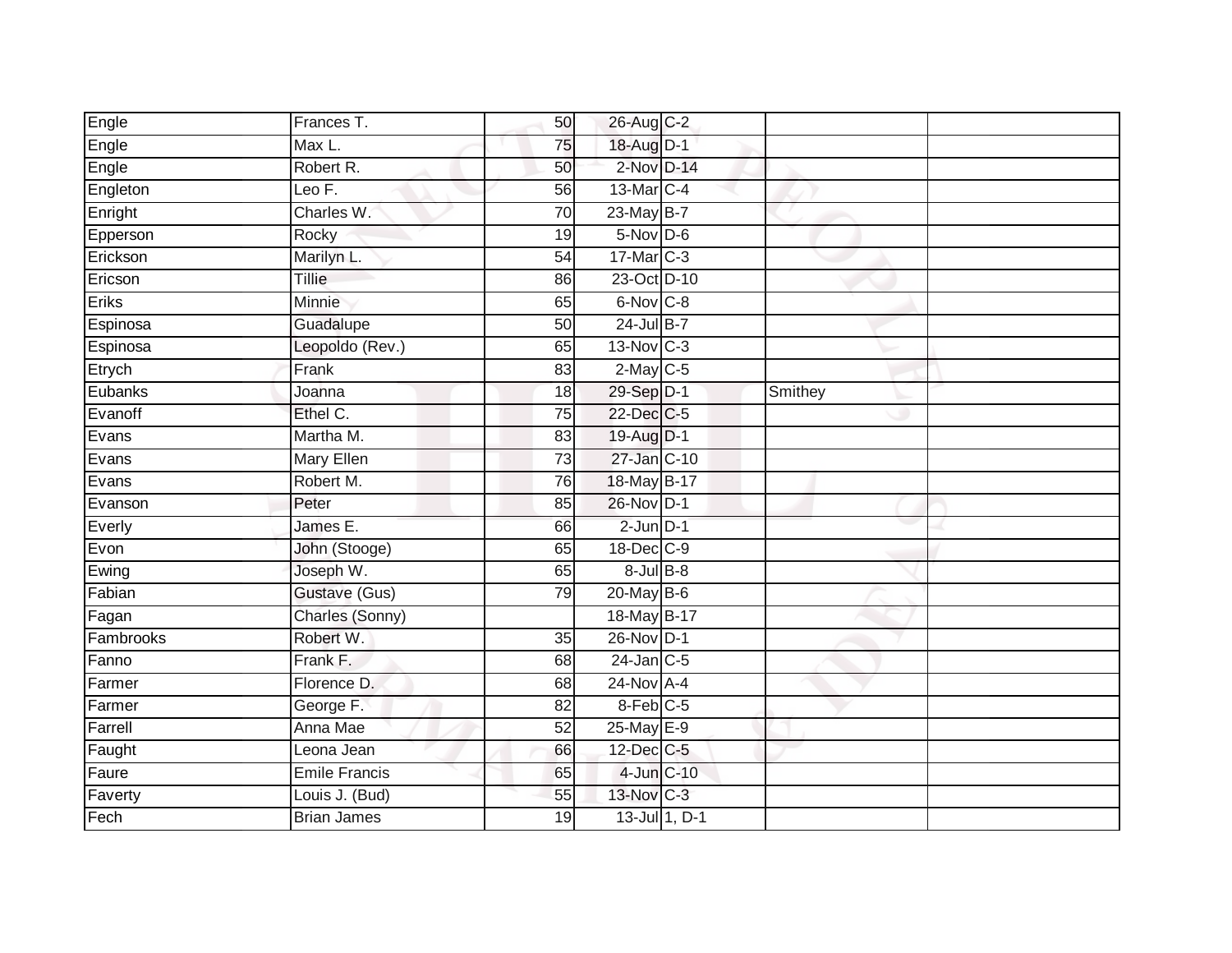| Feder       | Max W.                 | 73              | 27-Apr C-7      |   |             |  |
|-------------|------------------------|-----------------|-----------------|---|-------------|--|
| Federowski  | Mary Ann               | 92              | 30-Sep C-1      |   |             |  |
| Fedosky     | John                   | 86              | 18-May B-17     |   |             |  |
| Feeback     | Daniel                 | 61              | 27-Jan C-10     |   |             |  |
| Feeney      | James P.               | $\overline{76}$ | $13$ -Feb $D-6$ |   |             |  |
| Fegert      | Craig L.               | 24              | $22$ -Jun $D-1$ |   |             |  |
| Feikema     | Frank                  | 77              | $27$ -Jun $C-3$ |   |             |  |
| Feinberg    | Adolph J. (Rabbi)      | 69              | $2$ -Jan $C-9$  |   |             |  |
| Felix       | <b>Yolanda Rose</b>    | 32              | 30-Oct C-5      |   |             |  |
| Fentress    | Beulah I.              | 80              | $26$ -Feb $B-3$ |   |             |  |
| Ferencz     | Mary E.                | 95              | 20-Jan F-11     |   |             |  |
| Ferrari     | Louis (Terry)          | $\overline{70}$ | $3$ -Jul $B$ -6 |   |             |  |
| Ferree      | Sarah Kathy            | 23              | 4-Mar           | 1 |             |  |
| <b>Fick</b> | <b>Ruth</b>            |                 | 5-Aug C-3       |   |             |  |
| Fiebelkorn  | George E. Sr.          | 76              | 12-Oct D-6      |   |             |  |
| Fiegle      | Emma                   | 88              | 5-Oct B-11      |   |             |  |
| Fields      | Earl                   | $\overline{72}$ | 28-May C-5      |   |             |  |
| Fields      | Theodore (Uncle Soft)  | $\overline{75}$ | $21$ -Sep $E-1$ |   |             |  |
| Figler      | Mary A.                | 74              | $23$ -Jan $C-9$ |   | Gregorovich |  |
| Filan       | Alma M.                |                 | $19$ -Jun $C-4$ |   |             |  |
| Filas       | Albert L.              | 80              | 29-Dec C-6      |   |             |  |
| Filas       | Harold W. (Harry)      | 67              | 17-Jul C-14     |   |             |  |
| Finch       | Leonard H.             | 60              | 8-Dec A-13      |   |             |  |
| Finck       | Grace L.               | 80              | 15-May C-4      |   |             |  |
| Fish        | Ferol F. Sr.           | 80              | 22-Aug B-6      |   |             |  |
| Fisher      | John G. Sr.            | 55              | $16$ -Dec $D-3$ |   |             |  |
| Fisher      | Nancy Shackleford      | 34              | 28-Nov C-3      |   |             |  |
| Fisher      | Russell (Red)          | 79              | $22-Sep C-7$    |   |             |  |
| Fisher      | <b>Sheldon Maurice</b> | 22              | $7$ -Apr $C-1$  |   |             |  |
| Fitzgerald  | Helen W.               | 69              | 9-Nov E-1       |   |             |  |
| Fitzgerald  | Maizie J.              | 77              | 4-Jan C-4       |   |             |  |
| Fitzwater   | Martane L.             | 57              | 22-Dec C-5      |   |             |  |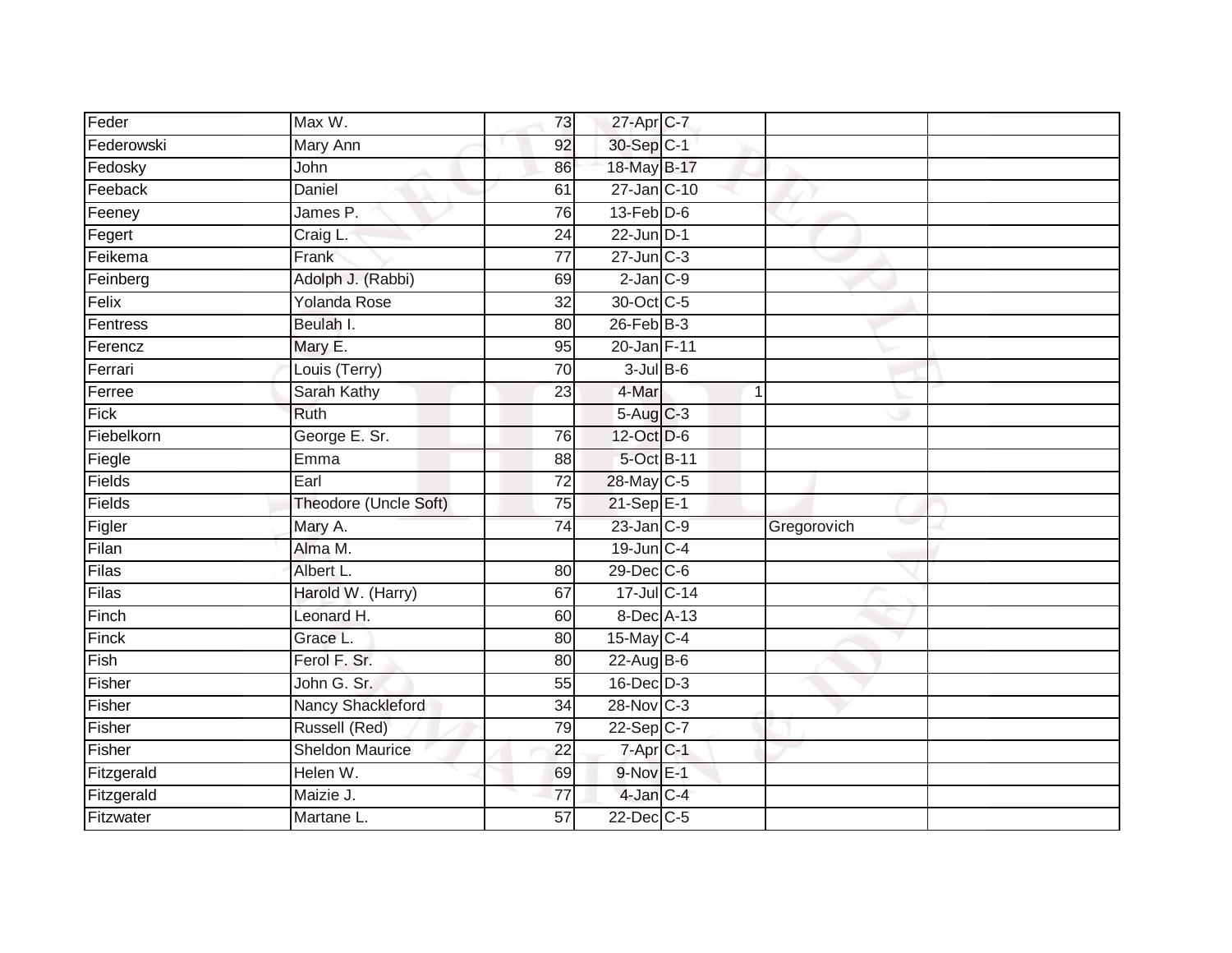| Flaherty       | Paul F.              | 64              | $12$ -Jun $C$ -6 |  |  |
|----------------|----------------------|-----------------|------------------|--|--|
| Fleming        | Anthony J.           | 67              | $1-Apr$ $C-8$    |  |  |
| Fleming        | Clarence (Kelly)     | 58              | 4-Mar C-4        |  |  |
| Fleming        | Edward J. Sr.        | 66              | 11-Nov C-2       |  |  |
| Fleming        | John Henry           | $\overline{72}$ | 26-Dec C-11      |  |  |
| Flickinger     | <b>Thomas Dale</b>   | 64              | 17-Apr E-2       |  |  |
| Flood          | Esther               | 80              | 21-Dec D-16      |  |  |
| Florek         | Josephine C.         | 71              | 12-May D-1       |  |  |
| Florek         | Lillian Amelia       | 84              | 22-Aug B-6       |  |  |
| Florence       | Mildred A.           | 62              | $25$ -Jan $C$ -5 |  |  |
| Florkiewicz    | Theodore             | 64              | $2-Nov$ D-14     |  |  |
| <b>Flowers</b> | Samuel               | 86              | 26-Nov D-1       |  |  |
| Floyd          | Louise Dorothea      | 76              | $27$ -Jun $C-3$  |  |  |
| Fluehr         | Lois Ann             | 67              | 18-Apr C-6       |  |  |
| Fluehr         | Willard (Bill)       | 65              | 28-Sep F-1       |  |  |
| Flynn          | Arzie L.             | 69              | 6-Jan D-2        |  |  |
| Flynn          | <b>Hilda</b>         | $\overline{82}$ | 12-Aug C-2       |  |  |
| Flynn          | William              | $\overline{77}$ | 31-Jul C-4       |  |  |
| Foltz          | Mary                 | 93              | 21-Dec D-16      |  |  |
| Forbes         | Dale J.              | 48              | 24-Nov A-4       |  |  |
| Force          | <b>Tessie Lee</b>    | 61              | $25$ -Jul $B-8$  |  |  |
| Ford           | John Henry           | 79              | $6-AugB-3$       |  |  |
| Forsythe       | Elaine H.            | 56              | $1-May$ C-3      |  |  |
| Fortin         | Delphine             | 31              | 18-Jan C-4       |  |  |
| Foster         | Albert E.            | 73              | $6$ -Jan $D-2$   |  |  |
| Foster         | John L.              | 68              | $15$ -Jul $D-1$  |  |  |
| Foster         | Ocie S.              | 82              | 12-Mar C-9       |  |  |
| Foster         | $\overline{T}$ im A. | 16              | 10-Dec E-1       |  |  |
| Foster         | William H.           | 84              | $22$ -Jan $C-2$  |  |  |
| Foudray        | John E.              | $\overline{71}$ | 7-Oct C-4        |  |  |
| Fowler         | Lucille              | 57              | 28-Oct C-1       |  |  |
| Foy            | James                | $\overline{45}$ | $6$ -Jun $C-8$   |  |  |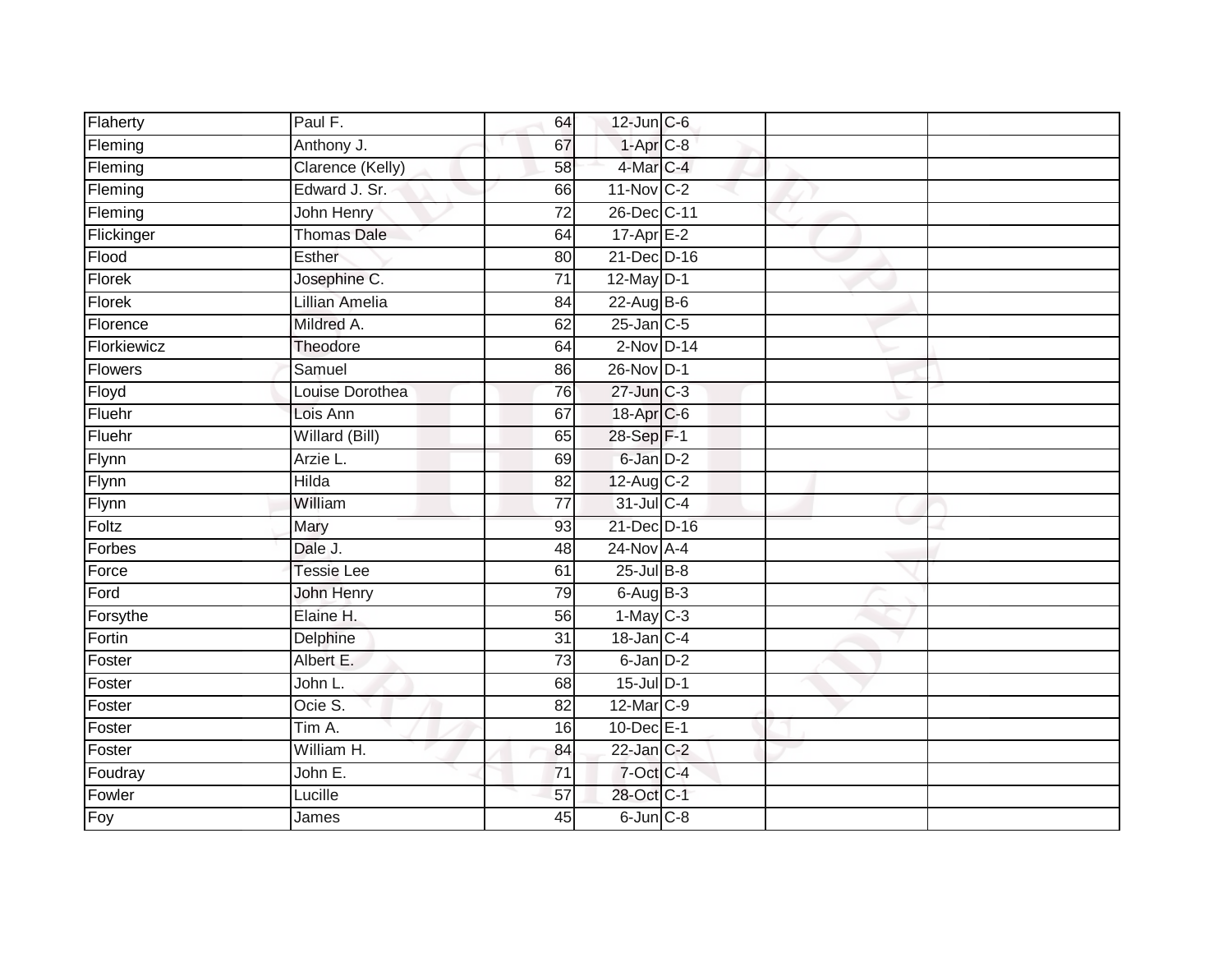| Franco     | Barbara A.          | 44              | 9-Nov E-1        |         |  |
|------------|---------------------|-----------------|------------------|---------|--|
| Frank      | Dorothy             | 89              | 20-Jun B-7       |         |  |
| Frank      | Frederick A.        | $\overline{72}$ | 15-Aug C-4       |         |  |
| Frank      | Mary G.             | 56              | $1$ -Jul $C$ -8  |         |  |
| Franklin   | Eva                 | 83              | 24-Sep C-14      |         |  |
| Franklin   | Spaniel P.          | 53              | 24-Dec C-5       |         |  |
| Franko     | Irene M.            | 66              | 30-Jul F-1       |         |  |
| Frazier    | Hurschel S.         | 67              | $27$ -Jun $C-3$  |         |  |
| Fredel     | Henry G.            | 65              | $18$ -Jan C-4    |         |  |
| Fredericks | Anthoney E.         | 72              | $13$ -Jan F-9    |         |  |
| French     | August              | 80              | 9-Mar F-6        |         |  |
| Frey       | Elizabeth Catherine | 90              | $21 - Aug$ B-2   |         |  |
| Freyman    | Erma M.             | 88              | $1$ -Jun $E-10$  |         |  |
| Friederici | Ewald               | 77              | 5-May B-7        |         |  |
| Friedman   | Cecel               | $\overline{71}$ | 7-Oct C-4        |         |  |
| Friesman   | Albert              | 84              | 9-Sep C-2        |         |  |
| Frisbie    | Robert M. Sr.       | $\overline{38}$ | $1$ -Jun $E-10$  |         |  |
| Froncek    | William             | 60              | $2$ -Jul $C$ -13 |         |  |
| Frost      | Harry               | 73              | $2$ -Oct $D-2$   |         |  |
| Fry        | Edwin G.            | 74              | $5$ -Oct $B-11$  |         |  |
| Fry        | Richard Z.          | $\overline{71}$ | 18-Aug D-1       |         |  |
| Fryman     | Ronald D.           | 42              | 24-Dec C-5       |         |  |
| Fuchs      | Anne B.             | 55              | 22-May B-9       | Humenik |  |
| Fugett     | Byron G.            | 50              | 9-Apr B-11       |         |  |
| Fugiel     | Benjamin            | 67              | $12$ -Feb $C-4$  |         |  |
| Furtek     | Joseph M.           | 69              | $10$ -Jun B-7    |         |  |
| Fuss       | George              | 96              | 16-Oct D-10      |         |  |
| Fuzy       | Clara E.            | 82              | $14-Sep$ D-6     |         |  |
| Gaddini    | Lottie S.           | 61              | 6-Jan D-2        |         |  |
| Gajda      | Peter P.            | 67              | 20-Feb D-4       |         |  |
| Gajewski   | Frances             | 60              | $13$ -Jan $F-9$  | Idziak  |  |
| Galanis    | Peter               | 61              | 31-Oct C-4       |         |  |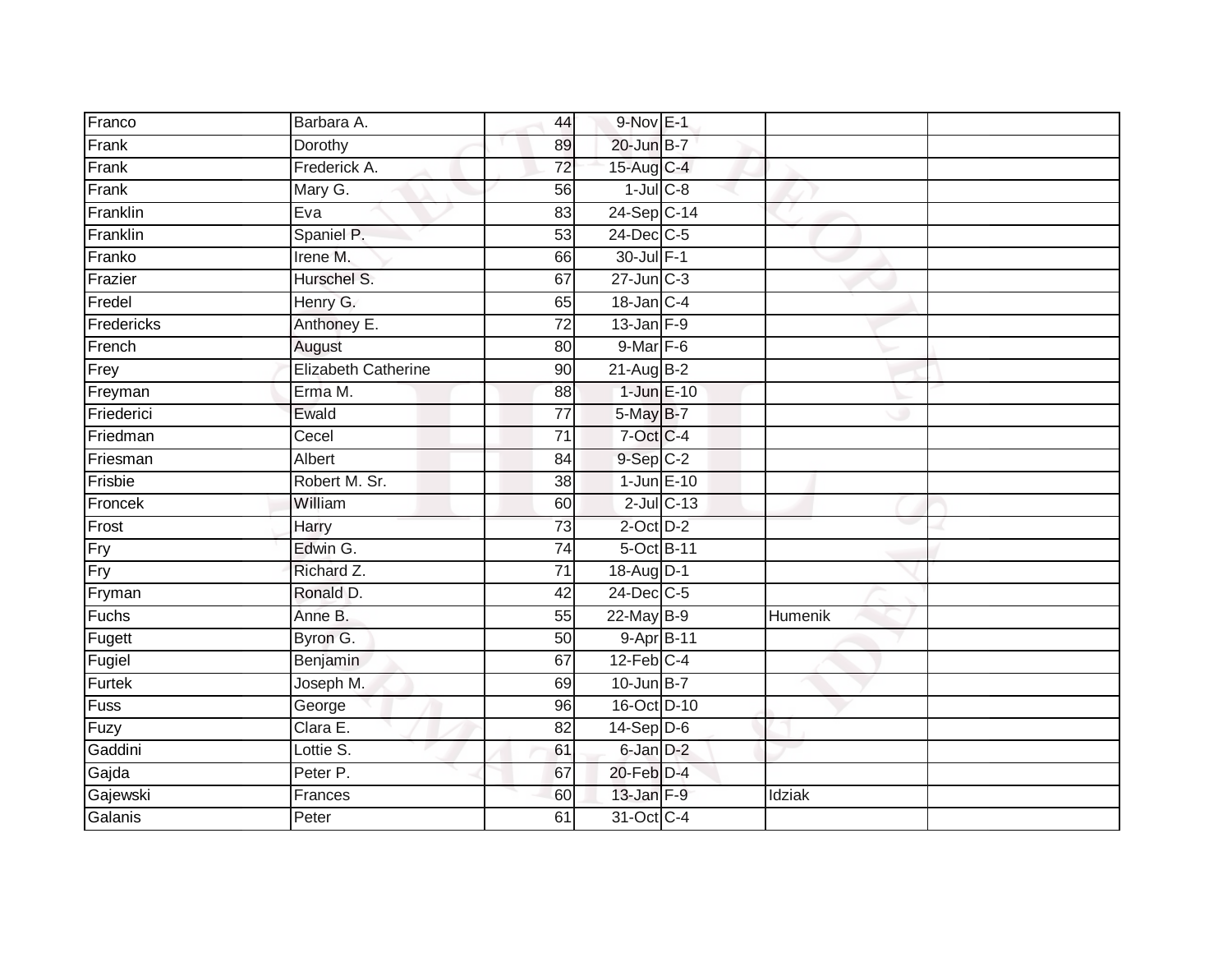| John                     | 60              |        |                                                                                                                                                                                                                                                                                                                                                                                                                                                                                                                             |              |
|--------------------------|-----------------|--------|-----------------------------------------------------------------------------------------------------------------------------------------------------------------------------------------------------------------------------------------------------------------------------------------------------------------------------------------------------------------------------------------------------------------------------------------------------------------------------------------------------------------------------|--------------|
| John                     | 52              |        |                                                                                                                                                                                                                                                                                                                                                                                                                                                                                                                             |              |
| Sarah K. (Sally)         | 64              |        |                                                                                                                                                                                                                                                                                                                                                                                                                                                                                                                             |              |
| William J.               | 69              |        |                                                                                                                                                                                                                                                                                                                                                                                                                                                                                                                             |              |
| Elena M.                 | $\overline{41}$ |        |                                                                                                                                                                                                                                                                                                                                                                                                                                                                                                                             |              |
| Janis Lynn               | 24              |        |                                                                                                                                                                                                                                                                                                                                                                                                                                                                                                                             |              |
| Chester S.               | 76              |        |                                                                                                                                                                                                                                                                                                                                                                                                                                                                                                                             |              |
| Joseph F. Redley (Barry) | 61              |        |                                                                                                                                                                                                                                                                                                                                                                                                                                                                                                                             |              |
| John H.                  | 85              |        |                                                                                                                                                                                                                                                                                                                                                                                                                                                                                                                             |              |
| Edward                   | $\overline{77}$ |        |                                                                                                                                                                                                                                                                                                                                                                                                                                                                                                                             |              |
| Isabel                   | 64              |        |                                                                                                                                                                                                                                                                                                                                                                                                                                                                                                                             |              |
| Juan                     | 66              |        |                                                                                                                                                                                                                                                                                                                                                                                                                                                                                                                             |              |
| Chalmers                 | 66              |        |                                                                                                                                                                                                                                                                                                                                                                                                                                                                                                                             |              |
| Allen                    | 30              |        |                                                                                                                                                                                                                                                                                                                                                                                                                                                                                                                             |              |
| Loren H.                 | 40              |        |                                                                                                                                                                                                                                                                                                                                                                                                                                                                                                                             |              |
| Stephen J.               | 69              |        |                                                                                                                                                                                                                                                                                                                                                                                                                                                                                                                             |              |
| Walter F.                | 62              |        |                                                                                                                                                                                                                                                                                                                                                                                                                                                                                                                             |              |
| Charles R.               | 49              | 17-Apr |                                                                                                                                                                                                                                                                                                                                                                                                                                                                                                                             |              |
| George E.                | 74              |        |                                                                                                                                                                                                                                                                                                                                                                                                                                                                                                                             |              |
| Imogene M.               | 89              |        |                                                                                                                                                                                                                                                                                                                                                                                                                                                                                                                             |              |
| Loretta A.               | 66              |        | Prohl                                                                                                                                                                                                                                                                                                                                                                                                                                                                                                                       |              |
| Henry G.                 | $\overline{73}$ |        |                                                                                                                                                                                                                                                                                                                                                                                                                                                                                                                             |              |
| James                    | 59              |        |                                                                                                                                                                                                                                                                                                                                                                                                                                                                                                                             |              |
| <b>B.</b> Paul           | 64              |        |                                                                                                                                                                                                                                                                                                                                                                                                                                                                                                                             |              |
| Manley H.                | 66              |        |                                                                                                                                                                                                                                                                                                                                                                                                                                                                                                                             |              |
| Casimir A.               | 60              |        |                                                                                                                                                                                                                                                                                                                                                                                                                                                                                                                             |              |
| Cecelia S.               | 55              |        | Maciejciek                                                                                                                                                                                                                                                                                                                                                                                                                                                                                                                  |              |
| David A.                 | 43              |        |                                                                                                                                                                                                                                                                                                                                                                                                                                                                                                                             |              |
| Joseph                   | 76              |        |                                                                                                                                                                                                                                                                                                                                                                                                                                                                                                                             |              |
| Maria                    | 35              |        | Rosario                                                                                                                                                                                                                                                                                                                                                                                                                                                                                                                     |              |
| Benjamin H.              | 80              |        |                                                                                                                                                                                                                                                                                                                                                                                                                                                                                                                             |              |
| Edward A.                | 80              |        |                                                                                                                                                                                                                                                                                                                                                                                                                                                                                                                             |              |
|                          |                 |        | 8-Jun D-2<br>14-Mar C-6<br>19-May B-3<br>$21-Apr D-1$<br>$3-Aug$ $D-2$<br>15-May C-4<br>$25$ -Feb $C-4$<br>$22$ -Jun $D-1$<br>13-Mar C-4<br>10-Feb E-15<br>18-Apr <sub>C-6</sub><br>$29$ -Jan $C-3$<br>20-Oct C-6<br>28-Mar B-5<br>12-Dec C-5<br>$6$ -Jul $E-1$<br>30-Dec D-5<br>6-Oct C-6<br>28-Mar B-5<br>$9$ -Jan $C-9$<br>$10$ -Jan $C-4$<br>$10-Sep$ E-1<br>$10-Sep$ $E-1$<br>$28 - Jan$ $B-3$<br>$16-Sep$ C-1<br>$4$ -Jan $C-4$<br>$9-Nov$ E-1<br>$25$ -Jan $C$ -5<br>9-Jul F-1<br>30-Sep C-1<br>3-Feb <sup>D-2</sup> | $\mathbf{1}$ |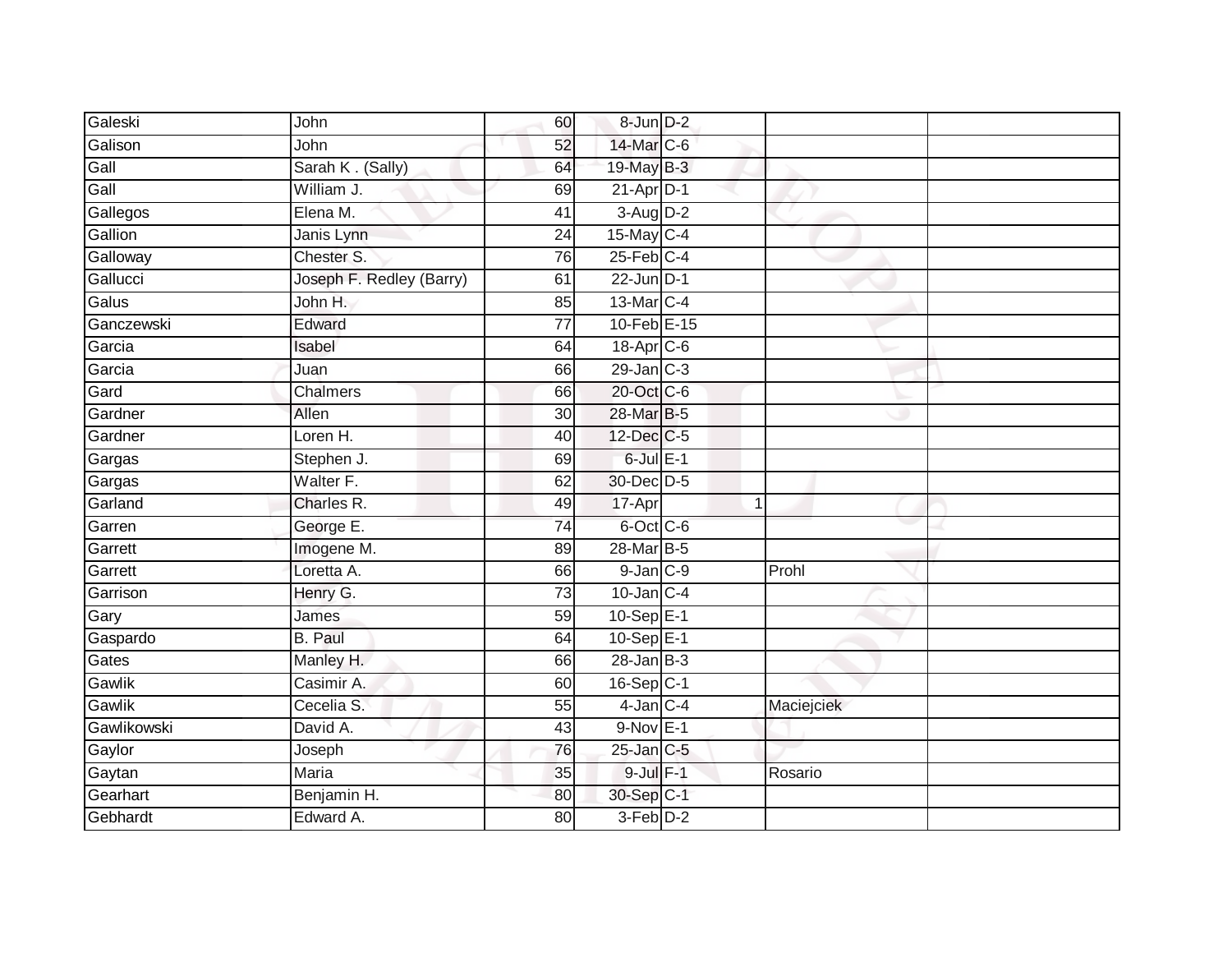| Gehring   | Judith K.        | 43              | 6-May C-5        |       |  |
|-----------|------------------|-----------------|------------------|-------|--|
| Gehring   | Thomas A. (Dr.)  | 42              | $1$ -Dec $C$ -4  |       |  |
| Gehrke    | Lois L.          | 59              | 28-Nov C-3       | Lloyd |  |
| Geib      | Dora Ann         | 21              | $21$ -Jul C-1    |       |  |
| Geiger    | Margaret P.      | 65              | 6-Jan D-2        |       |  |
| Geisen    | Raymond          | 74              | $5$ -Dec $F-1$   |       |  |
| Genovesi  | Alfred A.        | 56              | 27-May B-7       |       |  |
| Gens      | Almira M.        | 80              | 17-Dec D-7       |       |  |
| Gensburg  | Ira Leroy        | 62              | $12$ -May $D-1$  |       |  |
| Gentry    | Ora Holt         | 96              | $21 - Aug$ $B-2$ |       |  |
| Gerka     | John G.          | 67              | $4$ -Jan $C-4$   |       |  |
| Germek    | Anna             | 89              | 13-Jul D-1       |       |  |
| Gerodemos | Christ P.        | 87              | 18-Aug D-1       |       |  |
| Gerts     | Louise           |                 | 13-Nov C-3       |       |  |
| Geter     | John R.          | $\overline{74}$ | 16-Apr C-8       |       |  |
| Gibbs     | Dorothy          | 70              | 10-Sep E-1       |       |  |
| Giglio    | Anna             | 90              | $17$ -Jan C-5    |       |  |
| Giles     | Bertha (Berthal) | 79              | 24-Nov A-4       |       |  |
| Gilligan  | Gregory          | 5               | 15-Jan           |       |  |
| Gilligan  | Lisa             | 5               | $15 - Jan$       |       |  |
| Gilligan  | Patrick          | 30              | 15-Jan           |       |  |
| Gilligan  | Theresa          | 30              | 15-Jan           |       |  |
| Gillispie | Eddie C.         | 77              | 29-Apr B-7       |       |  |
| Ginalski  | Edward           | 63              | $4-Feb$ $C-3$    |       |  |
| Ginalski  | Frank            | 82              | $2$ -Jan $C-9$   |       |  |
| Giorgio   | Eugene Sr.       | 56              | 29-Jul C-5       |       |  |
| Given     | Joseph Craig     | $\overline{25}$ | $16$ -Jan $D-4$  |       |  |
| Glair     | Harry F.         | 91              | 30-Jul F-1       |       |  |
| Glaze     | Glen             | 62              | 16-Apr C-8       |       |  |
| Gleiser   | Lillian M.       | 75              | $4$ -Jul $B$ -6  |       |  |
| Glenn     | Leldon           | $\overline{71}$ | 4-Mar C-4        |       |  |
| Glesge    | Roy H.           | $\overline{73}$ | $11$ -Feb $C-4$  |       |  |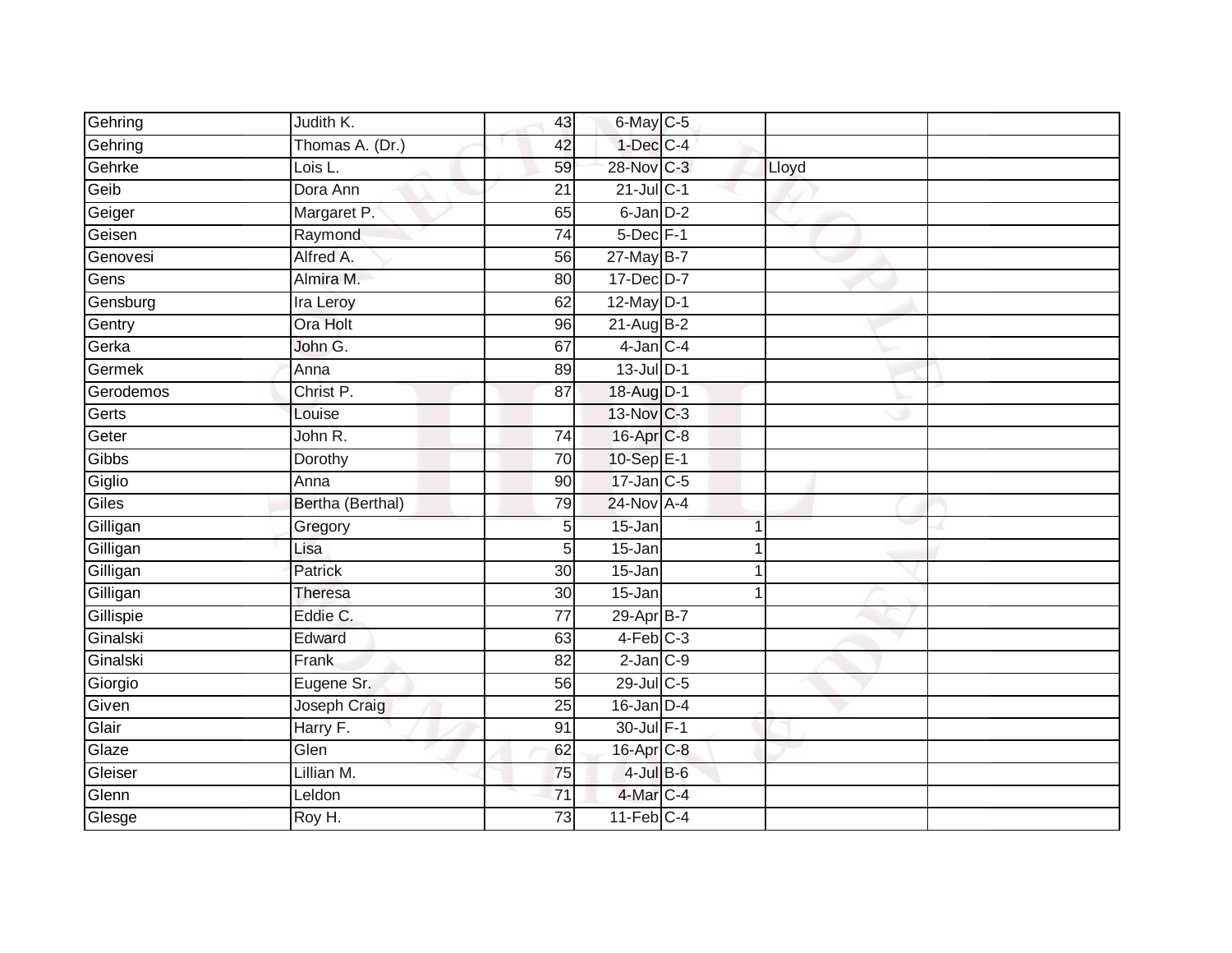| Glucksman   | Louis C.            | 82              | 16-Sep C-1      |      |  |
|-------------|---------------------|-----------------|-----------------|------|--|
| Goble       | Jeffrey N.          | 29              | 17-Mar C-3      |      |  |
| Gocal       | Anna M.             | $\overline{74}$ | 14-Oct C-2      |      |  |
| Godlewski   | Stanley Z.          | 91              | 11-Jul D-7      |      |  |
| Godwick     | Jennie V.           | 91              | $4-Feb$ $C-3$   |      |  |
| Goffe       | Richard P.          | 58              | $2$ -Jun $D-1$  |      |  |
| Goins       | Eva                 | $\overline{70}$ | 17-Dec D-7      |      |  |
| Golding     | H. Dick             | 74              | 26-May B-6      |      |  |
| Golec       | John R.             | 64              | $4$ -Jan $C-4$  |      |  |
| Golub       | George S.           | 24              | $23$ -Jun $C-1$ |      |  |
| Golubiewski | John                | 69              | 6-Apr C-7       |      |  |
| Gondek      | Gregory             | 5 weeks         | 13-Aug C-6      |      |  |
| Gonzalez    | Jesus B.            | 80              | 13-Jan F-9      |      |  |
| Good        | Andrew (Handy Andy) | 56              | $7$ -Jul $B-4$  |      |  |
| Goodman     | Charles M.          | 42              | 17-Mar C-3      |      |  |
| Goodson     | Anna M.             | 81              | 15-Sep D-1      | Pry  |  |
| Goodwin     | Rachel Lenora       | 83              | 18-Aug D-1      |      |  |
| Goodwin     | Robert A.           | 61              | 22-Sep C-7      |      |  |
| Gora        | Edward F.           | 58              | 9-Jul F-1       |      |  |
| Gorczyca    | Frank S.            | 60              | 20-Mar C-5      |      |  |
| Gordon      | Lottie T.           | 65              | 13-Nov C-3      | Wilk |  |
| Gorecki     | Eugene M.           | 74              | 28-Nov C-3      |      |  |
| Gorence     | Frank J.            | 72              | $3-Sep$ C-13    |      |  |
| Gorman      | June C.             | 69              | $29$ -Jan $C-3$ |      |  |
| Gotch       | Paul G.             | 60              | $26$ -Jun $B-2$ |      |  |
| Gottfried   | Thelma              | 71              | 25-May E-9      |      |  |
| Gouwens     | <b>Nellie</b>       | 81              | $23$ -Apr $C-8$ |      |  |
| Gouwens     | Raymond R.          | 78              | 21-Aug 1, B-2   |      |  |
| Govert      | Mayme M.            | 90              | 17-Mar C-3      |      |  |
| Govorchin   | Jacob               | 97              | 29-Dec C-6      |      |  |
| Grabowski   | John                | 87              | 11-Jul D-7      |      |  |
| Grabowski   | John W. (Henny)     | $\overline{75}$ | $4-Aug$ D-1     |      |  |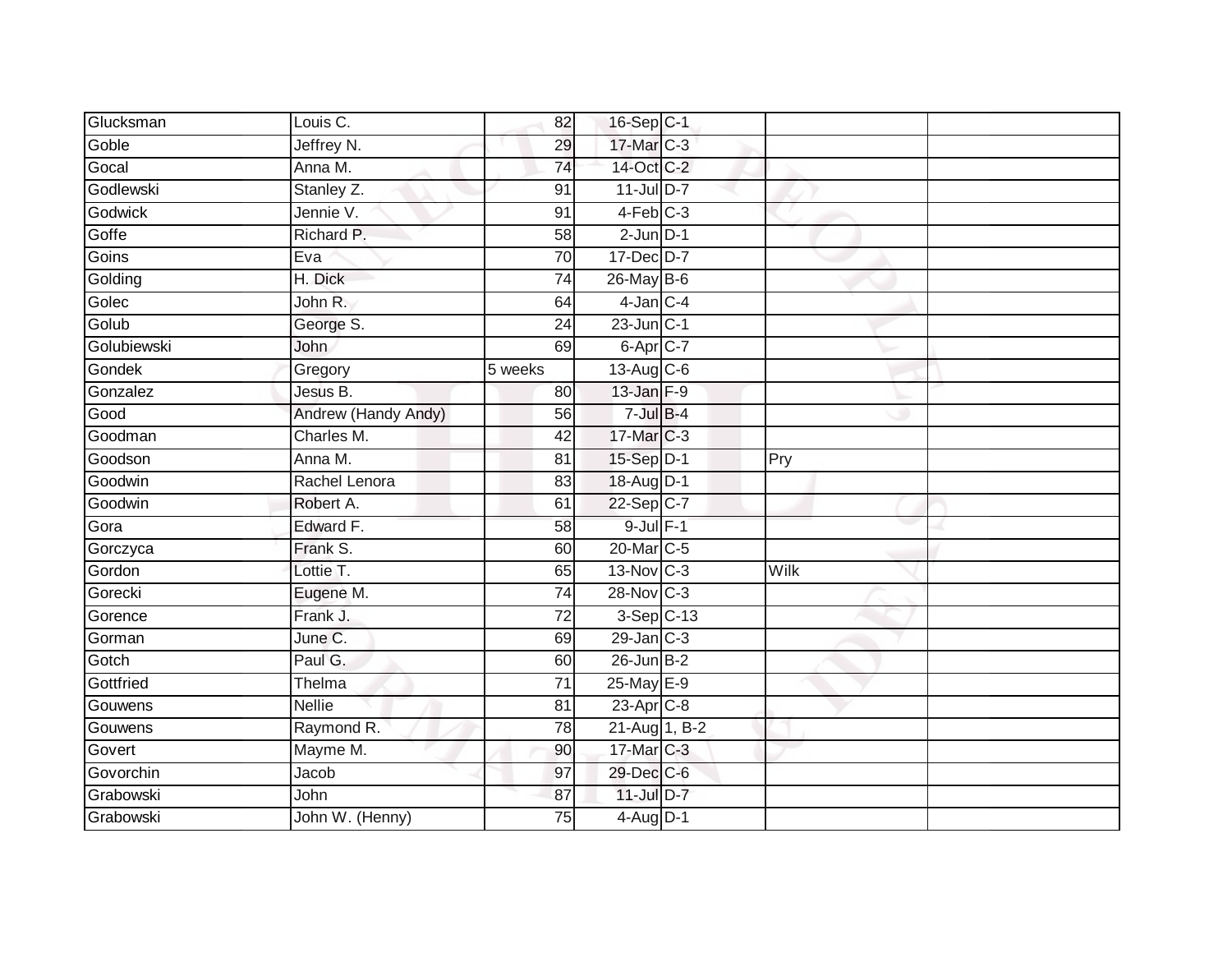| Grabski            | Joseph                | 86              | 6-Mar C-4                    |           |
|--------------------|-----------------------|-----------------|------------------------------|-----------|
| Graeber            | Ross S. Sr.           | 91              | 26-Nov D-1                   |           |
| Graefen            | Laurence G.           | 62              | 28-Aug C-6                   |           |
| Graft              | Thomas G.             | 30              | $21$ -Jul C-1                |           |
| Gragido            | Ervin A.              | $\overline{74}$ | $12$ -Nov $D-3$              |           |
| Graham             | Robert S.             |                 | $23-Sep$ C-1                 |           |
| Grambo             | Erwin C.              | 85              | 16-Oct D-10                  |           |
| Granberg           | Ann M.                | 76              | $9$ -Oct C-3                 |           |
| Grant              | Robert                | 20              | $6$ -Jul $E-1$               |           |
| Grauvogle          | Anna                  | 90              | $16$ -Jun $C-1$              |           |
| Graves             | Amy Michelle          | 5               | 26-May B-6                   |           |
| Graves             | Dorothy May           | $\overline{77}$ | 21-Oct C-5                   |           |
| Graves             | <b>Gerald Lee</b>     | 49              | $7-MarB-3$                   |           |
| Graves             | Grace M.              | 86              | $24$ -Feb $G-6$              |           |
| Graves             | Guy W.                | 84              | $21$ -Jan B-5                |           |
| Graves             | <b>Marion Rose</b>    | 55              | 9-Mar F-6                    |           |
|                    |                       |                 |                              |           |
| Gray               | Carrie L.             | $\overline{73}$ | 6-Oct C-6                    | Schaeffer |
| Gray               | Earl J. Sr.           | 83              | 10-Mar B-4                   |           |
| Gray               | Hazel M.              | 76              | 10-Aug D-2                   |           |
| Graybeal           | Lasel (Stick)         | 82              | $7$ -Dec $E-2$               |           |
| Green              | Jeff W.               | 19              | 10-Dec E-1                   |           |
| Green              | William (Junior)      | 52              | 15-Aug C-4                   |           |
| Green              | William Sr.           | 64              | $13$ -Feb $D-6$              |           |
| Greenwood          | Grace                 |                 | $5-$ Sep $C-6$               | Kuiper    |
| Gregorowicz        | David J.              | 19              | $19$ -Feb $B-3$              |           |
| Gregory            | Edith                 | 85              | $28 - Jan$ $B-3$             |           |
| Grembowicz         | Virginia D.           | 59              | 13-Oct D-1                   |           |
| Grennan            | Florence G.           | 87              | 29-Dec C-6                   |           |
| Griffith           | Beryl (Lily)          | 57              | 28-Apr D-1                   |           |
| Griffiths          | Richard John          | 68              | 21-Nov C-4                   |           |
| Grimmer<br>Grimmer | Helen C.<br>Victor J. | 79              | 4-Aug D-1<br>$4$ -Dec $C$ -8 |           |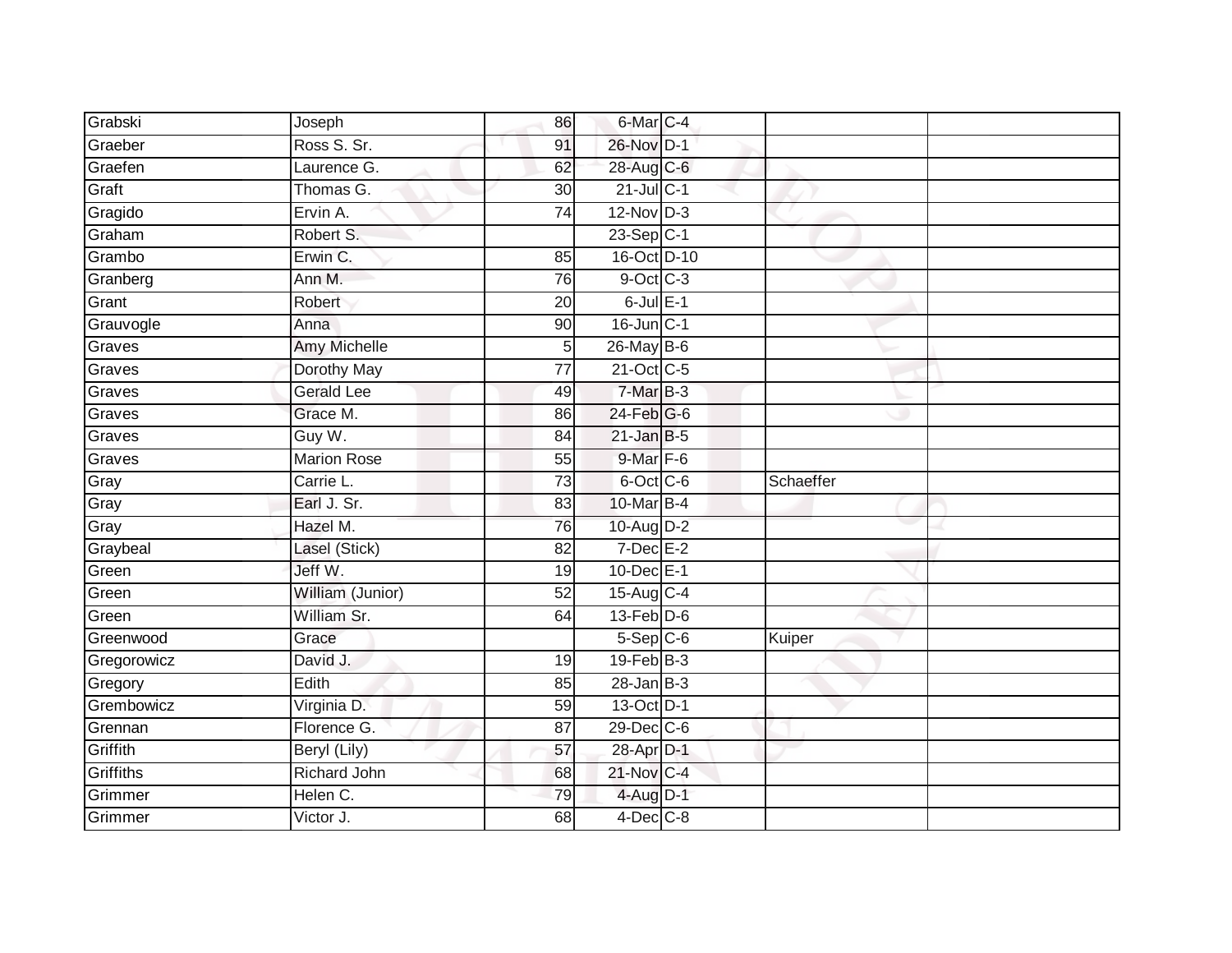| Gritters     | Harriet               | 60              | $5 - Jun$ $C - 6$         |                  |                          |
|--------------|-----------------------|-----------------|---------------------------|------------------|--------------------------|
| Grochowalski | Frances M.            | 78              | 30-Oct C-5                |                  |                          |
| Grodzicki    | Evelyn R.             |                 | 18-Aug D-1                |                  |                          |
| Groeger      | John                  | 84              | $26$ -Feb $B-3$           |                  |                          |
| Groenewold   | Anne                  | $\overline{74}$ | 6-Mar C-4                 |                  |                          |
| Groff        | Wilfred               | 75              | 12-Mar C-9                |                  |                          |
| Gronendyke   | Rollin Fay            | 80              | $2$ -Jan $C-9$            |                  |                          |
| Gross        | Aloysius R.           | 72              | $6$ -Aug $B$ -3           |                  |                          |
| Gross        | <b>Bertha</b>         | 90              | $2$ -Jul $C$ -13          |                  |                          |
| Gross        | Eugene                | 66              | $22$ -Oct B-8             |                  |                          |
| Gross        | Frank                 | 65              | 11-Apr C-4                |                  |                          |
| Groszek      | Tekla                 | 86              | 21-Oct C-5                |                  |                          |
| Grover       | Woodrow W. Sr. (Rev.) | 51              | 10-Sep E-1                |                  |                          |
| Grudzien     | Frank J. (Mickey)     | 55              | 15-Sep D-1                |                  |                          |
| Grugel       | Louis F.              | 68              | 2-May C-5                 |                  |                          |
| Grunnet      | Viola                 | 68              | 22-Jun D-1                |                  |                          |
| Gruszka      | Jerome (Harry)        | 73              | $8-Sep$ D-1               |                  |                          |
| Gryfakis     | Eftyhia               | 60              | 17-Dec D-7                | <b>Bourdakis</b> |                          |
| Grys         | <b>Stanley</b>        | 60              | 11-Apr C-4                |                  |                          |
| Grzebielucha | William (Bill)        | 74              | 20-Mar C-5                |                  |                          |
| Grzyb        | John Sr.              | 68              | $25 - Sep$ $B-8$          |                  |                          |
| Gudes        | Azzie B.              |                 | $1$ -Dec $ C-4 $          |                  |                          |
| Gula         | John Jr.              | 66              | 30-Nov E-11               |                  |                          |
| Gulley       | Terry L.              | 24              | 12-Mar C-9                |                  |                          |
| Gulotta      | Anthony               | 67              | $9$ -Oct $ C-3 $          |                  |                          |
| Gunter       | Thomas Edward Jr.     | 23              | $2$ -Oct $D-2$            |                  |                          |
| Gustamente   | Albert (Big Al)       | 40              | $24$ -Jun $C-1$           |                  |                          |
| Gutierrez    | Consuelo T.           | 34              | $17 - Jan$ <sub>C-5</sub> |                  | Also listed as Corralez. |
| Guziar       | Helen                 | 76              | 5-May B-7                 | Gembka           |                          |
| Guziar       | Michael               | 81              | 19-Oct E-2                |                  |                          |
| Guzik        | Diane                 | 63              | 16-Mar D-7                |                  |                          |
| Gwinner      | Muriel M.             | $\overline{82}$ | $9$ -Jun $B$ -8           |                  |                          |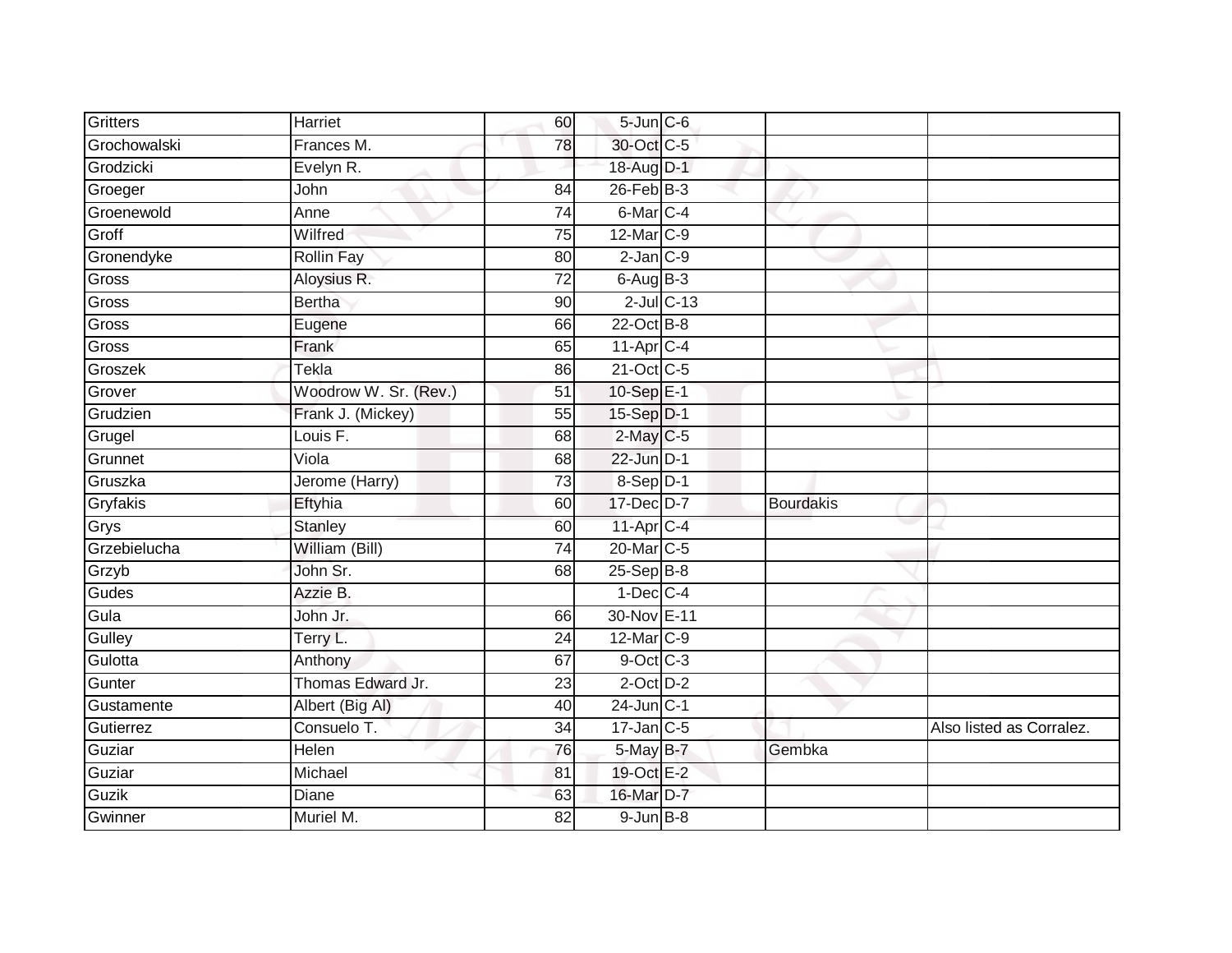| Gyurcson           | Michael                | 72              | 12-May D-1             |              |  |
|--------------------|------------------------|-----------------|------------------------|--------------|--|
| Gyure              | <b>Nicholas</b>        | 83              | 18-Nov D-1             |              |  |
| Haas               | <b>Marguerite Bell</b> | 62              | $1-Dec$ $C-4$          |              |  |
| Haas               | Pearl J.               | 93              | $16$ -Dec $D-3$        |              |  |
| Haburay            | Evelyn A.              | 66              | $29$ -Feb $C-5$        |              |  |
| Hacker             | Clarence               | 57              | 18-Jan C-4             |              |  |
| Hadady             | <b>Irene</b>           | 83              | 29-Jul C-5             |              |  |
| Hadarich           | Anton (Tony)           | 59              | $18 - Jan$ $C - 4$     |              |  |
| Hafner             | Margaret E.            | $\overline{77}$ | $23$ -Apr $C-8$        |              |  |
| Hale               | Eleanore L.            | 70              | 17-Nov C-6             | Olszewski    |  |
| <b>Hales</b>       | Minnie Jane            | 80              | 28-Apr D-1             |              |  |
| Halfacre           | Estel                  | 68              | 13-Nov C-3             |              |  |
| Halfacre           | <b>Murtie Phelps</b>   | 87              | 23-Mar <sub>H-3</sub>  |              |  |
| <b>Halik</b>       | George Sr.             | 95              | 25-Jan C-5             |              |  |
| Hall               | Claude E. (Gabby)      | 63              | 3-Oct B-7              |              |  |
| Hall               | Lola                   | 64              | 7-Apr <sub>C-1</sub>   |              |  |
| Hallberg           | Elsie A.               | 84              | 5-Aug C-3              |              |  |
| Hallberg           | Florence A.            | 84              | $21$ -Jan B-5          |              |  |
| Haller             | Gorden R.              | 75              | 4-Jun C-10             |              |  |
| <b>Halliburton</b> | Willie (Rev.)          |                 | $2$ -Dec $C-1$         |              |  |
| Hallman            | <b>Therese Marie</b>   | 5 months        | 18-Apr C-6             |              |  |
| Hallman            | <b>Thomas Edward</b>   | 21/2            | 18-Apr C-6             |              |  |
| <b>Hamilton</b>    | Alfred W.              | 57              | 12-Dec C-5             |              |  |
| Hammersmith        | Minerva F.             | 89              | 22-Sep C-7             |              |  |
| Hammond            | Myrtle L.              | 72              | $28$ -Aug C-6          | Dunkelberger |  |
| Hance              | Pearl Asa              | 77              | $28 - Jan$ $B-3$       |              |  |
| Handy              | <b>Theodore Robert</b> | 17              | $14$ -May D-6          |              |  |
| Haniford           | Lloyd G.               |                 | 20-Apr <sub>F-11</sub> |              |  |
| <b>Hanish</b>      | <b>Myrtle Frances</b>  | 66              | $11$ -Feb $ C-4 $      |              |  |
| Hanover            | Judith                 | 51              | 26-Mar D-5             |              |  |
| Hansel             | Emma P.                | 89              | 24-Apr C-4             |              |  |
| Hansen             | Angeline A.            | $\overline{75}$ | 28-Sep D-2             |              |  |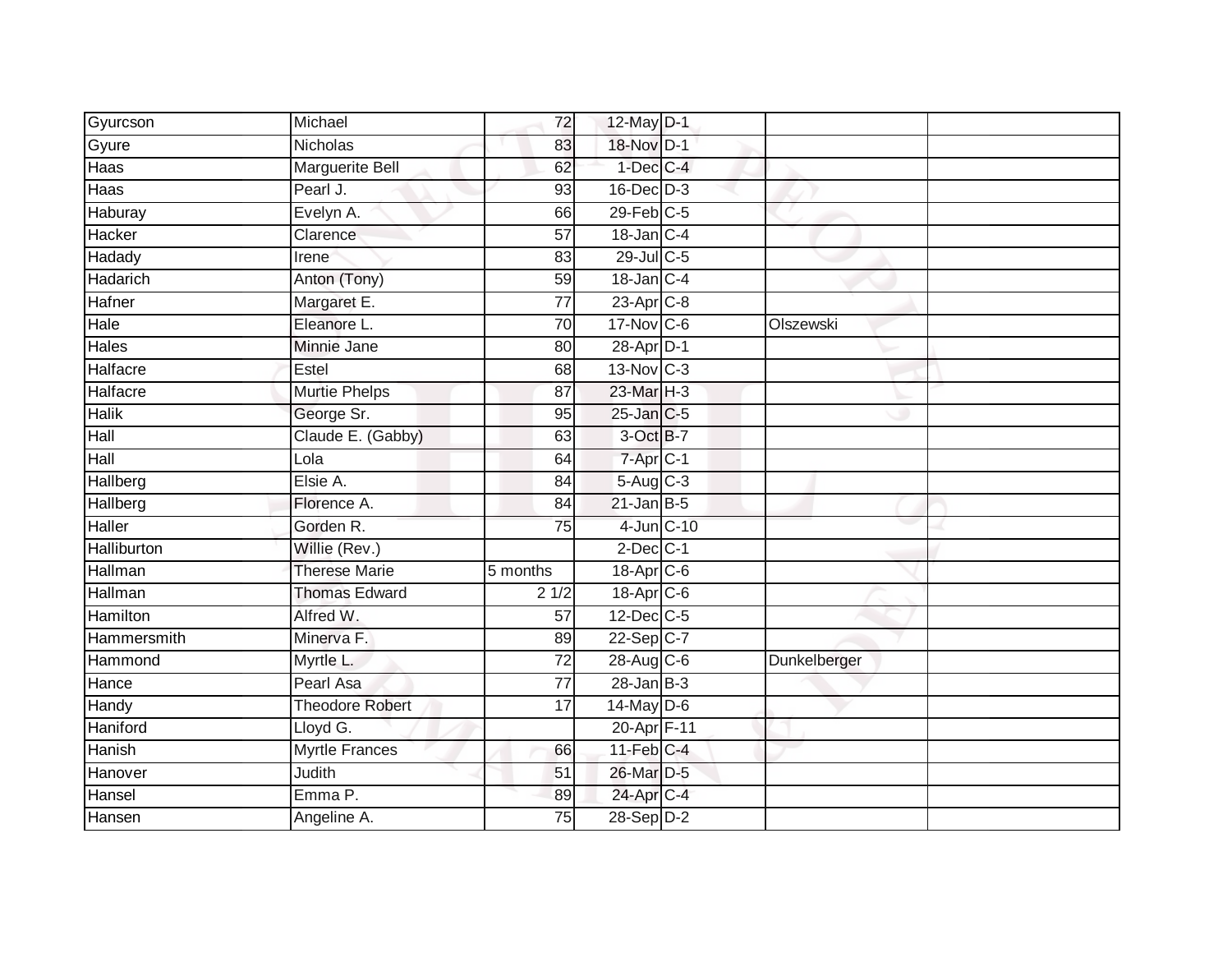| Hansen     | <b>Dolores</b>                       | 49              | 29-Jul C-5        |      |                        |
|------------|--------------------------------------|-----------------|-------------------|------|------------------------|
| Hansen     | Evelyn V.                            | 55              | 27-Jan C-10       |      |                        |
| Hansen     | Ralph H. Sr.                         | 56              | $15$ -Jan $C-3$   |      |                        |
| Hansen     | Verna C.                             | 82              | $27$ -Apr $C$ -7  |      |                        |
| Hanson     | Ethel                                | 67              | 30-Mar E-15       |      |                        |
| Hanzes     | Christ                               | 92              | $24$ -Jul B-7     |      | Also listed as Hanges. |
| Harangody  | Evelyn                               |                 | 20-Aug E-2        |      |                        |
| Harangody  | Stephen J.                           | 63              | 7-May C-15        |      |                        |
| Harasty    | Louis J.                             | 67              | $13$ -Feb $ D-6$  |      | Picture included.      |
| Harder     | Pearl C.                             | $\overline{81}$ | $14$ -Jul C-5     | Carr |                        |
| Hardison   | Billy G.                             | 38              | $17$ -Jan C-5     |      |                        |
| Hargan     | George E.                            | 73              | 28-Oct C-1        |      |                        |
| Hargrove   | Aleck D.                             | 75              | 14-Dec D-16       |      |                        |
| Harmon     | <b>Bradford</b>                      | 79              | $11$ -Jan B-4     |      |                        |
| Harmon     | Charles E.                           |                 | 28-May C-5        |      |                        |
| Harmon     | Howard                               | 68              | 5-Aug C-3         |      |                        |
| Harmon     | Mabel                                | 60              | 29-Sep D-1        |      |                        |
| Harney     | John J.                              | 74              | $5 - Jun$ $C - 6$ |      |                        |
| Harper     | James Contee (Dr., B.S.,<br>$M.D.$ ) | 28              | $27$ -Jun $C-3$   |      |                        |
| Harrington | Teri L.                              | 31              | 14-Apr D-6        |      |                        |
| Harris     | Clyde Robert Jr. (Bob)               | 55              | $9$ -Mar $F-6$    |      |                        |
| Harris     | Ethel                                | 49              | $12$ -Jun $C$ -6  |      |                        |
| Harris     | Hazel M.                             | 65              | $16$ -Jan D-4     |      |                        |
| Harris     | Helen S.                             | 78              | 26-Dec C-11       |      |                        |
| Harris     | Monroe Jr.                           | 79              | $16$ -Jan $D-4$   |      |                        |
| Harris     | Willie M.                            | 54              | 8-Jun D-2         |      |                        |
| Harrison   | James Thomas Sr.                     | 62              | 16-Oct D-10       |      |                        |
| Harrison   | John Charles (Charlie)               |                 | 16-Sep C-1        |      |                        |
| Harrold    | Kathryn Day (Kate)                   | 62              | $7$ -Jul $B-4$    |      |                        |
| Harry      | <b>William Mearl</b>                 | 71              | 12-May D-1        |      |                        |
| Hart       | Frank L.                             | 74              | 17-Mar C-3        |      |                        |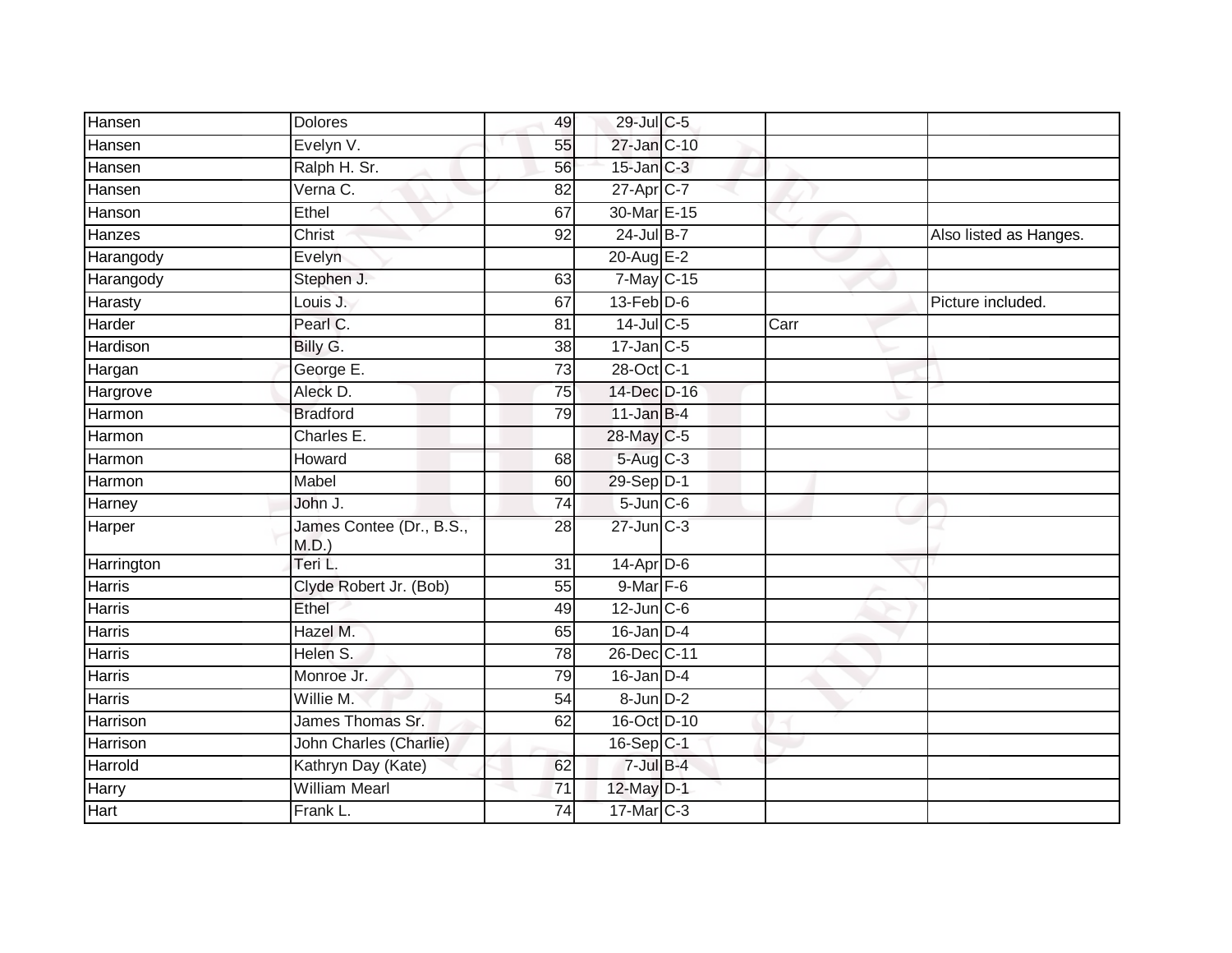| Hart           | Julia           | 76              | 2-Jan C-9              |         |  |
|----------------|-----------------|-----------------|------------------------|---------|--|
| Hart           | Lee             | 69              | $4-Sep$ C-5            |         |  |
| <b>Hart</b>    | Marjorie L.     | 75              | 26-May B-6             |         |  |
| Hartigan       | Florence M.     | $\overline{75}$ | 11-Jul D-7             |         |  |
| Hartlerode     | Lyle F.         | $\overline{81}$ | $21$ -Mar $C-6$        |         |  |
| Hartman        | Edmund (Eddie)  | $\overline{71}$ | $21$ -Jul C-1          |         |  |
| Hartman        | May M.          | 88              | $24$ -Nov A-4          |         |  |
| Hartog         | Katie           | 94              | 9-May B-5              |         |  |
| Hartoonian     | Gust G. Sr.     | $\overline{77}$ | 16-Mar D-7             |         |  |
| Hartung        | Helen           | 67              | 20-Aug E-2             |         |  |
| Harvey         | Lawrence        | $\overline{51}$ | 27-Mar B-6             |         |  |
| Haryasz        | Josephine M.    | 63              | $13$ -Apr $E-1$        | Kapalka |  |
| <b>Hass</b>    | William P.      | 70              | 30-Dec D-5             |         |  |
| Hastings       | Marie           | 75              | 26-Nov D-1             |         |  |
| Hastings       | Robert B.       | $\overline{48}$ | 23-Sep C-1             |         |  |
| Hatcher        | Danielle Arlene |                 | 8-May B-6              |         |  |
| Hatcher        | Robert W.       | $\overline{74}$ | 16-Nov E-1             |         |  |
| Haugh          | Estelle         |                 | $1-Dec$ $C-4$          |         |  |
| Hausenfleck    | Charles E.      | 66              | $18$ -Feb $C-3$        |         |  |
| Haviar         | Maria           | 83              | $9-Sep$ <sub>C-2</sub> |         |  |
| Havrilla       | Anna            | 78              | 10-Feb E-15            |         |  |
| <b>Hawkins</b> | Elizabeth       | 74              | 13-Oct D-1             |         |  |
| Hawn           | James B.        | 76              | 14-Dec D-16            |         |  |
| Hay            | <b>Stella</b>   | 89              | $11$ -Dec $D-2$        |         |  |
| Hayden         | Belle C.        | 80              | 17-Dec D-7             |         |  |
| Hayduk         | John (Cook)     | 53              | $5-Aug$ $C-3$          |         |  |
| Heaps          | William H.      | 66              | 27-Jul C-7             |         |  |
| Heater         | Tracy A.        | 18              | $25$ -Jul $B-8$        |         |  |
| Heath          | Virgil          | 61              | 10-Sep E-1             |         |  |
| Hector         | Alice M.        | 80              | 17-Mar C-3             |         |  |
| Heermans       | Martha E.       | 78              | $8$ -Jun $D-2$         |         |  |
| Hegedus        | Mary Jane       | 60              | $1$ -Dec $C$ -4        |         |  |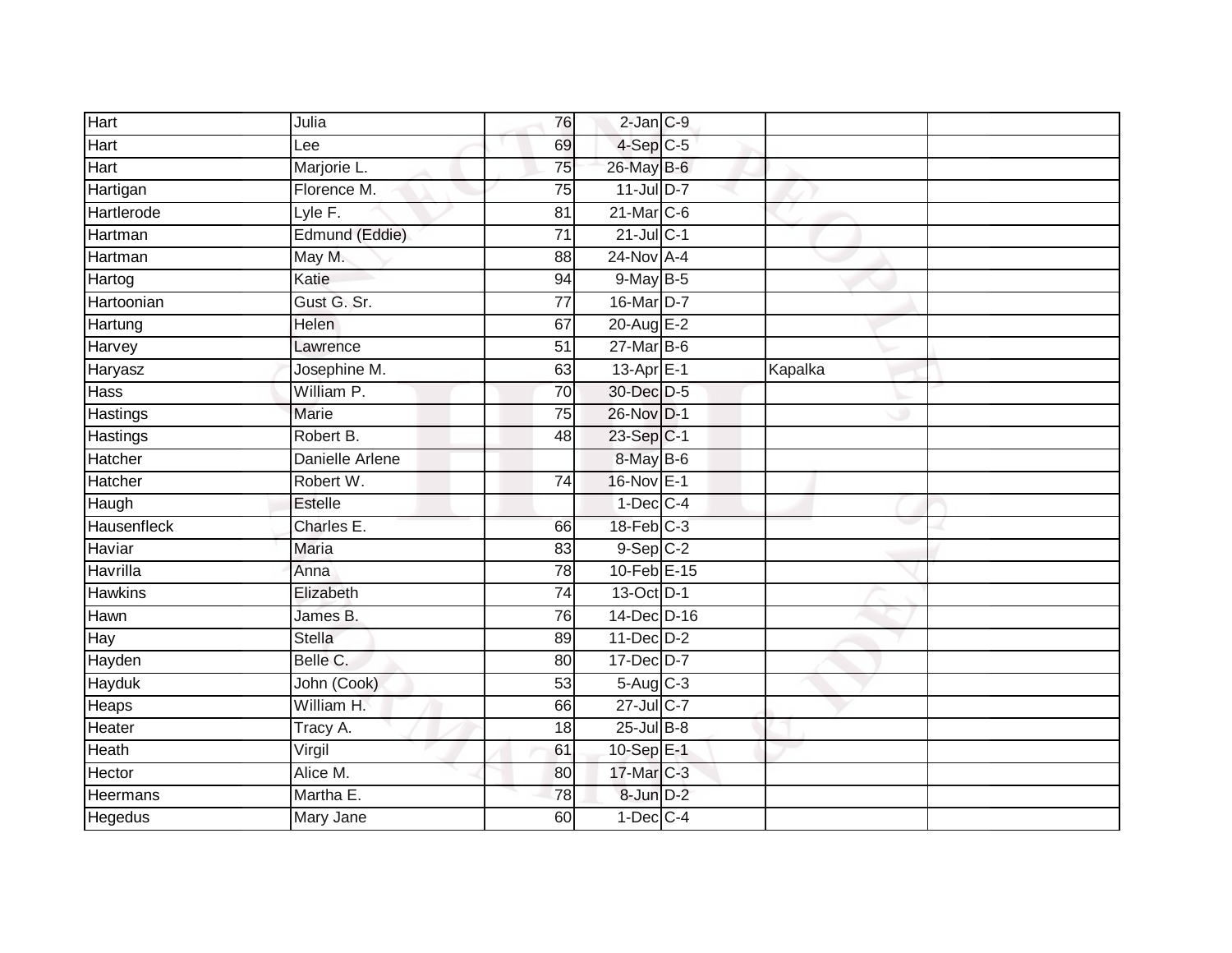| Heidel           | Anna Mae           | 67              | $2$ -Jan $C-9$         |          |  |
|------------------|--------------------|-----------------|------------------------|----------|--|
| <b>Heiderich</b> | Rose               | 74              | 25-Jun B-4             |          |  |
| Heidinger        | Frank W.           | 82              | 1-Jun E-10             |          |  |
| Heikema          | Ruth               | 41              | $10-Au\overline{g}D-2$ | Rockwood |  |
| Heimbecher       | Benjamin W.        | $\overline{72}$ | 28-Dec E-4             |          |  |
| Hein             | Edward A.          | 45              | $24$ -Jan C-5          |          |  |
| Hein             | Olive W.           | 87              | $1-Feb$ C-5            |          |  |
| Heiser           | Frank Michael Sr.  | 75              | $13$ -Jan $F-9$        |          |  |
| Heiter           | Melvin I.          | 73              | $25$ -Feb $C-4$        |          |  |
| Heitzman         | Frances E.         |                 | 20-Apr F-11            |          |  |
| Helmcke          | Lillian            |                 | 16-Sep C-1             |          |  |
| Helton           | Charles M.         | 68              | 17-Jul C-14            |          |  |
| Hemphill         | L.B.               | 65              | 20-Oct C-6             |          |  |
| <b>Hemstock</b>  | Lola               | 90              | 13-Jan F-9             |          |  |
| Henderson        | <b>Delores</b>     | $\overline{35}$ | 30-May B-2             |          |  |
| Hendron          | Rose               | 77              | $4$ -Aug $D-1$         |          |  |
| Henley           | Roten E.           | 65              | $17$ -Jun $C-1$        |          |  |
| <b>Henricks</b>  | Margaret           | 65              | 28-Sep D-2             | Potts    |  |
| Henry            | Harold L.          | 68              | 5-Feb C-3              |          |  |
| Hensley          | Henry M.           | 76              | $23-Sep C-1$           |          |  |
| Hentges          | Ben H.             | 83              | $1-Apr$ $C-8$          |          |  |
| <b>Herdzik</b>   | Henry              | 60              | 8-Sep D-1              |          |  |
| Heredia          | Anthony            | 22              | 28-Dec E-4             |          |  |
| Herman           | Frances            | 85              | 18-May B-17            |          |  |
| Hermanowski      | <b>Mary Gladys</b> |                 | $12-Sep C-3$           |          |  |
| Hernandez        | Arthur J.          | 37              | $4-Sep$ C-5            |          |  |
| Hernandez        | Jacoba             | 81              | 26-Aug C-2             |          |  |
| Hernandez        | Joseph A.          | 19              | 11-Feb 1, C-4          |          |  |
| Hero             | <b>Nick</b>        | 67              | $1$ -Dec $C$ -4        |          |  |
| Herrell          | Luther D.          | 59              | $21$ -Jan B-5          |          |  |
| Herring          | A. Dave            | 66              | 1-Apr C-8              |          |  |
| Hershman         | Violet V.          | 63              | 30-Nov E-11            |          |  |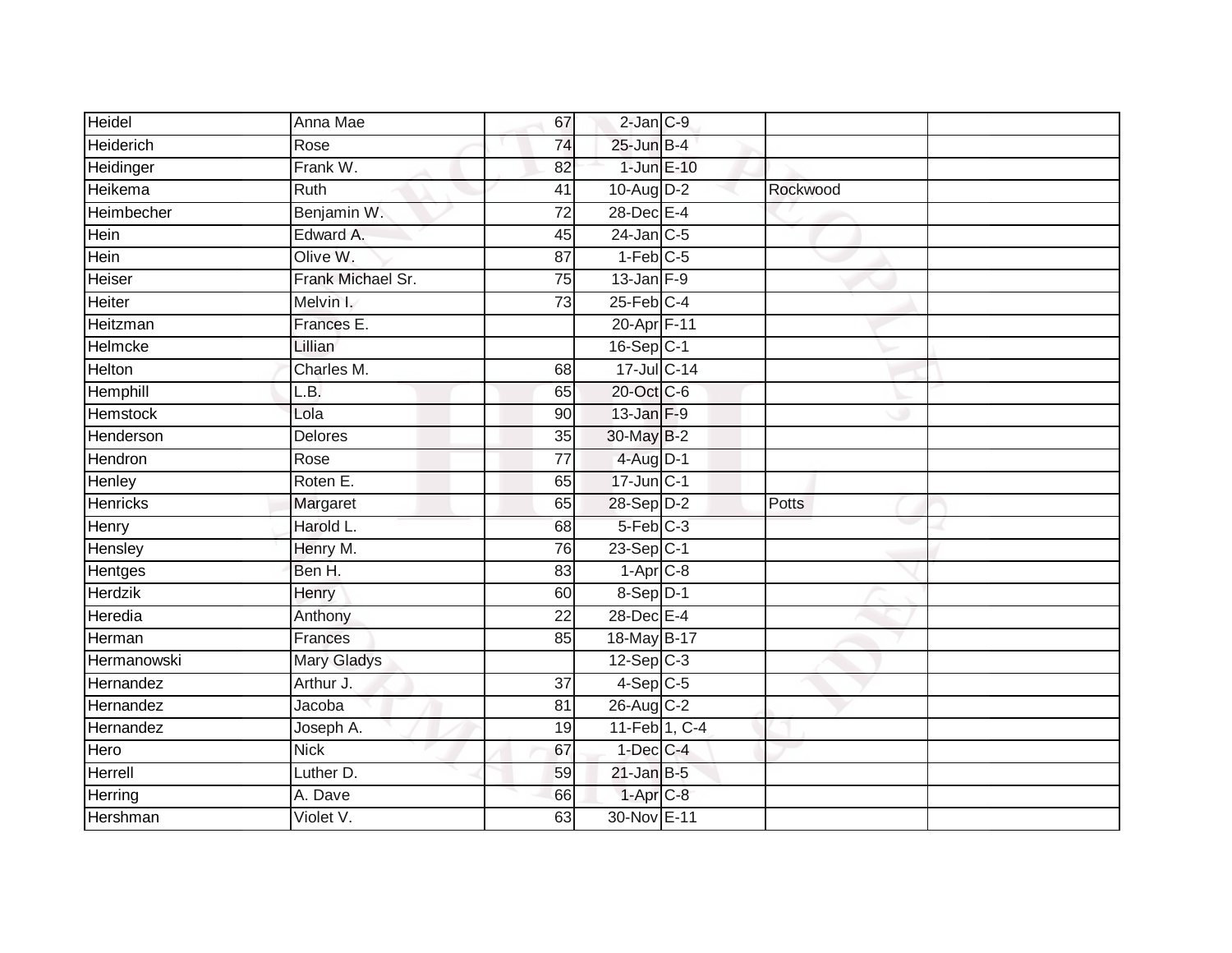| <b>Heslin</b>    | Florence A.              | 80              | 22-Jul A-11             |  |                   |
|------------------|--------------------------|-----------------|-------------------------|--|-------------------|
| <b>Hess</b>      | Carroll                  | 61              | 11-May F-11             |  |                   |
| <b>Hess</b>      | Fredrick A.              | 78              | $19$ -Feb $B-3$         |  |                   |
| Heyer            | Glen P.                  | 50              | 29-Jun F-10             |  |                   |
| Heyl             | Alfred                   |                 | 10-Mar B-4              |  |                   |
| Hice             | <b>Dennis Richard</b>    | 36              | 31-Mar D-1              |  |                   |
| Hickman          | Esther I.                | 58              | $11-Nov$ <sub>C-2</sub> |  |                   |
| Hildebrand       | William A. Jr.           | 20              | 10-Mar B-4              |  |                   |
| Hill             | Floyd E.                 | 82              | $21$ -Jul C-1           |  |                   |
| Hill             | Jeanne L.                | 55              | 4-Mar C-4               |  |                   |
| Hill             | Margaret R. (Peg)        | 73              | $15$ -Jan $C-3$         |  |                   |
| Hill             | Namon                    | $\overline{55}$ | 9-Mar F-6               |  |                   |
| Hill             | Thomas W.                | 56              | 17-Dec D-7              |  |                   |
| Hill             | Tillman                  | $\overline{82}$ | $13$ -Feb $D-6$         |  |                   |
| Hilton           | James F.                 | $\overline{54}$ | 1-May C-3               |  | Picture included. |
| Hilton           | Rachael G.               | 62              | 28-Jul D-1              |  |                   |
| Hindmon          | Clarence                 | 44              | 14-Sep D-6              |  |                   |
| Hinds            | <b>Charles Gilbert</b>   | 50              | 11-Mar B-3              |  |                   |
| <b>Hines</b>     | J. D.                    | 30 <sup>°</sup> | 23-Jan C-9              |  |                   |
| Hinton           | John B.                  |                 | 18-Nov D-1              |  |                   |
| Hipp             | Lloyd                    | 74              | $1-Apr$ $C-8$           |  |                   |
| <b>Hitchcock</b> | Anna Jean                | 62              | $20$ -Oct $C$ -6        |  |                   |
| <b>Hite</b>      | Robert W.                |                 | 28-Oct C-1              |  |                   |
| Hixon            | Ellen E.                 | 77              | 12-Mar C-9              |  |                   |
| <b>Hlavaty</b>   | Helen                    | 76              | 19-Mar E-5              |  |                   |
| Hoaster          | Sarah                    | 73              | $8$ -Jun $D-2$          |  |                   |
| Hobson           | Lawrence Jr.             |                 | 9-Apr B-11              |  |                   |
| Hockney          | <b>Christopher Brent</b> | 16              | 12-Mar C-9              |  |                   |
| Hodgins          | Katherine M.             | 83              | $1$ -Jun $E-10$         |  |                   |
| Hodor            | Dorothy L.               | 57              | 11-Sep C-6              |  |                   |
| Hoffman          | Anne                     | 87              | 20-Feb D-4              |  |                   |
| Hoffman          | Eugene (Rev.)            | 50              | $10$ -Jan $C-4$         |  |                   |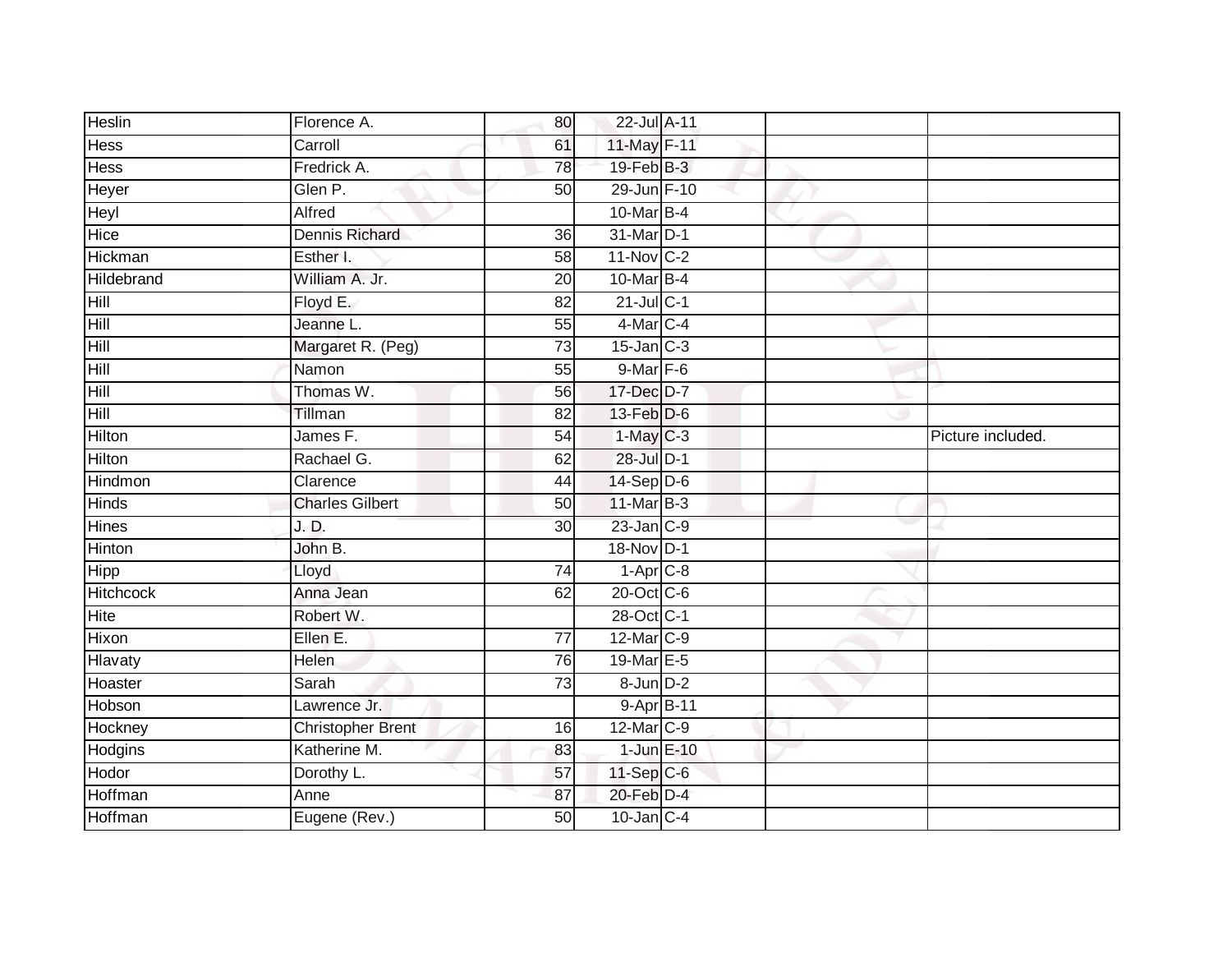| Hoffman        | <b>Randy Charles</b> | 24              | 17-Jul C-14             |               |                           |
|----------------|----------------------|-----------------|-------------------------|---------------|---------------------------|
| Hoffman        | Wendy                | 22              | $11-Sep$ C-6            |               |                           |
| Hoh            | Robert Sr.           | 69              | 22-Dec C-5              |               |                           |
| Hohmann        | Gertrude             | $\overline{72}$ | $5-Sep$ $C-6$           |               |                           |
| <b>Hoholek</b> | Josephine            | 85              | $4-Feb$ $C-3$           |               |                           |
| Holem          | Harry R.             | 76              | 20-Mar C-5              |               |                           |
| Holland        | Alvin L.             | 70              | 18-Nov D-1              |               |                           |
| Holley         | Kenneth (Jim)        | 71              | $23-Sep$ <sub>C-1</sub> |               |                           |
| Holloway       | William B.           | 87              | 11-Aug D-1              |               |                           |
| Hollowell      | Robert M. Jr.        | 81              | $1-Aug$ $D-3$           |               |                           |
| <b>Holly</b>   | Edna                 | $\overline{78}$ | 11-Dec D-2              |               |                           |
| Holm           | LaVerne J.           | 59              | 14-Dec D-16             |               |                           |
| Holobowski     | Michael F.           |                 | 11-Mar B-3              |               |                           |
| Holobowski     | <b>Stella</b>        |                 | 11-Nov C-2              |               |                           |
| Holowaty       | Maria Sophia         | 90              | $21$ -Jan B-5           |               | Also listed as Hryhorciw. |
| Holsey         | Willie F.            | 62              | 8-May B-6               |               |                           |
| Holt           | Pansy                | 80              | 11-Dec D-2              |               |                           |
| Homans         | James                | $\overline{75}$ | 31-Jul C-4              |               |                           |
| Homola         | Ruth E.              | 61              | $1$ -Jul $C-8$          | Sammons       |                           |
| Hood           | Angeline (Mother)    | 88              | $15$ -Jul $D-1$         |               |                           |
| Hood           | Oscar L. (Bud)       | 70              | 15-Jun E-10             |               |                           |
| <b>Hook</b>    | Thomas J.            | 57              | $19$ -Feb $B-3$         |               |                           |
| Hooper         | Ralph R.             | 71              | $4-Sep$ C-5             |               |                           |
| Hoover         | William              | 49              | $26$ -Feb $B-3$         |               |                           |
| <b>Hopkins</b> | Larry L.             | 58              | 8-Oct                   | 1             |                           |
| <b>Hopkins</b> | Walter S. Jr.        | 73              | 31-Oct C-4              |               |                           |
| Hopman         | Marion B.            | 68              | $21$ -Feb $C-3$         |               |                           |
| Hopson         | Lillie M.            |                 | $22$ -Jun $ D-1 $       |               |                           |
| Horak          | Marie                | 62              | 17-Dec D-7              | Rickman       |                           |
| Horalek        | Marjorie             | 58              | 24-Dec C-5              | <b>Beilby</b> |                           |
| Horner         | Ann                  | 65              | 18-May B-17             |               |                           |
| Horner         | Myrtle O.            | 91              | $4-Feb$ $C-3$           |               |                           |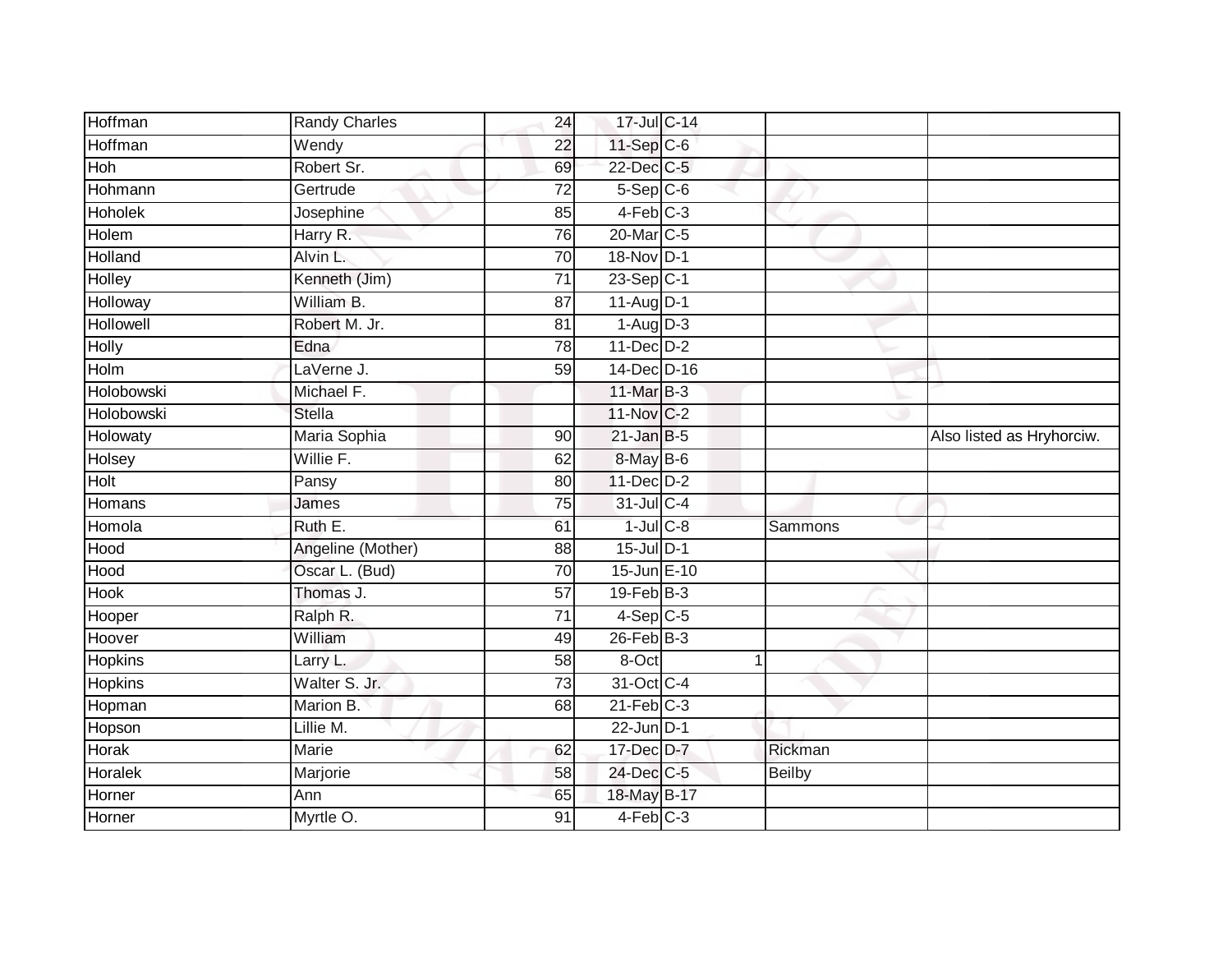| <b>Hornett</b> | Marguerite            |                 | 30-May B-2                   |  |  |
|----------------|-----------------------|-----------------|------------------------------|--|--|
| Horoda         | Michael (Mike)        | 73              | 6-Oct C-6                    |  |  |
| Horvath        | Julius C.             | 56              | 20-Nov C-4                   |  |  |
| Horvath        | Mary B.               | $\overline{87}$ | $28 - Jan$ $B-3$             |  |  |
| Horvath        | Peter N.              | $\overline{80}$ | $10-Sep$ E-1                 |  |  |
| Horvatich      | Joel A.               | 33              | 12-Oct D-6                   |  |  |
| House          | Roy L.                | $\overline{20}$ | 10-Apr C-7                   |  |  |
| Houser         | Fred D.               | 50              | 15-Oct C-10                  |  |  |
| Houston        | Robert R.             | $\overline{47}$ | $5-$ Sep $C-6$               |  |  |
| Howard         | Grace M.              |                 | $10$ -Jan C-4                |  |  |
| Howard         | Maryrose              | 53              | $8 -$ Jul $B - 8$            |  |  |
| Howard         | Sally V.              | $\overline{77}$ | $4$ -Jan $C-4$               |  |  |
| Howell         | Russ H.               | 59              | 8-Jan B-5                    |  |  |
| Howerton       | Ann                   |                 | $28$ -Feb $C-4$              |  |  |
| <b>Hrycak</b>  | Catherine             | 79              | $2-Sep$ $C-9$                |  |  |
| Huber          | Daniel Joseph         | 20              | $11$ -Feb $C-4$              |  |  |
| Hudson         | Irene J.              | 69              | $7-Sep D-2$                  |  |  |
| Hudson         | Maurice M.            | 80              | $16$ -Jan D-4                |  |  |
| Huettner       | William G.            | 89              | $6 - \overline{Apr}$ $C - 7$ |  |  |
| Huffman        | Mervin M.             | 65              | 30-Jul F-1                   |  |  |
| Hufford        | Lottie                | 73              | 10-Feb E-15                  |  |  |
| <b>Hughes</b>  | <b>Jeff Willard</b>   | 50              | $25$ -Jun $B-4$              |  |  |
| <b>Hughes</b>  | William (Bill)        | 63              | $21-Aug$ B-2                 |  |  |
| <b>Huish</b>   | George                |                 | $16$ -Jan $D-4$              |  |  |
| Humble         | Lawrence M.           | 74              | $2$ -Oct $D-2$               |  |  |
| Humphrey       | Anna M.               |                 | $25$ -Mar $B$ -6             |  |  |
| Humphrey       | George W.             | 89              | 14-Oct C-2                   |  |  |
| Humphrey       | <b>Lillie Mae</b>     | 84              | 23-Oct D-10                  |  |  |
| Hundley        | Frank C. Jr.          |                 | 29-Jun F-10                  |  |  |
| Hunter         | Dorothy M.            | 49              | $1-AprC-8$                   |  |  |
| Hunter         | Mary A.               | 74              | 26-Mar D-5                   |  |  |
| Huntington     | <b>Mary Elizabeth</b> | 60              | $12-Nov$ D-3                 |  |  |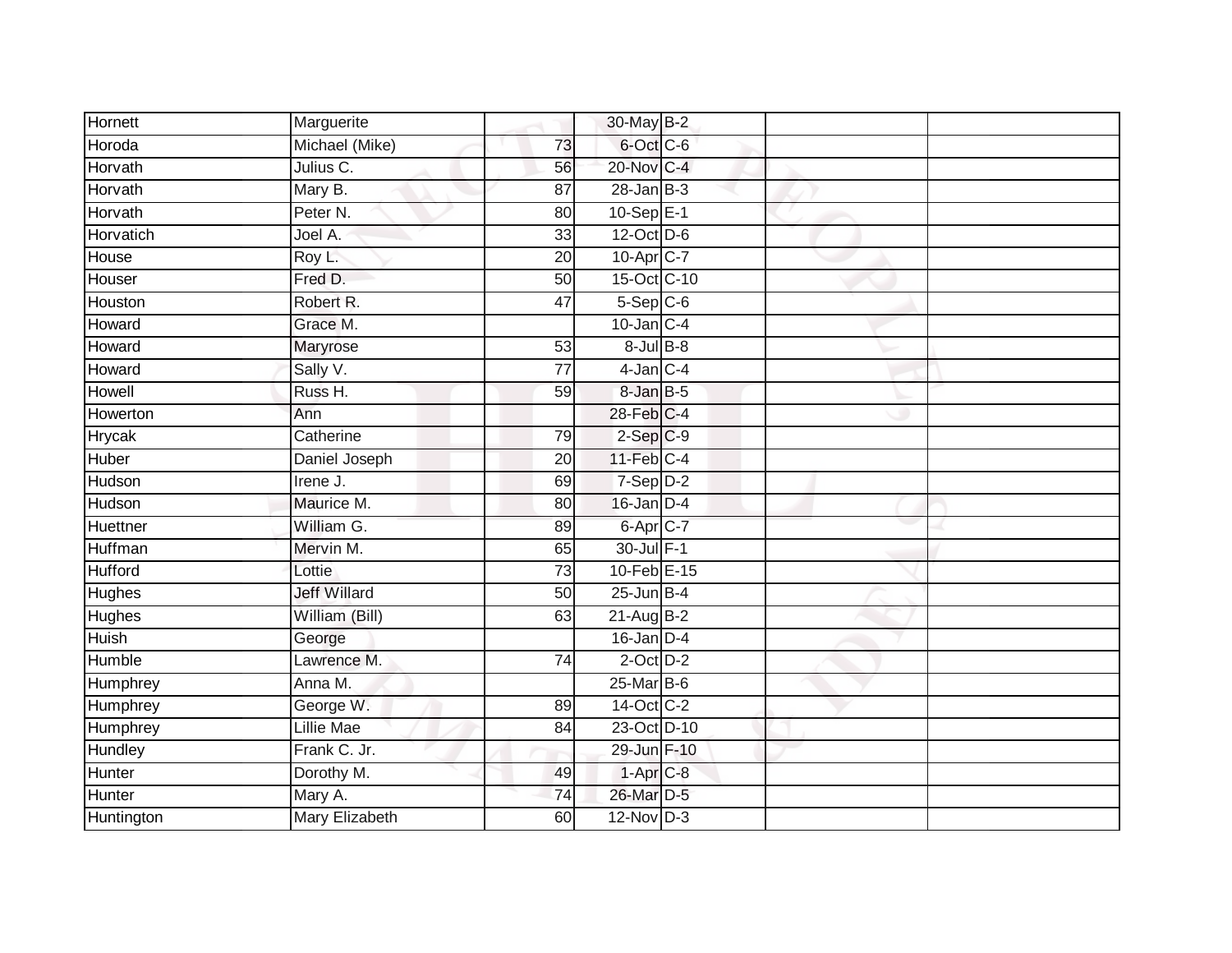| <b>Hurt</b>   | <b>Arthur Exton</b>   |                 | 22-Oct B-8           |                  |            |  |
|---------------|-----------------------|-----------------|----------------------|------------------|------------|--|
| Hurt          | Charles Sr.           | 61              | 6-Mar C-4            |                  |            |  |
| Hurysz        | Mary C.               | 75              | 16-Nov E-1           |                  |            |  |
| Huseman       | Helen                 | 93              | 23-May B-7           |                  |            |  |
| Hussey        | Martha E.             | $\overline{84}$ | $22$ -Aug B-6        |                  |            |  |
| Hutsko        | Mary Ann              | 30              | $3$ -Dec $E-2$       |                  |            |  |
| Hysong        | John P.               | 34              | 22-Jul A-11          |                  |            |  |
| Iddings       | John W. Jr.           | 68              | 22-Apr C-3           |                  |            |  |
| Idzik         | Mary                  | 65              | $11-AprC-4$          |                  | Pataky     |  |
| Ignas         | Richard A.            | 53              | $27$ -Feb $ C-5 $    |                  |            |  |
| <b>Ihnat</b>  | Michael               | 78              | 14-May D-6           |                  |            |  |
| Imrie         | Kenneth L.            | 64              | 25-Aug D-1           |                  |            |  |
| Ingebo        | <b>Bertha</b>         | 73              | 17-Feb E-1           |                  |            |  |
| Ingram        | <b>Mary Patricia</b>  | 16              | 8-Apr <sub>C-1</sub> |                  |            |  |
| Irwin         | <b>Charles Edward</b> | $\overline{72}$ | $25$ -Jul $B-8$      |                  |            |  |
| Isaacson      | Ivadell               | 64              | 20-Feb D-4           |                  |            |  |
| Iskrzycki     | <b>Bethany Lynn</b>   | Infant          | 22-Aug B-6           |                  |            |  |
| Isolampi      | Gerda I.              | 65              | 19-Jun C-4           |                  |            |  |
| Isolampi      | Wilho E.              | 65              | 9-Mar F-6            |                  |            |  |
| <b>Ivanov</b> | Rhako                 | 28              | 9-Mar                | 1                |            |  |
| Jabaay        | Hilda                 | 88              | $11$ -Feb $C-4$      |                  |            |  |
| Jabaay        | John                  | $\overline{87}$ | $21$ -Jan B-5        |                  |            |  |
| Jachim        | Katherine             | 96              | 3-Aug D-2            |                  |            |  |
| Jackson       | Earl L.               | $\overline{77}$ | $11-Aug$ D-1         |                  |            |  |
| Jackson       | Johnnie               | 48              | 28-Mar B-5           |                  |            |  |
| Jackson       | Kimeka                |                 | $7$ -Oct C-4         |                  |            |  |
| Jackson       | T. Kenneth            | $\overline{71}$ | $24$ -Jan $C-5$      |                  |            |  |
| Jackson       | <b>Wayne Charles</b>  | 56              | 21-Oct C-5           |                  |            |  |
| Jacob         | Andrew (Jake)         | 73              |                      | $2$ -Jul $C$ -13 |            |  |
| Jacobs        | Ann T.                |                 | 10-Mar B-4           |                  | O'Drobinak |  |
| Jacobson      | David A.              | 75              | 30-May B-2           |                  |            |  |
| Jacobson      | Hedvig W.             | 86              | 8-May B-6            |                  |            |  |
|               |                       |                 |                      |                  |            |  |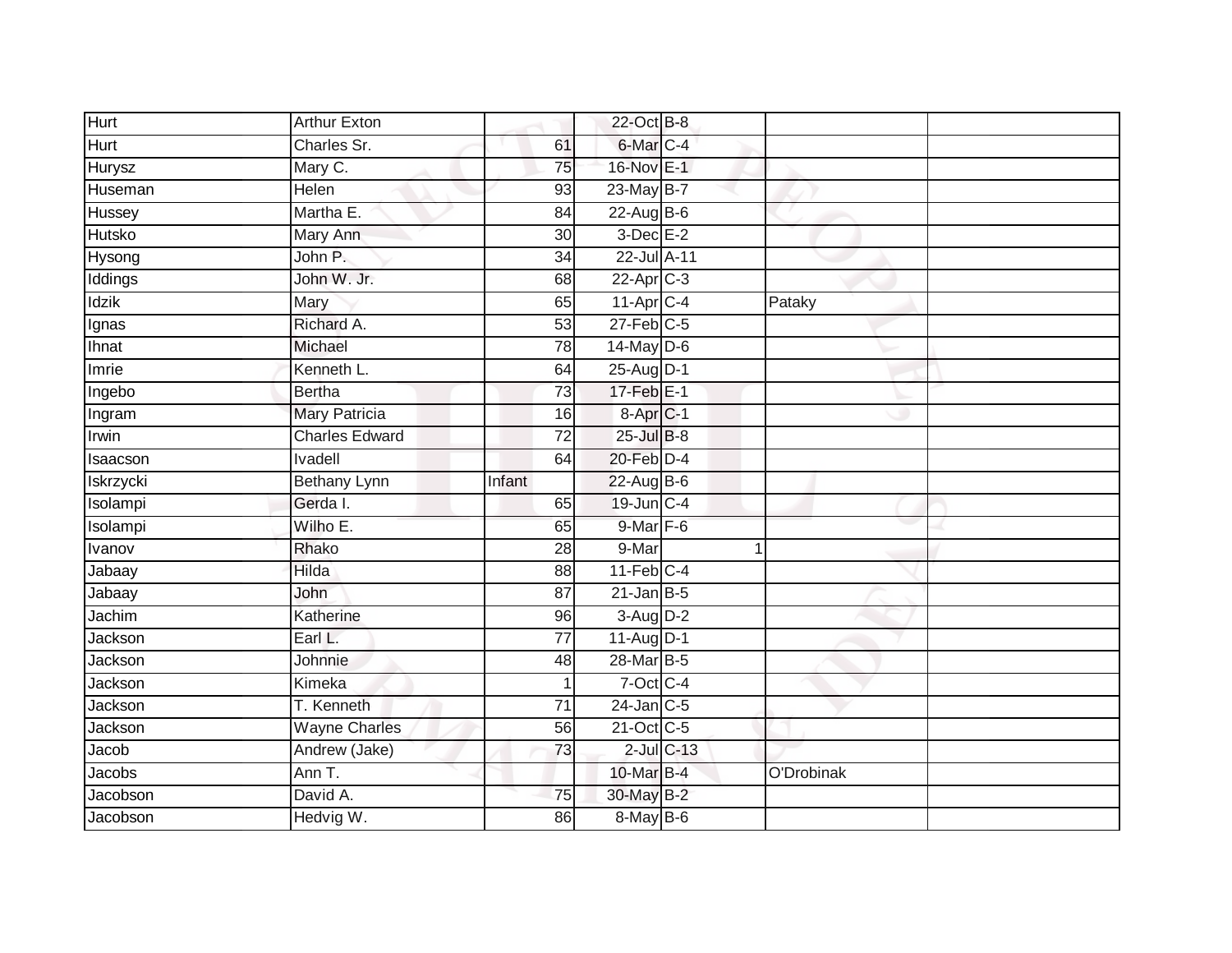| Jacque             | Willard F.                               |                       | 6-Apr C-7                  |           |  |
|--------------------|------------------------------------------|-----------------------|----------------------------|-----------|--|
| Jaeger             | Joseph                                   | 66                    | $14$ -Jan $C-4$            |           |  |
| Jahnke             | Norman W.                                | 54                    | 17-Mar C-3                 |           |  |
| Jahnz              | Amy G.                                   | 65                    | $1-Oct$ D-1                |           |  |
| <b>Jakubczak</b>   | Walter (Jim)                             |                       | $12$ -Dec $C-5$            |           |  |
| Jakush             | George                                   | 63                    | $25$ -Feb $C-4$            |           |  |
| Jamerson           | Loretta F.                               | 25                    | $4-Sep$ C-5                |           |  |
| James              | Marie K.                                 | $\overline{77}$       | $14$ -Feb $B$ -8           |           |  |
| Jameson            | Maybell A.                               | 67                    | 19-Mar E-5                 |           |  |
| Jamroz             | Christopher J.                           | 21                    | $31$ -Jan D-7              |           |  |
| Janco              | Joseph                                   | 78                    | 17-Mar C-3                 |           |  |
| Janery             | Eleanor L.                               | 66                    | $9-Sep$ $C-2$              |           |  |
| Janich             | <b>Esther</b>                            | 77                    | $10 - SepE-1$              |           |  |
| Janiga             | John J.                                  | 70                    | $6$ -Jul $E-1$             |           |  |
| Janik              | Marcia Lee                               | 54                    | 10-Jul C-6                 |           |  |
| Janik              | Matthew F.                               | 57                    | 13-Oct D-1                 |           |  |
|                    |                                          |                       |                            |           |  |
| Jankowski          | Helen                                    | $\overline{70}$       | $7-Nov$ C-5                | Spejewski |  |
| Jankowski          | Leo                                      |                       | 16-Apr C-8                 |           |  |
| Janowski           | Harry                                    | 72                    | 24-Sep C-14                |           |  |
| Janowski           | Joseph E.                                | 74                    | $4$ -Dec $C-8$             |           |  |
| Janusz             | Julius S.                                | 63                    | $25$ -Jan $C$ -5           |           |  |
| Jaranowski         | Salomea                                  | 88                    | $9$ -Jun $B$ -8            |           |  |
| Jarecki            | Edward J.                                | 63                    | 23-Oct D-10                |           |  |
| Jarnagin           | Frank B.                                 | 83                    | 15-Oct C-10                |           |  |
| Jaworski           | LeRoy S.                                 | 49                    | 20-Oct C-6                 |           |  |
| Jaworski           | Zygmunt                                  | 83                    | $7$ -Jul $B-4$             |           |  |
| Jefferson          | James G.                                 | 58                    | 29-Jul C-5                 |           |  |
| <b>Jeffries</b>    | Ethel G.                                 | 90                    | $23-Sep C-1$               |           |  |
| Jelonek            | Genowefa                                 |                       | 19-Dec C-6                 |           |  |
| Jendrzejczyk       | Albert                                   | 92                    | 8-Sep D-1                  |           |  |
| Jenkins<br>Jenkins | <b>Esther Gaye</b><br><b>Harold Leon</b> | 39<br>$\overline{40}$ | 29-Jun F-10<br>29-Jun F-10 |           |  |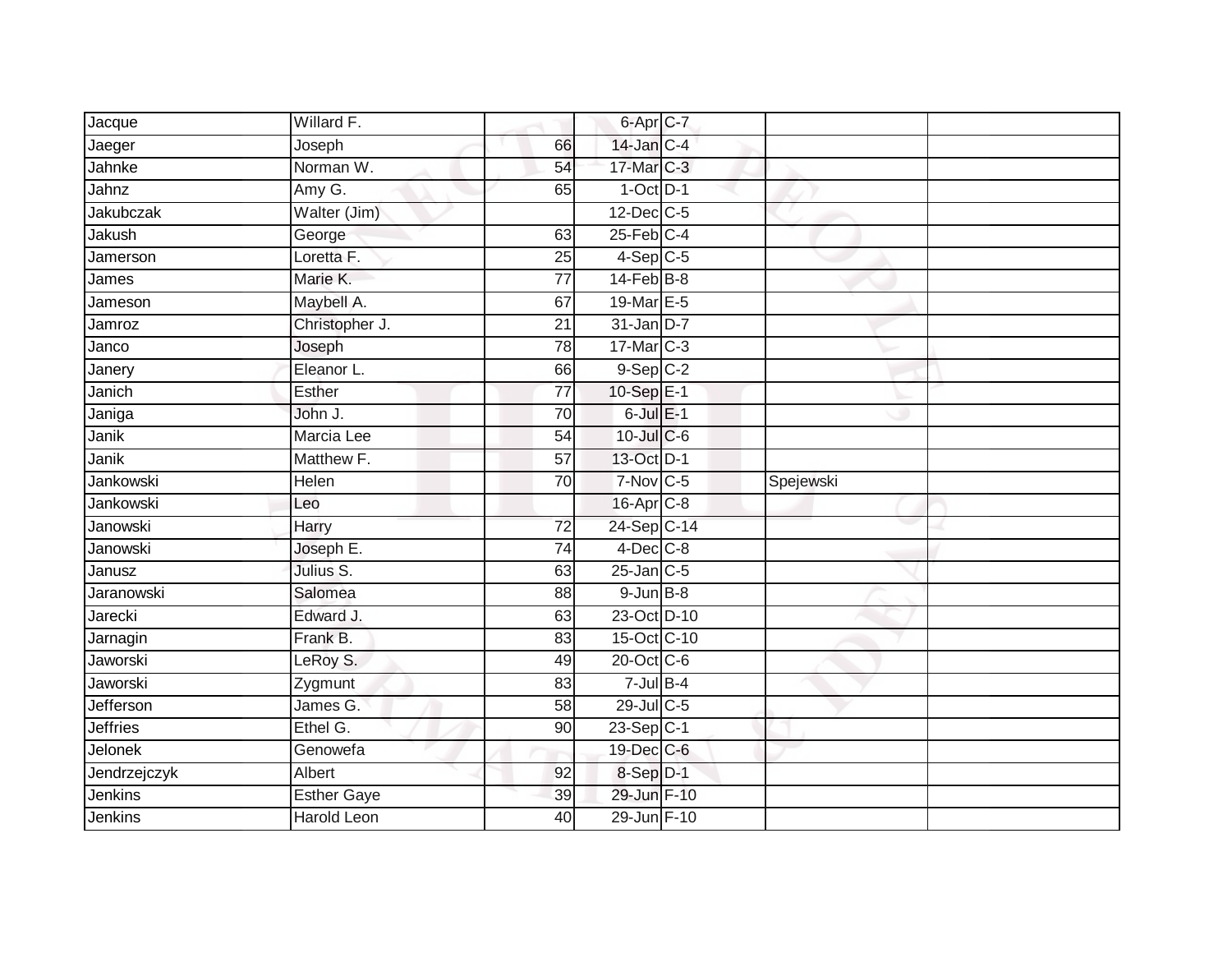| Jennette    | Virginia                 | 91              | $3$ -Jul $B$ -6        |                  |  |
|-------------|--------------------------|-----------------|------------------------|------------------|--|
| Jercha      | Leo                      | 80              | 23-Apr <sub>C-8</sub>  |                  |  |
| Jermolowicz | Tammy                    | $\overline{18}$ |                        | 8-Jun 1, D-2     |  |
| Jezierski   | Charlotte                | 80              | $9-Nov$ E-1            |                  |  |
| Jezuit      | Anthony                  | 59              | $15$ -Jan $C-3$        |                  |  |
| Jillson     | Harold D.                | 57              | $12$ -Dec $C-5$        |                  |  |
| Johnikin    | Gertrude                 |                 | 12-Oct D-6             |                  |  |
| Johns       | Doyle F.                 | 71              | $21-Sep$ E-1           |                  |  |
| Johnson     | Alfred (Rusty)           | 27              | $5$ -Jun $C$ -6        |                  |  |
| Johnson     | Amanda                   |                 | 21-Mar <sub>IC-6</sub> |                  |  |
| Johnson     | Ann M.                   | 66              | 15-May C-4             |                  |  |
| Johnson     | <b>Bessie</b>            | $\overline{72}$ | 4-Mar C-4              |                  |  |
| Johnson     | Beulah                   | 80              | 22-Sep C-7             |                  |  |
| Johnson     | Carl E.                  |                 | 24-Feb G-6             |                  |  |
| Johnson     | Edwin L.                 | 53              | 6-Oct C-6              |                  |  |
| Johnson     | Emily                    |                 | 28-Jul D-1             |                  |  |
| Johnson     | <b>Frank Homer</b>       | 46              | $12$ -Feb $C-4$        |                  |  |
| Johnson     | Helen                    | 83              |                        | $2$ -Jul $C$ -13 |  |
| Johnson     | James (Jay)              | 26              | 4-Nov C-4              |                  |  |
| Johnson     | James B.                 | 56              | 18-Apr C-6             |                  |  |
| Johnson     | <b>John</b>              | 68              | 8-Feb C-5              |                  |  |
| Johnson     | John M.                  | 86              | $27$ -Jun $C-3$        |                  |  |
| Johnson     | Johnnie Lee              | 51              | 18-Dec C-9             |                  |  |
| Johnson     | Laura C.                 | 82              | $28$ -Jan $B-3$        |                  |  |
| Johnson     | Lee Thomas               | 71              | 10-Sep $E-1$           |                  |  |
| Johnson     | Lucille                  | $\overline{81}$ | 8-Aug B-7              |                  |  |
| Johnson     | <b>Marguerite Murray</b> | 76              | $11$ -Dec $D-2$        |                  |  |
| Johnson     | Mary Ann                 | 97              | 7-Feb B-11             |                  |  |
| Johnson     | Oscar W.                 | 81              | 27-Nov G-1             |                  |  |
| Johnson     | Oscar W. (Bill)          | 72              | 24-Jun C-1             |                  |  |
| Johnson     | Richard C.               | 42              | 15-Sep D-1             |                  |  |
| Johnson     | Selma G.                 | 62              | 13-Jun C-9             |                  |  |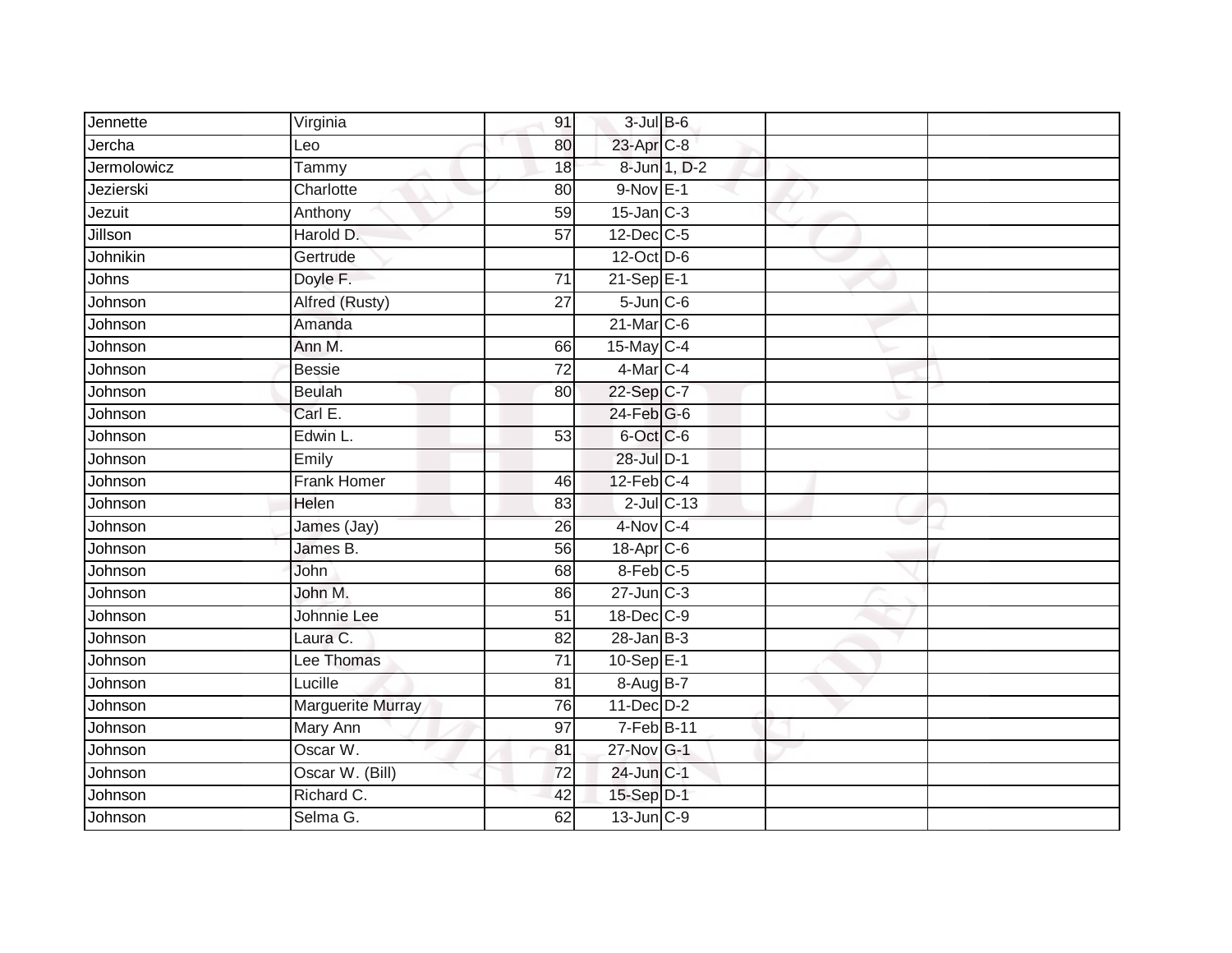| Johnson  | Valerie C.                | 66              | $20$ -Feb $D-4$            |  |                             |
|----------|---------------------------|-----------------|----------------------------|--|-----------------------------|
| Johnston | Anna Maria                | 78              | 8-Apr C-1                  |  |                             |
| Johnston | Dewey                     | 59              | 28-May C-5                 |  |                             |
| Johnston | Elizabeth Loretta (Betty) |                 | $4$ -Aug D-1               |  |                             |
| Johnston | Theodore                  | $\overline{84}$ | 29-Apr B-7                 |  |                             |
| Johnston | Wesley H.                 | 70              | $17$ -Feb $E-1$            |  |                             |
| Jones    | Bob (F. R.)               | 65              | $9-Nov$ E-1                |  |                             |
| Jones    | Clara                     | 89              | 29-Jul C-5                 |  |                             |
| Jones    | Harold M.                 | 66              | $7-Nov$ C-5                |  |                             |
| Jones    | Isabelle                  | 83              | 12-Aug C-2                 |  |                             |
| Jones    | James A.                  | 80              | 22-Dec C-5                 |  |                             |
| Jones    | Joseph                    | 35              | $9-Apr$ A-2                |  | Picture of incident on page |
| Jones    | Kathryn Acre              | 67              | 29-Dec C-6                 |  |                             |
| Jones    | Kelvin                    | 24              | 31-Mar A-2                 |  | Picture of incident on page |
| Jones    | Lubirta C.                | 79              | $14-Sep$ D-6               |  |                             |
| Jones    | Paul                      | 56              | 29-Jul C-5                 |  |                             |
| Jones    | Raymond                   | 56              | 3-Dec E-2                  |  |                             |
| Jones    | Roy S.                    | 85              | 30-May B-2                 |  |                             |
| Jones    | Sam                       | 77              | $3$ -Jan $D$ -6            |  |                             |
| Jones    | Velma M.                  | 73              | 3-Oct B-7                  |  |                             |
| Jordan   | Arthur (Humphy)           | $\overline{87}$ | 28-Mar B-5                 |  |                             |
| Jorisky  | Brian M.                  | 34              | $23$ -Jun $C-1$            |  |                             |
| Josway   | Anna H.                   | 80              | $13-Apr \nightharpoonup 1$ |  |                             |
| Judg     | Leona                     | 41              | 29-Dec C-6                 |  |                             |
| Judy     | <b>Ruth Chapin</b>        |                 | 17-Oct C-5                 |  |                             |
| Juebens  | Dorothy T.                | 80              | $1-Apr$ $C-8$              |  |                             |
| Julier   | John T.                   | 59              | $9$ -Dec $C$ -8            |  |                             |
| Jung     | Agnes M.                  | 75              | 28-Oct C-1                 |  |                             |
| Junkison | Shield                    | 79              | 16-Jul C-9                 |  |                             |
| Jurecky  | Stephen                   | 84              | 3-Jan D-6                  |  |                             |
| Jurek    | Michael J. III            | 18              | $17-Oct$ $C-5$             |  |                             |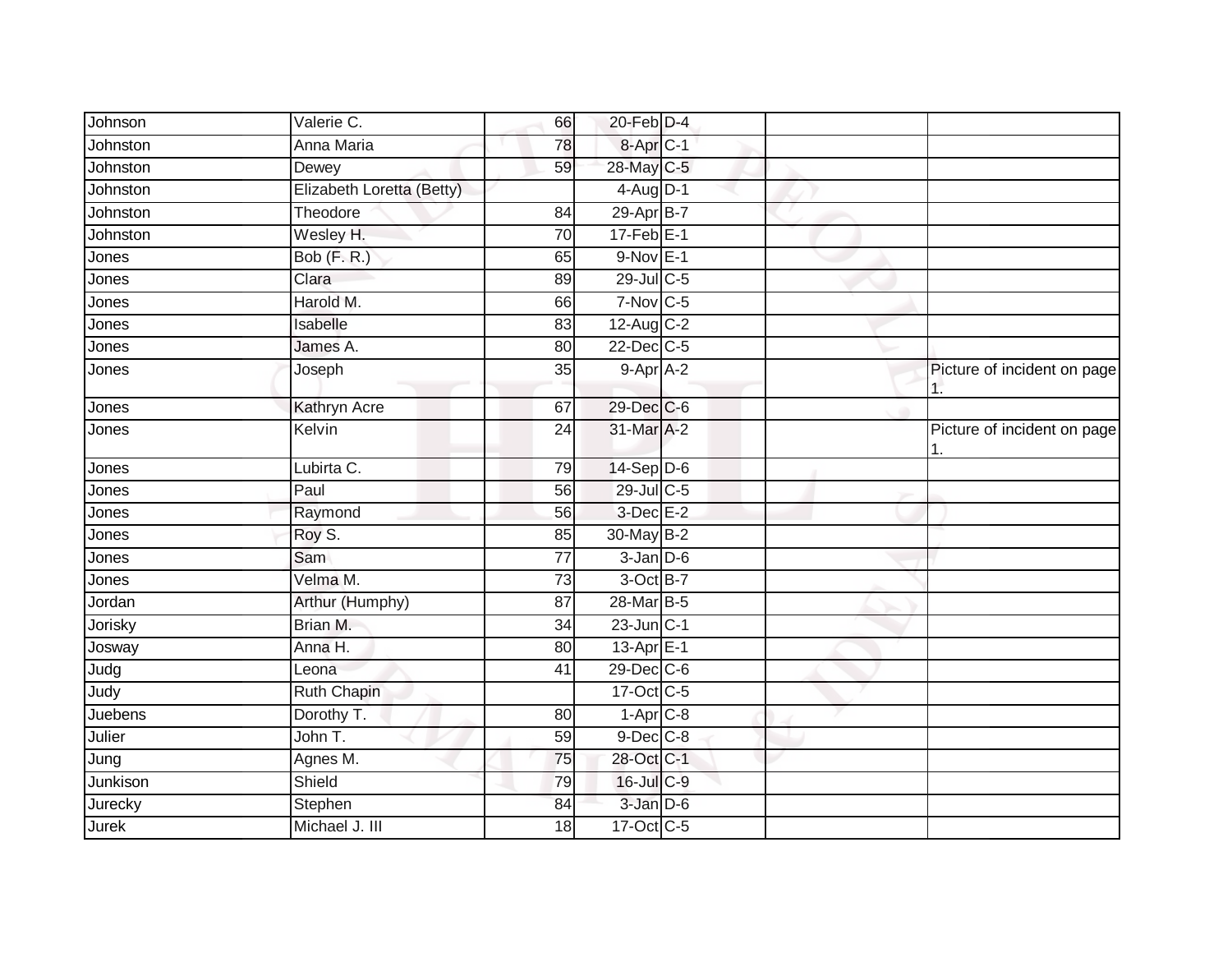| Jurewicz    | Frank               | 83              | 18-Apr C-6                 |         |                       |
|-------------|---------------------|-----------------|----------------------------|---------|-----------------------|
| Jurina      | Joseph              |                 | 4-Mar <sub>IC-4</sub>      |         |                       |
| Jurinovich  | Mary                | 89              | 28-Aug C-6                 |         |                       |
| Jurkowski   | <b>Mary Lillian</b> | 53              | 18-Nov D-1                 |         |                       |
| Kaczmarek   | Walter D.           |                 | 18-Jun C-9                 |         |                       |
| Kaegebein   | John                | 59              | $2$ -Jun $D-1$             |         |                       |
| Kahle       | Charlie H.          | $\overline{78}$ | $21$ -Jul C-1              |         |                       |
| Kahler      | Frances M.          | 88              | 13-Mar C-4                 | Keilman |                       |
| Kalinowski  | Eugene S.           | $\overline{57}$ | 13-Aug C-6                 |         |                       |
| Kalmeba     | Frank J.            | 72              | 13-Oct D-1                 |         |                       |
| Kaluf       | Peter               | 76              | $24$ -Mar $B-8$            |         |                       |
| Kaminski    | Thomas Sr.          | 78              | 18-Aug D-1                 |         |                       |
| Kampbell    | Frieda              | 81              | $11-Sep$ C-6               |         |                       |
| Kamradat    | Florence M.         | 59              | 20-Feb D-4                 |         |                       |
| Kandalec    | Raymond             | 52              | 11-Jun D-7                 |         |                       |
| Kansfield   | Margaret            | 66              | 3-Sep C-13                 |         |                       |
| Kapachinski | Adolph              | 68              | 18-Feb C-3                 |         |                       |
| Kapitan     | <b>Josef Sam</b>    | 53              | 14-Jul C-5                 |         |                       |
| Kapitan     | Steven A.           | 25              | 8-Jan B-5                  |         |                       |
| Kapornyai   | <b>Bernes</b>       | 59              | 21-May D-7                 |         |                       |
| Karaffa     | Joseph              | $\overline{75}$ | $4$ -Jan $C-4$             |         |                       |
| Karahogetes | Anthony A.          | 89              | $1-AprC-8$                 |         |                       |
| Karczewski  | Frances             | 68              | 14-Mar C-6                 |         |                       |
| Kark        | Mary                | 81              | $3$ -Jan $D$ -6            |         |                       |
| Karlson     | Ida C.              | 87              | $19$ -Dec $ C$ -6          |         |                       |
| Karros      | Rose                | 73              | $27 - Jan$ <sub>C-10</sub> |         |                       |
| Karsten     | Edward C.           | $\overline{72}$ | $28$ -Feb $C-4$            |         |                       |
| Karvelis    | Katherine           | $\overline{71}$ | $21$ -May D-7              |         |                       |
| Kasin       | Clara               | 78              | 18-Feb C-3                 |         |                       |
| Kaska       | Joseph              | 65              | $2-Sep$ $C-9$              |         | Also listed as Kacka. |
| Kaska       | William Karl        | $\overline{77}$ | 11-Jun D-7                 |         |                       |
| Kasper      | Catherine M.        | 85              | 15-Apr C-5                 |         |                       |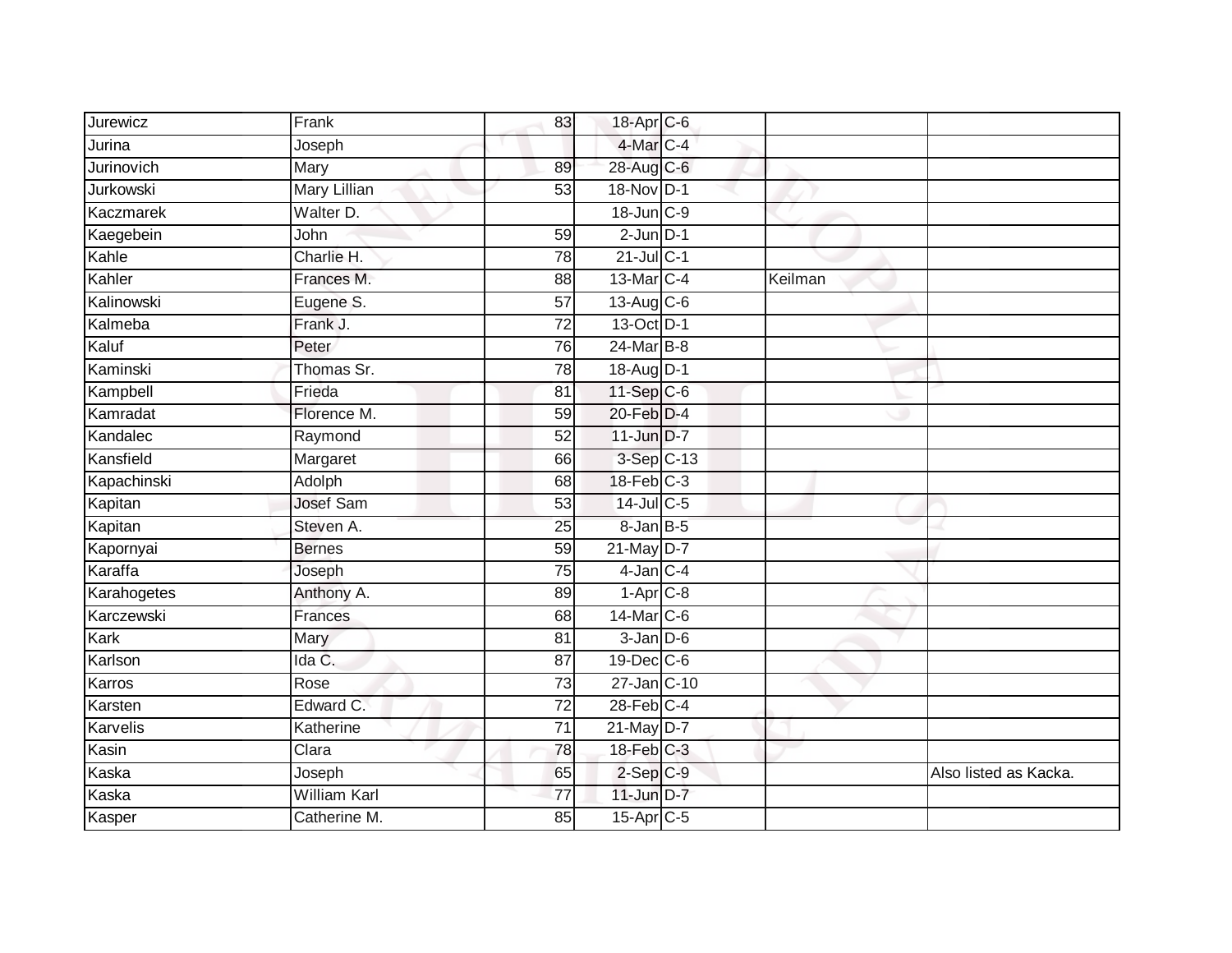| Kasperek     | Mary                 | 52              | $17$ -Jan C-5     |       |  |
|--------------|----------------------|-----------------|-------------------|-------|--|
| Kaster       | Nicholas J.          | 58              | 10-Aug D-2        |       |  |
| Kaszuba      | Weronika             | 82              | 19-May B-3        |       |  |
| Katchmar     | Mary                 | 81              | $4-Apr$ B-9       |       |  |
| Kats         | Conrad L. Sr.        | 66              | 8-Feb C-5         |       |  |
| Katz         | James G.             | 63              | 10-Mar B-4        |       |  |
| Katz         | Lottie               | 93              | 18-Jul C-1        |       |  |
| Kaur         | Ethel                | 86              | 27-Jan C-10       |       |  |
| Kawalec      | Robert M.            | 18              | 16-Nov E-1        |       |  |
| Kawczynski   | Angeline             | 73              | 10-Aug $D-2$      |       |  |
| Kayes        | Pauline              | 65              | $28$ -Jan B-3     | Kulak |  |
| <b>Kazak</b> | William A.           | 57              | 22-Sep C-7        |       |  |
| Kazmer       | Louis G.             | 66              | $2$ -Oct $D-2$    |       |  |
| Kazragys     | Joseph               | 83              | 22-Oct B-8        |       |  |
| Kearney      | <b>Elsie Barrell</b> | 48              | 29-Jul C-5        |       |  |
| Kee          | Melvin B.            | 29              | 31-Dec C-3        |       |  |
| Keeler       | George A.            | 60              | $21-SepE-1$       |       |  |
| Keiller      | Scott R.             | 24              | 25-Aug D-1        |       |  |
| Kellemen     | Virgil               | 53              | 3-Aug D-2         |       |  |
| Keller       | Angela               | 11 months       | $5 - Jun$ $C - 6$ |       |  |
| Kelley       | Adelaide M.          | 67              | $9$ -Jun $B$ -8   |       |  |
| Kelley       | Eloise R.            | 73              | 24-Nov A-4        |       |  |
| Kelley       | Rufus S.             | 85              | 18-Dec C-9        |       |  |
| Kellner      | Catherine            | 75              | $7$ -Dec $E-2$    |       |  |
| Kelly        | Alma L.              | 84              | 21-Mar C-6        |       |  |
| Kelly        | Cindy R.             | 11              | $21 - Jan$        | 1     |  |
| Kemp         | Clara C.             |                 | $7$ -Dec $E-2$    |       |  |
| Kennedy      | Nellie Ray           | 56              | 27-Aug B-7        |       |  |
| Kenney       | Cecil R.             | 84              | $2$ -Jun $D-1$    |       |  |
| Kenney       | Edward L.            | 55              | 5-Dec F-1         |       |  |
| Kenney       | Francis D. (Dr.)     | 68              | 13-Mar C-4        |       |  |
| Kent         | Roy                  | $\overline{58}$ | 30-Mar E-15       |       |  |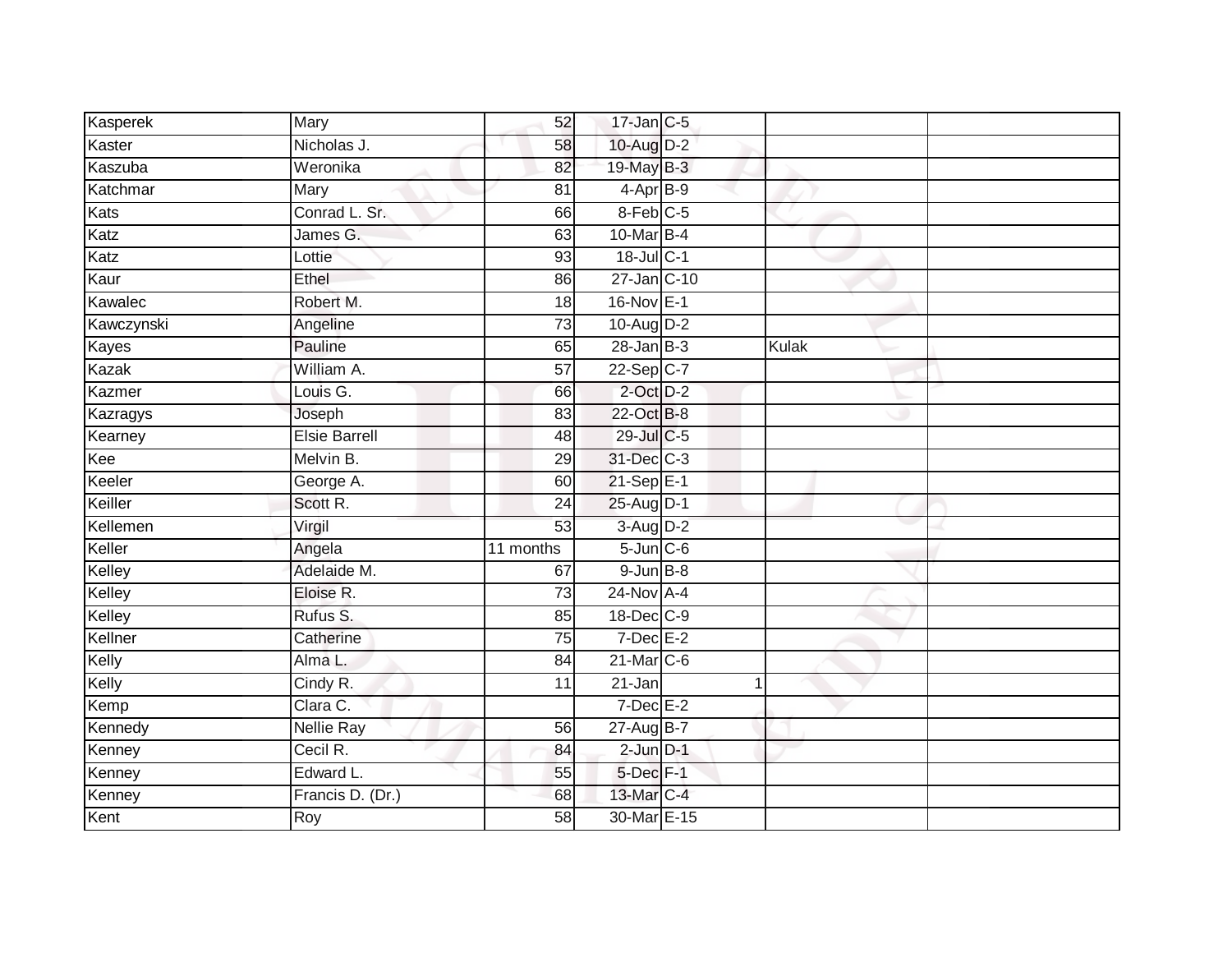| Kerber            | Ida                   | 94              | $11$ -Jan B-4     | Schreiber |                        |
|-------------------|-----------------------|-----------------|-------------------|-----------|------------------------|
| <b>Kerekes</b>    | Michael               | 77              | $22$ -Jun $D-1$   |           |                        |
| Keri              | Veronica              | 82              | $2-Sep$ $C-9$     |           | Also listed as Kiraly. |
| Kerr              | Geneva M.             | 64              | $9-Nov$ E-1       | Phelps    |                        |
| Kerr              | Robert W. Sr.         | $\overline{58}$ | $8 -$ Jul $B - 8$ |           |                        |
| Keserich          | Emil                  | 85              | $9-Nov$ E-1       |           |                        |
| Kesic             | <b>Ilija</b>          | 66              | 16-Nov E-1        |           |                        |
| Kesser            | Alice H.              | 81              | 24-Nov A-4        |           |                        |
| Ketelaar          | Sadie                 | 82              | $21-SepE-1$       |           |                        |
| Keuchel           | Maria                 | $\overline{77}$ | 25-Apr E-5        |           |                        |
| Key               | Jim                   | 75              | $7$ -Jul $B-4$    |           |                        |
| Kidd              | Thomas                |                 | 30-Dec            | 1         |                        |
| Kiekenapp         | Doris M.              | 65              | 7-Nov C-5         | Anderson  |                        |
| Kielczewski       | Walter F.             | 64              | 12-Jun C-6        |           |                        |
| Kielian           | Mary                  | $\overline{87}$ | 19-Nov C-12       |           |                        |
| Kiger             | <b>Judith Helen</b>   |                 | $7$ -Oct $ C-4 $  |           |                        |
| Kijak             | Emilia (Emma)         |                 | $5$ -May $B-7$    |           |                        |
| Kilduski          | Glenn Andrew (S'Stg.) | 23              | 25-Sep B-8        |           |                        |
| Killigrew         | Margaret E. (Etta)    |                 | $26$ -Feb $ B-3 $ |           |                        |
| Kimmel            | Anthony W.            | $\overline{70}$ | $11$ -Jan B-4     |           |                        |
| King              | Bennie N. (Red)       |                 | $11-AprC-4$       |           |                        |
| King              | James A.              | 43              | 20-Nov C-4        |           |                        |
| King              | John                  |                 | $3$ -Jun $C$ -6   |           |                        |
| King              | Minnie                |                 | $25$ -Feb $C-4$   |           |                        |
| King              | <b>Nina Brooks</b>    |                 | $29$ -Jan $C-3$   |           |                        |
| $\overline{King}$ | Thomas W.             | 67              | 6-Oct C-6         |           |                        |
| Kingery           | Callie                | 67              | 26-May B-6        |           |                        |
| Kingery           | Mildred H.            | 67              | $3-Aug$ $D-2$     |           |                        |
| Kinsler           | Andy                  | 59              | 9-Jul F-1         |           |                        |
| Kiral             | Frances I.            | 55              | 27-Jul C-7        | Wisinski  |                        |
| Kiraly            | Andrew                | 61              | 24-Feb G-6        |           |                        |
| Kirk              | Myrtle L.             | 56              | $2$ -Jan $C-9$    |           |                        |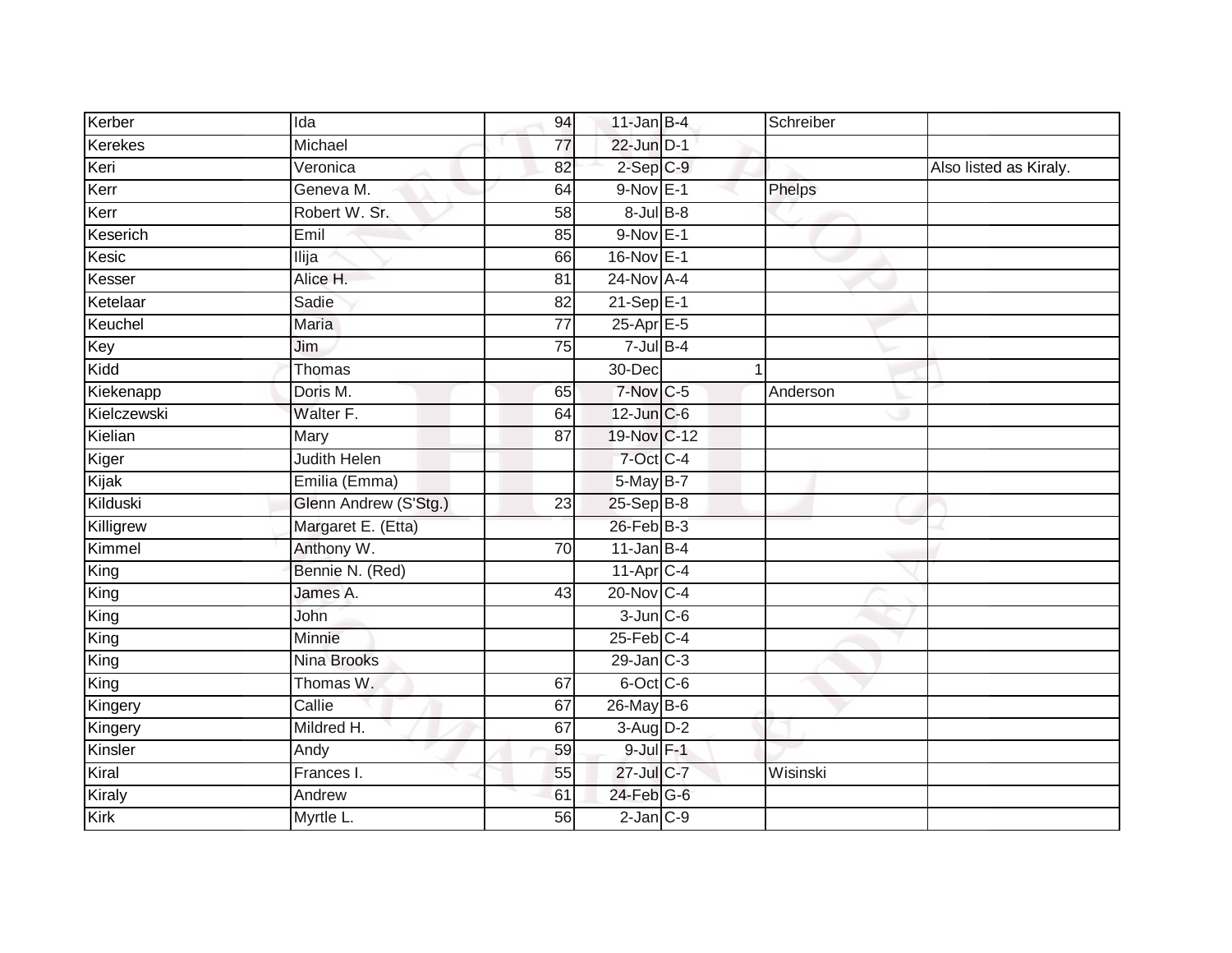| Kissee      | Richard (Rev.)              | 59              | 6-Jul 1, E-1           |         | Picture included on page<br>1. |
|-------------|-----------------------------|-----------------|------------------------|---------|--------------------------------|
| Kistler     | Mary                        | 68              | 16-Mar D-7             |         |                                |
| Kitchen     | <b>Rita Ransel</b>          | 71              | $23$ -Mar $H-3$        |         |                                |
| Klapak      | Andrew Joseph               | 80              | 14-Dec D-16            |         |                                |
| Klaubo      | Michael J.                  | 22              | 17-Oct C-5             |         |                                |
| Kleihege    | Carl A.                     | 73              | $20$ -Jun $B-7$        |         |                                |
| Klein       | James L. (Jim)              | 81              | $25$ -Jul $B-8$        |         |                                |
| Klemoff     | <b>Charlie Jack</b>         | 5               | $17$ -Mar $C-3$        |         |                                |
| Klempner    | Margaret                    |                 | $7-Aug$ <sub>C-4</sub> |         |                                |
| Klingerman  | Raymond W.                  | 79              | 18-Apr C-6             |         |                                |
| Klish       | Stanley                     | 61              | 28-Aug C-6             |         |                                |
| Klooster    | William                     | 86              | $2$ -Jun $D-1$         |         |                                |
| Klootwyk    | <b>Mary Caroline</b>        | 8 days          | 3-Nov C-8              |         |                                |
| Kloske      | Nicholas J.                 | 71              | 30-Dec D-5             |         | Also listed as Klokoski.       |
| Klus        | Louise                      | $\overline{72}$ | 21-Nov C-4             |         |                                |
| Kmatz       | Michael Jr. (Mickey)        | 62              | $1-May$ C-3            |         |                                |
| Kmetz       | Stephen George              | 90              | 14-Aug C-7             |         |                                |
| Kmiatek     | Ben A.                      | 56              | 15-Jun E-10            |         |                                |
| Kmiec       | Joseph F.                   | 55              | 20-Oct C-6             |         |                                |
| Knapik      | John P.                     | 58              | 15-May C-4             |         |                                |
| Knapp       | Clement B. Sr.              | 73              | 20-Jul D-1             |         |                                |
| Knaver      | Julius George               | 57              | $2$ -May C-5           |         |                                |
| Kniesner    | John J.                     | 64              | 12-Mar C-9             |         |                                |
| Kniggendorf | Emily O.                    | 83              | $20$ -Aug E-2          | Forsyth |                                |
| Knight      | Alberta F.                  | 64              | 26-Dec C-11            | Howe    |                                |
| Knish       | $\overline{\text{Vera}}$ A. | $\overline{71}$ | 12-Mar C-9             |         |                                |
| Knopf       | Edward                      | 97              | 27-Oct B-2             |         |                                |
| Knutson     | Roland M. Sr.               | 84              | 20-Jul D-1             |         |                                |
| Koch        | <b>Betty</b>                | 61              | 21-Oct C-5             |         |                                |
| Koch        | Evelyn                      | 74              | 19-Oct E-2             | Geisen  |                                |
| Koch        | Marie R.                    | 77              | $25$ -Feb $C-4$        |         |                                |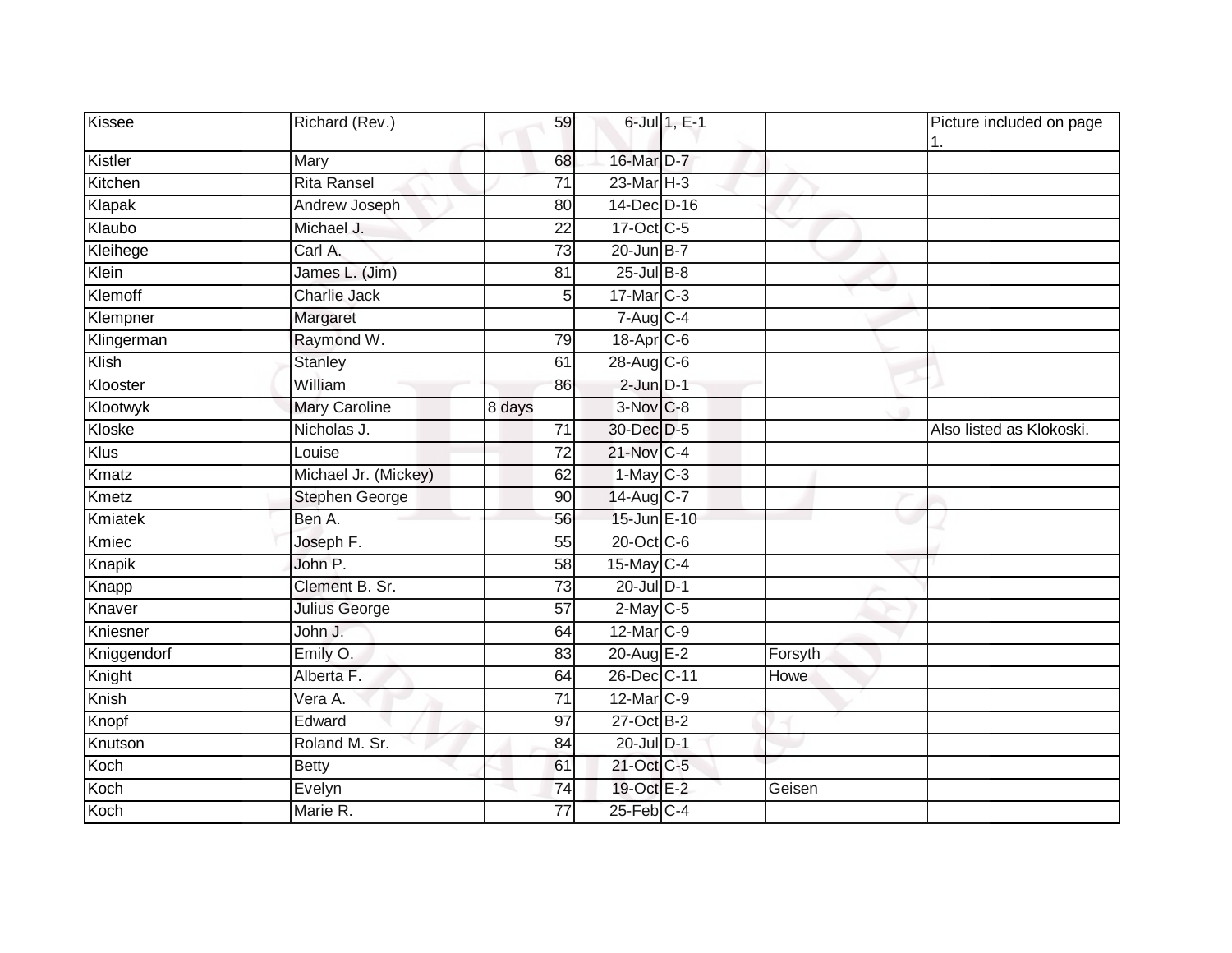| Koch        | Merle C.              | 70              | $9$ -Jul $F-1$  |  |  |
|-------------|-----------------------|-----------------|-----------------|--|--|
| Kocian      | Stephan               | 78              | 28-Sep F-1      |  |  |
| Kocot       | Sophie                | 85              | 2-Jan C-9       |  |  |
| Koedyker    | Jeffery L.            | 22              | 28-Jul D-1      |  |  |
| Koeppl      | Frances G. (Steffan)  |                 | $9$ -Jan $C-9$  |  |  |
| Kokandy     | Samuel                | 66              | 29-Aug B-6      |  |  |
| Kolacek     | Laura M.              | 86              | 26-Dec C-11     |  |  |
| Kolberg     | Hedwig                | 81              | $16$ -Apr $C-8$ |  |  |
| Kolina      | George P.             | 78              | $13$ -Jan F-9   |  |  |
| Kolina      | Marie J.              |                 | $24$ -Feb $G-6$ |  |  |
| Kollar      | <b>Florence Ellen</b> | 74              | $2$ -Jan $C-9$  |  |  |
| Kollar      | Michael Sr.           | 75              | $9$ -Dec $C$ -8 |  |  |
| Kolodziej   | Andrew J. (Duchee)    | 86              | 20-Jun B-7      |  |  |
| Kolodziej   | Frank                 | 55              | 10-Aug D-2      |  |  |
| Kolodziej   | Joseph (Lulu)         | 60              | 27-Mar B-6      |  |  |
| Komar       | Joseph L.             | 80              | $2$ -Nov $D-14$ |  |  |
| Komarowski  | Martin                | 85              | 12-Aug C-2      |  |  |
| Koncilja    | Climaca (Sister)      | 83              | 30-Nov E-11     |  |  |
| Kondrat     | Peter E.              | 43              | 30-Apr D-8      |  |  |
| Koniarski   | Otto                  | 78              | $12$ -Nov $D-3$ |  |  |
| Kontrik     | John J. Sr.           | 50              | $4-AprB-9$      |  |  |
| Kooi        | Eisse                 | $\overline{97}$ | 15-May C-4      |  |  |
| Koonce      | Michele Lynn          | 13 months       | $31$ -Jan D-7   |  |  |
| Koontz      | Robert (Tennessee)    |                 | 5-Oct B-11      |  |  |
| Koopman     | Rosemarie A.          | 50              | 31-Oct C-4      |  |  |
| Kooy        | Laura                 | 82              | $11$ -Dec $D-2$ |  |  |
| Kopaczewski | Joseph John (Cherry)  | 66              | 5-Nov D-6       |  |  |
| Kopernik    | Joseph J.             |                 | 7-May C-15      |  |  |
| Kopf        | Anna                  | 75              | 14-May D-6      |  |  |
| Kornacki    | Robert J.             | 43              | 27-Aug B-7      |  |  |
| Kornelik    | Eugene P.             | 48              | 24-Jul B-7      |  |  |
| Koroman     | Acim                  | $\overline{75}$ | $4$ -Jan $C$ -4 |  |  |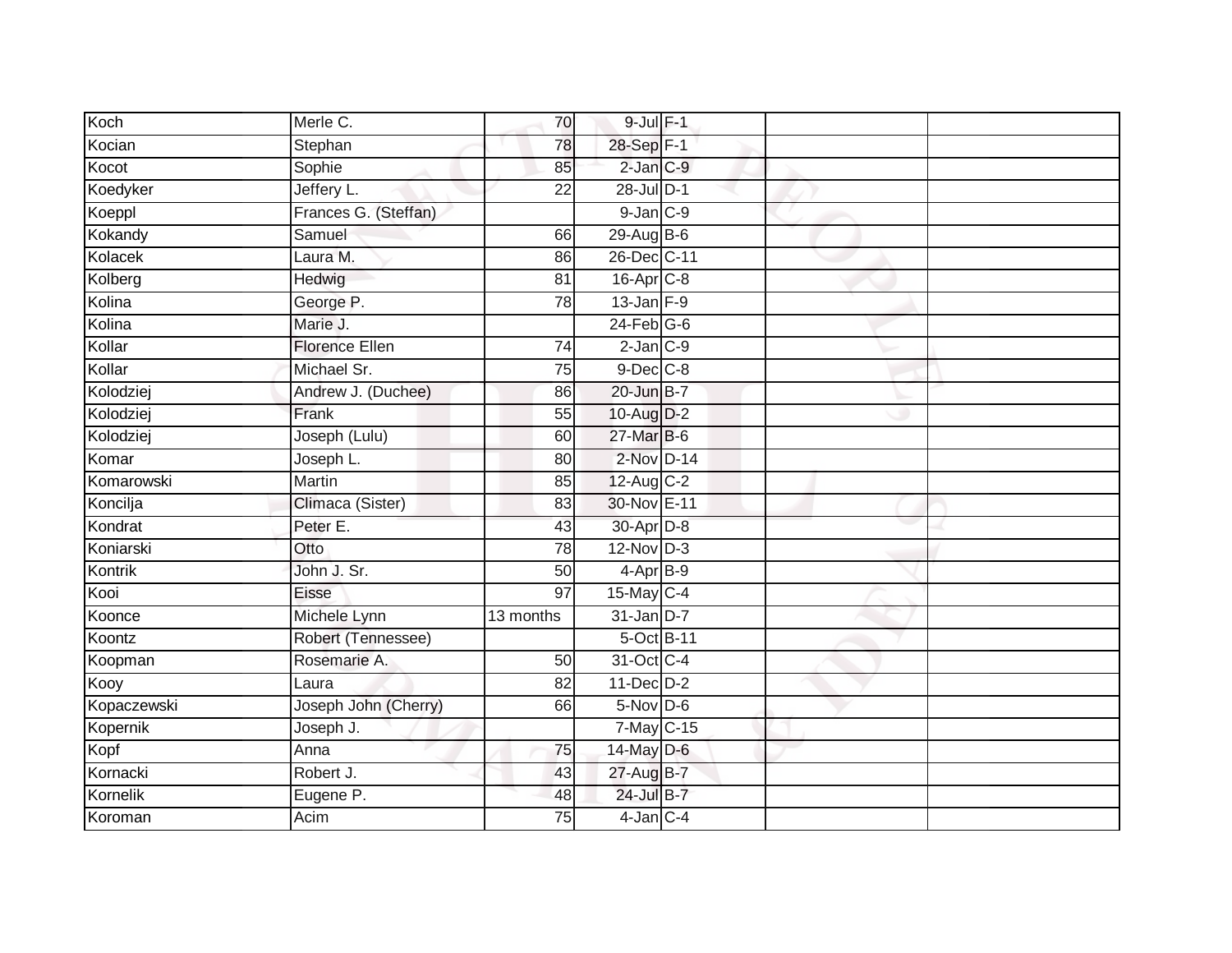| Korosi      | Mary                | 57              | $4$ -Dec $C$ -8  |          |  |
|-------------|---------------------|-----------------|------------------|----------|--|
| <b>Kors</b> | Ruth                | 76              | 13-Mar C-4       |          |  |
| Kors        | William             | 87              | 6-Jan D-2        |          |  |
| Koscielski  | Anne J.             | 58              | $1-Feb$ C-5      | Mihalic  |  |
| Koselke     | Robert D.           | $\overline{56}$ | $3-Sep$ C-13     |          |  |
| Kosik       | Katherine           | $\overline{87}$ | $10$ -Jul $C$ -6 |          |  |
| Kosin       | <b>Nellie</b>       | 102             | $5-Nov$ D-6      |          |  |
| Koslosky    | John F. Jr.         | 35              | 17-Oct C-5       |          |  |
| Koslovsky   | Goldie Irene        | 80              | $12$ -Feb $C-4$  |          |  |
| Kosteba     | Anthony J.          | $\overline{72}$ | 31-Jul C-4       |          |  |
| Kosteba     | Helen               | 83              | 11-Aug D-1       |          |  |
| Kottka      | Carol Ann           | $\overline{32}$ | $15$ -May C-4    |          |  |
| Kountz      | Resser F.           |                 | 26-Dec C-11      |          |  |
| Kovac       | Mary                | $\overline{77}$ | 19-Mar E-5       |          |  |
| Kovacsy     | William G.          | 79              | $1$ -Jun $E-10$  |          |  |
| Kovalick    | Michael             | $\overline{56}$ | $7$ -Jul $B-4$   |          |  |
| Kovan       | Stephen N.          |                 | $12$ -Jun $C$ -6 |          |  |
| Kowalczyk   | Julia               | 88              | $7 - Jan$ B-4    |          |  |
| Kowallick   | <b>Hattie Green</b> | 87              | 16-Oct D-10      |          |  |
| Kowalski    | Marie F.            | 84              | $21-AprD-1$      |          |  |
| Kowalski    | Mary Joan (Sister)  | 70              | $14-Sep$ D-6     |          |  |
| Koza        | Joseph J.           | 84              | 28-May C-5       |          |  |
| Kozacik     | Lottie C.           | 70              | 22-Dec C-5       | Filipiak |  |
| Kozak       | John G.             | 63              | 22-Sep C-7       |          |  |
| Kraay       | Raphael E.          | 82              | $9$ -Jan $C-9$   |          |  |
| Krabbe      | Arthur              | 81              | 25-Aug D-1       |          |  |
| Kraefft     | Harry H.            | 76              | 21-Nov C-4       |          |  |
| Kraft       | Ernst J.            | 50              | $2$ -Oct $D-2$   |          |  |
| Krajewski   | David J.            | 35              | 9-Nov E-1        |          |  |
| Kramer      | George M. (Mike)    | 35              | 14-Feb B-8       |          |  |
| Kramer      | Harry J.            | 75              | 24-Jan C-5       |          |  |
| Krantz      | Harry A.            | 81              | $29$ -Dec $C$ -6 |          |  |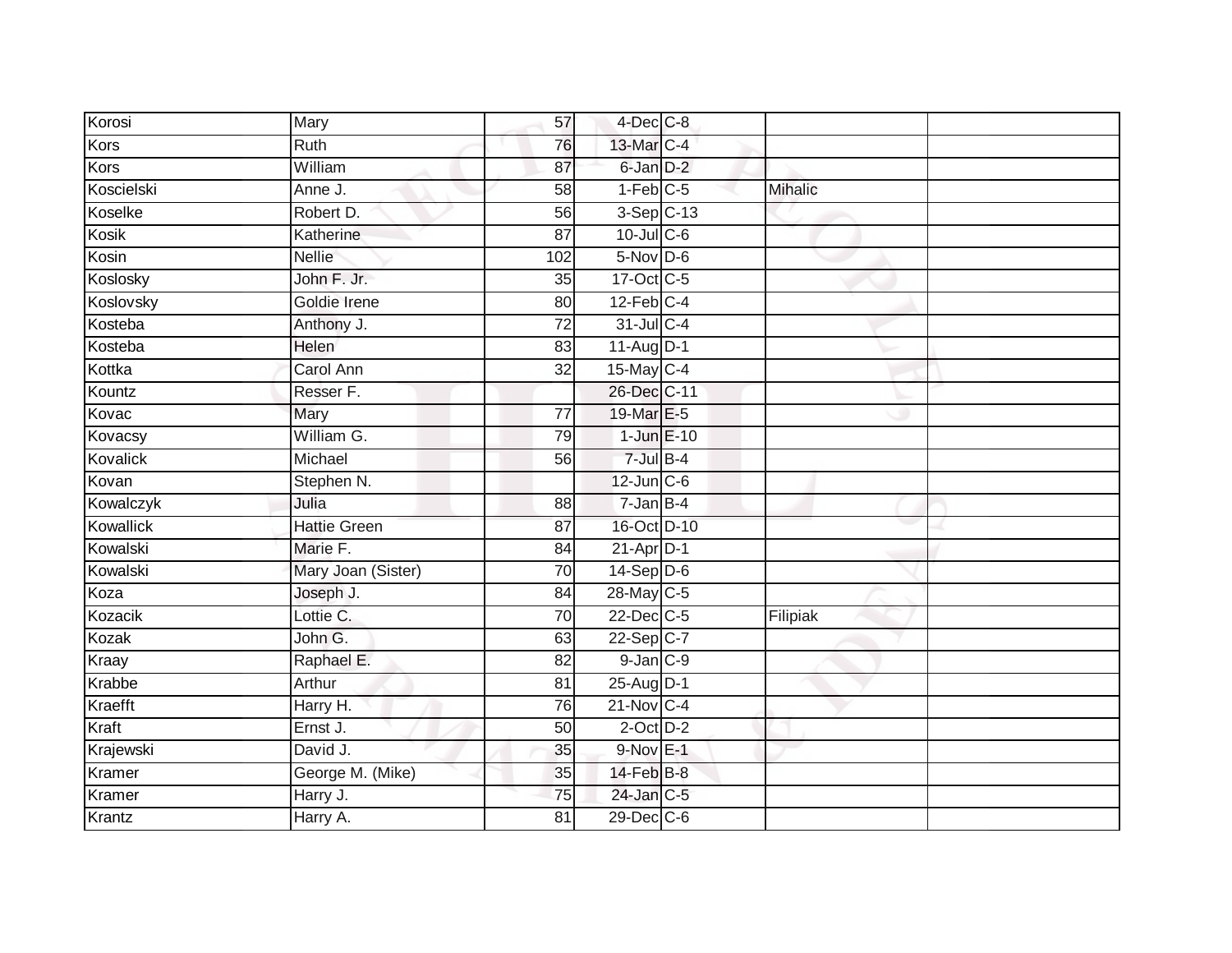| Kraynak          | Michael           | 65              | 7-Oct C-4        |         |  |
|------------------|-------------------|-----------------|------------------|---------|--|
| Kredlo           | Raymond V.        | 58              | $2$ -Apr $C$ -7  |         |  |
| Krehel           | Mary              | 91              | 10-Mar B-4       |         |  |
| Kresach          | Rose              | 85              | 24-Oct C-4       |         |  |
| Kristoff         | John (Teck)       | $\overline{72}$ | 9-Oct C-3        |         |  |
| Kristoff         | Pete              | 83              | $9 - Apr$ B-11   |         |  |
| <b>Kristufek</b> | Philip (Cork)     | 31              | $9-Sep$ $C-2$    |         |  |
| Kritz            | Joseph            | 65              | $18$ -Feb $C-3$  |         |  |
| Krivensky        | Anthony           | $\overline{71}$ | $1$ -Oct $D-1$   |         |  |
| Krizman          | Agnes             | 79              | 26-Sep E-1       |         |  |
| Krol             | John M.           | 62              | $3-MarB-6$       |         |  |
| Krol             | Karolina          |                 | $6$ -Jun $C-8$   |         |  |
| Krol             | Lewis L.          | 71              | 7-Oct C-4        |         |  |
| Kronsell         | William           | 78              | 6-May C-5        |         |  |
| Krooswyk         | Phoebe B.         | 84              | 8-Aug B-7        |         |  |
| Kroslack         | Joseph Sr.        | 69              | $2-Sep$ $C-9$    |         |  |
| <b>Kross</b>     | <b>Harry Jack</b> | $\overline{57}$ | 18-May B-17      |         |  |
| Krotser          | Annette M.        | 74              | 24-Mar B-8       |         |  |
| Krupinski        | Sigmunt A.        | 60              | 15-Aug C-4       |         |  |
| Krupp            | Evelyn            | $\overline{31}$ | $14$ -Feb $B$ -8 | Dannehl |  |
| Kruto            | Antoinette        | 66              | 22-Jul A-11      |         |  |
| Krygier          | <b>Stanley</b>    | 86              | $2$ -Jan $C-9$   |         |  |
| Krysinski        | Kathryn R.        | 63              | $14$ -Apr $D-6$  |         |  |
| Kryszak          | Joseph            | 66              | 21-May D-7       |         |  |
| Krzyston         | William J.        | 63              | $21-Sep \tE-1$   |         |  |
| Kubacki          | Eleanor           | 58              | 23-Oct D-10      |         |  |
| Kubacki          | Raymond L.        | 49              | $8 - Apr$ $C-1$  |         |  |
| <b>Kubeck</b>    | Susan M.          | 87              | 30-Oct C-5       | Simon   |  |
| <b>Kubiak</b>    | Lodema G.         | 80              | 30-May B-2       |         |  |
| <b>Kubisz</b>    | John              | 65              | 30-May B-2       |         |  |
| Kubon            | Therisa S.        | 96              | 9-Oct C-3        |         |  |
| Kuc              | Joseph J.         | 68              | $7-Sep$ $D-2$    |         |  |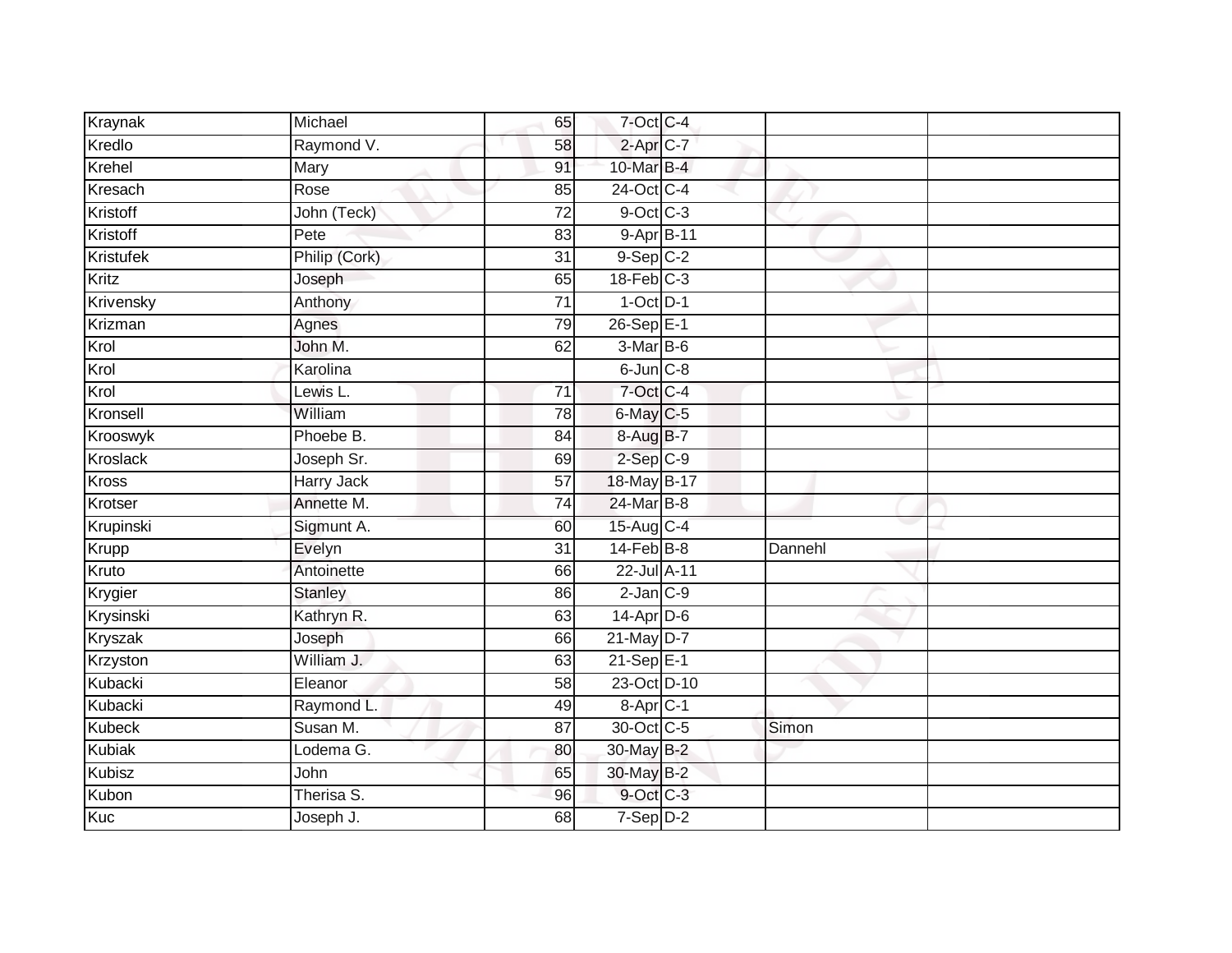| Kuchar         | Frances R.           | 88              | $1$ -Dec $C$ -4   |              |  |
|----------------|----------------------|-----------------|-------------------|--------------|--|
| Kucharski      | Edmund B.            | 69              | 14-Sep D-6        |              |  |
| Kucinsky       | Mary                 | 87              | 12-Aug C-2        |              |  |
| Kudera         | Helen                | 62              | $14$ -Jan $C-4$   |              |  |
| Kudla          | Elizabeth            | 69              | 20-Aug E-2        |              |  |
| Kuehle         | Gerald R. (Jerry)    | 51              | 28-Jul D-1        |              |  |
| <b>Kuipers</b> | Esther               | 81              | 22-Dec C-5        |              |  |
| Kukula         | Paul J. Sr.          | 86              | $13-Aug$ C-6      |              |  |
| Kula           | Paul                 |                 | $1$ -Apr $C-8$    |              |  |
| Kulak          | Julia                | 68              | $5-$ Sep $C-6$    |              |  |
| Kulasa         | John                 |                 | $3-Aug$ $D-2$     |              |  |
| Kulm           | Joseph               | 62              | $9$ -Dec $C$ -8   |              |  |
| Kuna           | Mary D.              | 63              | 16-Oct D-10       |              |  |
| Kundrat        | <b>Dorothy Alice</b> | 57              | $5-Nov$ D-6       | Monroe       |  |
| Kundrat        | George E.            | $\overline{77}$ | $23-Sep C-1$      |              |  |
| Kuratnik       | Michael              | 88              | 28-Dec E-4        |              |  |
| Kurczynski     | Edward               | $\overline{54}$ | 26-Aug C-2        |              |  |
| Kurek          | <b>John Stanley</b>  | 31              | $13$ -Jul $D-1$   |              |  |
| <b>Kurek</b>   | Leonard L. (Lefty)   | 59              | 14-May D-6        |              |  |
| Kurowski       | Robert L.            | 49              | 27-May B-7        |              |  |
| Kurt           | James V.             | 45              | 19-Jun C-4        |              |  |
| Kusbel         | Joseph C.            | 58              | $10$ -Jan $C-4$   |              |  |
| <b>Kusiak</b>  | John W.              | 69              | $10$ -Jan $ C-4 $ |              |  |
| <b>Kuss</b>    | Rudolph C.           | 76              | $28$ -Feb $C-4$   |              |  |
| Kuyper         | <b>Nick</b>          | 95              | $21$ -Jan B-5     |              |  |
| Kuzminski      | Sophie               |                 | $2-Sep$ $C-9$     | Pierzchalski |  |
| Kuzniar        | Stanley B.           | $\overline{57}$ | 27-Apr C-7        |              |  |
| Kwiatkowski    | Arthur R.            | 45              | 29-Sep            | $\mathbf 1$  |  |
| Kwiatkowski    | Stanley M.           | 63              | $11-Sep$ C-6      |              |  |
| Labas          | <b>Edward Arpad</b>  | 78              | $3-AprC-5$        |              |  |
| Labas          | James                | 84              | $2$ -Jan $C-9$    |              |  |
| LaBelle        | Arthur J.            |                 | $16$ -Jan $D-4$   |              |  |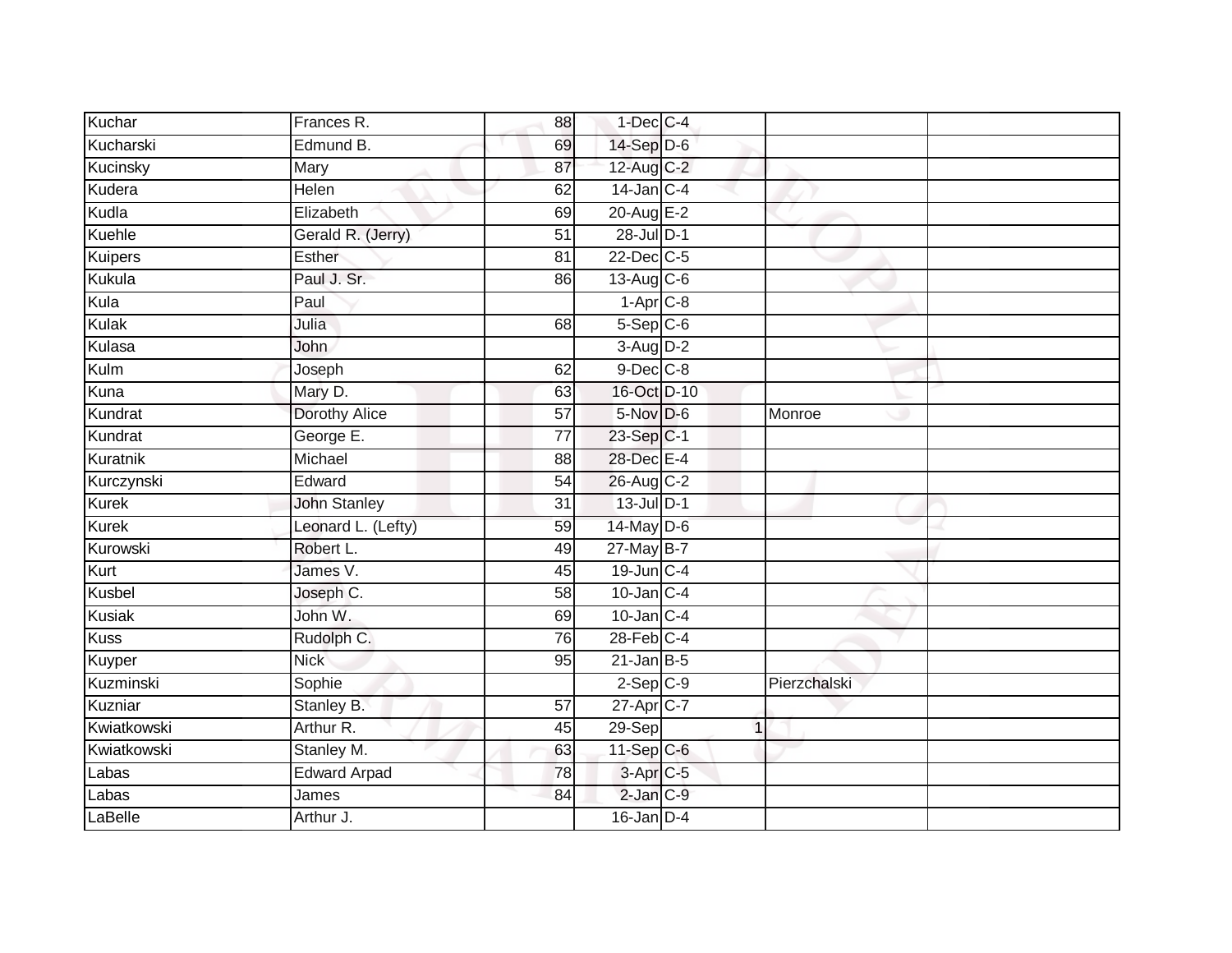| Labotka    | Mildred E.          | 65              | 13-Apr E-1                |         |
|------------|---------------------|-----------------|---------------------------|---------|
| Lach       | Anthony Sr.         | 69              | 27-Oct B-2                |         |
| LaFreniere | Catherine C.        | 82              | $7$ -Jul B-4              |         |
| Lagerstrom | Betty L.            | 57              | 8-Apr C-1                 | Cothram |
| Lagestee   | Mary                | 69              | $1-May$ C-3               |         |
| LaMantia   | Fred P.(Fritz)      | 80              | 23-Oct D-10               |         |
| LaMantia   | Lucia               | 87              | 20-Jan F-11               |         |
| Lamb       | Mary                | 58              | $20$ -Nov $ C-4 $         |         |
| Lamb       | Walter L.           | 85              | 10-Oct C-5                |         |
| Lambros    | Emma                |                 | $7-MarB-3$                | Spahn   |
| Lampkin    | <b>Hattie Kyles</b> | 66              | $21$ -Jul C-1             |         |
| Landin     | Harry               | 79              | $2$ -Oct $D-2$            |         |
| Landin     | Juanita             | 68              | 29-Sep D-1                |         |
| Landrum    | Minnie              | 72              | 28-Dec E-4                |         |
| Langbeen   | James A.            | 69              | 12-Mar C-9                |         |
| Langdoc    | Carlin R.           | 32              | 30-Jan C-10               |         |
| Lange      | Mabel E.            |                 | $11-Nov$ <sub>C</sub> -2  |         |
| Lange      | Nelson E.           | 53              | 26-Aug C-2                |         |
| Langley    | John P.             | 88              | $3-Aug$ $D-2$             |         |
| Langton    | James A.            | 68              | $4$ -Jan $C-4$            |         |
| Langton    | Virginia M.         |                 | $6 - Apr$ <sub>C</sub> -7 |         |
| Lanman     | Alice U.            | $\overline{82}$ | 31-Oct C-4                |         |
| Lantz      | Stephen M.          | 21              | 31-Aug E-9                |         |
| Larimer    | Howard              |                 | 29-Apr B-7                |         |
| Larrison   | Thomas R.           | 68              | $25$ -Jan $C$ -5          |         |
| Larsen     | Arthur C.           | 88              | $21$ -May $D-7$           |         |
| Larsen     | Merrell A.          | $\overline{75}$ | $1-Oct$ $D-1$             |         |
| Larson     | Harry E.            | 68              | 23-Dec A-7                |         |
| Larson     | Lucille             | 67              | 28-Feb C-4                |         |
| Laskowski  | Felicia             | 92              | $6$ -Jul $E-1$            |         |
| Latiak     | John James          | 73              | $2-Sep$ $C-9$             |         |
| Latkowski  | Charles             | $\overline{83}$ | $22$ -Jan $C-2$           |         |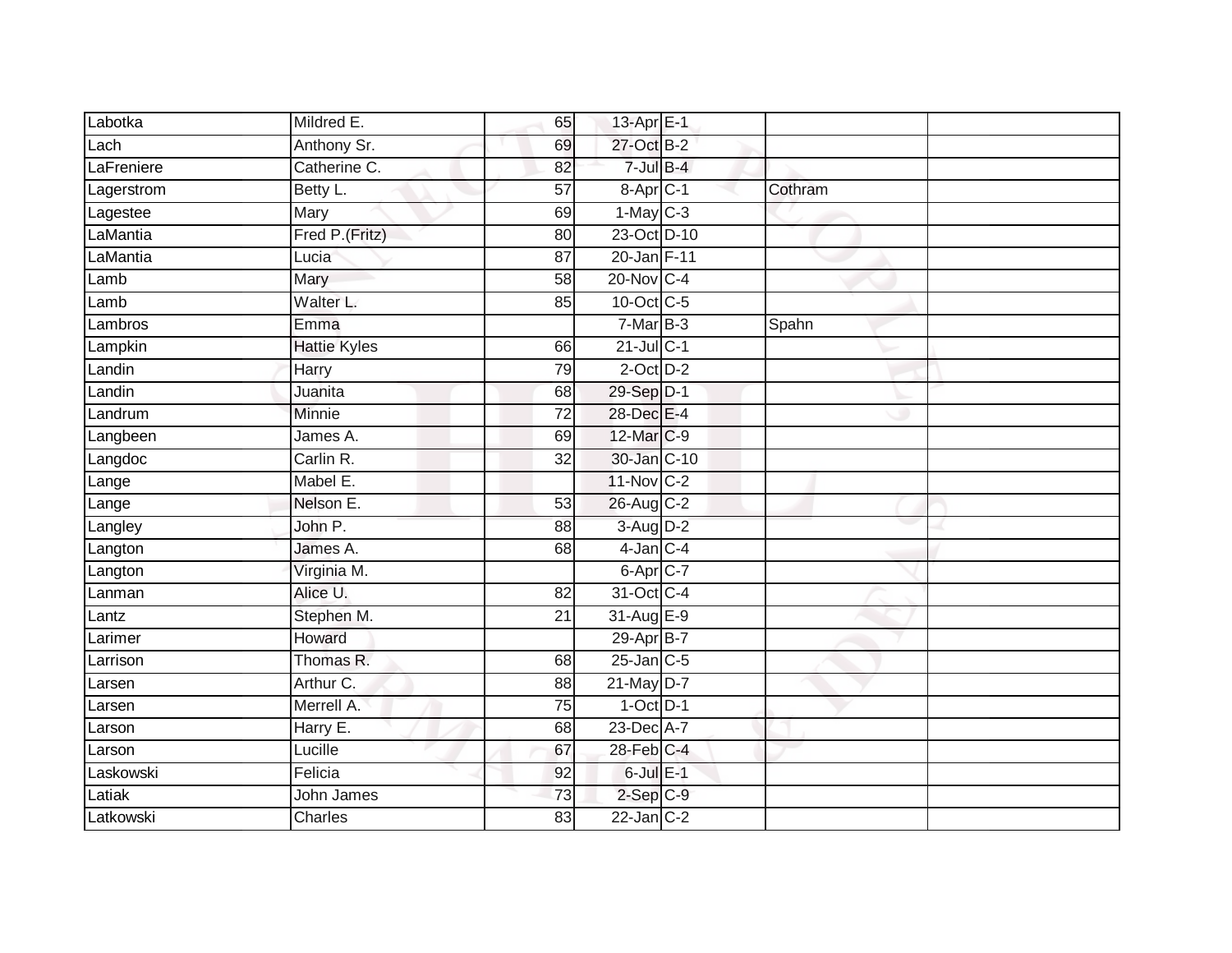| Latta      | Jeffrey           | 23              | 4-Sep           | 1           |        |  |
|------------|-------------------|-----------------|-----------------|-------------|--------|--|
| Latty      | Isabel            | 77              | 5-Feb C-3       |             |        |  |
| Lau        | Caroline A.       | 94              | $3$ -Jun $C$ -6 |             | Lange  |  |
| Lavendusky | Joseph Stanley    | 45              | 23-Oct D-10     |             |        |  |
| Laverick   | Walter A. Sr.     |                 | $7 - Jan$ B-4   |             |        |  |
| Lavigne    | Jerry W.          | 45              | $17$ -Feb $E-1$ |             |        |  |
| Laviolette | Lawrence          | 79              | 6-Jan D-2       |             |        |  |
| Law        | Samuel I.         | 63              | $24$ -Jan $C-5$ |             |        |  |
| Lawbaugh   | Lola M.           | 65              | $11-Sep C-6$    |             | Cofer  |  |
| Lawrence   | Edwin             | 78              | $23$ -Mar $H-3$ |             |        |  |
| Layton     | Dean              | 62              | 5-Aug C-3       |             |        |  |
| Lazur      | Mary              | 80              | 26-Nov D-1      |             |        |  |
| Lazzari    | Inez              | 86              | 3-Oct           | $\mathbf 1$ |        |  |
| Lazzell    | Clyde F.          | 79              | 26-Sep E-1      |             |        |  |
| Leach      | Leonard H.        | 48              | 15-Oct C-10     |             |        |  |
| Lee        | <b>Berkley</b>    | 69              | $13$ -Feb $D-6$ |             |        |  |
| Lee        | Johnnie           | 71              | 26-Aug C-2      |             |        |  |
| Lefler     | Edith L.          | 79              | $6$ -Jul $E-1$  |             |        |  |
| LeJeune    | Harold J.         | 58              | 10-Aug D-2      |             |        |  |
| Leland     | Robert M.         | 67              | $18$ -Jan $C-4$ |             |        |  |
| Lenart     | Chester A.        | 63              | $12-Sep C-3$    |             |        |  |
| LeNeave    | Jerry D.          | 13              | $6$ -Jul $E-1$  |             |        |  |
| Lengyel    | Theresa           | 87              | $14$ -Jan C-4   |             |        |  |
| Lennertz   | Blanche I.        | $\overline{77}$ | $24$ -Nov $A-4$ |             |        |  |
| Lepacek    | Justine           | 73              | 29-Dec C-6      |             |        |  |
| LeRoy      | Harry             | 65              | $24$ -Nov A-4   |             |        |  |
| Lesmeister | Herman C. (Harry) | 82              | $6$ -Jul $E-1$  |             |        |  |
| Levendusky | <b>Stanley</b>    | 67              | 11-May F-11     |             |        |  |
| Levin      | Evelyn A.         | 73              | 16-Sep C-1      |             |        |  |
| Levon      | Mary              | 73              | 28-Dec E-4      |             | Balash |  |
| LeVoy      | <b>Betty</b>      | 41              | 27-Jan C-10     |             |        |  |
| Levy       | William H.        | 79              | 15-Apr C-5      |             |        |  |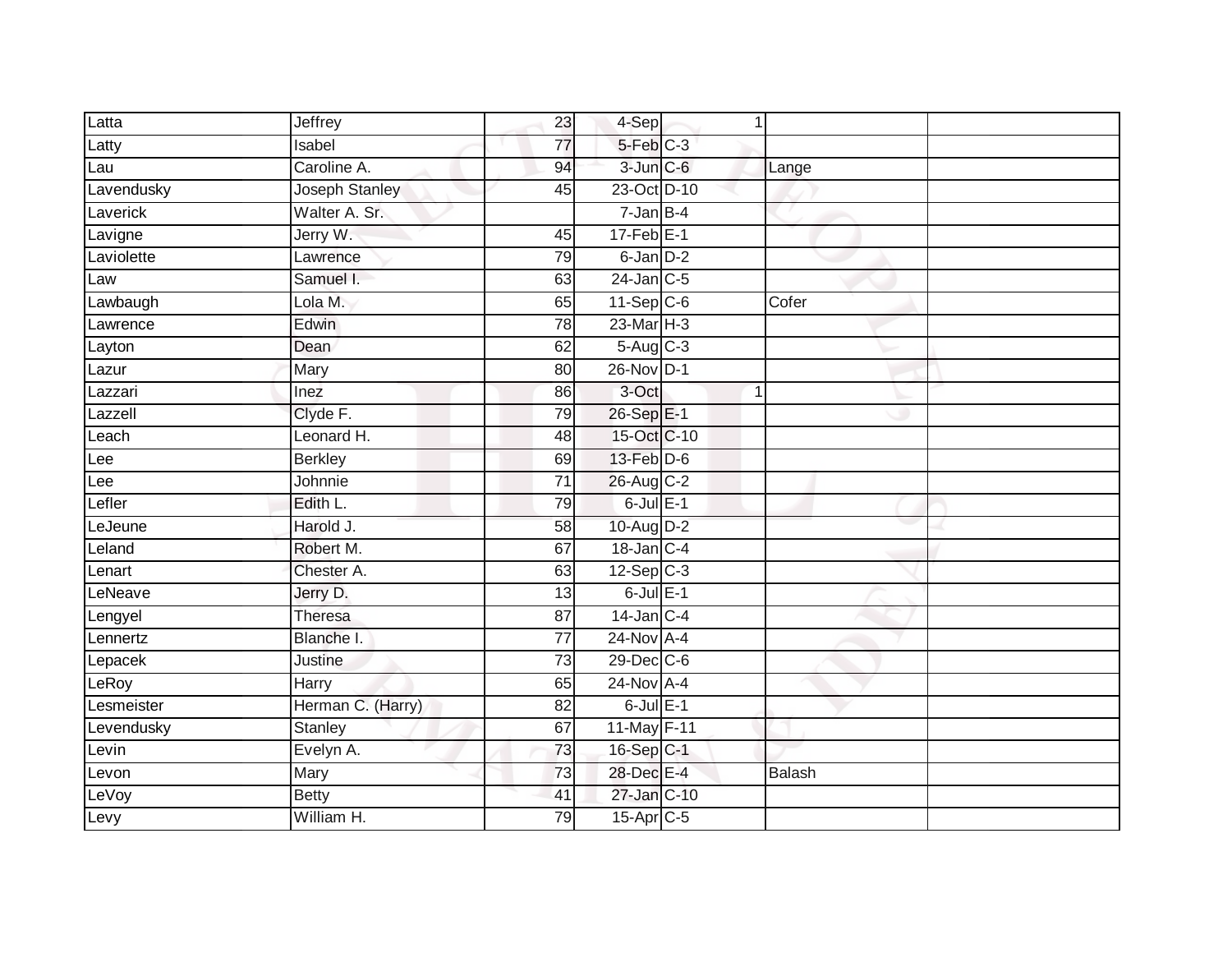| Lewandowski | John                |                 | 8-Sep D-1            |        |                                   |
|-------------|---------------------|-----------------|----------------------|--------|-----------------------------------|
| Lewen       | Ruby K.             | 90              | 25-Sep B-8           |        |                                   |
| Lewicki     | Walter              | 32              | $14-Sep$ D-6         |        |                                   |
| Lewin       | Mildred             | 89              | $23$ -Apr $C-8$      |        |                                   |
| Lewis       | Benjamin W.         | 83              | $29$ -Dec $C$ -6     |        |                                   |
| _ewis       | <b>Bonnie Jean</b>  | 19              | $11$ -Jul $D-7$      | Knott  |                                   |
| _ewis       | Eliza               | 59              | 16-May C-7           |        |                                   |
| Lewis       | Huberte E. (Herb)   | 53              | 28-Nov C-3           |        |                                   |
| _ewis       | Lawrence P.         | 78              | $21-Sep$ E-1         |        |                                   |
| Lewis       | Sylvia Kaye         | $\overline{29}$ | 23-Jul E-1           |        |                                   |
| Lewis       | Ward D.             |                 | 10-Apr C-7           |        |                                   |
| Lewis       | Willie May          | 54              | $14$ -Nov $A-2$      |        | Picture of incident on page<br>1. |
| Lichenstein | Ralph               | 81              | 20-Aug E-2           |        |                                   |
| Lichtman    | <b>Morris</b>       | 87              | 9-Jan C-9            |        |                                   |
| Lieberman   | Emily               | 54              | 29-Jan C-3           |        |                                   |
| Liechty     | <b>Dylan Thomas</b> | 5               | 20-Oct C-6           |        |                                   |
| Liekweg     | Arthur              | 81              | $25$ -Feb $C-4$      |        |                                   |
| Lien        | Benjamin            | 74              | 17-Apr E-2           |        |                                   |
| Lietzan     | Ernest W. Sr.       | $\overline{72}$ | $21$ -Nov $C-4$      |        |                                   |
| Linak       | Jennifer M.         | 8               | 30-May B-2           |        |                                   |
| Lind        | James R.            | 41              | 27-Jan C-10          |        |                                   |
| Lind        | Joseph R.           | 20              | 10-Oct C-5           |        |                                   |
| Lindquist   | Sandra DePue        | 33              | $1-AugD-3$           |        |                                   |
| Lindsey     | Leonard             | 57              | $8 - Jan$ $B - 5$    |        |                                   |
| Lindstrom   | Alfond P.           | $\overline{71}$ | 27-Mar B-6           |        |                                   |
| Lipka       | Ollie               | 53              | 26-Mar D-5           |        |                                   |
| Liscinsky   | George J.           | 90              | $22$ -Apr $C-3$      |        |                                   |
| Litot       | Bernadette C.       | 87              | 8-Jun D-2            |        |                                   |
| Litzan      | Barbara D.          | 75              | 14-Jan C-4           |        |                                   |
| Lobdell     | Ruth                | 80              | 10-Mar B-4           |        |                                   |
| Lobonc      | Stella Stephanie    | 69              | 6-Mar <sub>C-4</sub> | Dobosz |                                   |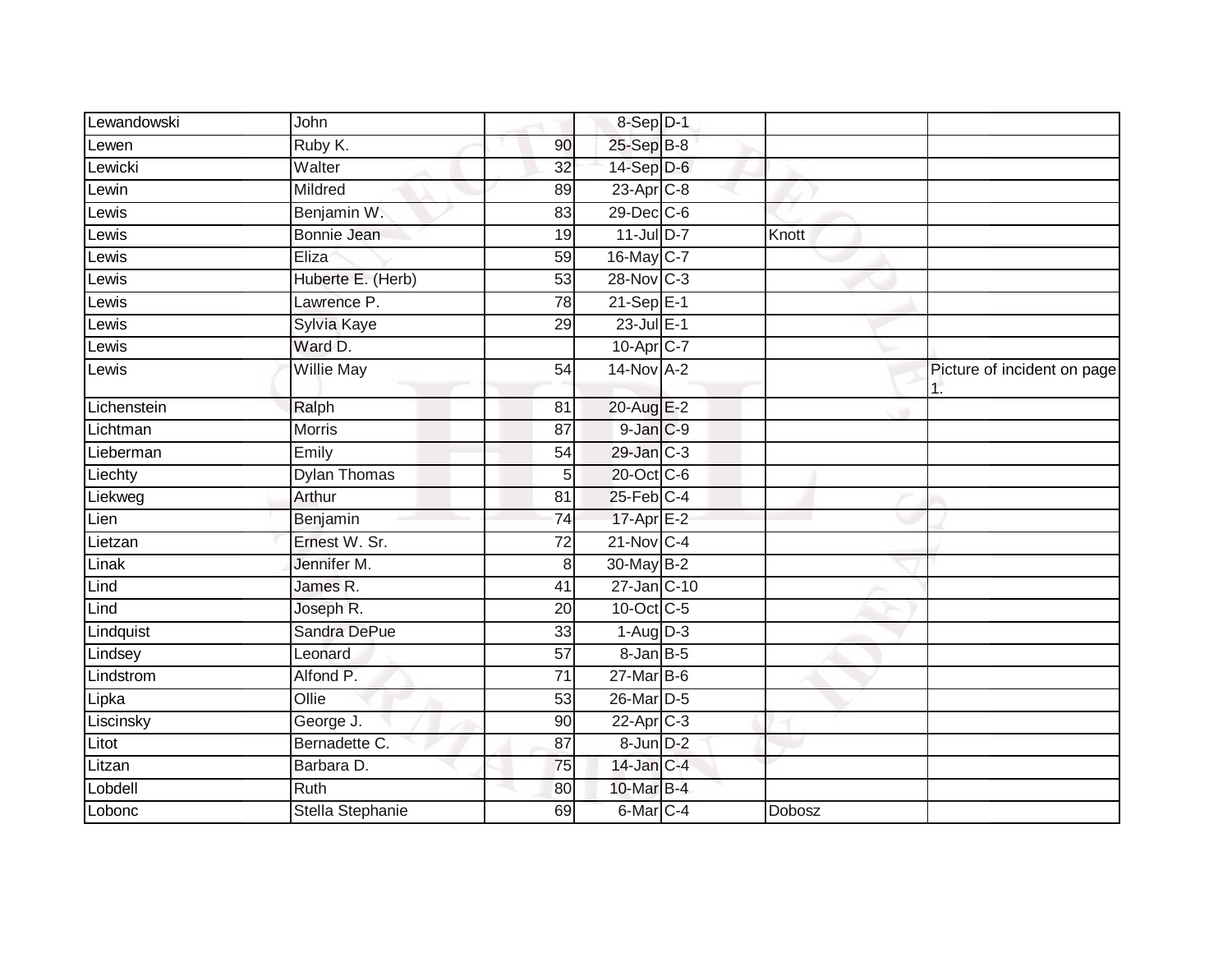| Lockette    | Joseph Jr.             | 29              | 13-Jun C-9        |     |  |
|-------------|------------------------|-----------------|-------------------|-----|--|
| Locks       | Louis J.               | 74              | 13-Nov C-3        |     |  |
| Lofton      | Robert L.              |                 | $10$ -Jan $C-4$   |     |  |
| Loftus      | Jeanette               | 73              | 10-Oct C-5        |     |  |
| Logan       | Alma                   | $\overline{72}$ | $22$ -Dec $C-5$   |     |  |
| Lolkema     | <b>Michael Louis</b>   | 3 months        | 15-Jun E-10       |     |  |
| Lombardi    | James M.               | 59              | 24-Mar B-8        |     |  |
| Loneski     | Stephen C.             | 66              | 4-Jun C-10        |     |  |
| Loneski     | Stephen C. II          | 16              | 19-Aug D-1        |     |  |
| Long        | Charles Jr.            | 88              | 28-Oct C-1        |     |  |
| Long        | Dorothy E.             | 81              | $9$ -Oct C-3      |     |  |
| Loo         | Santiago A.            | 55              | 9-May B-5         |     |  |
| Loomis      | Maxine L.              | 65              | 20-Jun B-7        |     |  |
| Lopez       | Henry J. Sr.           | 49              | 31-Jan D-7        |     |  |
| Lopez       | Marcelino              | $\overline{87}$ | $15$ -Feb $ C-4 $ |     |  |
| Lorenz      | Alvina D.              | 91              | $6$ -Jul $E-1$    |     |  |
| Lorenz      | Ellinor                | 79              | 8-Sep D-1         |     |  |
| Lorenz      | <b>Florence Parish</b> | 65              | 15-Jun E-10       | Cox |  |
| Loudenber   | John C.                | 53              | 30-Mar E-15       |     |  |
| Lowry       | Bethel I.              | 78              | 13-Oct D-1        |     |  |
| Lowry       | Jefferson W.           | $\overline{71}$ | 6-Nov C-8         |     |  |
| Lucas       | Stanley J.             | $\overline{73}$ | 14-Oct C-2        |     |  |
| Luckey      | Mary                   | 86              | 2-Mar D-2         |     |  |
| Ludders     | Claude                 | $\overline{73}$ | 29-Sep D-1        |     |  |
| Lukas       | Edward S.              | 60              | $4-Feb$ $C-3$     |     |  |
| Lukey       | Joseph                 | 39              | $2$ -Jan $C-9$    |     |  |
| Lukey       | Monika                 | $\overline{37}$ | $2$ -Jan $C-9$    |     |  |
| Lukiganczuk | Wolodyner (Walter)     | 83              | 25-Aug D-1        |     |  |
| Lukoshus    | Albert                 | 90              | 18-Aug D-1        |     |  |
| Lula        | Frank A. Jr.           | 38              | 19-Feb B-3        |     |  |
| Lummio      | Mark L.                | 20              | 6-May C-5         |     |  |
| Luniewski   | <b>Helena</b>          | $\overline{81}$ | 17-Nov C-6        |     |  |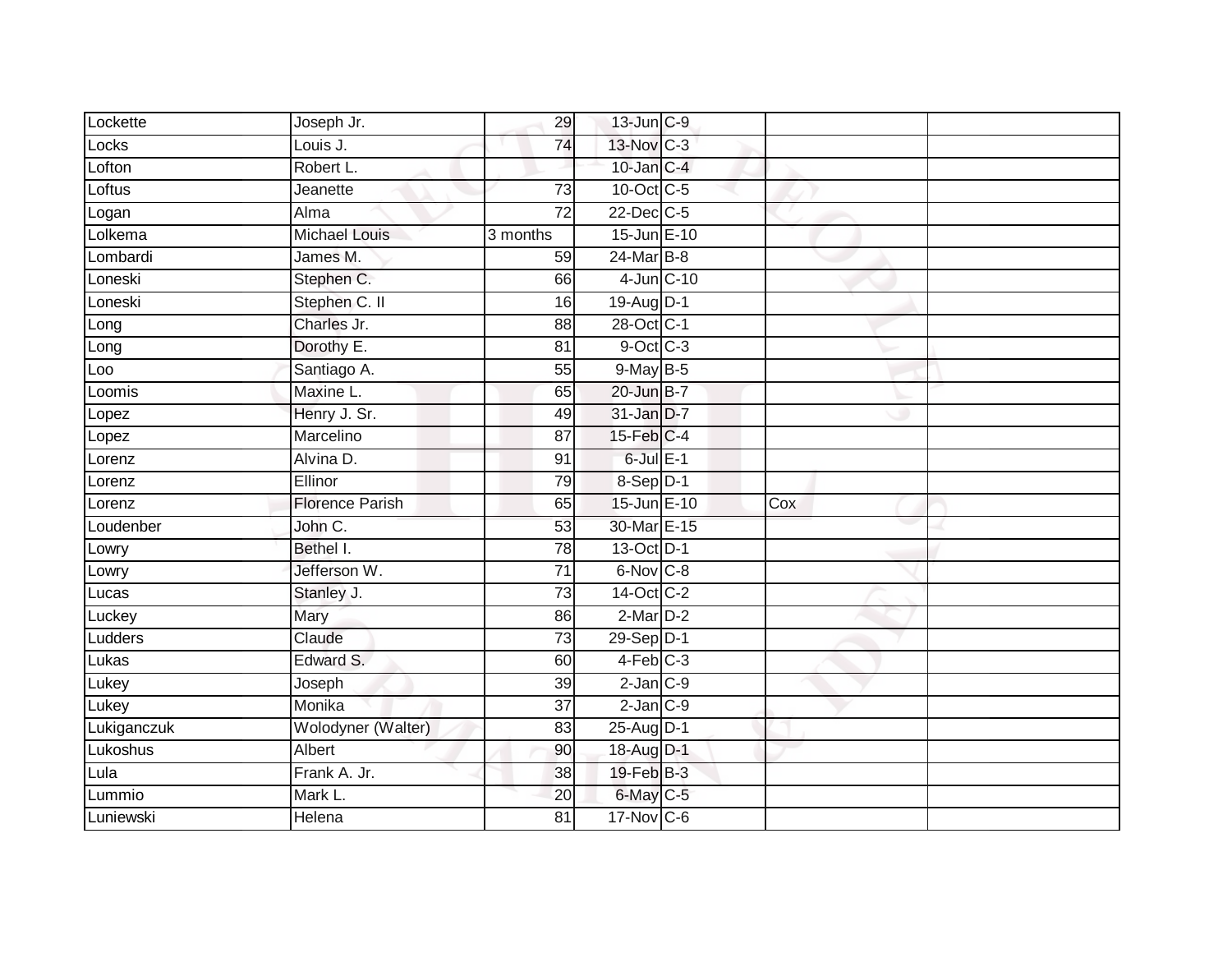| Lunsford  | Willard Rickey Jr. | 21 |                              |   |  |
|-----------|--------------------|----|------------------------------|---|--|
| Lyszczarz | Sophie             | 78 | 29-Jun 1, F-10<br>23-Apr C-8 |   |  |
|           |                    |    |                              |   |  |
|           |                    |    |                              |   |  |
|           |                    |    |                              |   |  |
|           |                    |    |                              |   |  |
|           |                    |    |                              |   |  |
|           |                    |    |                              |   |  |
|           |                    |    |                              |   |  |
|           |                    |    |                              |   |  |
|           |                    |    |                              |   |  |
|           |                    |    |                              |   |  |
|           |                    |    |                              |   |  |
|           |                    |    |                              | ۰ |  |
|           |                    |    |                              |   |  |
|           |                    |    |                              |   |  |
|           |                    |    |                              |   |  |
|           |                    |    |                              |   |  |
|           |                    |    |                              |   |  |
|           |                    |    |                              |   |  |
|           |                    |    |                              |   |  |
|           |                    |    |                              |   |  |
|           |                    |    |                              |   |  |
|           |                    |    |                              |   |  |
|           |                    |    |                              |   |  |
|           |                    |    |                              |   |  |
|           |                    |    |                              |   |  |
|           |                    |    |                              |   |  |
|           |                    |    |                              |   |  |
|           |                    |    |                              |   |  |
|           |                    |    | ≻                            |   |  |
|           |                    |    |                              |   |  |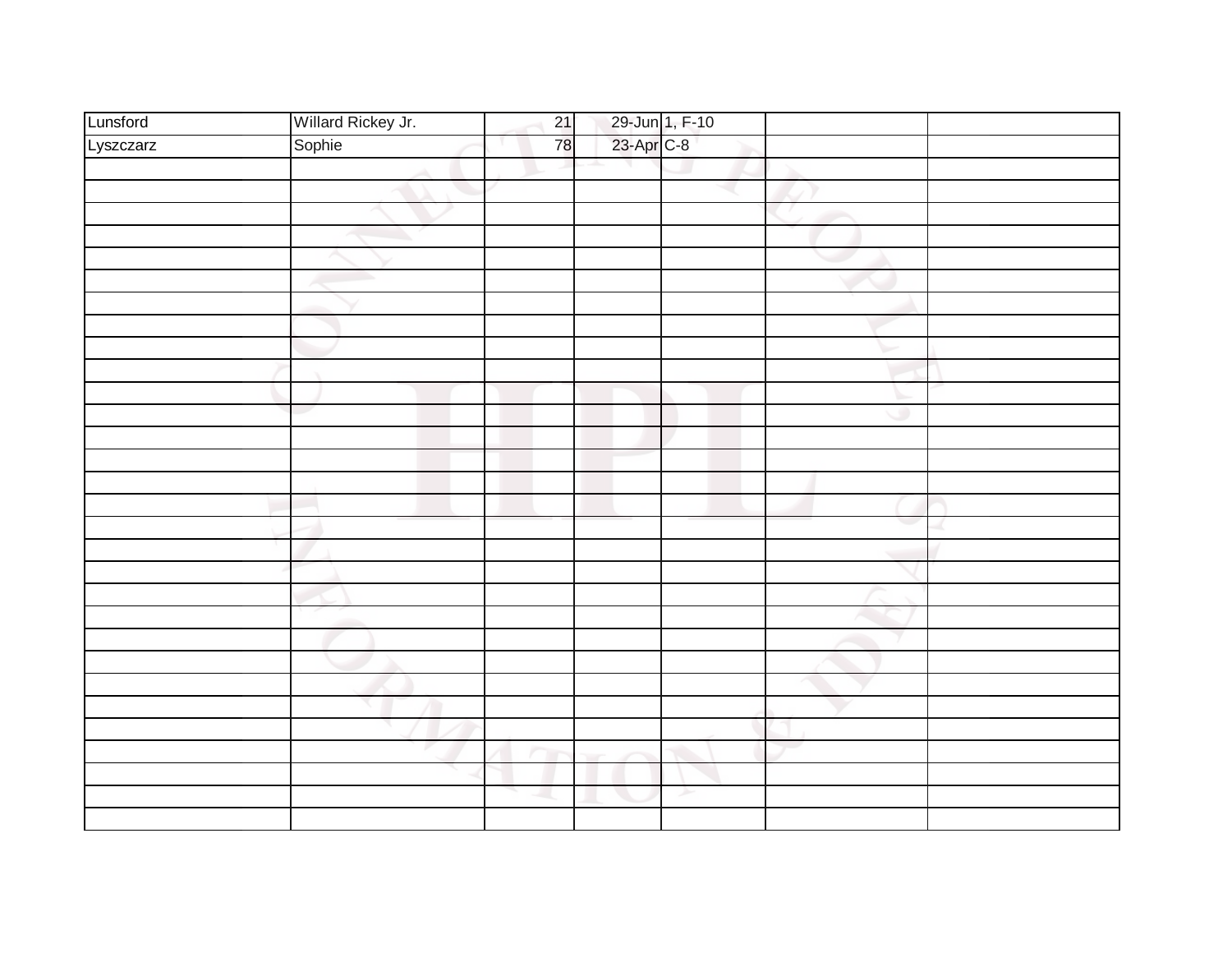| <b>Surname</b> | <b>Given</b>      | Age             | <b>Date</b>              | Page | <b>Maiden</b> | <b>Note</b> |
|----------------|-------------------|-----------------|--------------------------|------|---------------|-------------|
| Maas           | George            | 86              | $9-NovE-1$               |      |               |             |
| Maciejewski    | Andrew            | 90              | 29-Sep D-1               |      |               |             |
| Mack           | Isobel            | 78              | $28$ -Feb $C-4$          |      |               |             |
| <b>Mack</b>    | Mary              | 46              | 7-Aug C-4                |      |               |             |
| MacKinnon      | Clifton           | 78              | 13-Mar C-4               |      |               |             |
| Mackowiak      | Anne              |                 | 30-Sep C-1               |      | Koscielniak   |             |
| MacLeod        | Anna Blanche      | 79              | 10-Mar B-4               |      |               |             |
| Macnak         | Harriet B.        | 61              | 6-Apr C-7                |      |               |             |
| Macon          | James             | $\overline{26}$ | 4-Dec                    |      | $\mathbf 1$   |             |
| MacPherson     | Walter F.         | 89              | $31 -$ Jul C-4           |      |               |             |
| Madden         | Bert G.           | 63              | $23$ -Mar $H - 3$        |      |               |             |
| Maddux         | Arthur D.         | 23              | 17-Jun C-1               |      |               |             |
| Mader          | Frank W.          | 55              | 28-Aug C-6               |      |               |             |
| Madgiak        | Joseph M.         | 66              | 10-Dec E-1               |      |               |             |
| Madura         | George S.         | 90              | $2$ -Jan $C-9$           |      |               |             |
| Madura         | Mary M.           | 68              | 12-Nov D-3               |      | Zatorski      |             |
| Madura         | Robert (Trbovich) | 46              | $22-Feb$ <sub>C-7</sub>  |      |               |             |
| Magana         | Monica            | 47              | $2$ -May C-5             |      |               |             |
| <b>Magdos</b>  | <b>Mary Ann</b>   | 66              | $7 - Aug$ <sub>C-4</sub> |      | Krupa         |             |
| Magdziarz      | <b>Tillie</b>     | 88              | $2$ -Jun $D-1$           |      | Korzeniewski  |             |
| Maggio         | Maria             | 85              | 20-Jul D-1               |      |               |             |
| Magiera        | Robert W.         | 34              | $23-Sep C-1$             |      |               |             |
| Magnuson       | Hilda             | 55              | $6$ -Jun $C$ -8          |      |               |             |
| Magruder       | Patricia Ann      | 41              | $8-Sep$ D-1              |      |               |             |
| Magurany       | Ann               | 66              | 27-Oct B-2               |      | Tomko         |             |
| Mahone         | Donald A.         | $\overline{32}$ | 17-Jul C-14              |      |               |             |
| Maier          | Alphonse B.       | 91              | $21$ -Mar $C-6$          |      |               |             |
| Mair           | LaMonte           | 58              | 19-Dec C-6               |      |               |             |
| Majewski       | Sylvia            | 54              | 27-May B-7               |      |               |             |
| Maki           | Henry Jacob       | 67              | 13-Jul D-1               |      |               |             |
| Mako           | <b>Steve</b>      | 69              | 27-Apr C-7               |      |               |             |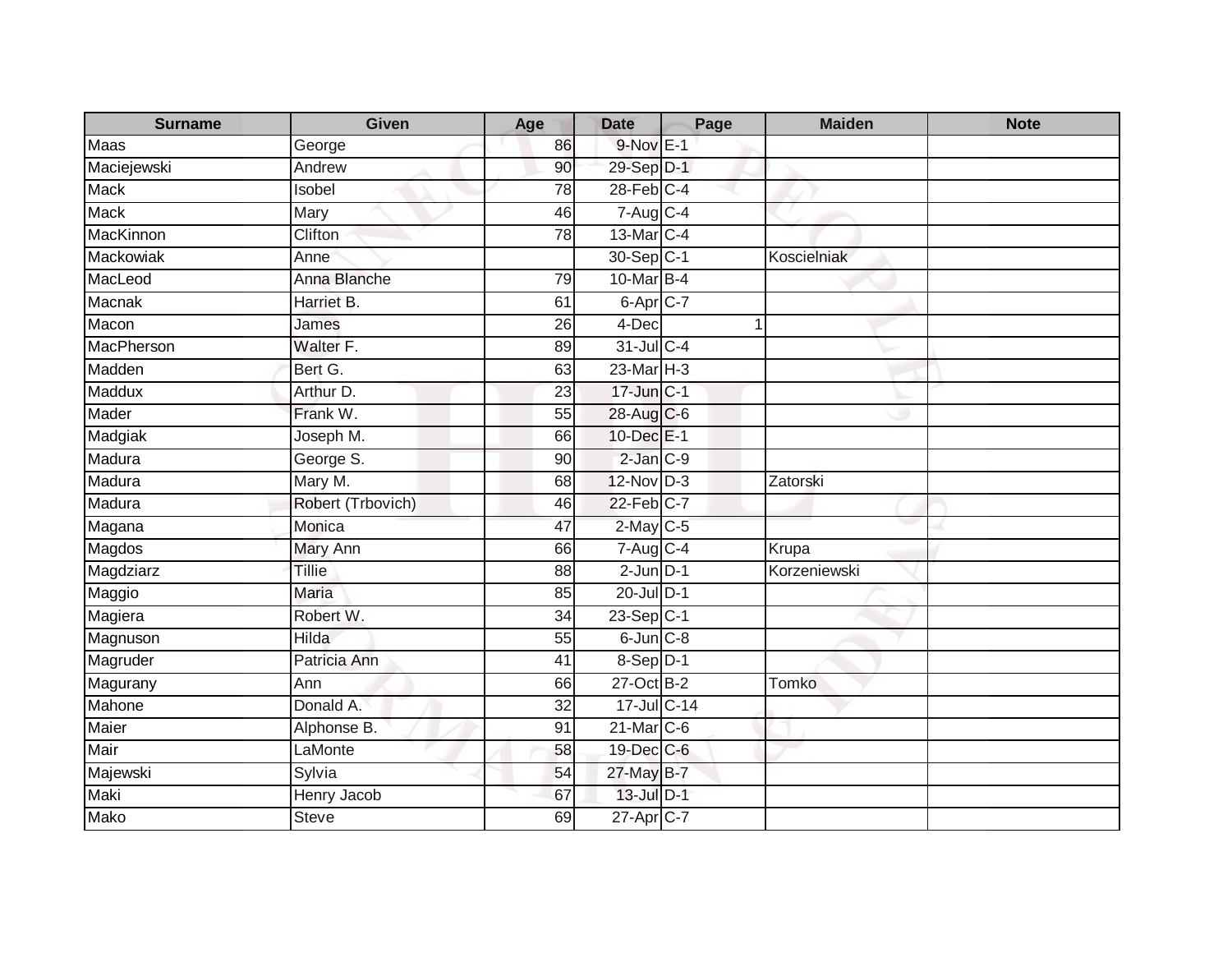| Makowski         | Stella J.           | 66              | 5-Nov D-6             |  |                                  |
|------------------|---------------------|-----------------|-----------------------|--|----------------------------------|
| Makrogianis      | George              | 86              | 17-Jun C-1            |  | Also listed as Makris.           |
| <b>Maksimik</b>  | Katherine T.        | 83              | $4-Sep$ $C-5$         |  |                                  |
| Maksimovic       | Svectozar           | 33              | 20-Nov                |  | Picture of incident<br>included. |
| Maksymczak       | Joseph              | 61              | $31$ -Jan D-7         |  |                                  |
| Maksymczak       | Nicholas            | 28              | 26-Sep E-1            |  |                                  |
| <b>Malarik</b>   | Anna                | 69              | 10-Aug D-2            |  |                                  |
| Malatin          | Joseph P.           | $\overline{78}$ | 19-May B-3            |  |                                  |
| Maldoon          | Dorothy J.          | 53              | 13-May C-5            |  |                                  |
| Malecki          | Cecil               | 77              | $3-Sep$ C-13          |  |                                  |
| <b>Maley</b>     | Rose Semor          |                 | $7$ -Oct C-4          |  |                                  |
| <b>Manchak</b>   | Rudolph G.          | $\overline{72}$ | 23-Mar H-3            |  |                                  |
| <b>Manes</b>     | Laura Rita          | $\overline{71}$ | $4$ -May D-6          |  |                                  |
| Mann             | Irene E.            | 72              | $4$ -May D-6          |  |                                  |
| Manno            | Joseph L.           | 64              | 3-Nov C-8             |  |                                  |
| Manos            | Joseph P. Jr.       | 41              | $27$ -Jan $ C-10$     |  |                                  |
| Manousopoulos    | Harry K.            | 92              | 29-Sep D-1            |  |                                  |
| Mantel           | Raymond G.          | 52              | $10$ -Jan $ C-4 $     |  |                                  |
| Mantel           | William S.          | 57              | $1$ -Jul $C$ -8       |  |                                  |
| Mantell          | Nathan A.           | $\overline{72}$ | 13-Jul D-2            |  |                                  |
| Mantzovas        | Constantine (Gus)   | 67              | 10-Apr C-7            |  |                                  |
| Marajanovich     | Jovo                | 65              | 16-Nov E-1            |  |                                  |
| Marchessault     | Margaret Spitz      | 84              | 26-Oct C-6            |  |                                  |
| Marchian         | Joseph              | 80              | 30-May B-2            |  |                                  |
| <b>Marciniak</b> | Vance J.            | 66              | $7$ -Dec $E-2$        |  |                                  |
| Marciniec        | Stanley J.          | 70              | 19-Mar E-5            |  |                                  |
| <b>Mardis</b>    | Eddie (Big Ed)      | 75              | $11$ -Dec $D-2$       |  |                                  |
| Marek            | Joseph (Cowboy Joe) | 73              | $6$ -Jan $D-2$        |  |                                  |
| Marencik         | Mary E.             | 76              | $7$ -Dec $E-2$        |  |                                  |
| Marko            | Margaret            | 83              | 7-Apr <sub>IC-1</sub> |  |                                  |
| Markovich        | Anna (Anka)         | 76              | 3-Oct B-7             |  |                                  |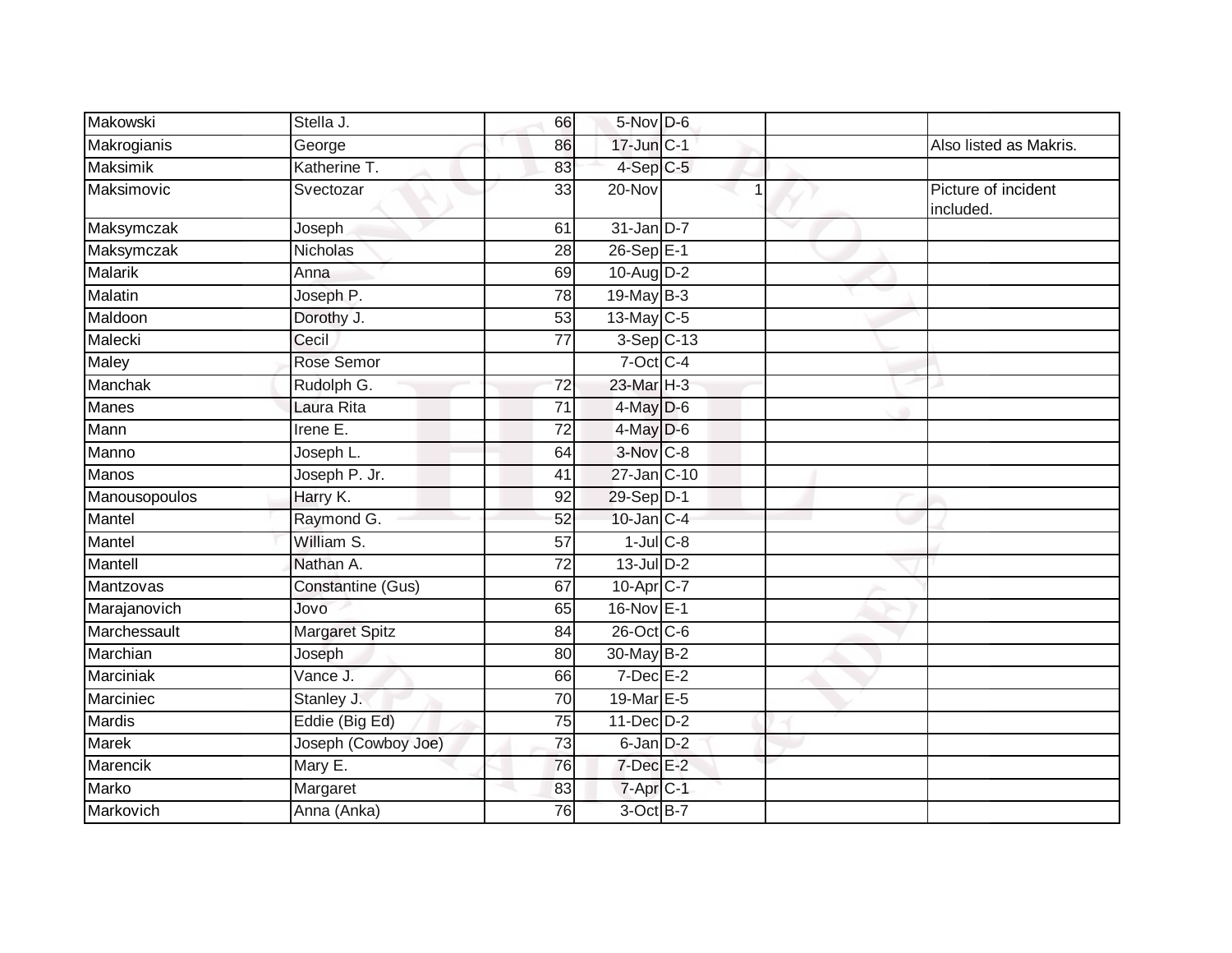| Markovich       | Joseph P.            | 72              | 13-May C-5      |         |  |
|-----------------|----------------------|-----------------|-----------------|---------|--|
| Markovich       | Steve J.             | 64              | 24-Dec C-5      |         |  |
| Markowicz       | John                 | 70              | 18-Apr C-6      |         |  |
| Marovich        | Doris                |                 | $7$ -Dec $E-2$  | Fowler  |  |
| <b>Marrs</b>    | Roy (Dick)           | 52              | $10$ -Dec $E-1$ |         |  |
| Marsh           | Evelyn Mae           |                 | $24$ -Jun $C-1$ | Kennedy |  |
| Marsh           | <b>Hattie</b>        |                 | $2-Nov$ D-14    |         |  |
| Marshall        | Flossie L.           | 86              | 28-Aug C-6      |         |  |
| Marshall        | James                |                 | $2$ -Dec $C-1$  |         |  |
| Marshall        | Marilyn K.           | $\overline{51}$ | $17-Sep C-9$    |         |  |
| Marszowski      | Joseph               | 73              | 18-May B-17     |         |  |
| Martich         | Nicholas             | 48              | 14-Jul C-5      |         |  |
| <b>Martin</b>   | Alma C.              | 81              | 21-Oct C-5      |         |  |
| <b>Martin</b>   | <b>Bobby Gene</b>    | 45              | 17-Jan C-5      |         |  |
| <b>Martin</b>   | Chester W.           | $\overline{72}$ | 30-May B-2      |         |  |
| Martin          | Evelyn May           | 63              | 13-Jun C-9      |         |  |
| Martin          | Joseph Ebert         | 69              | 21-Mar C-6      |         |  |
| <b>Martin</b>   | Mary                 |                 | $15$ -Feb $C-4$ |         |  |
| <b>Martinez</b> | Manuel Sr.           | 54              | 3-Feb D-2       |         |  |
| <b>Martinez</b> | Roberto E.           | 58              | 8-Aug B-7       |         |  |
| Mason           | Arlene               | 33              | $10$ -Jan $C-4$ |         |  |
| Mason           | Dennis P.            | 26              | $9-Sep$ $C-2$   |         |  |
| <b>Massa</b>    | Kenneth E.           | 55              | 19-Nov C-12     |         |  |
| <b>Mastey</b>   | Bernard S. Sr.       | 68              | 13-May C-5      |         |  |
| Mastey          | Florence H.          | 57              | $9$ -Jan $C-9$  |         |  |
| <b>Matalin</b>  | Eileen               | 50              | 30-Sep C-1      |         |  |
| Matheny         | Eva Marie            | $\overline{71}$ | 30-Nov E-11     |         |  |
| <b>Matheny</b>  | Lowell Dean (Dino)   | 46              | 5-Oct B-11      |         |  |
| <b>Mathew</b>   | <b>Helen Swanson</b> | $\overline{77}$ | 13-Oct D-1      |         |  |
| Mathison        | Carolyn R.           | 92              | 28-Feb C-4      |         |  |
| Matthews        | Verona Toni          | 75              | 20-Apr F-11     |         |  |
| Mattingly       | Barbara              | $\overline{47}$ | 29-Jul C-5      | Reeves  |  |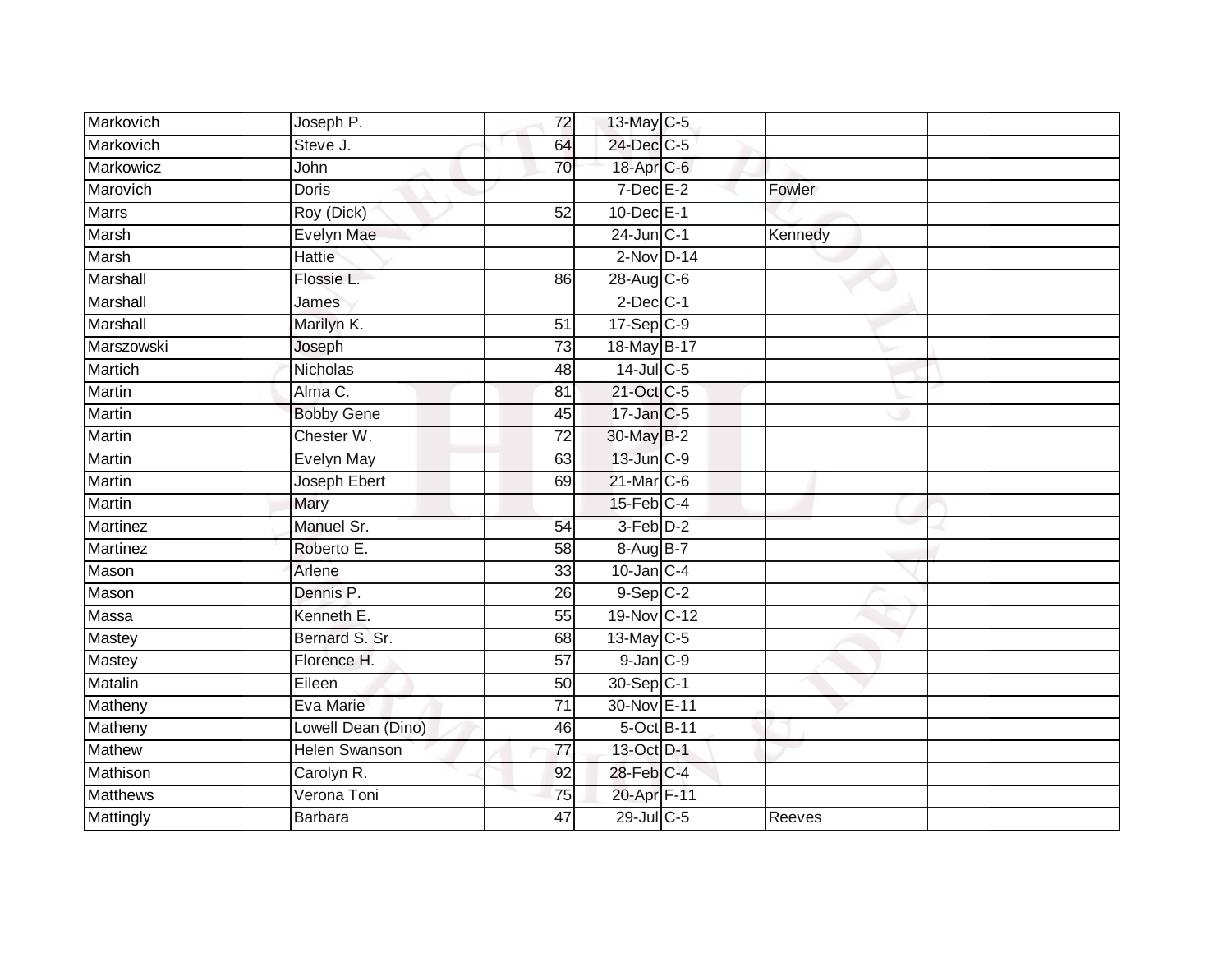| <b>Matula</b>    | John J.           | 75              | 29-Dec C-6           |            |  |
|------------------|-------------------|-----------------|----------------------|------------|--|
| Matusiak         | Frank             | 84              | 19-Mar E-5           |            |  |
| Matysiak         | Casimir H.        | 64              | $2$ -Jan $C-9$       |            |  |
| Mau              | Jennie            |                 | 5-Nov D-6            | Cramer     |  |
| Mauch            | Mary Ann (Sacco)  | 40              | 10-Oct C-5           | Raymond    |  |
| Mauger           | Grace E.          | 76              | 13-Oct D-1           |            |  |
| Maxwell          | Ida               | 90              | 10-Jul C-6           |            |  |
| Maxwell          | Lewis L.          | 84              | 29-Apr B-7           |            |  |
| Mayernik         | Eleanor T.        | 64              | 20-May B-6           | Polak      |  |
| <b>Mayes</b>     | Alta              | 53              | $20$ -May $B-6$      |            |  |
| Mayfield         | Elnora J.         | 58              | $26$ -Feb $B-3$      | Bridegroom |  |
| Mazur            | Casper            | 39              | 18-Sep B-5           |            |  |
| Mazur            | Marie             |                 | 67 Janaury 27 C-10   |            |  |
| McAbee           | Ricky L.          | $\overline{22}$ | 3-Feb D-2            |            |  |
| <b>McBee</b>     | Laura A.          | 76              | $22$ -Jan $C-2$      |            |  |
| McCall           | Orville C.        | $\overline{81}$ | 3-Apr <sub>C-5</sub> |            |  |
| McCalley         | Richard J.        | $\overline{71}$ | 29-Aug B-6           |            |  |
| McCambridge      | Elma L.           | 72              | $12-Sep$ C-3         |            |  |
| McCarthy         | John D.           | 68              | 13-May C-5           |            |  |
| McCarthy         | John P. (Jack)    | 75              | 11-Aug D-1           |            |  |
| <b>McCarthy</b>  | Justin H.         | 65              | $29$ -Feb $C-5$      |            |  |
| McCarthy         | Katherine C.      | 93              | $3$ -Dec $E-2$       |            |  |
| McClellan        | Mary              | 80              | 25-Nov C-4           |            |  |
| McClendon        | <b>Ben</b>        | 78              | $24$ -Jun $C-1$      |            |  |
| McCord           | Maude L.          | 95              | $14$ -Jan $C-4$      |            |  |
| <b>McCormack</b> | John W.           | 88              | $23-Nov$ E-2         |            |  |
| <b>McCormack</b> | Neil H.           | 69              | 22-Dec C-5           |            |  |
| <b>McCormick</b> | Millie G.         | 67              | $13$ -Apr $E-1$      |            |  |
| <b>McCormick</b> | Mona E.           | 75              | $25$ -Jun $B-4$      |            |  |
| <b>McCoy</b>     | Francis B. (Rev.) | 81              | 12-Oct D-6           |            |  |
| McCoy            | Lillian R.        | 56              | 26-May B-6           |            |  |
| McCoy            | Paul G.           | 75              | 18-Nov D-1           |            |  |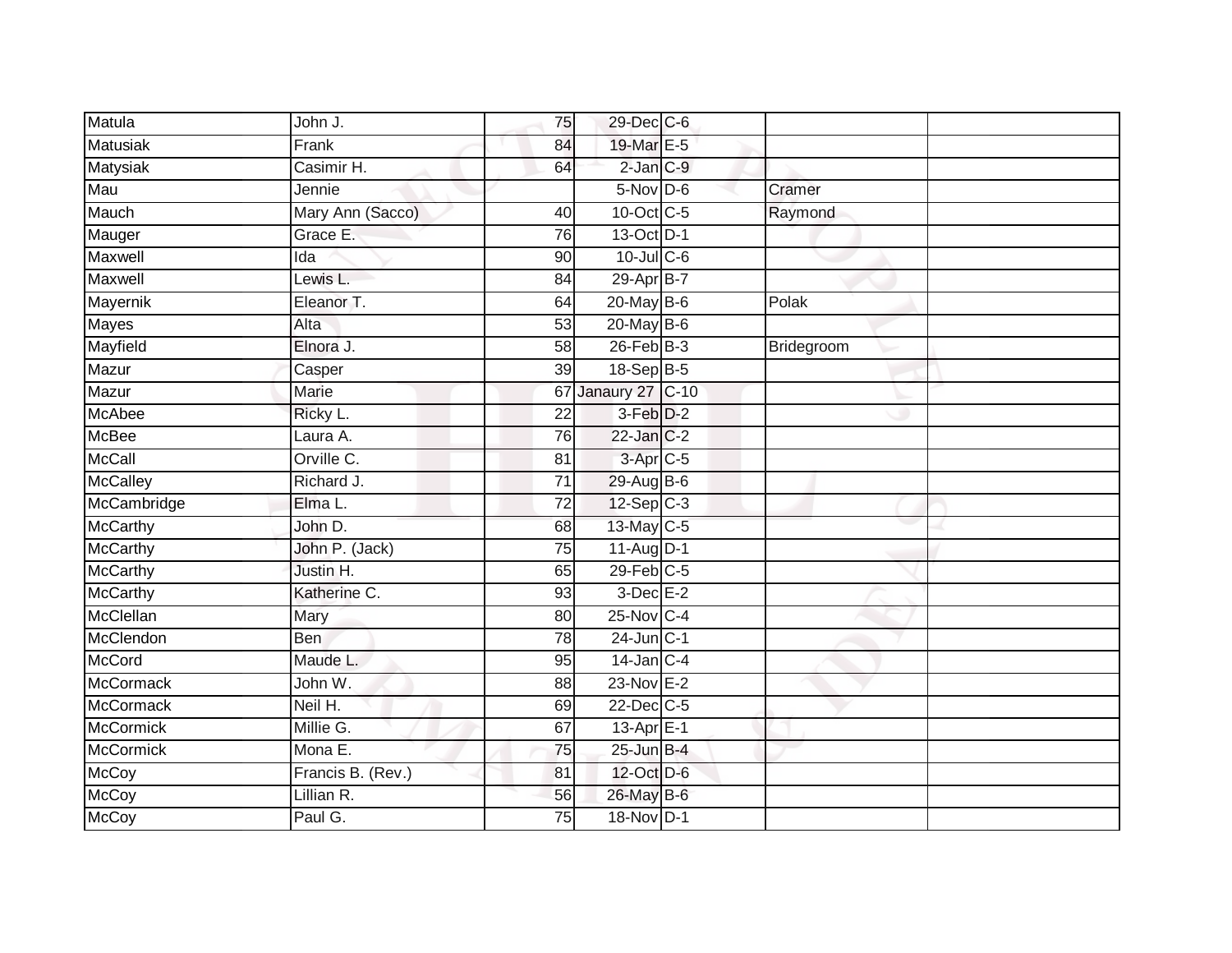| Richard               | 79              |  |                                                                                                                                                                                                                                                                                                                                                                                                                                                                                                                                |
|-----------------------|-----------------|--|--------------------------------------------------------------------------------------------------------------------------------------------------------------------------------------------------------------------------------------------------------------------------------------------------------------------------------------------------------------------------------------------------------------------------------------------------------------------------------------------------------------------------------|
| Wilma                 | 61              |  |                                                                                                                                                                                                                                                                                                                                                                                                                                                                                                                                |
| Charles M. Sr.        | 73              |  |                                                                                                                                                                                                                                                                                                                                                                                                                                                                                                                                |
| Sherman E.            | 48              |  |                                                                                                                                                                                                                                                                                                                                                                                                                                                                                                                                |
| <b>Beverly</b>        | 45              |  |                                                                                                                                                                                                                                                                                                                                                                                                                                                                                                                                |
| Robert D.             | 47              |  |                                                                                                                                                                                                                                                                                                                                                                                                                                                                                                                                |
| Ruth                  | 81              |  |                                                                                                                                                                                                                                                                                                                                                                                                                                                                                                                                |
| Jane J.               | 80              |  |                                                                                                                                                                                                                                                                                                                                                                                                                                                                                                                                |
| Jeff W.               | 88              |  |                                                                                                                                                                                                                                                                                                                                                                                                                                                                                                                                |
| Charles L.            | 49              |  |                                                                                                                                                                                                                                                                                                                                                                                                                                                                                                                                |
| Harry R.              | 81              |  |                                                                                                                                                                                                                                                                                                                                                                                                                                                                                                                                |
| James L.              | 85              |  |                                                                                                                                                                                                                                                                                                                                                                                                                                                                                                                                |
| <b>Helen Ruth</b>     | 86              |  |                                                                                                                                                                                                                                                                                                                                                                                                                                                                                                                                |
| William (Bud)         | 83              |  |                                                                                                                                                                                                                                                                                                                                                                                                                                                                                                                                |
| William E.            | 78              |  |                                                                                                                                                                                                                                                                                                                                                                                                                                                                                                                                |
| Oscar S.              | 66              |  |                                                                                                                                                                                                                                                                                                                                                                                                                                                                                                                                |
| Walter A.             | 76              |  |                                                                                                                                                                                                                                                                                                                                                                                                                                                                                                                                |
| Mary C.               | 56              |  |                                                                                                                                                                                                                                                                                                                                                                                                                                                                                                                                |
| Marla B.              | 46              |  |                                                                                                                                                                                                                                                                                                                                                                                                                                                                                                                                |
| <b>Mary Katherine</b> | 56              |  | Sullivan                                                                                                                                                                                                                                                                                                                                                                                                                                                                                                                       |
| Mary M.               | 85              |  |                                                                                                                                                                                                                                                                                                                                                                                                                                                                                                                                |
| Darlene               | 42              |  |                                                                                                                                                                                                                                                                                                                                                                                                                                                                                                                                |
| Corinne               | 71              |  |                                                                                                                                                                                                                                                                                                                                                                                                                                                                                                                                |
| <b>Charles Martin</b> | 40              |  |                                                                                                                                                                                                                                                                                                                                                                                                                                                                                                                                |
| Marie V.              | 79              |  |                                                                                                                                                                                                                                                                                                                                                                                                                                                                                                                                |
| Mary Opal             | 80              |  |                                                                                                                                                                                                                                                                                                                                                                                                                                                                                                                                |
| Margaret              | 61              |  |                                                                                                                                                                                                                                                                                                                                                                                                                                                                                                                                |
| James L.              |                 |  |                                                                                                                                                                                                                                                                                                                                                                                                                                                                                                                                |
| John                  | 69              |  |                                                                                                                                                                                                                                                                                                                                                                                                                                                                                                                                |
| Dennis R.             | 27              |  |                                                                                                                                                                                                                                                                                                                                                                                                                                                                                                                                |
| <b>Robert Stanley</b> | 72              |  |                                                                                                                                                                                                                                                                                                                                                                                                                                                                                                                                |
| Tommy Ray             | $\overline{32}$ |  |                                                                                                                                                                                                                                                                                                                                                                                                                                                                                                                                |
|                       |                 |  | 27-Jan C-10<br>$4$ -Dec $C$ -8<br>$4$ -Jul $B$ -6<br>12-Mar C-9<br>$6$ -Jul $E-1$<br>29-Jul C-5<br>$4$ -Mar $ C-4 $<br>17-Oct C-5<br>22-Apr <sub>C-3</sub><br>4-Nov C-4<br>$9$ -Oct $C$ -3<br>20-Jan F-11<br>10-Nov A-5<br>28-Nov C-3<br>7-Oct C-4<br>21-Mar C-6<br>$9$ -Jun $B$ -8<br>31-Oct C-4<br>8-May B-6<br>29-Jun F-10<br>$25$ -Jan $C$ -5<br>$11$ -Feb $C-4$<br>9-Oct C-3<br>$6$ -Jul $E-1$<br>6-Mar C-4<br>$23$ -Mar $H-3$<br>$16$ -Jan $D-4$<br>10-Aug $D-2$<br>18-Nov D-1<br>9-Nov E-1<br>24-Feb G-6<br>$9-Nov$ E-1 |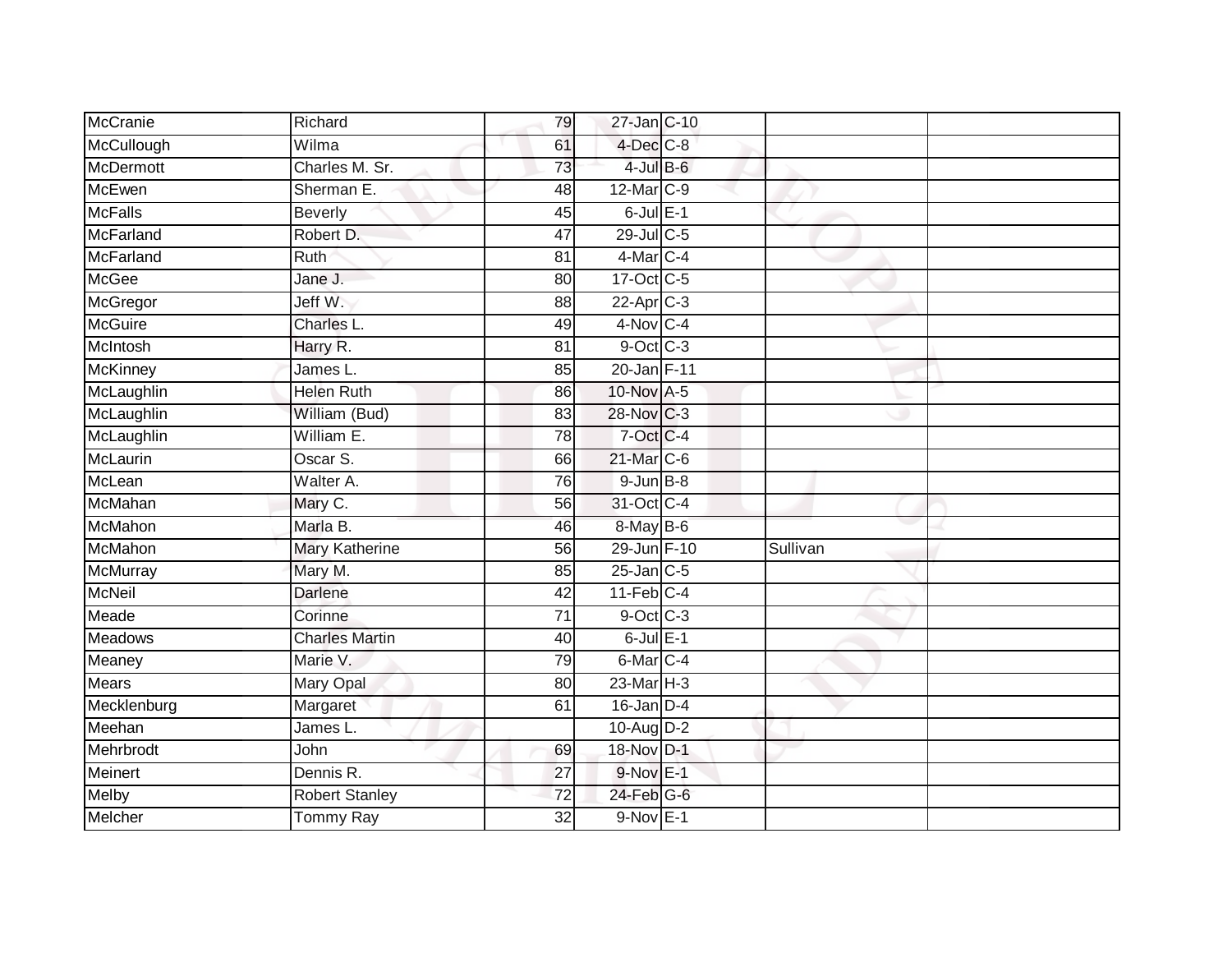| Melendez       | Phillip                   | $\overline{2}$  | 25-Mar B-6             |               |  |
|----------------|---------------------------|-----------------|------------------------|---------------|--|
| Melling        | Alexander H.              | 79              | 29-Aug B-6             |               |  |
| Mendenhall     | Jessie                    | 87              | 11-Aug D-1             |               |  |
| Mendenhall     | Larrance                  | 72              | 21-Oct C-5             |               |  |
| <b>Mendius</b> | William                   | 83              | 25-May E-9             |               |  |
| Mendoza        | Helen                     | 61              | $1-Feb$ <sub>C-5</sub> |               |  |
| Mengel         | Hazel M.                  | 81              | $2$ -Oct $D-2$         |               |  |
| <b>Mentink</b> | Benjamin W. Sr.           | 52              | 12-Aug C-2             |               |  |
| Menyea         | Daisie                    | 81              | 29-Sep D-1             |               |  |
| Merchant       | Robert V. Jr.             | 63              | 18-Dec C-9             |               |  |
| Merkley        | Lawrence M. (Dr., D.D.S.) | 70              | 16-Mar D-7             |               |  |
| Merlo          | Maria                     | 91              | $2$ -Jun $D-1$         |               |  |
| Meseberg       | Linda                     | $\overline{32}$ | 25-Sep B-8             |               |  |
| Messina        | Joseph                    | 77              | 14-Apr D-6             |               |  |
| Messmaker      | William                   | 48              | 27-Nov G-1             |               |  |
| Messmann       | Walter G.                 | $\overline{72}$ | $28$ -Jan B-3          |               |  |
| Metcalf        | Harold (Red)              | 67              | 4-Jun C-10             |               |  |
| Metz           | Jack E.                   | 57              | 8-Jan B-5              |               |  |
| Meulendyk      | Craig J.                  | 27              | 11-Sep                 |               |  |
| Meyer          | Arthur W.                 | 84              | 30-May B-2             |               |  |
| Meyer          | Catherine M.              | 77              | $29$ -Feb $C-5$        |               |  |
| Meyer          | Harvey C.                 | 53              | $14$ -Jul C-5          |               |  |
| Meyer          | Roy H.                    | 82              | 10-Mar B-4             |               |  |
| Meyers         | William                   | 78              | $1-Oct$ $D-1$          |               |  |
| Meza           | Maria A.                  | 90              | 25-May E-9             |               |  |
| Mezydlo        | <b>Tillie</b>             | 91              | 21-Mar C-6             |               |  |
| Michael        | Charles J.                | Infant          | 8-Dec A-13             |               |  |
| Michael        | Martha                    | 71              | $3$ -Jun $C$ -6        | Miedzianowski |  |
| Michalak       | Matthew M.                | 60              | 13-May C-5             |               |  |
| Michalewicz    | Raymond J.                | 62              | 9-Sep C-2              |               |  |
| Michalik       | Helen                     |                 | $13$ -Jan $F-9$        |               |  |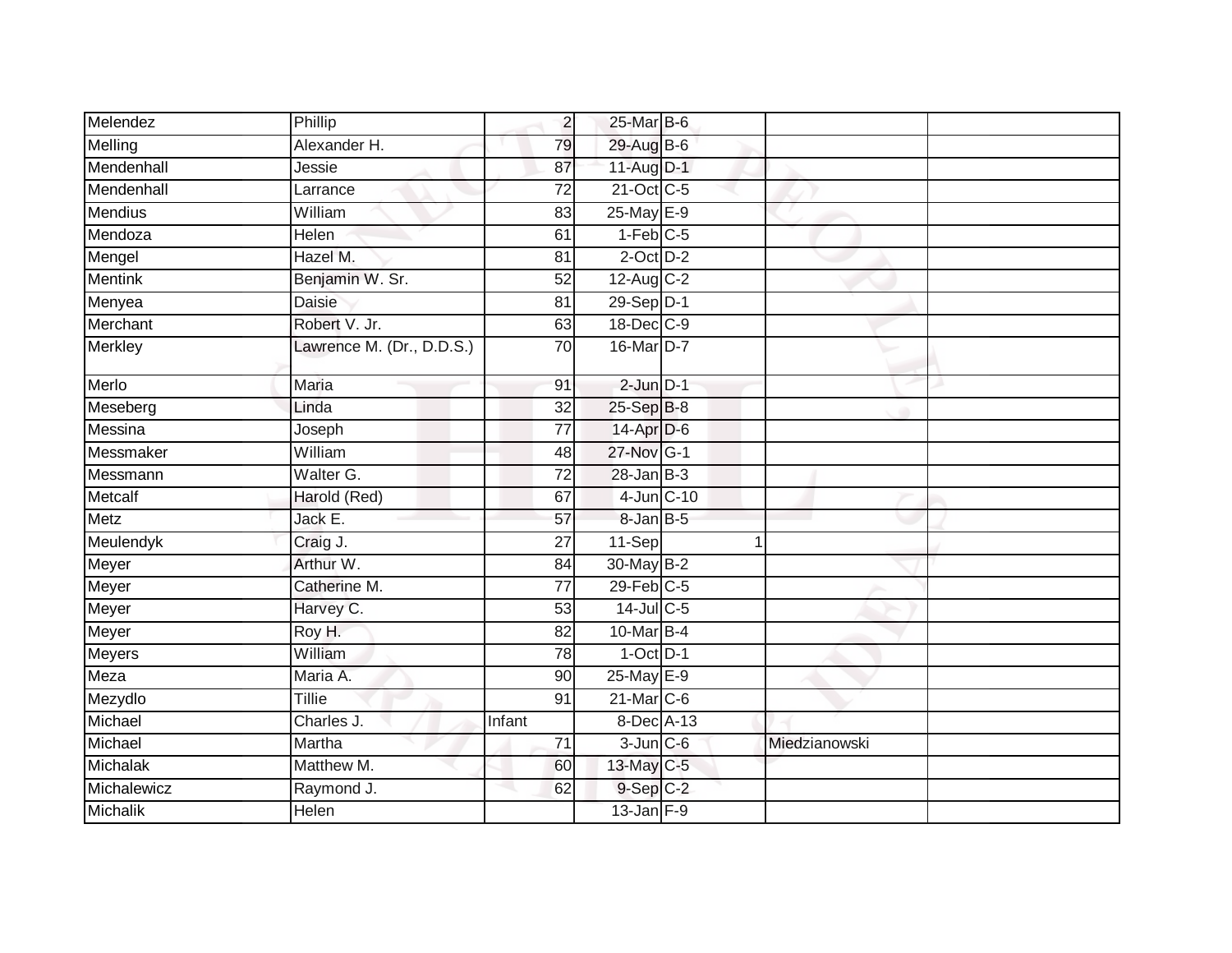| Michna        | Joseph                         | 73              | 4-Jun C-10       |          |  |
|---------------|--------------------------------|-----------------|------------------|----------|--|
| Michnal       | Frank Sr.                      | 65              | 26-Aug C-2       |          |  |
| <b>Mick</b>   | Mildred A.                     | 73              | 16-Mar D-7       |          |  |
| Middleborn    | Fred                           | 40              | 8-Oct D-6        |          |  |
| Miedema       | Hilda                          | 90              | $7 - Apr$ $C-1$  |          |  |
| Miedema       | Sam                            | 69              | 19-Nov C-12      |          |  |
| Mierzwa       | Frank T.                       | 67              | $1$ -Jul $C$ -8  |          |  |
| Mierzwa       | Tillie                         | 84              | $4-Sep$ C-5      | Koziol   |  |
| Mierzwa       | Victoria R.                    | 64              | 18-Aug D-1       |          |  |
| Miko          | Alex                           | 60              | $22$ -Oct $B-8$  |          |  |
| <b>Mikus</b>  | Arthur W.                      | 64              | 12-Oct D-6       |          |  |
| Mikuta        | <b>Bessie</b>                  | 84              | $27$ -Mar $B$ -6 |          |  |
| Milakovic     | Misti Lyn (Batwinski)          | 41/2            | 24-Jun C-1       |          |  |
| <b>Miles</b>  | Nancy                          |                 | $1$ -Jul $C$ -8  |          |  |
| <b>Miles</b>  | Onsby Sr.                      | 36              | $3-Sep C-13$     |          |  |
| <b>Miles</b>  | Robert P.                      | $\overline{73}$ | 9-Mar F-6        |          |  |
| Mileusnic     | Rade                           | $\overline{72}$ | 14-Dec D-16      |          |  |
| Miller        | Alvin L. (Al)                  | 66              | 14-Dec D-16      |          |  |
| <b>Miller</b> | Charles B.                     | 85              | 29-Jul C-5       |          |  |
| <b>Miller</b> | Florence                       | 76              | 8-Aug B-7        | Dierberg |  |
| Miller        | Herbert A. Sr.                 | 85              | $2$ -Jan $C-9$   |          |  |
| Miller        | Lawrence J. (Slim)             | 63              | $23-Sep C-1$     |          |  |
| <b>Miller</b> | Louise Elizabeth               | 98              | 22-Sep C-7       |          |  |
| <b>Miller</b> | Margaret Lamar (Mom<br>Maggie) | 49              | $12$ -Feb $C-4$  |          |  |
| <b>Miller</b> | Marjorie N.                    | 68              | $14-Sep D-6$     |          |  |
| <b>Miller</b> | Mark D.                        | 23              | 11-May           |          |  |
| Miller        | Martha W.                      | 92              | 23-Oct D-10      |          |  |
| Miller        | Michael Alexander              | 76              | 16-Mar D-7       |          |  |
| <b>Miller</b> | Ollie                          | 86              | 15-Jun E-10      |          |  |
| Miller        | Ronnie H.                      | 66              | 6-Apr C-7        |          |  |
| Miller        | Rose M.                        | 82              | 17-Oct C-5       |          |  |
|               |                                |                 |                  |          |  |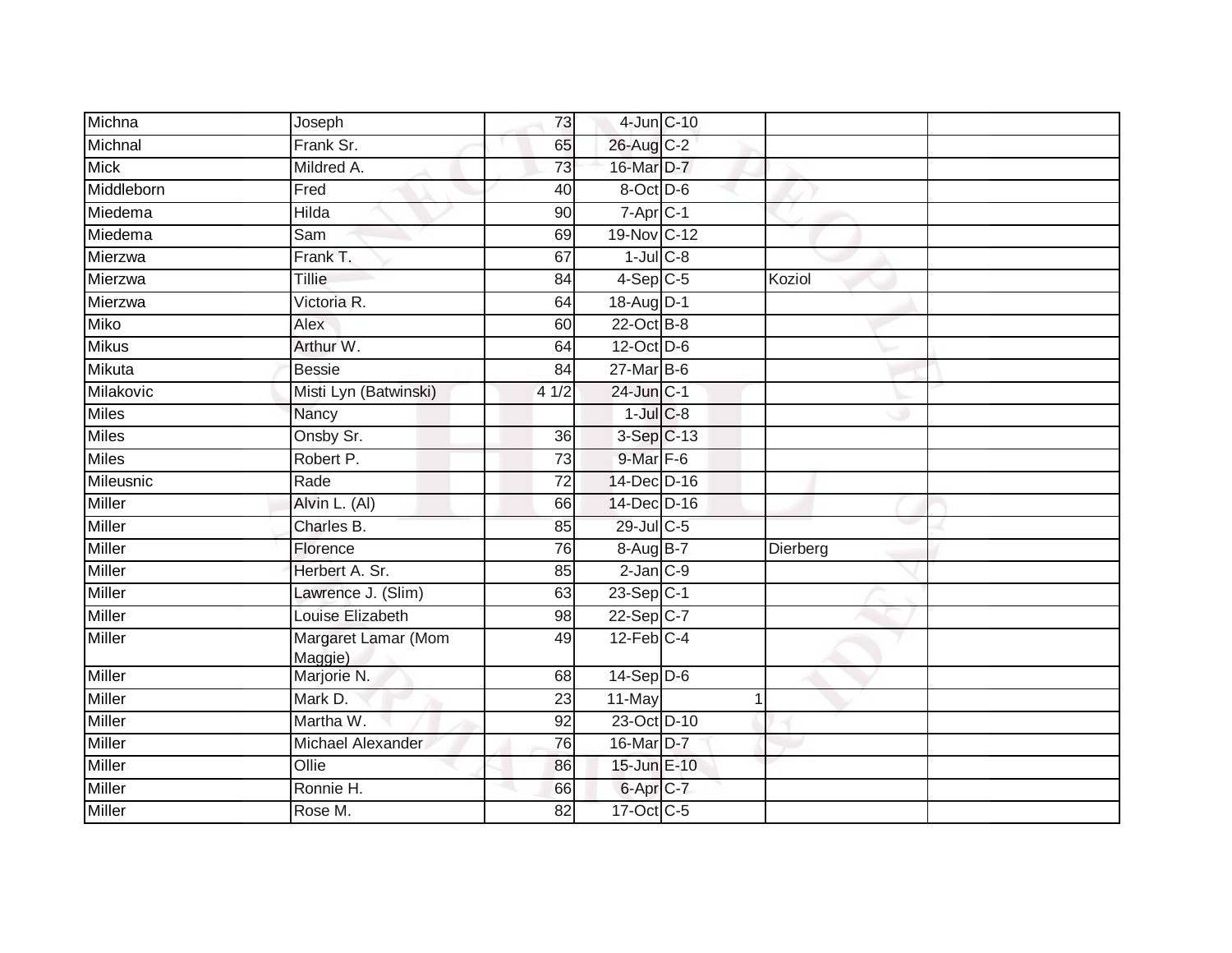| Millikan       | Walter W.           |                 | 19-Aug 1, D-1     |         | Picture included on page |
|----------------|---------------------|-----------------|-------------------|---------|--------------------------|
| Million        | <b>Delores</b>      | 85              | 12-Dec C-5        |         |                          |
| Millman        | Ernest A.           | 95              | 31-Oct C-4        |         |                          |
| Mills          | <b>Benjamin Fay</b> | 86              | 5-Mar C-8         |         |                          |
| <b>Mills</b>   | Camerson C.         | 59              | 23-May B-7        | v       |                          |
| <b>Mills</b>   | Charles R.          | $\overline{72}$ | 30-Oct C-5        |         |                          |
| <b>Mills</b>   | George H.           | 85              | $14$ -May D-6     |         |                          |
| Milton         | Irene E.            | $\overline{56}$ | 26-Mar D-5        |         |                          |
| Minas          | Edward Clarence Jr. | 79              | 24-Mar 1, B-8     |         | Picture included.        |
| Mindas         | Edward              | 64              | 27-May B-7        |         |                          |
| Mindas         | William J. Sr.      | 62              | 19-Mar E-5        |         |                          |
| Minelli        | Angelo              | $\overline{75}$ | 22-Sep C-7        |         |                          |
| Minellli       | Leonard A.          | $\overline{73}$ | $28 - Jan$ $B-3$  |         |                          |
| <b>Miner</b>   | Clayton             | 80              | 28-May C-5        |         |                          |
| <b>Minnitt</b> | Lucy                | 86              | 10-Aug D-2        |         |                          |
| <b>Miotk</b>   | Jeanette (Nina)     | 52              | 4-Apr B-9         | Kuzniar |                          |
| Misicko        | <b>Stella</b>       | 64              | 28-Dec E-4        | Gauron  |                          |
| Misiewich      | <b>Stanley</b>      | 75              | 20-Mar C-5        |         |                          |
| Miskovic       | Milenko             | 67              | $21-Apr D-1$      |         |                          |
| Miston         | Marie (Wanda)       | 58              | 31-Aug E-9        | Jasek   |                          |
| Mital          | Stanley V.          | 69              | 6-Mar C-4         |         |                          |
| Mitchell       | <b>Emma Dorothy</b> | 76              | 19-Oct E-2        |         |                          |
| Mitchell       | Mary                | 70              | 30-Nov E-11       | Hegedus |                          |
| Mitcheltree    | Esther              | 65              | 16-Apr C-8        |         |                          |
| Mleczko        | Anthony             | 66              | $2$ -Jul $C$ -13  |         |                          |
| Mleczko        | Stephanie           | 61              | $1-May$ $C-3$     |         |                          |
| Moberg         | Verner              | 84              | 30-May B-2        |         |                          |
| Modrak         | Michael Sr. (Mike)  | 64              | $1-AprC-8$        |         |                          |
| Modrzejewski   | Casimir (Kazimierz) | 54              | 8-Aug B-7         |         |                          |
| Moe            | Martha              | 68              | 10-Dec E-1        |         |                          |
| Moir           | <b>Robert Henry</b> | 61              | $23$ -Jun $ C-1 $ |         |                          |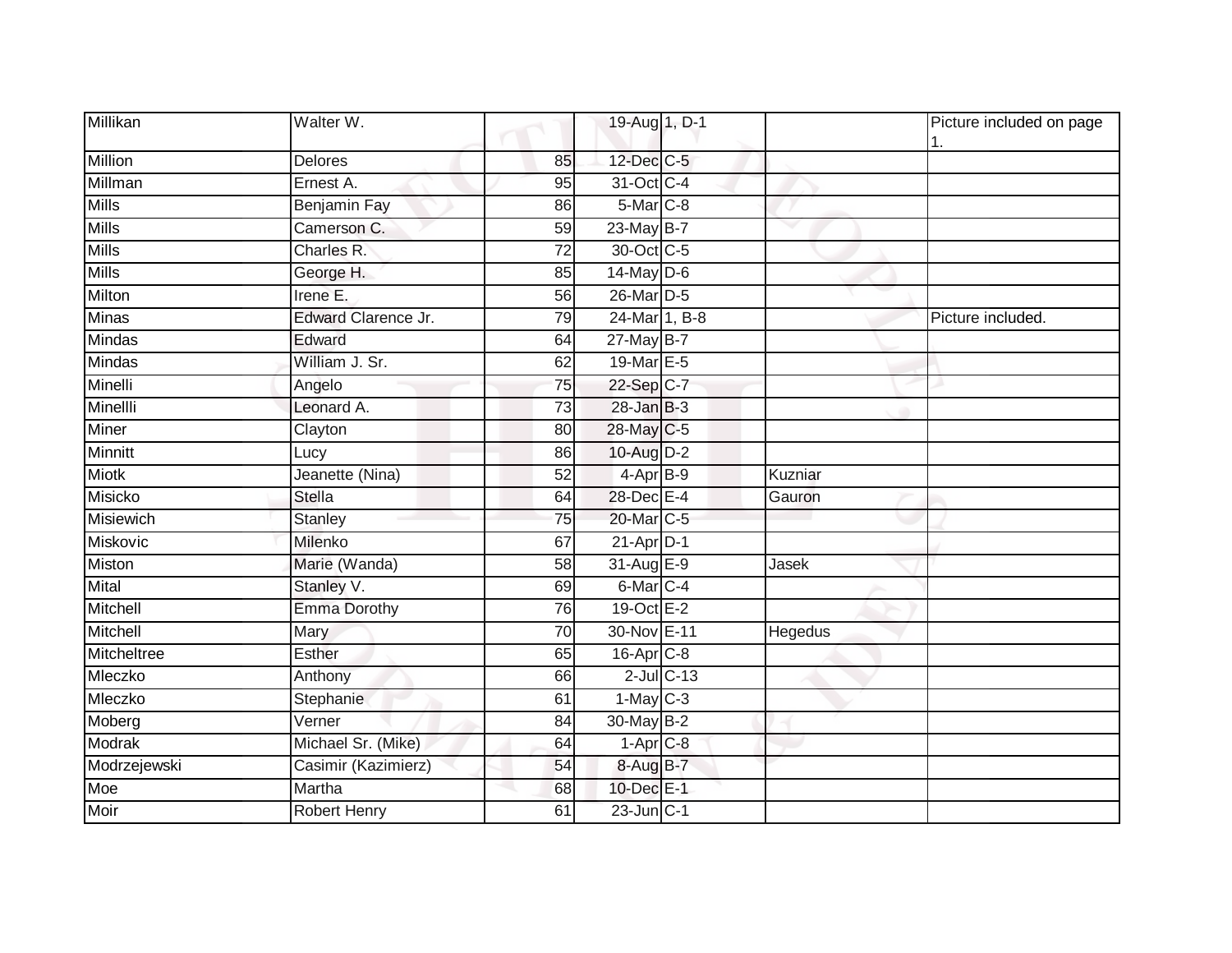| Moldrowski     | Michael G.             | 70              | 21-Nov C-4        |        |                          |
|----------------|------------------------|-----------------|-------------------|--------|--------------------------|
| Molinaro       | Frieda E.              | 59              | $6$ -Jul $E-1$    |        |                          |
| <b>Monik</b>   | Frances                | 67              | 28-Dec E-4        |        |                          |
| Monsma         | Andrew                 | 75              | 10-Oct C-5        |        |                          |
| <b>Montes</b>  | Luis Antonio           | 29              | $10-Sep$ E-1      |        |                          |
| Montgomery     | Rita                   | 63              | $17$ -Jan C-5     |        |                          |
| Moody          | Anna M.                | 88              | 26-Mar D-5        |        |                          |
| Mooney         | Clara C.               | 81              | 29-Oct E-4        | Gerold |                          |
| Moore          | <b>Bettie Lue</b>      | 64              | 14-Dec D-16       |        |                          |
| Moore          | Charles W.             | 62              | 6-Apr C-7         |        |                          |
| Moore          | Elry D.                | 72              | $2$ -Jan $C-9$    |        |                          |
| Moore          | <b>Marcus Ervin</b>    | 28              | $23$ -Mar $H-3$   |        |                          |
| Morawcik       | John                   | 83              | 10-Dec E-1        |        | Also listed as Moravcik. |
| <b>Mores</b>   | Mary                   | 90              | 17-Apr E-2        |        |                          |
| Morgan         | Clarence W. (Squab)    | $\overline{58}$ | $25$ -Jun $B-4$   |        |                          |
| Morningstar    | Alfred L. Sr.          | 82              | 22-Aug B-6        |        |                          |
| <b>Morris</b>  | Dudley G.              | 77              | $7$ -Dec $E-2$    |        |                          |
| <b>Morris</b>  | Edna H.                | 81              | $5 - Jun$ $C - 6$ |        |                          |
| <b>Morris</b>  | Herbert                | 85              | 19-Sep C-6        |        |                          |
| Morrison       | <b>Raymond William</b> | 74              | $11$ -Jan B-4     |        |                          |
| Morrow         | Nancy L.               | 17              | $15$ -Jul $D-1$   |        |                          |
| Mosca          | <b>Theresa Marie</b>   | 64              | 29-Aug B-6        |        |                          |
| Moslinder      | Frank B.               | 70              | 9-May B-5         |        |                          |
| <b>Moss</b>    | Anthony J.             | $\overline{78}$ | $26$ -Feb $B-3$   |        |                          |
| <b>Motecus</b> | Julia Bishop           | 90              | $24$ -Jan C-5     |        |                          |
| <b>Mowry</b>   | Floyd M.               | 62              | 8-Oct D-6         |        |                          |
| Moyer          | Oren A. (Bert)         | $\overline{57}$ | 14-Dec D-16       |        |                          |
| Mroz           | Helen                  | 80              | $26$ -Jun $B-2$   | Mosko  |                          |
| Mrvan          | Mary                   |                 | 3-Oct B-7         |        |                          |
| Mshar          | Anna P.                | 60              | 10-Dec E-1        |        |                          |
| Mucha          | Joseph J.              | 57              | 30-Apr D-8        |        |                          |
| <b>Mucker</b>  | Roy L.                 | $\overline{80}$ | 24-Nov A-4        |        |                          |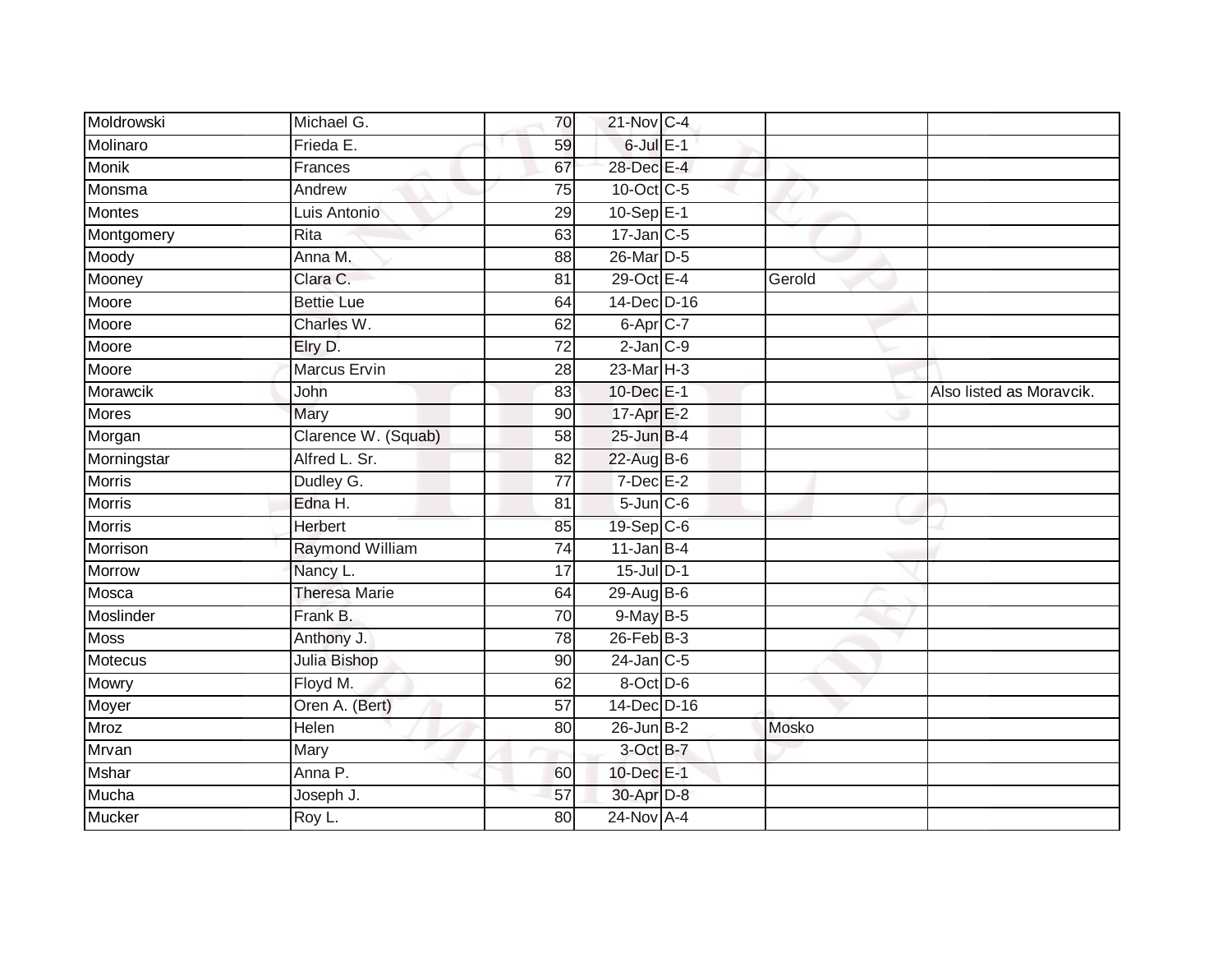| Mudlaff          | Mary K.            | 70              | $12$ -Jun $C - 6$        | Richwalski    |
|------------------|--------------------|-----------------|--------------------------|---------------|
| Mudrak           | <b>Matthew</b>     | 66              | $6$ -Jul $E-1$           |               |
| Muha             | Frank E.           | 59              | 12-Oct D-6               |               |
| Munda            | Clarence F.        | 60              | $2$ -Mar $D-2$           |               |
| Munsey           | Marion             | $\overline{38}$ | 13-Oct D-1               |               |
| Muntean          | John Jr:           | 48              | 7-Feb B-11               |               |
| Murawski         | Helena             |                 | 29-Dec C-6               | Niczman       |
| <b>Murchek</b>   | John               | 71              | 13-Aug C-6               |               |
| <b>Murphy</b>    | Margaret V.        | 60              | $9$ -Jun $B - 8$         |               |
| <b>Murphy</b>    | Maybelle           |                 | 18-Sep B-5               |               |
| Murray           | John               | 73              | $2$ -May C-5             |               |
| <b>Murray</b>    | Kenneth E.         | 61              | 26-Oct C-6               |               |
| Murzyn           | William            | 64              | 9-Oct C-3                |               |
| Muterspaugh      | Lerton G.          | 82              | $2$ -Dec $C-1$           |               |
| Mutka            | Anna               | 70              | 30-Sep C-1               |               |
| Mutka            | Anna               | 70              | $1$ -Oct $D-1$           |               |
| Myers            | Lottie V.          | 68              | 9-Mar F-6                | <b>Bogacz</b> |
| Myroup           | LaVerne            | 46              | $2-Mar$ D-2              | Schepel       |
| Myroup           | Lorraine           | 67              | 13-Nov C-3               |               |
| <b>Mysliwiec</b> | Stanley A.         | 75              | 21-Dec D-16              |               |
| <b>Mysliwy</b>   | Alyce              | 53              | $6$ -Jun $C-8$           | Babincsak     |
| Nagler           | Anne A.            | $\overline{58}$ | $5-Sep$ C-6              |               |
| Nagy             | Frank Joe          | 66              | $3-Nov$ C-8              |               |
| Nagy             | Mary J.            | 82              | 18-May B-17              |               |
| Nalepa           | Franciszka         | 79              | 6-Oct C-6                |               |
| Narug            | Joseph             | 88              | 20-Mar C-5               |               |
| Narug            |                    |                 | $15$ -Jul $D-1$          |               |
| Nau              | Julia              | 76              |                          |               |
|                  | Felix J.           | 89              | $21$ -Jul C-1            |               |
| Navarez          | Ida                | 25              | 13-Feb D-6               |               |
| Neal             | <b>Aaron Okley</b> | 70              | 25-Apr E-5               |               |
| Neal<br>Neidow   | Wilma<br>Louise M. | 57              | 20-Mar C-5<br>18-Sep B-5 |               |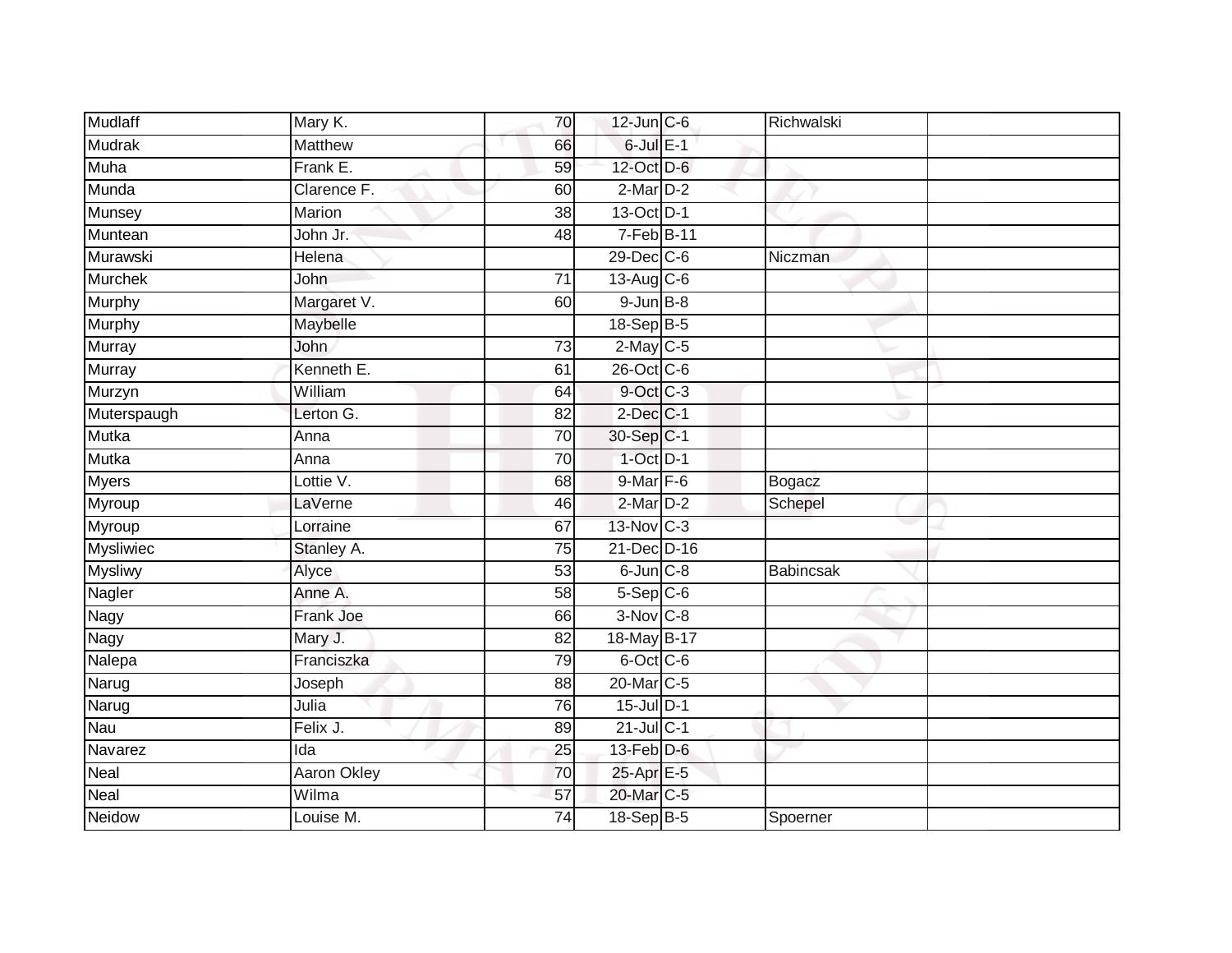| Nejak          | George J.           | 58              | 9-Dec C-8              |        |  |
|----------------|---------------------|-----------------|------------------------|--------|--|
| Nelson         | Carl L.             | 72              | $3-Nov$ <sub>C-8</sub> |        |  |
| Nelson         | Howard G.           | 86              | 4-Aug D-1              |        |  |
| Nelson         | Ida B.              | 70              | $29$ -Feb $C-5$        |        |  |
| Nelson         | Janne               | 69              | 29-Dec C-6             |        |  |
| Nelson         | Mary E.             | $\overline{77}$ | 10-Nov A-5             |        |  |
| Nelson         | Mildred             | 60              | $1-Oct$ <sub>D-1</sub> |        |  |
| Nelson         | Oscar E.            | 78              | 18-Nov D-1             |        |  |
| Nelson         | Roy G.              | 49              | $14$ -Apr $D-6$        |        |  |
| Nelson         | Ruth                |                 | 6-Nov C-8              |        |  |
| <b>Nevers</b>  | <b>Charles</b>      | 82              | $4$ -Aug $D-1$         |        |  |
| Nevlida        | Frances             | 98              | $4-Feb$ <sub>C-3</sub> |        |  |
| Newbern        | Robert              | 79              | $27$ -Mar $B$ -6       |        |  |
| Newhouser      | Joe                 | 26              | $4-Sep$ C-5            |        |  |
| Newman         | Frederick W.        | 83              | 25-Nov C-4             |        |  |
| Newsom         | Sheryl Ann          | 23              | 12-Feb C-4             |        |  |
| Newton         | Viola               | 65              | $1-May$ C-3            |        |  |
| <b>Niblick</b> | Elizabeth J.        | 83              | $10$ -Jan $C-4$        |        |  |
| Nicholls       | Charles E.          | 54              | $19$ -Feb $B-3$        |        |  |
| <b>Nichols</b> | Claude W.           | $\overline{71}$ | 26-Oct C-6             |        |  |
| Nickell        | Arzetta             | 79              | 29-Jun F-10            | Wilcox |  |
| <b>Nickias</b> | Peter H.            | 65              | 18-Aug D-1             |        |  |
| Niechwiej      | John V.             | 91              | $3-Sep$ C-13           |        |  |
| Nierodzik      | Walter J.           | 60              | 18-Aug D-1             |        |  |
| Nieto          | Hazel L.            | 40              | $14$ -May D-6          |        |  |
| Niezgoda       | Anna                | 83              | 16-Apr C-8             |        |  |
| Niezgoda       | <b>Peter Steven</b> | 1 day           | $7$ -Dec $E-2$         |        |  |
| Nilsen         | Norman O.           | 78              | $11$ -Jul D-7          |        |  |
| Nisevich       | <b>Nick</b>         | 55              | $2-Sep$ $C-9$          |        |  |
| Norful         | Elizabeth           | 70              | 7-Feb B-11             |        |  |
| <b>Nork</b>    | Jeanne              | 55              | 25-Mar B-6             |        |  |
| Norquist       | Chester (Swede)     | 69              | 22-Dec C-5             |        |  |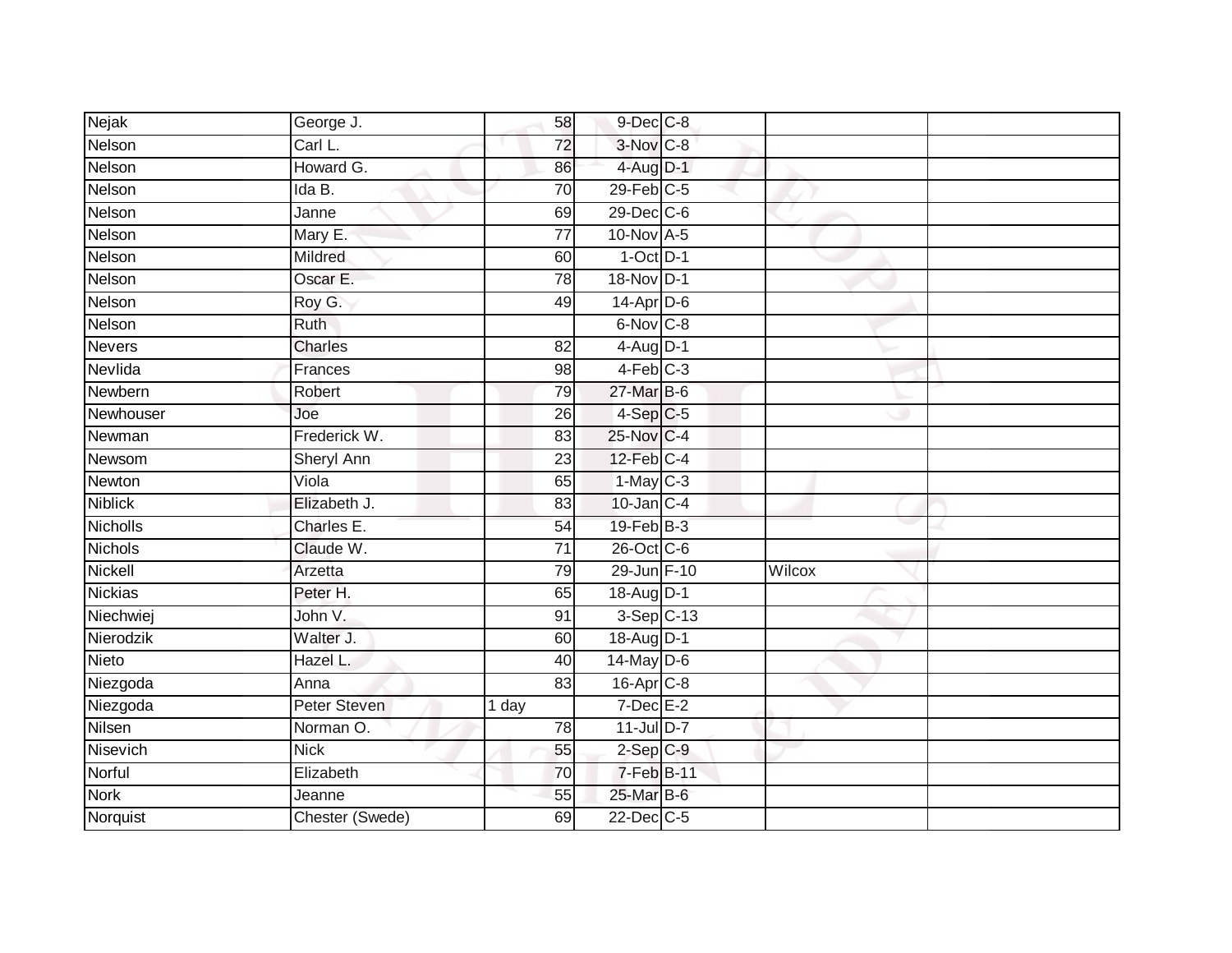| Norrgran      | <b>Nels</b>             | 78              | $14$ -Feb $B$ -8      |               |                      |
|---------------|-------------------------|-----------------|-----------------------|---------------|----------------------|
| <b>Norris</b> | <b>Shirley Franklin</b> | 62              | 15-Sep D-1            |               |                      |
| Nottoli       | Katherine M.            | 85              | 6-Mar C-4             |               |                      |
| Novak         | Anthony                 |                 | 28-Oct C-1            |               |                      |
| Novak         | Leonard J.              | 60              | 29-May B-7            |               |                      |
| Novak         | Louis Sr.               | 78              | $22$ -Oct B-8         |               |                      |
| <b>Novak</b>  | <b>Louis Vincent</b>    | 63              | $7$ -Jul $B-4$        |               |                      |
| Novak         | Stanley A. (Skinny)     | 59              | $9$ -Mar $F-6$        |               |                      |
| Novath        | Andy                    | 91              | 13-Apr <sub>E-1</sub> |               | Also listed as Novat |
| Novosel       | Loretta                 | $\overline{58}$ | 8-May B-6             | <b>Dulski</b> |                      |
| Nowaczyk      | Norbert D.              | 35              | 18-Feb C-3            |               |                      |
| Nowaczyk      | Pauline                 | 90              | 11-Apr C-4            |               |                      |
| Nowak         | John L.                 | 67              | 4-Dec <sub>C-8</sub>  |               |                      |
| Nowak         | Mary E.                 | 95              | 8-May B-6             |               |                      |
| Nowakowski    | Joseph C. (Jokey)       | 62              | $8$ -Jul $B$ -8       |               |                      |
| Nowakowski    | Louise J.               | $\overline{81}$ | 1-May C-3             |               |                      |
| <b>Noy</b>    | Harry J.                | 53              | 18-Sep B-5            |               |                      |
| Nuerenberg    | Leo M. $(Dr.)$          | 83              | $9$ -Jan $C-9$        |               |                      |
| Nunn          | rose M.                 | 37              | 20-Oct C-6            |               |                      |
| Nyland        | Edward S. (Col.)        | $\overline{57}$ | $17-FebE-1$           |               |                      |
| Obara         | Helen S.                |                 | 30-Dec D-5            |               |                      |
| O'Bara        | Rosalie A.              | 53              | 20-Apr F-11           | Mazur         |                      |
| Obarski       | Josephine               | 76              | $2$ -Mar $D-2$        |               |                      |
| O'Brien       | Johannah                | 84              | $11$ -Jul $D-7$       |               |                      |
| O'Brine       | <b>Beatrice Mary</b>    | 70              | 12-May D-1            |               |                      |
| O'Connell     | Sylvester (Syl)         |                 | 27-May B-7            |               |                      |
| O'Conner      | Ellen M.                |                 | 13-May C-5            |               |                      |
| O'Connor      | James P.                | 62              | $9$ -Dec $C$ -8       |               |                      |
| O'Connor      | William D.              | 87              | 6-Aug B-3             |               |                      |
| Oding         | Anthony                 | 92              | 17-Jul C-14           |               |                      |
| O'Donnell     | <b>Bernell</b>          | 56              | 8-Aug B-7             |               |                      |
| O'Donnell     | George M. Sr.           |                 | 18-Nov D-1            |               |                      |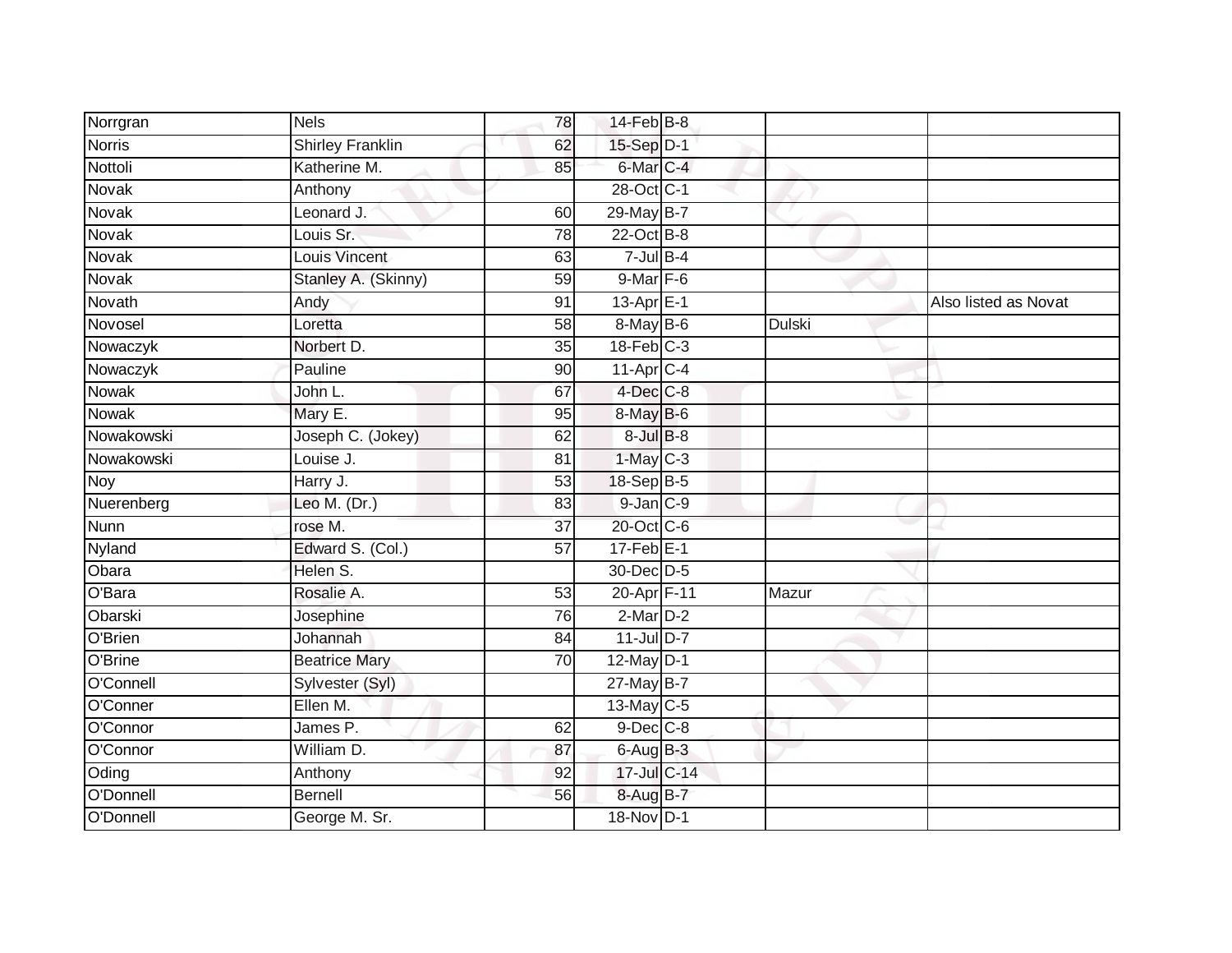| Ogborn       | Frank H.                | 58              | $3$ -Jul $B$ -6   |             |  |
|--------------|-------------------------|-----------------|-------------------|-------------|--|
| Ogrizovich   | Nicholas (Nick)         | 57              | $27$ -Feb $C-5$   |             |  |
| O'Keefe      | Caroline C.             | 78              | 18-Sep B-5        |             |  |
| O'Leary      | Mary E.                 |                 | $14$ -Jul C-5     |             |  |
| Olesek       | Esther                  |                 | 30-Nov E-11       | Kowalkowski |  |
| Olesky       | Julia                   | $\overline{75}$ | 20-Oct C-6        |             |  |
| Oller        | Mildred                 | 60              | 29-Sep D-1        |             |  |
| Olney        | Elsa J. (Mrs. Harri B.) | 85              | 10-Sep $E-1$      |             |  |
| Ols          | Lem H. Sr.              | 76              | 13-May C-5        |             |  |
| Olson        | Evelyn L.               | $\overline{72}$ | 8-Oct D-6         |             |  |
| O'Mara       | Josephine M.            | 82              | $11$ -Jun D-7     |             |  |
| Omilianowski | Roman                   | $\overline{72}$ | 13-Nov C-3        |             |  |
| O'Neal       | Clint W.                | 58              | 24-Nov A-4        |             |  |
| Orban        | James N.                | 58              | 24-Jul B-7        |             |  |
| Orchowski    | Casimir (Casey)         | $\overline{70}$ | $5-Sep$ $C-6$     |             |  |
| O'Reel       | James J.                | 59              | $22$ -Jan $C-2$   |             |  |
| Orminski     | Frank                   | 76              | $8 -$ Jul $B - 8$ |             |  |
| O'Rourke     | Raymond E.              | 77              | 19-Jun C-4        |             |  |
| Orr          | Mabel                   | 87              | $5-$ Sep $C-6$    |             |  |
| Ortiz        | Carmen                  | 6               | 30-Nov E-11       |             |  |
| Orzechowicz  | Catherine               | 82              | $22$ -Jun $D-1$   |             |  |
| Osborne      | Galan B.                | 87              | 13-Mar C-4        |             |  |
| Osborne      | Jessie O.               | 83              | 24-Mar B-8        |             |  |
| Osborne      | Roy G.                  | 78              | 10-Dec E-1        |             |  |
| Osby         | Luvena A.               | 68              | $3-Feb D-2$       |             |  |
| Osmulski     | Joseph                  | 89              | 26-Mar D-5        |             |  |
| Oster        | Katherine               | 70              | $5-Aug$ $C-3$     |             |  |
| Osterman     | Penny Joyce             | 37              | $28$ -Jan $B-3$   |             |  |
| Ostoich      | Adam                    | 83              | 29-Dec C-6        |             |  |
| Ostrowski    | Edward T.               | 74              | 8-Oct D-6         |             |  |
| Ostrowski    | Estelle A.              |                 | 8-Feb C-5         |             |  |
| Overak       | <b>Marie</b>            |                 | 15-Aug C-4        | Owczarzak   |  |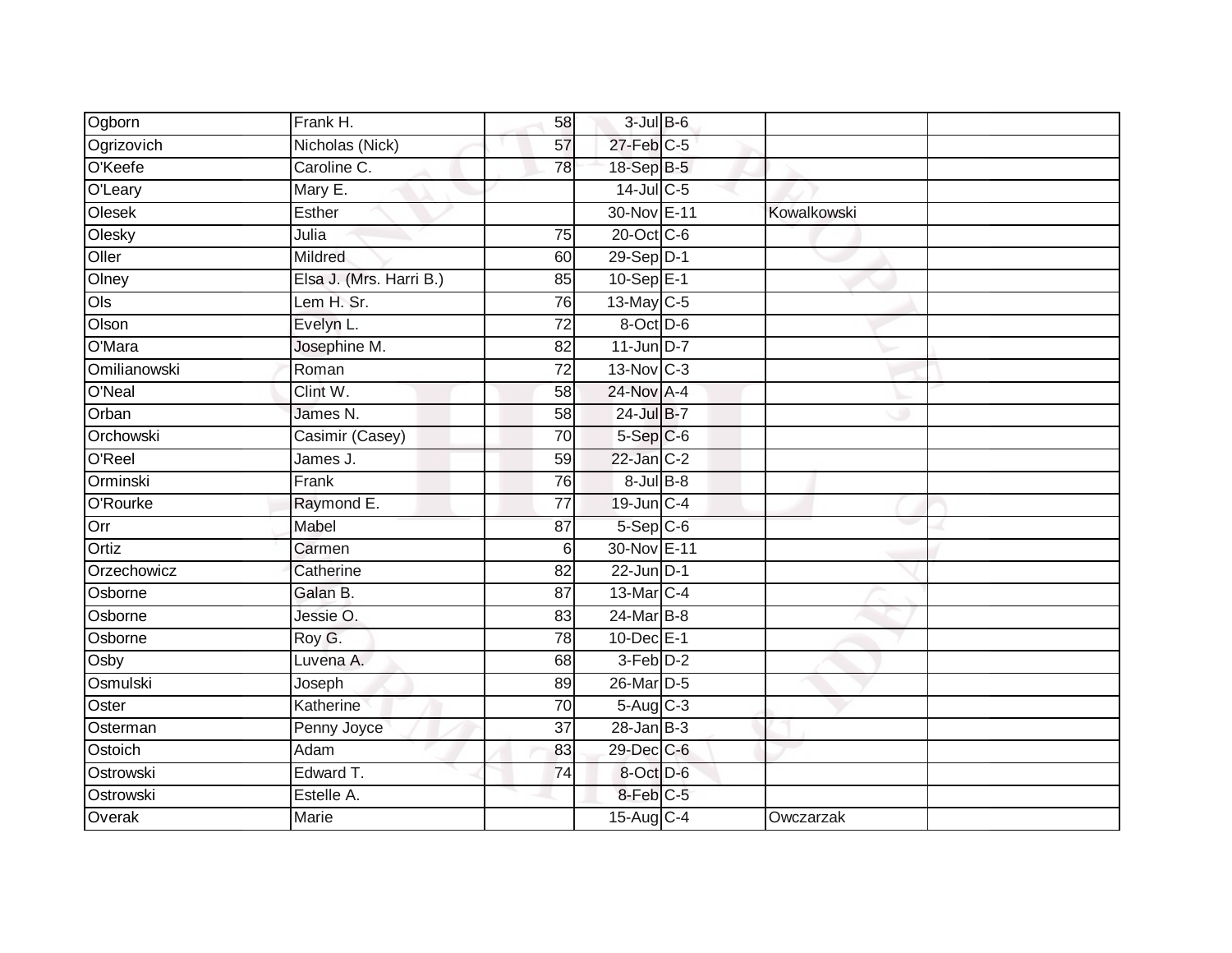| Owens       | Joseph H.              | 73              | $23$ -Jan $C-9$        |   |  |
|-------------|------------------------|-----------------|------------------------|---|--|
| Owens       | Minnie                 | 78              | $13-Aug$               |   |  |
| Paarlberg   | <b>Berniece</b>        | 58              | 21-Sep E-1             |   |  |
| Pabey       | Angel M.               | 60              | 15-Jul D-1             |   |  |
| Pachorek    | Julia                  | $\overline{84}$ | $5-Feb$ <sub>C-3</sub> |   |  |
| Paddack     | Bayless C.             | 77              | 26-Nov D-1             |   |  |
| Pagel       | Traci                  | 8               | 6-Oct                  | 1 |  |
| Pahl        | Philip J. (Rev.)       | 61              | $2$ -Jun $D-1$         |   |  |
| Paliga      | Joseph H.              | $\overline{73}$ | $2$ -Oct $D-2$         |   |  |
| Pallo       | Joseph F.              | 61              | $1-AprC-8$             |   |  |
| Pallo       | Joseph F.              | 61              | 31-Mar D-1             |   |  |
| Palma       | Thomas                 | 70              | $1-Feb$ C-5            |   |  |
| Palmer      | <b>Anna Bernice</b>    | 63              | $2$ -Jan $C-9$         |   |  |
| Palmer      | Charles K.             | 82              | 17-Jun C-1             |   |  |
| Palmer      | Helen S.               | $\overline{73}$ | 17-Feb E-1             |   |  |
| Palmonari   | Dorothy                | 63              | $1-Aug$ D-3            |   |  |
| Paolucci    | Patricia D.            | $\overline{24}$ | $13$ -Jul $D-1$        |   |  |
| Papachronis | Evangelos              | 61              | $9-Nov$ E-1            |   |  |
| Pappas      | Madora M.              | 79              | 16-Nov E-1             |   |  |
| Paradis     | Robert Sr.             | 65              | $25$ -Jun $B-4$        |   |  |
| Parbst      | Max Otto               |                 | $7$ -Oct $C-4$         |   |  |
| Parker      | Alexander E.           |                 | $1-Aug$ $D-3$          |   |  |
| Parker      | <b>Grace Ruth</b>      | 83              | 13-Mar C-4             |   |  |
| Parker      | Kevin B.               | 18              | $11$ -Jul D-7          |   |  |
| Parkman     | Jessie L.              |                 | 18-Aug D-1             |   |  |
| Parks       | Delywin Raymond        | 55              | 28-Apr D-1             |   |  |
| Parks       | George E.              | 56              | 15-May C-4             |   |  |
| Parmley     | Henry C.               | 40              | $5$ -Dec $F-1$         |   |  |
| Parsons     | <b>George Fredrick</b> | 78              | 29-Jun F-10            |   |  |
| Partain     | Lendal                 | 22              | 18-Aug D-1             |   |  |
| Paryzek     | John F.                | 83              | $28$ -Jan B-3          |   |  |
| Pasiemiak   | Kathryn                | $\overline{84}$ | $14$ -Feb $B$ -8       |   |  |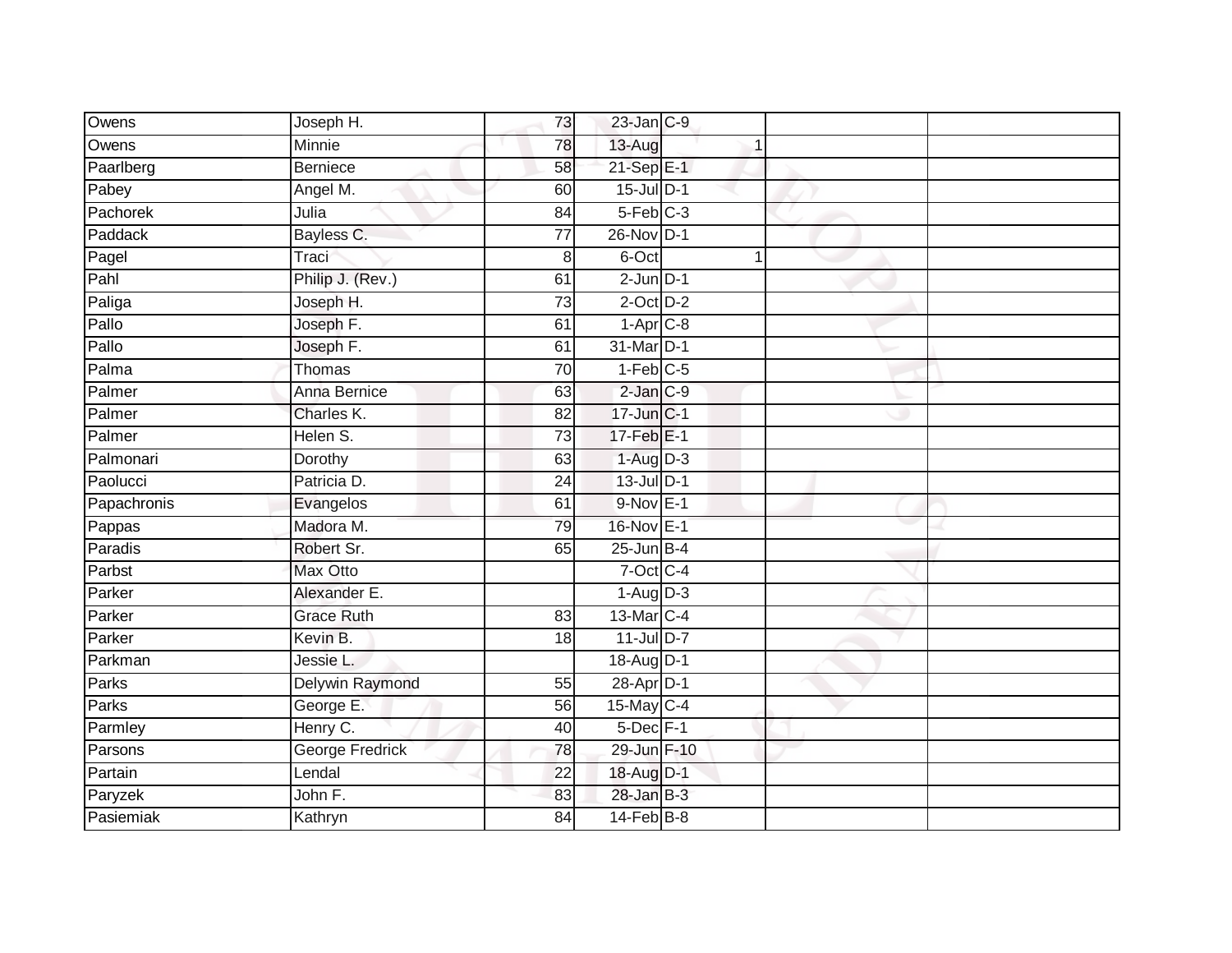| Pass        | Diane Lynn          | 20              | 11-Dec D-2              | Wilcox |                        |
|-------------|---------------------|-----------------|-------------------------|--------|------------------------|
| Pasztor     | Andrew J.           | 60              | 27-Jan C-10             |        |                        |
| Pataky      | George              | $\overline{71}$ | 26-Mar D-5              |        |                        |
| Patino      | Sara                | 62              | 27-Jan C-10             |        |                        |
| Patri       | Angelo              | $\overline{84}$ | 16-Jun C-1              |        |                        |
| Patrick     | Dewey               | 58              | $4-Sep$ $C-5$           |        |                        |
| Patterson   | James Marshal Sr.   |                 | $22-Apr$ <sub>C-3</sub> |        |                        |
| Patterson   | Toni                | 17              | $27$ -Jun $C-3$         |        |                        |
| Patton      | Martha A.           | 82              | $10-Sep$ E-1            |        |                        |
| Paul        | Cora M. (Mickey)    | $\overline{72}$ | 8-Aug B-7               |        |                        |
| Paul        | Julia               | 87              | 6-Feb B-11              |        |                        |
| Paulek      | John Alexander      | 84              | $14-Sep$ D-6            |        | Also listed as Paulke. |
| Paunicka    | Theresa             | 86              | 22-Oct B-8              |        |                        |
| Pavichevich | Scotty (Zigmund)    | 60              | 6-Feb B-11              |        |                        |
| Pavlekovich | Eva                 |                 | 29-Feb C-5              |        |                        |
| Pawelski    | Matilda             | 92              | $4$ -Dec $C$ -8         |        |                        |
| Pawlaczyk   | Sophie              | 64              | 30-Sep C-1              |        |                        |
| Pawlak      | <b>Frances</b>      | 76              | 25-Jan C-5              |        |                        |
| Pawlicki    | Walter S. (Rev.)    | 76              | 30-Oct 1, C-5           |        |                        |
| Pawlus      | Walter L.           | 76              | 25-Aug D-1              |        |                        |
| Payne       | <b>Shirley Mae</b>  | 46              | $6$ -Aug $B-3$          |        |                        |
| Pazera      | Ann                 | $\overline{71}$ | $9-Nov$ E-1             |        |                        |
| Pazolt      | Carrie              | 45              | $1-May$ <sub>C-3</sub>  | Cox    |                        |
| Pearey      | Timothy L.          | 29              | 8-Dec A-13              |        |                        |
| Peckham     | Brent B.            | 28              | $13$ -Jun $C-9$         |        |                        |
| Peek        | Gerald              | 68              | $5$ -Mar $C$ -8         |        |                        |
| Pejkovich   | Marko J. Jr. (Mike) | 48              | $3-Nov$ $C-8$           |        |                        |
| Pelcher     | Jean                | 66              | $13$ -Feb $D-6$         |        |                        |
| Pelfrey     | Harrietta M.        | 77              | $9$ -Dec $C$ -8         |        |                        |
| Pels        | Anna                | $\overline{77}$ | $2$ -Jan $C-9$          |        |                        |
| Penning     | William R.          | 88              | 24-Apr C-4              |        |                        |
| Peppigrew   | Everett R.          |                 | $5-MayB-7$              |        |                        |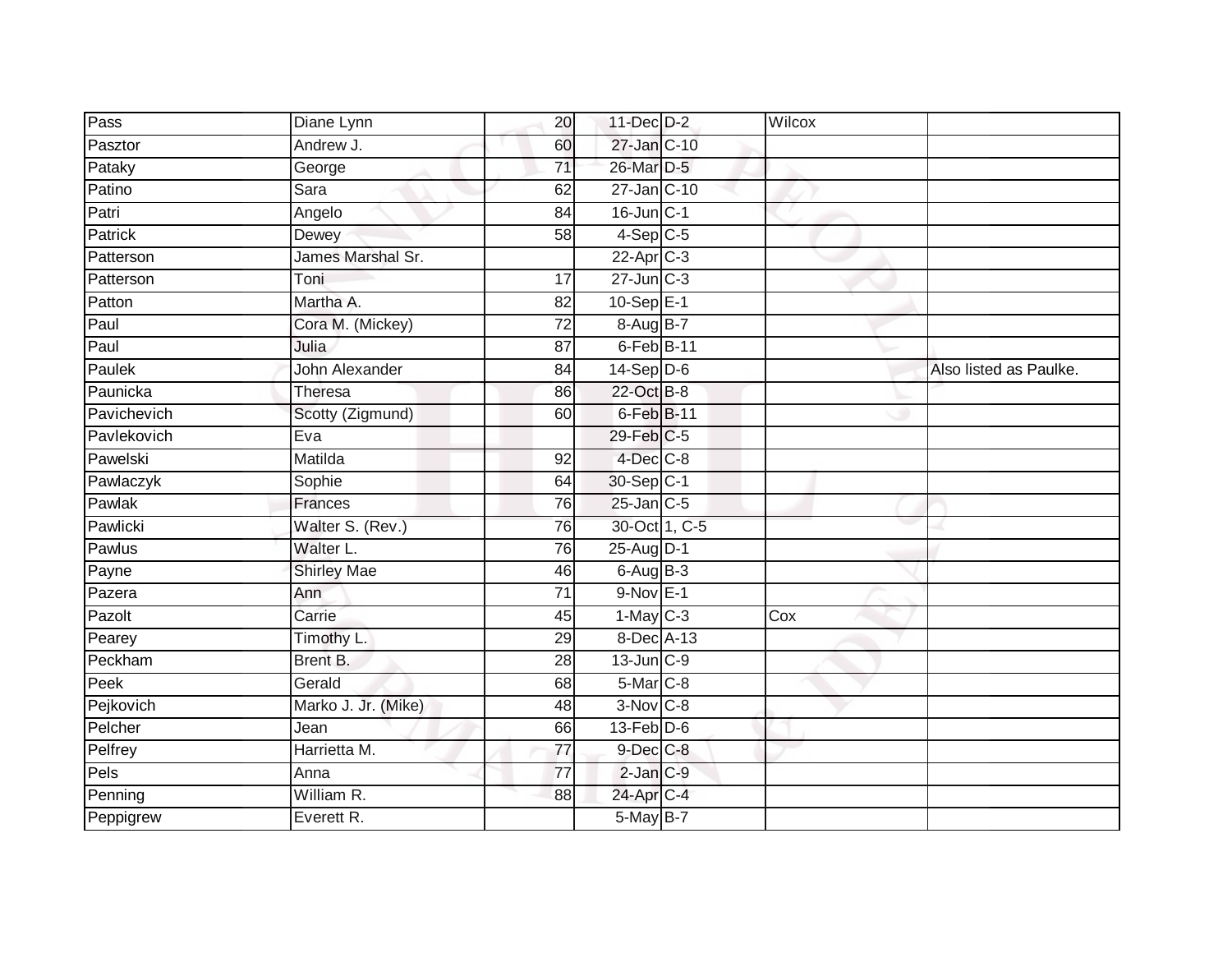| Perez           | James R.               | 23              | $7 - Jan$ B-4           |           |  |
|-----------------|------------------------|-----------------|-------------------------|-----------|--|
| Perez           | Jose A.                | 50              | $9-Sep$ $C-2$           |           |  |
| Pernal          | Leo J.                 | 64              | $1$ -Dec $C-4$          |           |  |
| Perov           | John J.                | 45              | 27-Aug B-7              |           |  |
| Perry           | <b>Billy</b>           | 30              | $23 - Jun$              | 1         |  |
| Perry           | Donna L.               | 46              | 15-Aug C-4              |           |  |
| Perry           | Louise                 | 69              | $24$ -Jun C-1           |           |  |
| Petelle         | Pauline                | 79              | $26$ -Feb $B-3$         | Schefler  |  |
| Peters          | Alfred                 | 67              | $20$ -Feb $D-4$         |           |  |
| Peters          | Carl W.                | 78              | 13-Mar C-4              |           |  |
| Peters          | Francis (Fritz)        | $\overline{38}$ | $15$ -Jul $D-1$         |           |  |
| Peters          | Gary (Franklin)        | 28              | $27$ -Mar $B$ -6        |           |  |
| Peters          | Keith                  | 14              | $5-Aug$ $C-3$           |           |  |
| Petersen        | Carl                   | 74              | 8-Oct D-6               |           |  |
| Petersen        | Huldah G.              | $\overline{80}$ | $4$ -Jul $B$ -6         |           |  |
| Peterson        | Dale Leslie            | 21              | 10-Nov A-5              |           |  |
| Peterson        | Logan                  |                 | $23$ -Apr $C-8$         |           |  |
| Peterson        | Mabel M.               | 85              | $29$ -Dec $C$ -6        |           |  |
| Petrlich        | John (Staff Sgt.)      | 9               | 3-Sep C-13              |           |  |
| Petroski        | <b>Tillie</b>          | $\overline{88}$ | 26-Dec C-11             |           |  |
| Petrovic        | Vojislav               | 69              | 14-May D-6              |           |  |
| Pettet          | Calvin D.              | 53              | $7 - Jan$ B-4           |           |  |
| Petty           | Harry E.               | 55              | $21 - \text{Sep}E - 1$  |           |  |
| Pezel           | Angeline               | 67              | 6-Mar C-4               | Baradziej |  |
| Pfauser         | Marie A.               | 78              | $12$ -Dec $C-5$         |           |  |
| Pfister         | Joseph G.              | $\overline{77}$ | $6$ -Feb $B$ -11        |           |  |
| Phares          | Earl K. (Tuck)         | 67              | $19-Sep$ <sub>C-6</sub> |           |  |
| Phelps          | Harold G.              | 74              | $10$ -Nov $A-5$         |           |  |
| <b>Phillips</b> | Frances B.             | 64              | 18-Jan C-4              |           |  |
| Phillips        | John H.                |                 | 22-Apr C-3              |           |  |
| Phillips        | <b>Wilfred Calvert</b> | 78              | 8-Aug B-7               |           |  |
| Phillips        | William                | 60              | $15$ -May C-4           |           |  |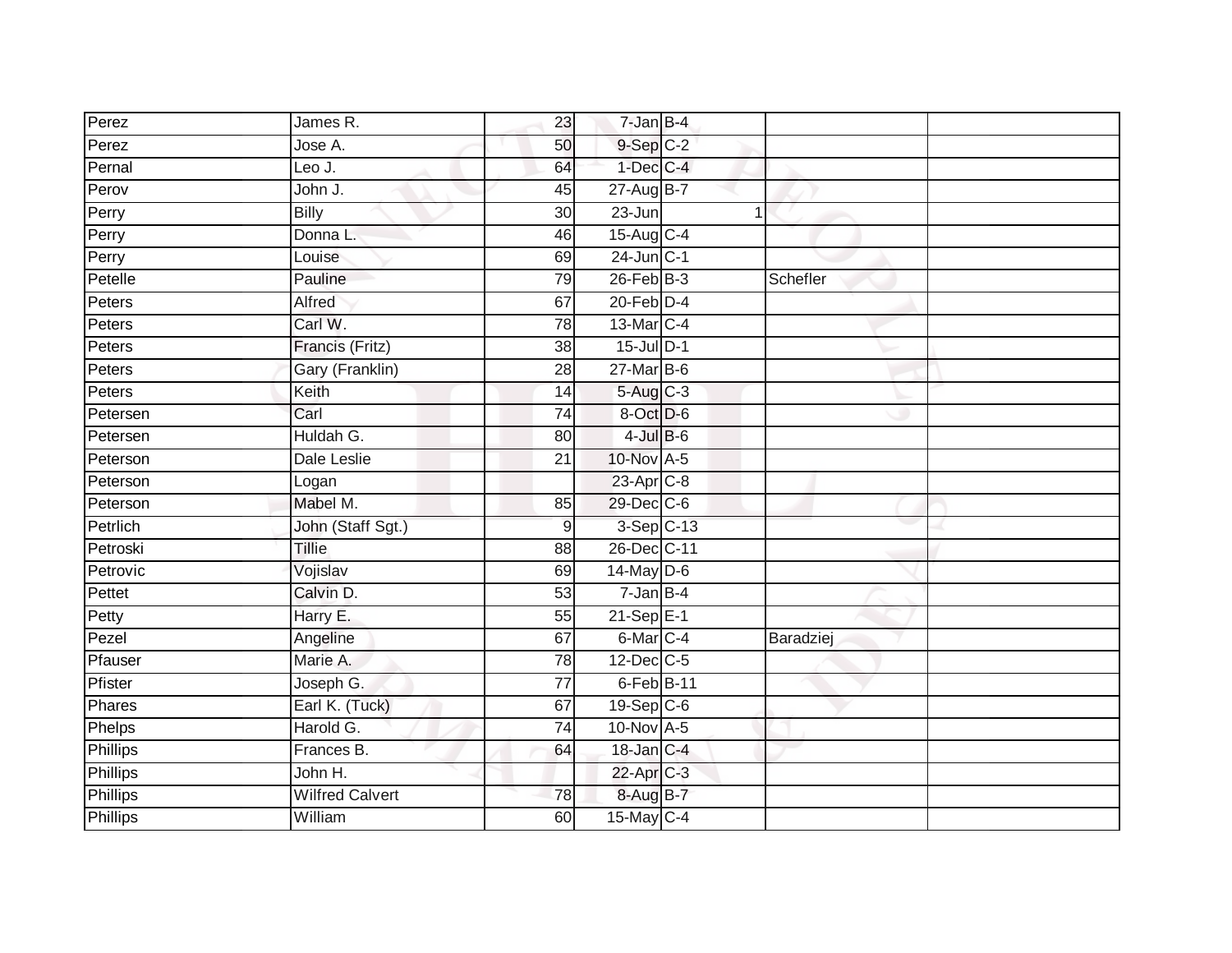| Piatt       | Dorothy          | 64              | 6-Jun C-8        |       |  |
|-------------|------------------|-----------------|------------------|-------|--|
| Pickel      | Ethel L.         | 71              | 23-Nov E-2       |       |  |
| Piech       | Max W. Sr.       | 62              | 25-Jun B-4       |       |  |
| Pierce      | William          | 59              | $1-May$ C-3      |       |  |
| Pietrucha   | Patricia         | $\overline{52}$ | 20-Nov C-4       | Kehoe |  |
| Pietrzak    | Bernadine M.     | 48              | $13$ -Jul $D-1$  |       |  |
| Pietrzak    | Julia            | 76              | $27$ -Mar $B$ -6 |       |  |
| Pikor       | Sophie           |                 | 16-Nov E-1       | Kozak |  |
| Pilarczyk   | Janette T.       | 69              | $4$ -May D-6     |       |  |
| Pilewski    | Walter           | $\overline{72}$ | 13-Mar C-4       |       |  |
| Pilmore     | Huberta          | 65              | $10$ -Nov A-5    |       |  |
| Pinch       | John             | 91              | $10$ -Jan C-4    |       |  |
| Pinkstaff   | Keeford T.       | 70              | $26$ -Jun $B-2$  |       |  |
| Piper       | Gilbert D.       | 58              | 30-Sep C-1       |       |  |
| Pittman     | Leota            | 80              | 26-Dec C-11      |       |  |
| Pivovarnik  | John S.          | 61              | 11-Apr C-4       |       |  |
| Pizer       | Ellen L.         | 69              | 11-Dec D-2       |       |  |
| Pizzino     | Angeline (Pat)   | 62              | $21-Sep$ E-1     |       |  |
| Placek      | Anna             | 67              | 22-Feb C-7       |       |  |
| Plesha      | Naomi Marie      | 1 day           | 29-May B-7       |       |  |
| Pliskey     | Florence T.      | 74              | $9$ -Oct $C$ -3  |       |  |
| <b>Plys</b> | John F.          | 79              | $25$ -Mar $B$ -6 |       |  |
| <b>Plys</b> | Madeline         | 67              | $3-Feb$ $D-2$    |       |  |
| Pocotte     | Irene R.         | 63              | 23-Dec A-7       |       |  |
| Poczatek    | Charles B.       |                 | 20-Apr F-11      |       |  |
| Podgorski   | Vernon Elwood    | 60              | $1-May$ C-3      |       |  |
| Podkul      | Lillian J.       | 60              | $11-Sep$ C-6     |       |  |
| Podkul      | Tillie (Kordyla) |                 | 19-Nov C-12      |       |  |
| Poirier     | Daniel R.        | 22              | 28-Sep F-1       |       |  |
| Poklemba    | John             | 78              | 16-Mar D-7       |       |  |
| Pollman     | Velma L.         | 82              | 8-Jul B-8        |       |  |
| Polomcak    | Michael          | $\overline{78}$ | $28$ -Jan $B-3$  |       |  |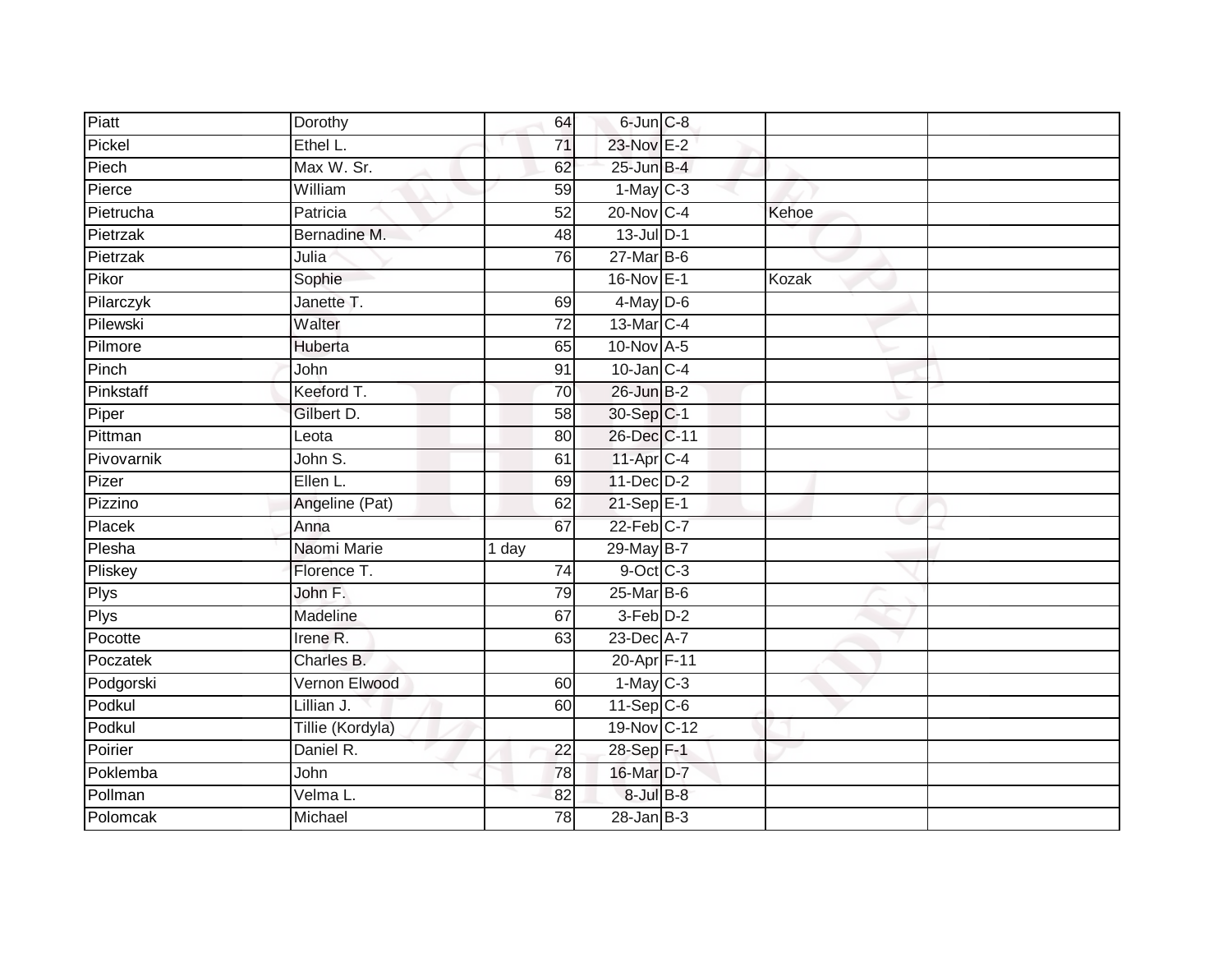| Poloncak     | Stephanie             | 69              | 11-Jul D-7            |  |  |
|--------------|-----------------------|-----------------|-----------------------|--|--|
| Polster      | William F.            | 49              | 10-Apr C-7            |  |  |
| Pompey       | Richard               | 33              | 24-Apr C-4            |  |  |
| Ponce        | David                 | 29              | 22-Sep C-7            |  |  |
| Ponce        | <b>Gilbert Andrew</b> | 16              | 28-Oct C-1            |  |  |
| Poninski     | Harry                 |                 | $23$ -Jan $C-9$       |  |  |
| Ponschke     | Edward J.             | 51              | 13-Nov C-3            |  |  |
| Poppen       | Fred                  | 75              | 27-Jan C-10           |  |  |
| Poracky      | Andrew P.             | $\overline{71}$ | 18-Dec C-9            |  |  |
| Poremba      | Bernard (Benny)       | 65              | 24-Mar B-8            |  |  |
| Porter       | Clifford S.           | 82              | 21-Oct C-5            |  |  |
| Posey        | Lorene                | 69              | 6-Nov C-8             |  |  |
| Postema      | Henry G.              | $\overline{71}$ | 8-Dec A-13            |  |  |
| Potosky      | Joseph E.             | 84              | $25$ -Jun $B-4$       |  |  |
| Potter       | William W.            | $\overline{74}$ | $2$ -Jan $C-9$        |  |  |
| Potts        | Beverly J.            | 46              | 13-Apr <sub>E-1</sub> |  |  |
| <b>Potts</b> | Mary D.               | $\overline{88}$ | 18-Feb C-3            |  |  |
| Poulsen      | Fred N.               | 70              | 10-Dec E-1            |  |  |
| Powell       | <b>Annie Mae</b>      | 64              | 4-Jun C-10            |  |  |
| Powell       | Joseph M. (Percy)     | $\overline{73}$ | $9$ -Dec $C$ -8       |  |  |
| Powell       | Juanita               |                 | $26$ -Feb $B-3$       |  |  |
| Powers       | Esther A.             | 79              | 16-Mar D-7            |  |  |
| Powers       | Helen M.              | 55              | $16$ -Dec $D-3$       |  |  |
| Prahlow      | Judith H.             | 44              | 5-May B-7             |  |  |
| Pratt        | Douglas Alan          | 18              | 27-Jul C-7            |  |  |
| Pratt        | Raymond O.            | 49              | 30-Dec D-5            |  |  |
| Preikschat   | Hattie J.             | 90              | 6-Nov C-8             |  |  |
| Premeske     | James W. Sr.          | 58              | 29-Aug B-6            |  |  |
| Prenol       | Luigi                 | 85              | 14-Dec D-16           |  |  |
| Prepsky      | Michael               | 64              | 22-Jun D-1            |  |  |
| Press        | Irene M.              | 66              | 31-Aug E-9            |  |  |
| Preston      | Robert Sr.            | 76              | 18-Apr C-6            |  |  |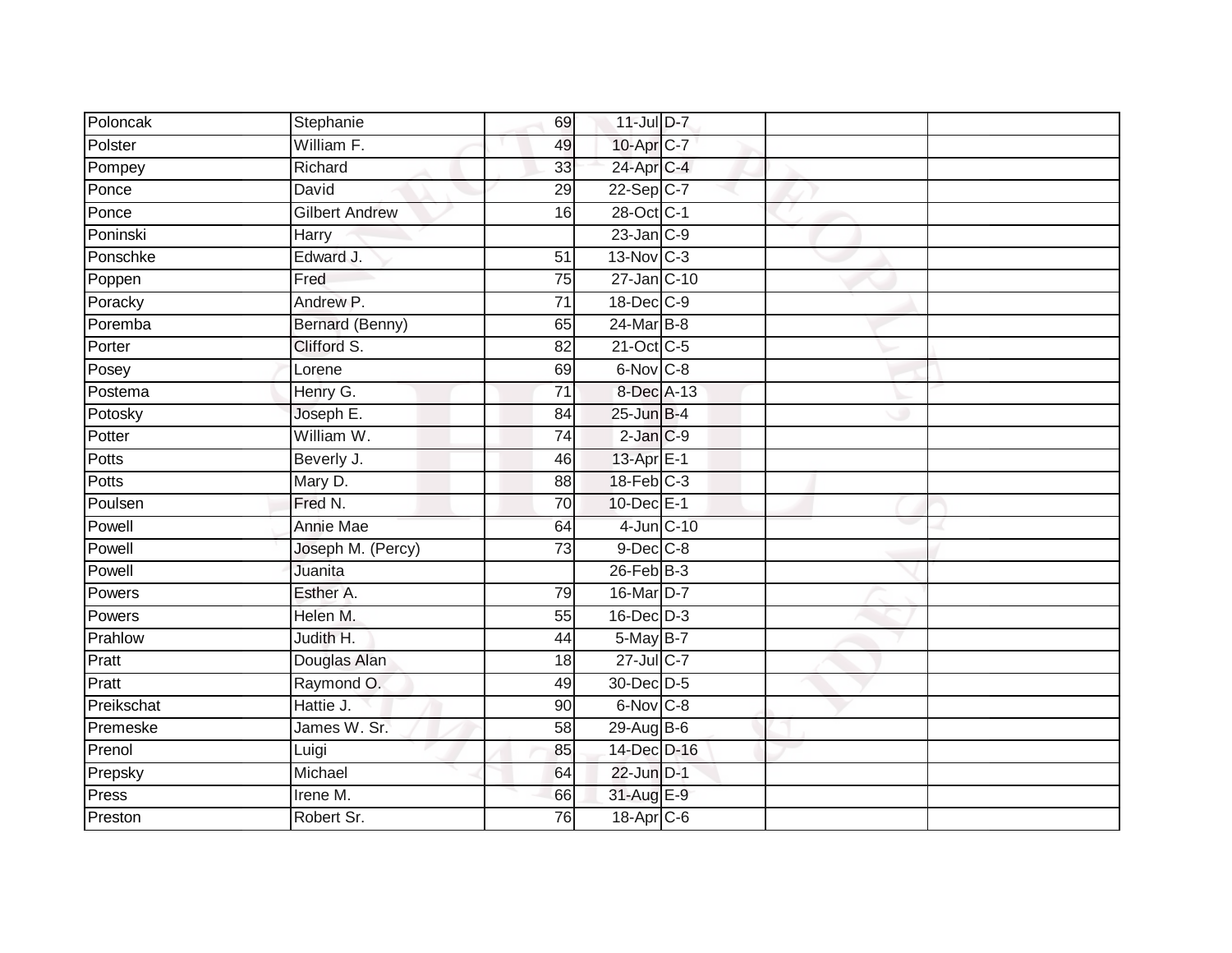| Pretka    | Sally               | 40              | $3$ -Jul $B$ -6   | Prochaska     |  |
|-----------|---------------------|-----------------|-------------------|---------------|--|
| Pribble   | George L.           | 55              | 24-Dec C-5        |               |  |
| Price     | Leon                | 11/2<br>months  | $7$ -Jul $B-4$    |               |  |
| Price     | Lewis W.            | 72              | $23 - Sep$ C-1    |               |  |
| Primer    | Helen               | 70              | 31-Aug E-9        | Perz          |  |
| Primm     | Carolina            | 69              | 12-Oct D-6        |               |  |
| Prince    | Annie Georgia       | 63              | $14 - Sep$ $D-6$  |               |  |
| Privat    | <b>Christine</b>    | $\overline{31}$ | $2-MarD-2$        | Andre         |  |
| Proctor   | Irene               | 18              | $18$ -Feb $C-3$   |               |  |
| Progar    | John G.             | 73              | $21$ -Jan $B-5$   |               |  |
| Prorok    | Julian              | 57              | 10-Mar B-4        |               |  |
| Prus      | Lottie              | $\overline{77}$ | 27-Jan C-10       | <b>Teles</b>  |  |
| Prusiecki | Mamie               | 84              | 30-Sep C-1        |               |  |
| Prusiecki | Sophie M.           | 77              | 24-Jan C-5        |               |  |
| Prusz     | Maymie              | 83              | 4-Nov C-4         |               |  |
| Przekwas  | Josephine           | 65              | $5-Feb$ $C-3$     | Zwierzykowski |  |
| Pucalik   | Lawrence J.         | 33              | 16-Nov E-1        |               |  |
| Puchowski | Theodore (Ted)      | 54              | 4-Jun C-10        |               |  |
| Puentes   | Connie              | 58              | $28$ -Aug C-6     |               |  |
| Pugh      | Joseph G.           | 53              | 25-Aug D-1        |               |  |
| Pugh      | June Louise         | 62              | 19-Mar E-5        |               |  |
| Pumnea    | <b>Charles</b>      |                 | $23$ -Mar $H-3$   |               |  |
| Punak     | Andrew P. Jr.       | 29              | 5-Dec F-1         |               |  |
| Pupaza    | Zaharie (Zack Pope) | 87              | $22$ -Jun $D-1$   |               |  |
| Purcell   | Anna Rose           | 90              | $11$ -Jan B-4     |               |  |
| Purdy     | Barbara M.          | 52              | $7 - Apr$ $C-1$   |               |  |
| Purkey    | Athol L.            | $\overline{72}$ | $8 -$ Jul $B - 8$ |               |  |
| Purkey    | Esther C.           | 69              | 20-Nov C-4        |               |  |
| Puryear   | William (Jackie)    | 28              | 14-Apr D-6        |               |  |
| Pushcore  | Andrew              |                 | 22-Feb C-7        |               |  |
| Puta      | Michaline           | 82              | 9-Jul F-1         |               |  |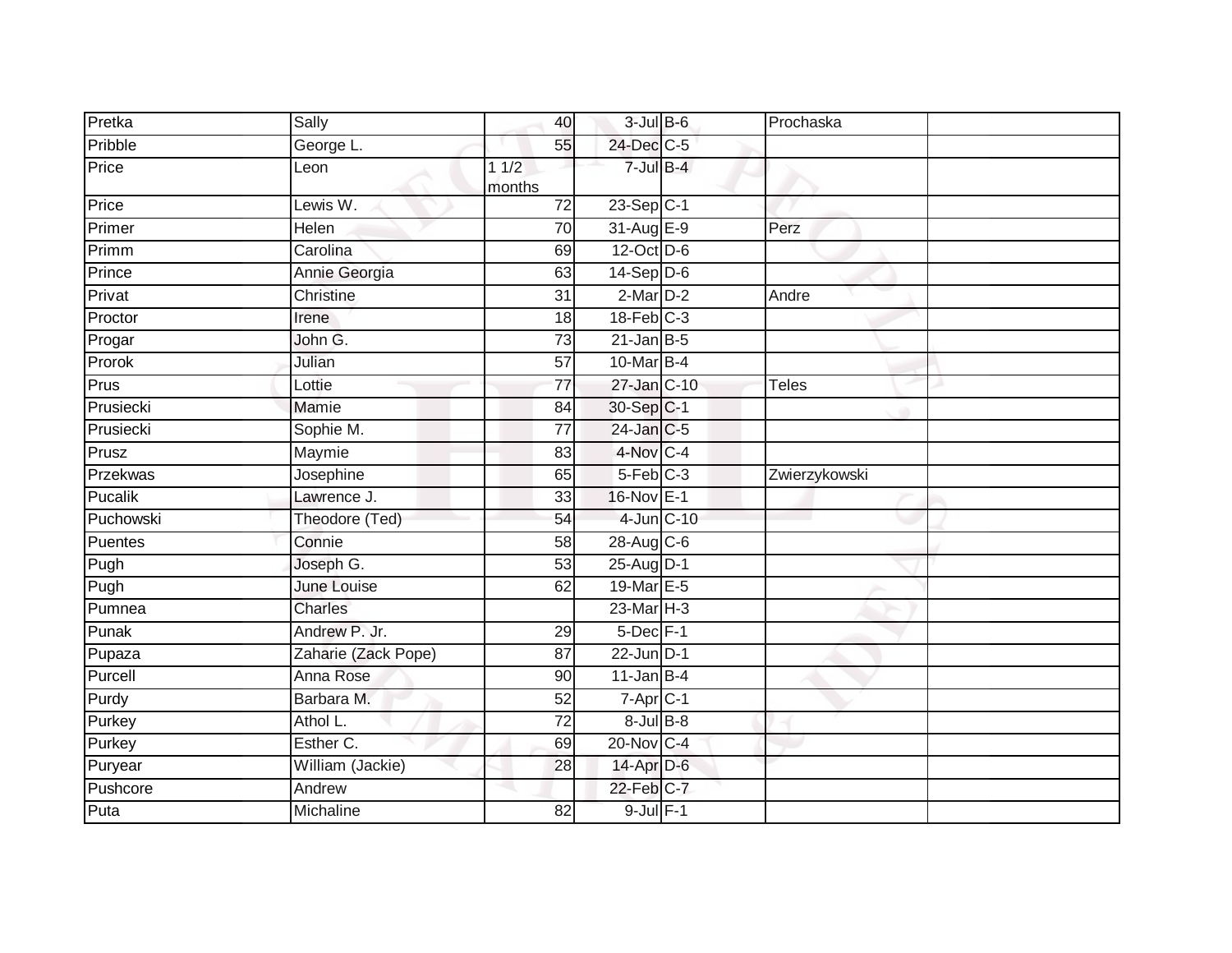| Quigley   | Marion E.             | 78              | 21-Mar C-6                   |                |  |
|-----------|-----------------------|-----------------|------------------------------|----------------|--|
| Quinn     | Michael               | 38              | 13-Apr <sub>E-1</sub>        |                |  |
| Rache     | <b>Esther</b>         | $\overline{72}$ | 12-May D-1                   | Furman         |  |
| Raczek    | Anna A.               |                 | 26-Oct C-6                   | Podgorny       |  |
| Radavich  | Peter P.              | 64              | 25-Aug D-1                   |                |  |
| Radigan   | Annie D.              | 95              | 10-Mar B-4                   |                |  |
| Radowski  | Joseph                | 85              | 10-Nov A-5                   |                |  |
| Radun     | Emma                  | 94              | $13-Apr \nightharpoonup 5-1$ |                |  |
| Ragan     | John M. (Bud)         | 65              | $26$ -Jun $B-2$              |                |  |
| Rahaw     | Andrew J.             | $\overline{77}$ | 27-Aug B-7                   |                |  |
| Rahn      | William               | 69              | $2$ -Jan $C-9$               |                |  |
| Rainford  | Florence M.           | 83              | 30-Nov E-11                  |                |  |
| Rakoczy   | Mary W.               | 87              | $9$ -Jan $C-9$               |                |  |
| Ramanna   | Charles R.            | 61              | $2$ -Jun $D-1$               |                |  |
| Ramirez   | Froylan J.            | 52              | 31-Mar D-1                   |                |  |
| Ramirez   | Mary Josephine        | 64              | 9-Jan C-9                    |                |  |
| Ranich    | Mary (Marica)         | $\overline{82}$ | 10-Feb E-15                  |                |  |
| Rankin    | Dudley Lamar          | $\overline{77}$ | 17-Apr E-2                   |                |  |
| Raszewski | Raymond               | 65              | $3$ -Jan $D$ -6              |                |  |
| Ray       | <b>Theresa</b>        | 74              | $29$ -Jan $C-3$              |                |  |
| Ray       | Walter S.             | 83              | $4-Sep C-5$                  |                |  |
| Reasoner  | Paul                  | 79              | 29-Jun F-10                  |                |  |
| Redar     | Anthony J.            | 60              | $21$ -Jul C-1                |                |  |
| Redar     | William E.            | 77              | 27-May B-7                   |                |  |
| Redding   | Catherine             |                 | $2-Mar$ D-2                  |                |  |
| Reding    | Jose Guadalupe (Lupe) | 51              | 23-Oct D-10                  |                |  |
| Redlich   | <b>Louise Hadley</b>  |                 | 29-Apr B-7                   |                |  |
| Redman    | Sylvia                | 59              | $25$ -Jul B-8                |                |  |
| Redmond   | <b>Brenda</b>         | 22              | $22$ -Jan $C-2$              |                |  |
| Reed      | <b>Barbara</b>        | 33              | 20-Mar C-5                   | <b>McMills</b> |  |
| Reed      | Bessie L.             | 87              | 4-Jan C-4                    |                |  |
| Reed      | <b>Charles</b>        |                 | 5-Oct B-11                   |                |  |
|           |                       |                 |                              |                |  |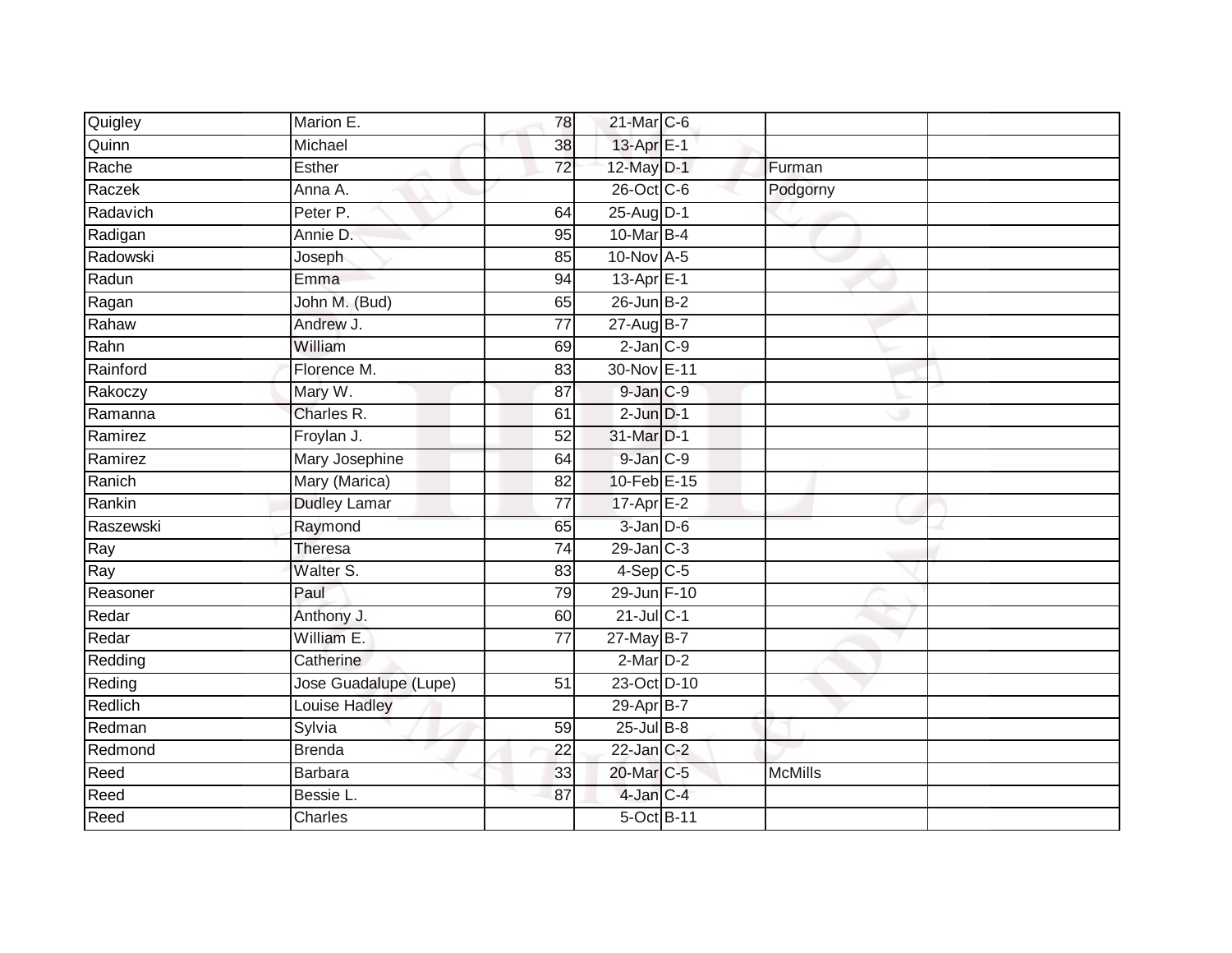| Reed         | Deon Lamont         | $\boldsymbol{8}$ | $3-Feb$ D-2       |        |
|--------------|---------------------|------------------|-------------------|--------|
| Reed         | Edna                | 68               | 5-Oct B-11        |        |
| Reed         | James V.            | 60               | 15-Jul D-1        |        |
| Reed         | Opal F.             | 65               | $17-Sep$ C-9      |        |
| Reeder       | George              | 86               | 6-Oct C-6         |        |
| Reeder       | Mary S.             | 65               | $8 - Jan$ $B - 5$ |        |
| Reese        | <b>Arthur Lee</b>   | 39               | $14$ -Feb $B$ -8  |        |
| Reese        | Edward E.           | 54               | 25-Nov C-4        |        |
| Reese        | Robert H.           |                  | 15-Apr C-5        |        |
| Regennitter  | Julianne D.         | $\overline{72}$  | 15-May C-4        |        |
| Rehder       | John H.             | 82               | 18-Sep B-5        |        |
| Reid         | Lucille             | 76               | $11-Sep$ C-6      |        |
| Reinert      | Lena S.             | 73               | 4-Jun C-10        |        |
| Reinhardt    | Gerhart             | 54               | 19-Mar E-5        |        |
| Reitz        | Herbert W. (Whitey) | 58               | 24-Mar B-8        |        |
| Rencenberger | Georgia             | 85               | 6-Feb B-11        |        |
| Render       | Anna W.             | $\overline{78}$  | 27-Aug B-7        |        |
| Repay        | John M.             | $\overline{58}$  | 26-Oct C-6        |        |
| Repking      | Joseph T.           | 83               | 15-Dec B-7        |        |
| Reynolds     | Lottie              | 86               | $15-Apr$ $C-5$    |        |
| Rezek        | Robert F. Sr.       | 46               | 30-Oct C-5        |        |
| Rhoades      | Rose H.             | $\overline{71}$  | $24$ -Jul B-7     | Zubeck |
| Rhodes       | John W.             | 55               | $2$ -Jan $C-9$    |        |
| Rhodes       | John Wesley         | 61               | $5$ -Dec $F-1$    |        |
| Rice         | Mildred E.          | $\overline{72}$  | $9$ -Jul $F-1$    |        |
| <b>Rich</b>  | Harold              | 62               | $5-Mar$ $C-8$     |        |
| <b>Rich</b>  | Simon J.            | 79               | 14-Nov C-5        |        |
| Richards     | J.P.                | 60               | $10$ -Jan C-4     |        |
| Richardson   | George W. Jr.       | 64               | 8-Dec A-13        |        |
| Richardson   | Oral A.             | 78               | 30-Jan C-10       |        |
| Richardson   | Ruben C.            | 56               | 8-Jul B-8         |        |
| Rickelman    | Thurman (Rick)      | 63               | 25-Aug D-1        |        |
|              |                     |                  |                   |        |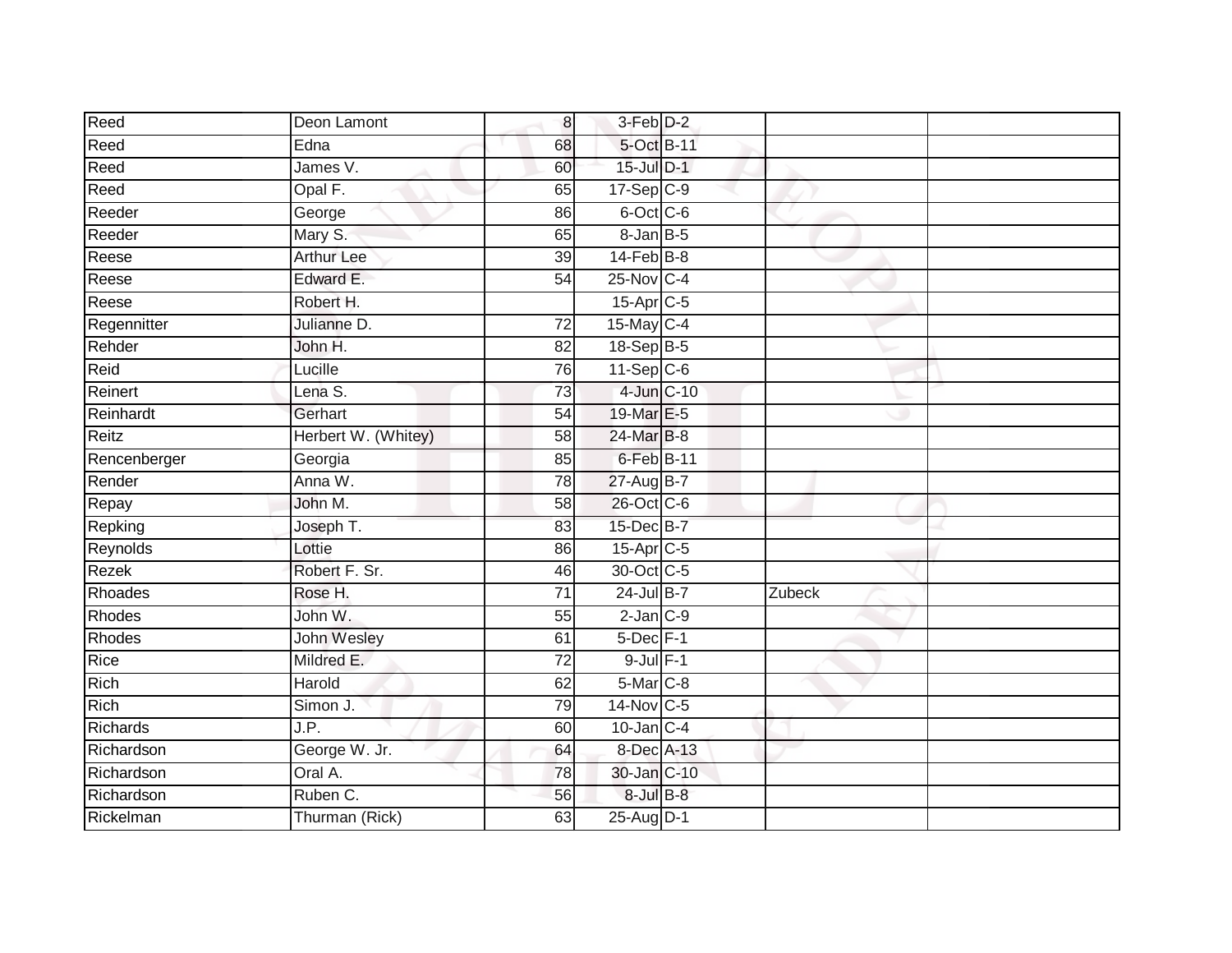| Rickert        | Herbert D.            | 39              | 7-Apr C-1              |              |     |                   |
|----------------|-----------------------|-----------------|------------------------|--------------|-----|-------------------|
| Rickman        | Andrew S.             | 97              | 7-Apr <sub>C-1</sub>   |              |     |                   |
| Ridenour       | <b>Eric Scott</b>     | 11 days         | 6-Aug B-3              |              |     |                   |
| Ridge          | <b>Charles Clyde</b>  | 76              | $19-Sep$ $C-6$         |              |     |                   |
| Ridge          | Robert C.             | $\overline{51}$ | $31$ -Jan D-7          |              |     |                   |
| Riechers       | Edward H.             | 70              | $13$ -Feb $D-6$        |              |     |                   |
| Ring           | Margaret              | 97              | $24$ -Nov $A-4$        |              |     |                   |
| Riordan        | Mary                  | 25              | 30-Mar                 |              |     | Picture included. |
| Rivas          | <b>Dolores</b>        | $\overline{77}$ | 24-Apr C-4             |              |     |                   |
| Rivera         | <b>Michelle Marie</b> | 5 <sub>5</sub>  |                        | 4-Dec 1, C-8 |     |                   |
| Rivera         | Ruben                 | 26              | 15-Sep D-1             |              |     |                   |
| Rivera         | Virginia              | 52              | 13-May C-5             |              |     |                   |
| Roadlander     | <b>Ruby Irene</b>     | 54              | 4-Apr B-9              |              |     |                   |
| <b>Robers</b>  | Martin T.             | 63              | 28-Oct C-1             |              |     |                   |
| <b>Roberts</b> | <b>Hubert Wayne</b>   | 66              | 26-May B-6             |              |     |                   |
| Roberts        | Lillian               | 91              | $15$ -Jan $C-3$        |              |     |                   |
| Roberts        | Mary Tamminga         | 80              | 23-Jan C-9             |              |     |                   |
| Robertson      | <b>Charles Dewey</b>  | 81              | 14-Mar C-6             |              |     |                   |
| Robertson      | Ella                  |                 | 18-May B-17            |              |     |                   |
| Robertson      | Emma M.               | 78              | 10-Feb <sup>E-15</sup> |              |     |                   |
| Robinson       | Frank Jr.             | 23              | $12$ -May D-1          |              |     |                   |
| Robinson       | Orville Benjamin      | 87              | $7 - Apr$ $C-1$        |              |     |                   |
| Robinson       | Paul L.               | 61              | 13-Nov C-3             |              |     |                   |
| Robinson       | Rella C.              | 78              | $11$ -Dec $D-2$        |              |     |                   |
| Robinson       | Virginia              | 72              | $6$ -Jul $E-1$         |              |     |                   |
| Robinson       | Wilda (Billie)        | 50              | 30-Jul F-1             |              |     |                   |
| Robling        | Pauline               | $\overline{71}$ | $4$ -May $D$ -6        |              |     |                   |
| Robson         | Henry (Papa Charlie)  | 80              | 29-Oct E-4             |              |     |                   |
| Roche          | Virginia M.           | 61              | $1$ -Oct $D-1$         |              |     |                   |
| Rockey         | Eleanore A.           | 66              | $22$ -Jun $D-1$        |              |     |                   |
| Rodriguez      | Domingo               | 59              | 21-Apr D-1             |              |     |                   |
| Rodriguez      | Mary Jean             | 63              | $13$ -Jul $D-1$        |              | Dec |                   |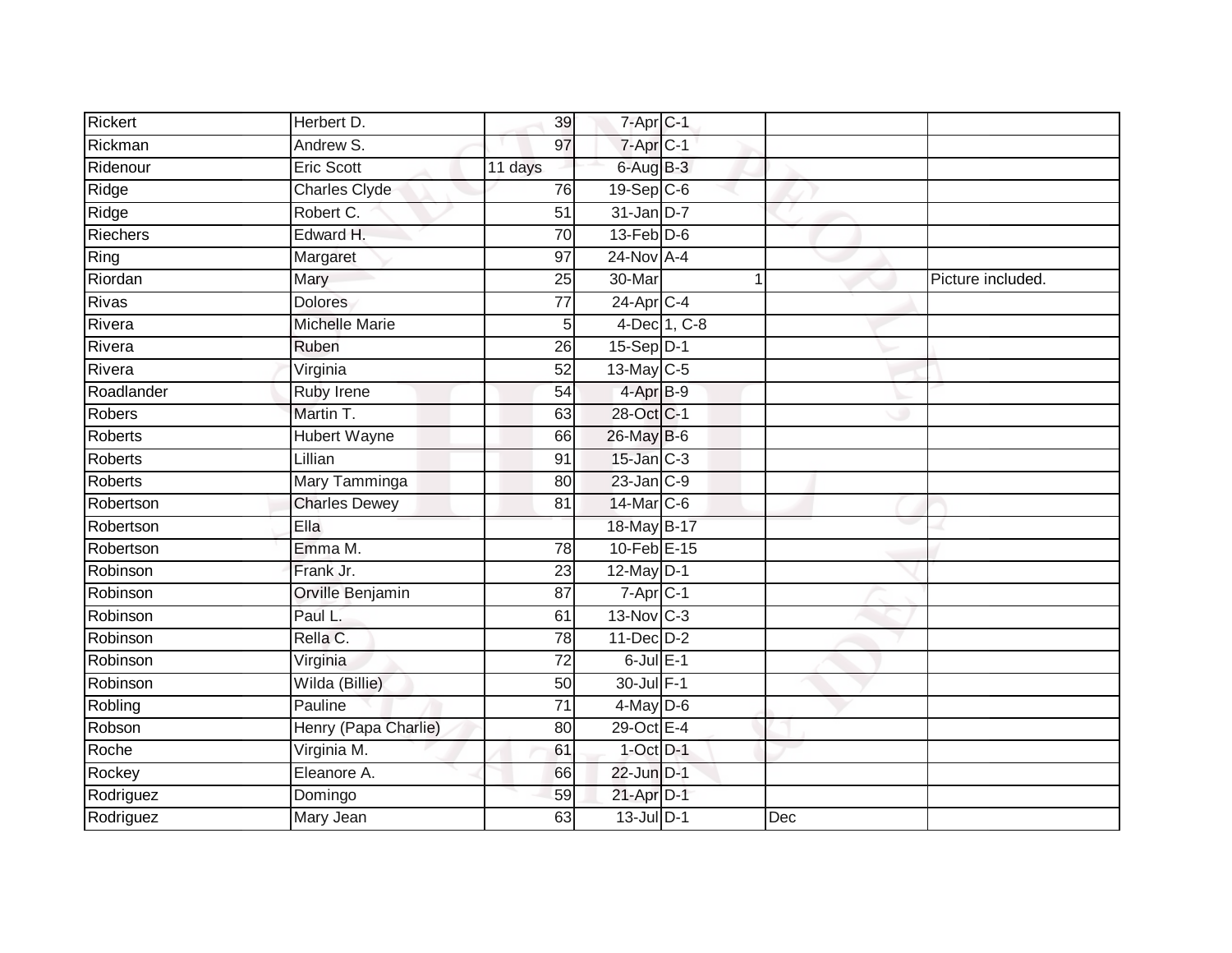| Rodriguez      | Pablo Chavez       | 87       |                         | $2$ -Jul $C$ -13 |             |                                  |
|----------------|--------------------|----------|-------------------------|------------------|-------------|----------------------------------|
| <b>Roebuck</b> | Mae M. (Gath)      | 65       | 13-Aug C-6              |                  |             |                                  |
| Roerdink       | Ann C.             | 76       | 26-Feb B-3              |                  | Fassbender  |                                  |
| Rogers         | Anthony Sr.        | 69       | 25-Sep B-8              |                  |             |                                  |
| Rogers         | James              | 40       | 18-Sep B-5              |                  |             |                                  |
| Rogers         | <b>Stella</b>      |          | $19-Sep$ <sub>C-6</sub> |                  |             |                                  |
| Rognone        | Mary               | 79       | 24-Oct C-4              |                  |             |                                  |
| Rohrman        | Theresa            | 84       | $7-Feb$ B-11            |                  |             |                                  |
| Rokosz         | Florence J.        | 53       | 29-Oct E-4              |                  |             |                                  |
| Rokosz         | Wanda C.           | 61       | $18 - Jan$ $C - 4$      |                  | Langer      |                                  |
| <b>Rollins</b> | Emeline            | 51       | $10$ -Jan C-4           |                  |             |                                  |
| Roman          | John               | 63       | $9-Sep$ $C-2$           |                  |             |                                  |
| Romanak        | <b>Eric James</b>  | 7 months | 6-Jun C-8               |                  |             |                                  |
| Romer          | Ronald             | 47       | 19-Oct                  | 1                | ال          | Picture of incident<br>included. |
| Romerofsky     | Frieda             | 86       | $1-AprC-8$              |                  |             |                                  |
| Rommelfanger   | Geraldine M.       | 67       | $2$ -May C-5            |                  |             |                                  |
| Roos           | Margaret (Marge)   | 53       | $3$ -Jul $B$ -6         |                  |             |                                  |
| Root           | Maudie M.          | 74       | 31-Mar D-1              |                  |             |                                  |
| Rorris         | Asemena (Sylvia)   | 90       | 14-Nov C-5              |                  |             |                                  |
| Rosales        | Regina L.          | 33       | 22-Dec C-5              |                  |             |                                  |
| Rose           | Lloyd              | 94       | $10$ -Jan $C-4$         |                  |             |                                  |
| Rose           | Margaret S.        | 58       | $25$ -Mar $B$ -6        |                  |             |                                  |
| Rose           | Vernie             | 79       | $24$ -Feb $G-6$         |                  |             |                                  |
| Rosebrock      | Anne C.            | 79       | 18-Jun C-9              |                  |             |                                  |
| Rosenberry     | <b>Aunt Fannie</b> | 98       | 26-Aug C-2              |                  |             |                                  |
| Rosinia        | James L.           | 52       | $21-Apr D-1$            |                  |             |                                  |
| Rosinski       | Edward M.          | 78       | 28-Nov C-3              |                  |             |                                  |
| Ross           | John F. Jr.        | 63       | $2$ -May C-5            |                  |             |                                  |
| Rost           | Alwina             | 95       | 6-Mar C-4               |                  |             |                                  |
| Roszhart       | Grayce H.          |          | $4$ -Jan $C-4$          |                  | Fitzpatrick |                                  |
| <b>Roteck</b>  | Frank G. Sr.       | 70       | 28-Jul D-1              |                  |             |                                  |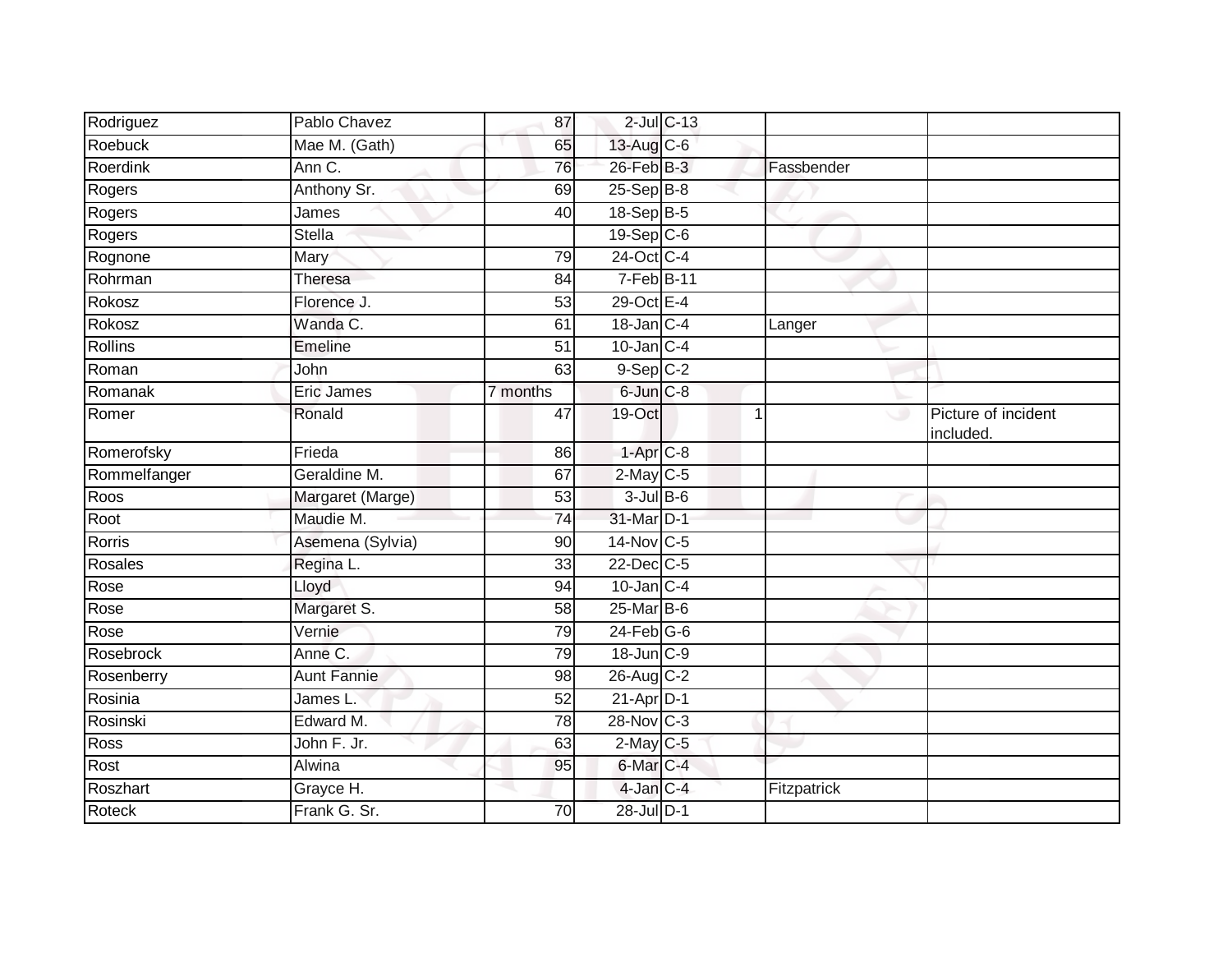| Rothenberg    | Dora                  | 81              | 24-Mar B-8      | Keel   |  |
|---------------|-----------------------|-----------------|-----------------|--------|--|
| Rothenberg    | Louis W.              | 72              | 30-Mar E-15     |        |  |
| Rottenberg    | Bessie R.             | 82              | $2$ -Dec $C-1$  |        |  |
| Rouse         | Zina                  | 63              | $6$ -Aug $B$ -3 |        |  |
| Rouser        | Wilma E.              | 44              | 20-Nov C-4      |        |  |
| Rowe          | Verna M.              | 62              | $6$ -Oct C-6    |        |  |
| Roy           | Lloyd B.              | 55              | 29-Dec C-6      |        |  |
| Rozhon        | Edward J.             | 69              | 6-Nov C-8       |        |  |
| Rubino        | Margherita            | 74              | $14$ -May D-6   |        |  |
| Rudesill      | Nellie (Tiny)         |                 | 22-Oct B-8      |        |  |
| <b>Ruffin</b> | Estell                | 50              | $2$ -Nov $D-14$ |        |  |
| Rummell       | Emerson E.            | 52              | 15-Jun E-10     |        |  |
| Rupcich       | Peter                 | 85              | $14$ -Apr $D-6$ |        |  |
| Rusinski      | Raymond R.            | 72              | 15-Aug C-4      |        |  |
| Russel        | Clara                 | 88              | 10-Aug D-2      |        |  |
| Russell       | Helen M.              | 64              | 3-Mar B-6       |        |  |
| Russell       | Mary                  | $\overline{24}$ | $18$ -Feb $C-3$ |        |  |
| Russell       | Ronda                 | 20              | $18$ -Feb $C-3$ |        |  |
| Russell       | Roosevelt             | 64              | 5-Feb C-3       |        |  |
| Russell       | <b>Walter Richard</b> | $\overline{50}$ | 14-Jul C-5      |        |  |
| Rutherford    | Annie Mae             |                 | 12-Oct D-6      |        |  |
| Rutz          | Gustav W.             | 90              | $2-Sep C-9$     |        |  |
| Ruzek         | Marie                 | 87              | 16-Dec D-3      |        |  |
| Ruzycki       | Eugenia M.            | 69              | 17-Jul C-14     |        |  |
| Ryan          | <b>Charles</b>        | 92              | $14-Oct$ $C-2$  |        |  |
| Rybarczyk     | George M.             | 61              | $25$ -Jul $B-8$ |        |  |
| Rybicki       | Cecelia               | 67              | 13-Nov C-3      |        |  |
| Ryder         | Margaret              | $\overline{71}$ | 23-Oct D-10     | Lauber |  |
| Ryerson       | Elsie                 |                 | 5-Mar C-8       |        |  |
| Rylander      | Kenneth               | 48              | 7-Feb B-11      |        |  |
| Ryzewski      | Helen V.              | 75              | $1-AprC-8$      |        |  |
| Rzepski       | M. Elvira (Sister)    | $\overline{72}$ | 14-Jul C-5      |        |  |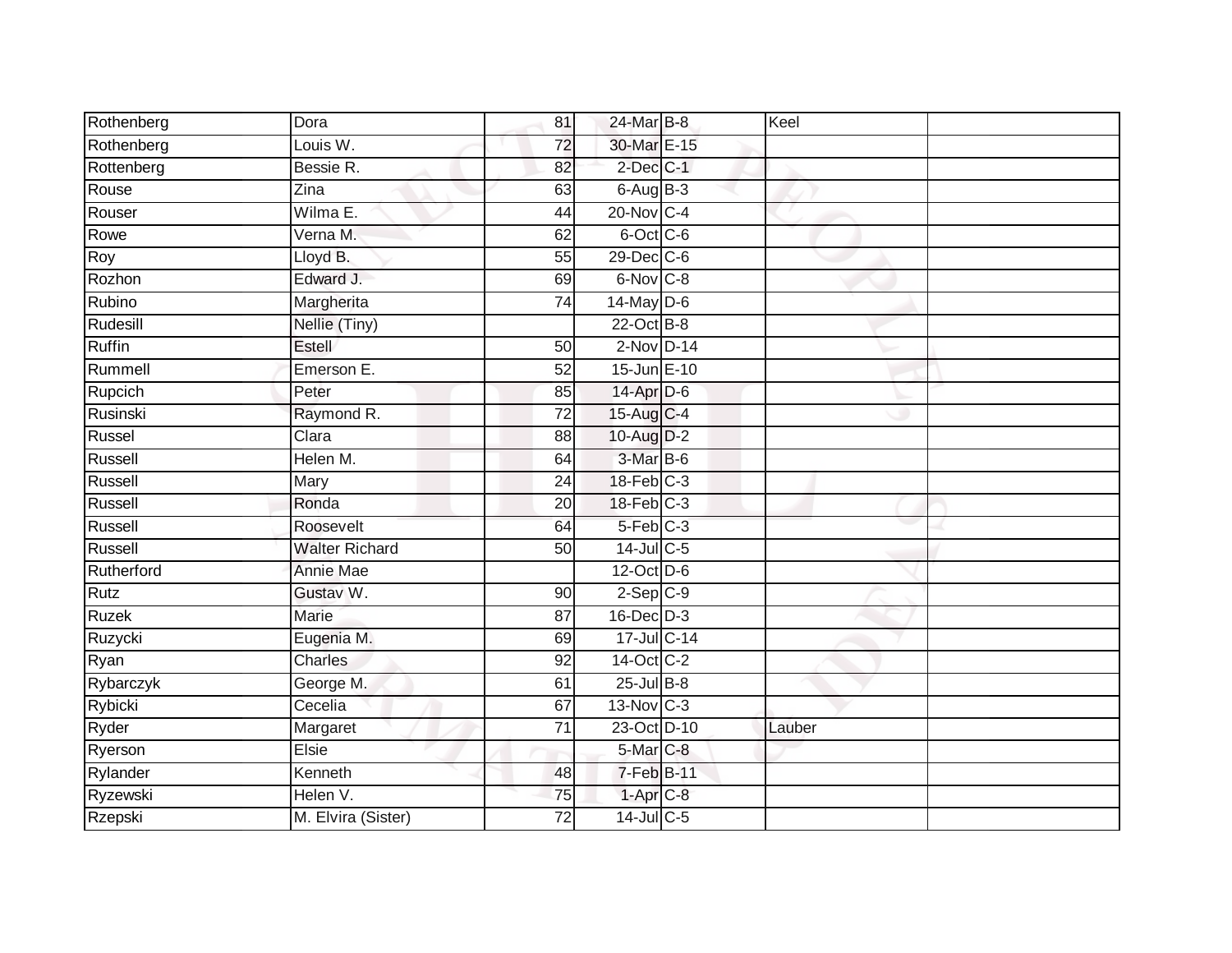| Rzonca         | Adeline           | 67              | 29-May B-7      | Barnas       |  |
|----------------|-------------------|-----------------|-----------------|--------------|--|
| Rzonca         | Walter            | 70              | 16-Oct D-10     |              |  |
| Sabaitis       | Walter J. Sr.     | 74              | 26-Mar D-5      |              |  |
| Sabo           | Paraschiva        | 92              | $20$ -Feb $D-4$ |              |  |
| Sabo           | Priscilla         | 69              | $12-Sep$ C-3    | <b>Urzik</b> |  |
| Sabovich       | Steve F. (Stitch) | 67              | 26-Dec C-11     |              |  |
| Saksa          | Agnes             | 78              | $7-MarB-3$      |              |  |
| Salaba         | Veronica F.       | 69              | $20$ -Feb $D-4$ |              |  |
| Salazar        | <b>Delia</b>      | 31              | 25-Mar B-6      |              |  |
| Salazar        | Rosendo           | 18              | $11$ -Jul $D-7$ |              |  |
| Salehar        | Edward J.         | 40              | $23$ -Jun $C-1$ |              |  |
| <b>Sales</b>   | William R.        | $\overline{77}$ | $7-Sep$ $D-2$   |              |  |
| Saliga         | John G.           | 57              | 20-Jan F-11     |              |  |
| <b>Salinas</b> | Ignacio           | 52              | 21-Jul C-1      |              |  |
| <b>Salinas</b> | Isabel R.         | 60              | 7-Oct C-4       |              |  |
| Salka          | Julius            | $\overline{74}$ | 30-Jun C-7      |              |  |
| Salmon         | Eva Mae           | $\overline{75}$ | 18-Aug D-1      |              |  |
| Salmon         | Lawrence A.       | 82              | 29-Aug B-6      |              |  |
| Sampsell       | Gladys            | 62              | 3-Sep C-13      | <b>Black</b> |  |
| Samulowitz     | George            | $\overline{77}$ | $10$ -Jun B-7   |              |  |
| Sanchez        | Andres            | 76              | 16-May C-7      |              |  |
| Sanchez        | Benjamin          | $\overline{21}$ | $29-Sep$ $D-1$  |              |  |
| Sanchez        | Jimmy             | 18              | 30-Oct C-5      |              |  |
| Sanchez        | Rufino            | 80              | 19-Nov C-12     |              |  |
| Sanders        | Dorothy Mae       | 58              | 30-Mar E-15     |              |  |
| Sanders        | Excell            | 50              | $26-Sep \tE-1$  |              |  |
| Sanders        | Mary              | 78              | $1-Dec$ $C-4$   | Walsko       |  |
| Sanders        | Ralph E.          | 60              | 28-Nov C-3      |              |  |
| Sanders        | Thomas R.         | 28              | 19-Aug D-1      |              |  |
| Sanders        | Wes Ernest Sr.    | 42              | $1$ -Oct $D-1$  |              |  |
| Sands          | Frank             | 66              | 22-Oct B-8      |              |  |
| Sanger         | Virgil J.         | 76              | 10-Feb E-15     |              |  |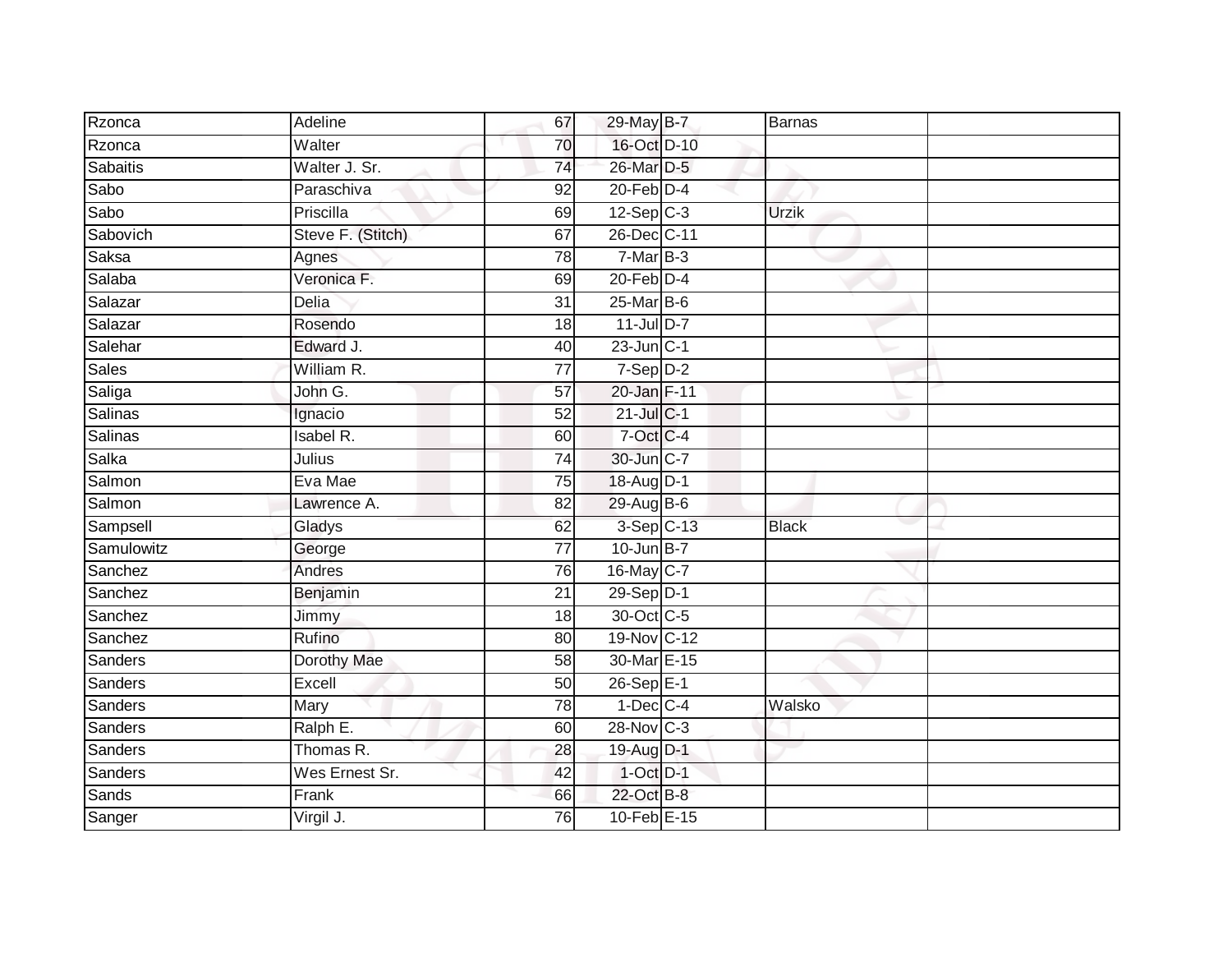| Santino      | Cruciano              | 86              | 14-Oct C-2              |  |  |
|--------------|-----------------------|-----------------|-------------------------|--|--|
| Sargent      | Charles E.            | 88              | 8-Sep D-1               |  |  |
| Sarrett      | William J. Jr.        | 59              | $27$ -Jun $C-3$         |  |  |
| Sauder       | Norman Allan          | 38              | $1-Apr$ <sub>C-8</sub>  |  |  |
| Sayger       | Lester L.             | 76              | 26-Dec C-11             |  |  |
| Scanlon      | Margaret              |                 | $11$ -Jan B-4           |  |  |
| Schaafsma    | <b>Gerald Richard</b> | 49              | 5-Oct B-11              |  |  |
| Schab        | Lisa Marie            | Infant          | 27-May B-7              |  |  |
| Schafer      | Edith R.              | 49              | $24$ -Aug D-2           |  |  |
| Schalow      | Edward                | 81              | 24-Jul B-7              |  |  |
| Schau        | Raymond C. Sr.        | 67              | 10-Dec E-1              |  |  |
| Scheeringa   | Margaret              | 83              | 28-Apr D-1              |  |  |
| Scheffler    | William S. Sr.        | 62              | 26-Aug C-2              |  |  |
| Scherer      | Vivian                |                 | 14-Aug C-7              |  |  |
| Scheuneman   | Ethel G.              | $\overline{84}$ | 20-Oct C-6              |  |  |
| Schimming    | Lester S.             | 76              | 8-Feb C-5               |  |  |
| Schipper     | C. Helen              | 56              | $2-AprC-7$              |  |  |
| Schmell      | Kalman                | 20              | 30-Jul F-1              |  |  |
| Schmid       | Karl H.               | 73              | $24$ -Jun $C-1$         |  |  |
| Schmidt      | Ann M.                | 60              | $3-Nov$ C-8             |  |  |
| Schmidt      | Henry L.              | 87              | 26-Mar D-5              |  |  |
| Schoenberger | H. R. (Dick)          | 45              | $7$ -Oct C-4            |  |  |
| Schoenfeld   | John A. Sr.           | 67              | $19-Sep$ <sub>C-6</sub> |  |  |
| Schofield    | Fred W.               | 75              | $24$ -Jul B-7           |  |  |
| Schoon       | <b>Bud Robert</b>     | 61              | 12-May $D-1$            |  |  |
| Schoon       | Lyda Fulton           | 83              | $3-Sep$ C-13            |  |  |
| Schoop       | Martha E.             | 60              | 29-Dec C-6              |  |  |
| Schouten     | Wayne R.              | 18              | 24-Aug D-2              |  |  |
| Schramm      | Frieda                | 73              | 28-Mar B-5              |  |  |
| Schramm      | Susan A.              | 77              | 9-Mar F-6               |  |  |
| Schramm      | William P.            | 67              | 17-Mar C-3              |  |  |
| Schreech     | Carl                  | $\overline{71}$ | 13-Jun C-9              |  |  |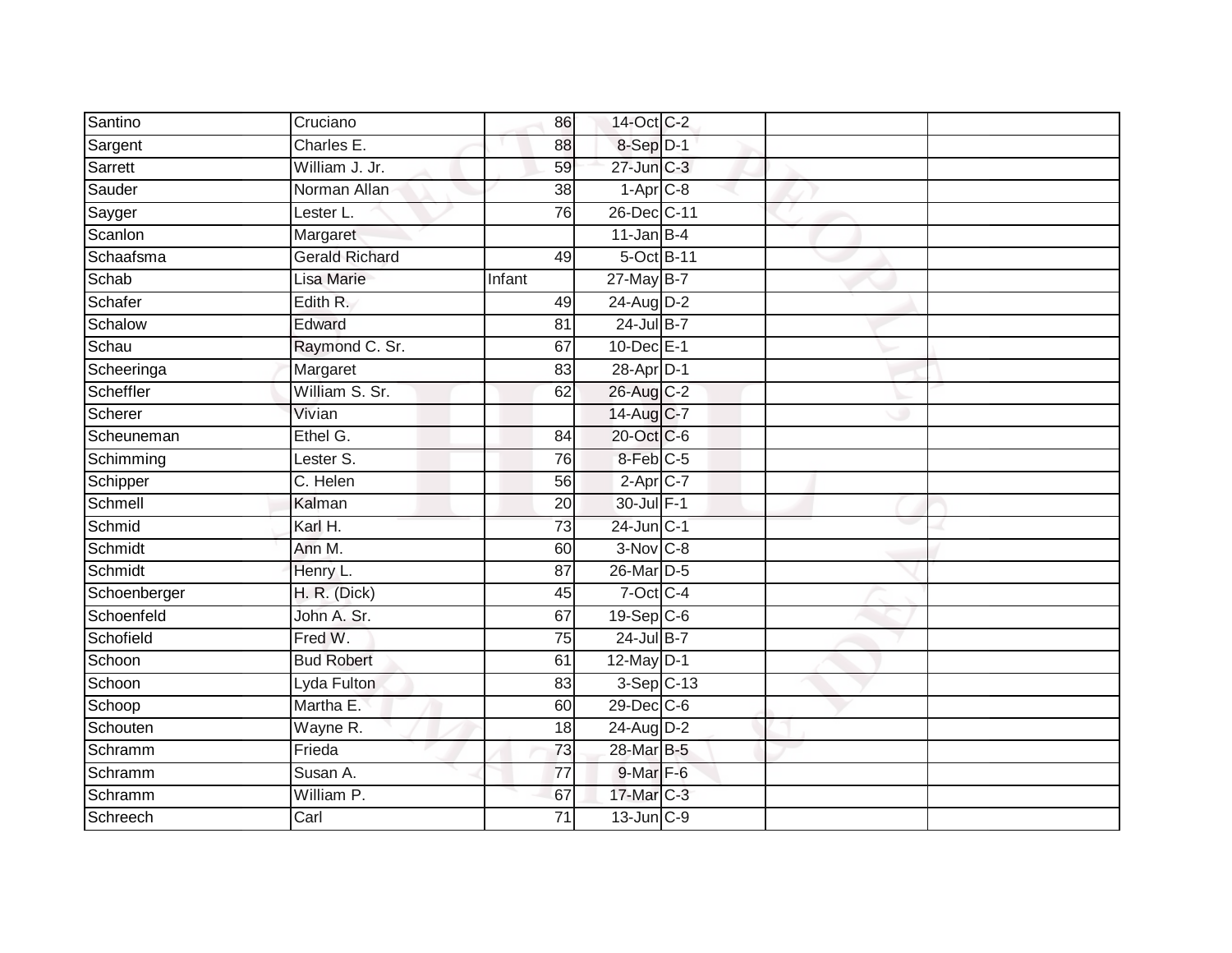| Schreiber  | Bruno P.             | 54              | 20-Jul D-1               |                |  |
|------------|----------------------|-----------------|--------------------------|----------------|--|
| Schreiber  | John Peter           | 88              | 19-Dec C-6               |                |  |
| Schreiber  | Margaret             | 76              | 31-Mar D-1               |                |  |
| Schreiber  | Mary Jane            | 44              | $9$ -Dec $C$ -8          |                |  |
| Schultz    | Bertha A.            | $\overline{90}$ | 21-Oct C-5               |                |  |
| Schultz    | Edward B.            | 68              | 29-Apr B-7               |                |  |
| Schultz    | Eleanor H.           | $\overline{70}$ | $5-Aug$ $C-3$            |                |  |
| Schultz    | Harold R.            | 62              | $1$ -Jun $E-10$          |                |  |
| Schultz    | Jennie               | 84              | $25$ -Feb $C-4$          |                |  |
| Schultz    | Pearl                | 71              | $11$ -Jul D-7            |                |  |
| Schulze    | Nancy E.             | 72              | 25-Sep B-8               |                |  |
| Schumacher | George P.            |                 | 28-May C-5               |                |  |
| Schuster   | Frank                | 87              | $24$ -Jun $C-1$          |                |  |
| Schwab     | Kay                  | 61              | 20-Jan F-11              | Essick         |  |
| Schweitzer | Harold A.            | 59              | $3$ -Dec $E-2$           |                |  |
| Scivinsky  | Andrew (Amos)        | 71              | $25$ -Jun $B-4$          |                |  |
| Scott      | <b>Calvin Eugene</b> | $\overline{53}$ | 23-Nov E-2               |                |  |
| Scott      | Martha               | 39              | $7-Sep D-2$              |                |  |
| Secor      | Marie                |                 | 10-Dec E-1               | Bielefeld      |  |
| Sedlak     | Louise C.            | 68              | 25-Nov C-4               | Yuhas          |  |
| Seegers    | Dora                 | 97              | $7 - \overline{Apr}$ C-1 |                |  |
| Segars     | Hobert I.            | 60              | 10-Nov A-5               |                |  |
| Sejda      | Henry J.             | 66              | $13$ -Jan $F-9$          |                |  |
| Sellers    | Beatrice K.          | 67              | $11-Auq$ D-1             |                |  |
| Sepiol     | Harriet              | 75              | $8-Oct$ D-6              | Wleklinski     |  |
| Sepulveda  | <b>Benita</b>        | 60              | $15-Sep$ $D-1$           |                |  |
| Serafin    | Joseph               | 52              | 15-Dec B-7               |                |  |
| Serrano    | Nicole Ann           | 3 months        | 29-Jul C-5               |                |  |
| Setlak     | Joseph               | 91              | 13-Jun C-9               |                |  |
| Setmeyer   | Vera M.              | 67              | 3-Jan D-6                | <b>Stancik</b> |  |
| Severson   | La Du P.             | 54              | 22-May B-9               |                |  |
| Seybold    | Carolyn              | $\overline{35}$ | $27$ -Jun $C-3$          | <b>Borst</b>   |  |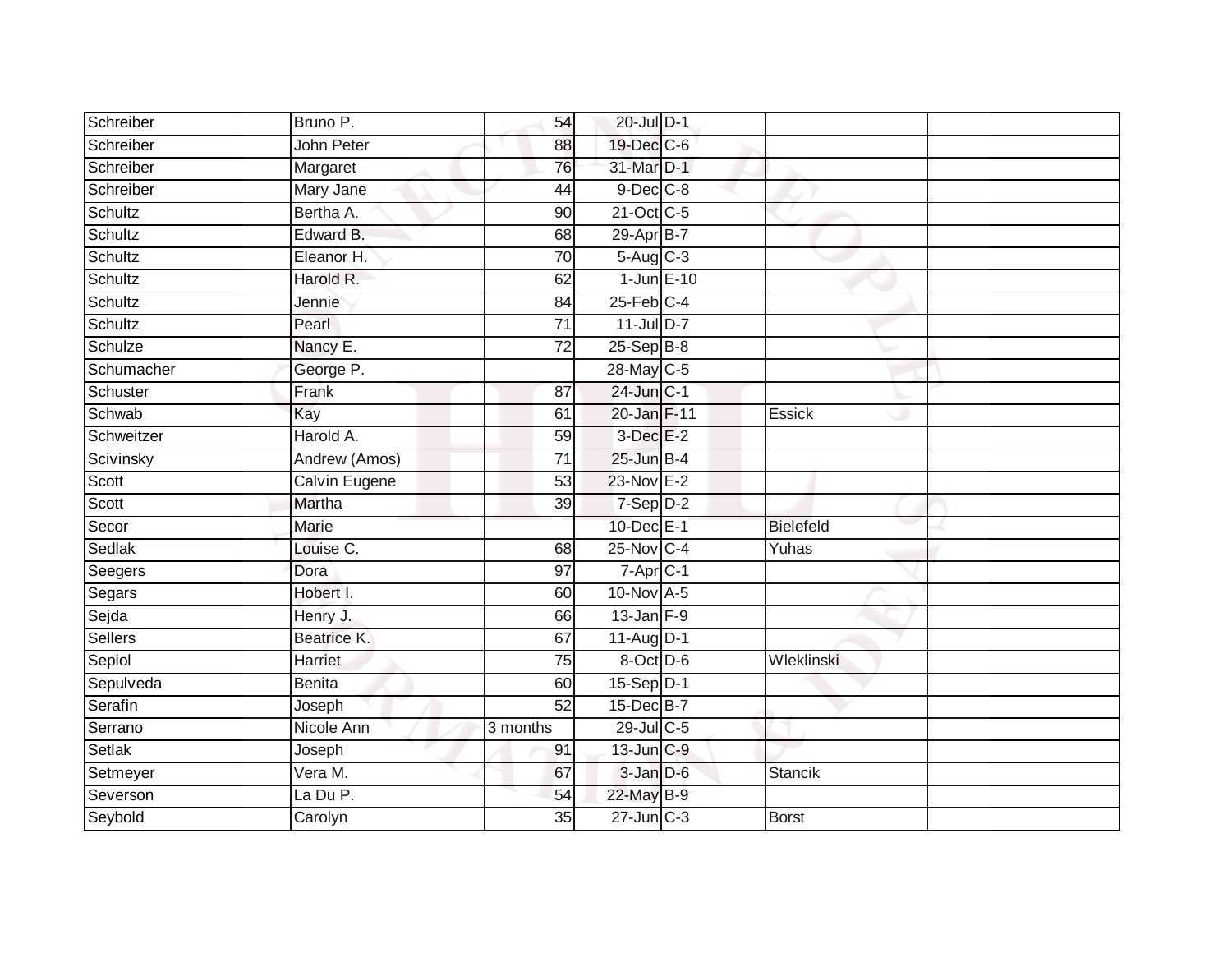| Sferruzza      | Carmen                  |                 | $4$ -Jul $B$ -6         |                |                          |
|----------------|-------------------------|-----------------|-------------------------|----------------|--------------------------|
| Shabaz         | <b>Mitchell Mahmoud</b> | 49              | $21$ -Feb $C-3$         |                |                          |
| Shaffer        | Margaret L.             | 66              | 23-Apr C-8              |                |                          |
| Shanahan       | Robert C.               | 58              | $14-Sep$ D-6            |                |                          |
| <b>Shanks</b>  | Richard                 | $\overline{51}$ | $5-Feb$ $C-3$           |                |                          |
| Shapoval       | Mary                    | 81              | $11-Apr$ <sub>C-4</sub> |                |                          |
| Shapovalov     | <b>Theresa</b>          | 81              | 19-May $B-3$            | Kulina         |                          |
| Sharpe         | Marie                   | 61              | 26-Dec C-11             | Muffett        |                          |
| Sharpe         | Robert E.               | 47              | $4-\overline{Aug}$ D-1  |                |                          |
| Shary          | <b>Helen</b>            | 80              | $21$ -Jul C-1           |                |                          |
| Shearon        | Robert (Bobby)          | 50              | 16-Dec D-3              |                |                          |
| Sheer          | David                   | $\overline{71}$ | $9$ -Jul $F-1$          |                |                          |
| <b>Sheets</b>  | Cleo B.                 | 73              | 6-Nov C-8               |                |                          |
| Sheets         | Roy C. (Capt.)          | 50              | 10-Dec                  | $\overline{1}$ | Picture included.        |
| Shelden        | Charles R. (Bob)        | 67              | 16-Mar D-7              |                |                          |
| Shell          | Helen S.                | 70              | $13$ -Jul $D-1$         | Lukaczyk       |                          |
| Shepler        | <b>Ruth Margaret</b>    | 58              | $11$ -Jul D-7           | Statler        |                          |
| Shepphard      | <b>William Roy</b>      | $\overline{71}$ | $4$ -Dec $C$ -8         |                |                          |
| Shepul         | Stepen                  | 86              | 3-Sep C-13              |                |                          |
| Sherby         | Alfred A.               | 96              | $28-Aug$ <sub>C-6</sub> |                |                          |
| Sherman        | Mary                    | 83              | $8$ -Jun $D-2$          |                |                          |
| Sherman        | Odessa L.               |                 | $22$ -Apr $C-3$         |                |                          |
| Shoemake       | William H.              | 56              | $17-Sep$ $C-9$          |                |                          |
| Shoemaker      | Kenneth                 | $\overline{77}$ | 29-Apr B-7              |                |                          |
| Short          | Minnie                  | 80              | 17-Jul C-14             |                |                          |
| Shorter        | <b>Hattie Bell</b>      |                 | $2$ -Oct $D-2$          |                |                          |
| <b>Shotts</b>  | Mamie                   | 89              | 21-Nov C-4              |                |                          |
| <b>Showers</b> | Patrick J.              | 44              | 26-Nov D-1              |                |                          |
| Shrader        | Homer G.                | 74              | 6-Apr C-7               |                |                          |
| Shreve         | <b>Nellie</b>           | 65              | 8-Jun D-2               | Radzinski      |                          |
| Sibley         | Frank                   |                 | 6-Jan D-2               |                | Also listed as Sibulsky. |
| Sichak         | Catherine               | $\overline{87}$ | 21-May D-7              |                |                          |
|                |                         |                 |                         |                |                          |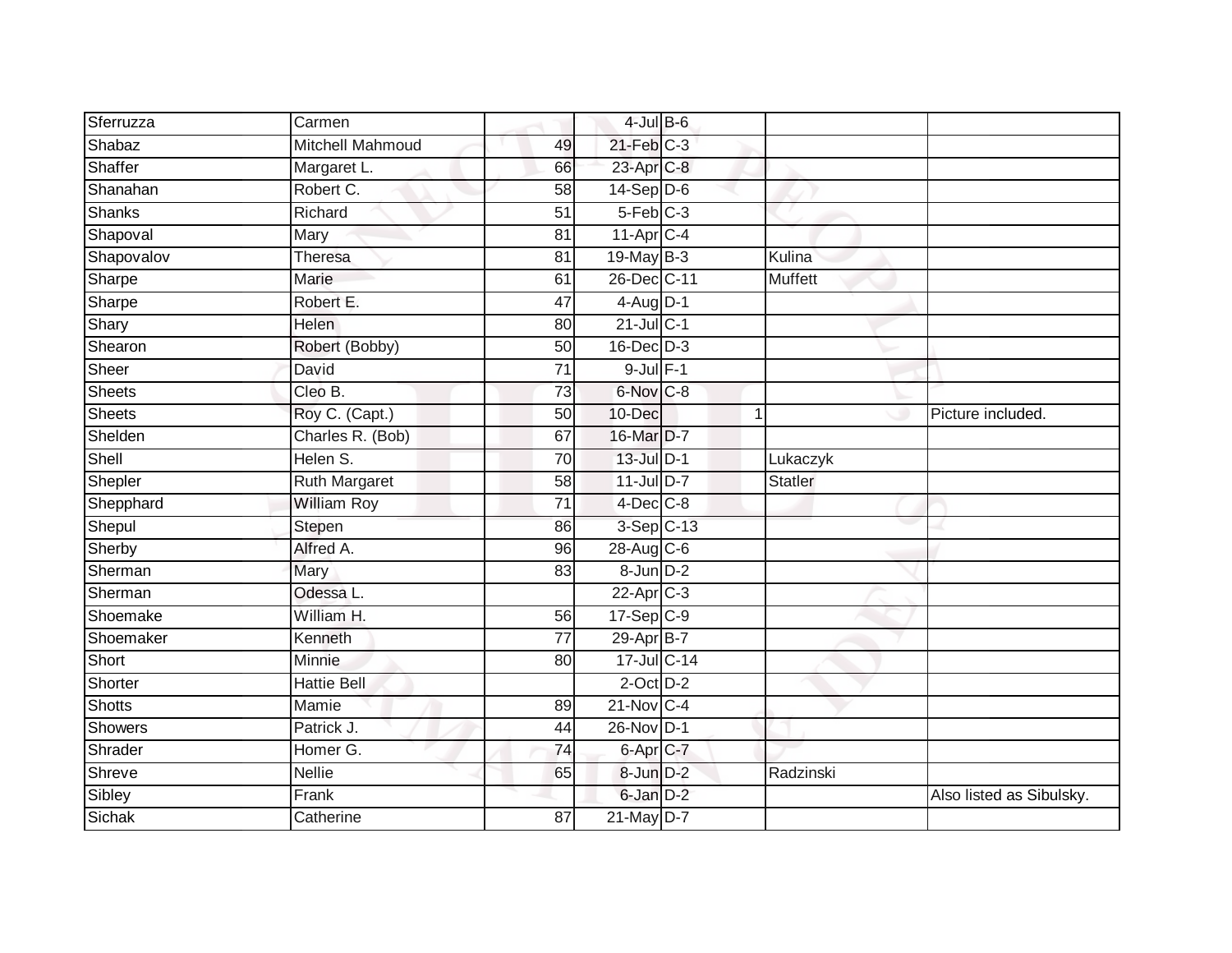| Sichak         | George              | 56              | 26-Sep E-1        |              |           |  |
|----------------|---------------------|-----------------|-------------------|--------------|-----------|--|
| Siemer         | Albert J.           | 59              | 31-Jul C-4        |              |           |  |
| Siemering      | John G.             | 90              | 17-Jul C-14       |              |           |  |
| Sievert        | Ethel E.            | 62              | $25$ -Apr $E$ -5  |              |           |  |
| Sikorski       | Peter P. Jr.        | 63              | $9$ -Oct C-3      |              |           |  |
| Silvasi        | Steven M.           | $\overline{37}$ |                   | 2-Jan 1, C-9 |           |  |
| Silverman      | Illuminada C. (Dr.) | $\overline{59}$ | $15$ -Jan $C-3$   |              | Hernandez |  |
| Simac          | Velma E.            | 64              | $22-Sep C-7$      |              |           |  |
| Simala         | Michael (Mike)      | 85              | $23$ -Jan $C-9$   |              |           |  |
| Simbalmos      | Helen M.            | $\overline{78}$ | $16$ -Jan $D-4$   |              |           |  |
| Simmons        | Elvie L.            | 82              | 8-Aug B-7         |              |           |  |
| Simon          | Eugene J.           | 70              | $28 - Jan$        | $\mathbf 1$  |           |  |
| Simon          | Janette             | 65              | 28-Jan            | 1            |           |  |
| Simpson        | Olive R.            | 61              | $1-Aug$ $D-3$     |              |           |  |
| Simpson        | Sadie               | 89              | 21-Nov C-4        |              |           |  |
| Sims           | <b>Isaac Sr.</b>    | 59              | 21-Aug B-2        |              |           |  |
| <b>Sinders</b> | Domicella           | 87              | $6$ -Jan $D-2$    |              |           |  |
| Singer         | Charles E.          | 40              | 13-Jun C-9        |              |           |  |
| Singer         | Louise              | 68              | 5-Feb C-3         |              |           |  |
| Sinko          | Michael E.          | 73              | $8 - Jan$ $B - 5$ |              |           |  |
| Sinner         | Friedolena          | 89              | $11$ -Jun D-7     |              |           |  |
| Sinon          | Edith D.            | 85              | 30-Jul F-1        |              |           |  |
| Skalba         | Henry P. (Hank)     | 75              | 9-Apr B-11        |              |           |  |
| <b>Skelley</b> | Harold E.           | $\overline{54}$ | $26$ -Feb $B-3$   |              |           |  |
| Skelley        | Helen L.            | 49              | $26$ -Feb $B-3$   |              |           |  |
| Skibeli        | Sadie               | 84              | $2$ -Mar $D-2$    |              |           |  |
| Skibicki       | Andres              | $\overline{71}$ | 27-Oct B-2        |              |           |  |
| Skipitaris     | Michael Anthony     | 32              | $28$ -Jan $B-3$   |              |           |  |
| <b>Skirak</b>  | Anna                | 84              | $1-May$ C-3       |              |           |  |
| <b>Skirak</b>  | John                | 84              | 11-Dec D-2        |              |           |  |
| Skizewski      | Janina E.           | 82              | 4-May D-6         |              |           |  |
| Skonieczny     | Edward              | 65              | $21-Apr2$ D-1     |              |           |  |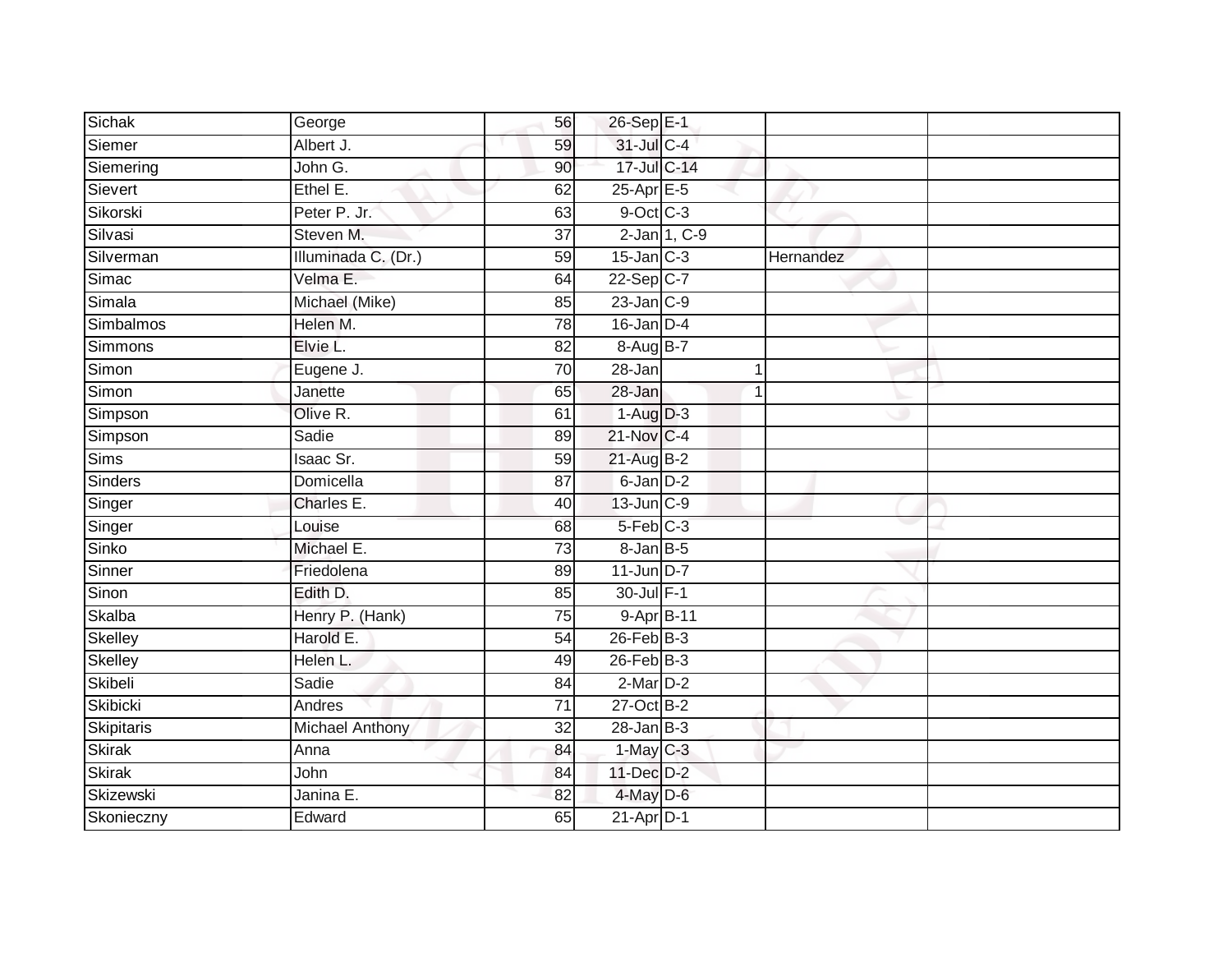| Skordas      | Laura                  | 12              | $9$ -Jun $B$ -8         |                      |  |
|--------------|------------------------|-----------------|-------------------------|----------------------|--|
| Skrawetz     | Julius S.              | 62              | 16-Jun C-1              |                      |  |
| Slager       | Florence               | 57              | 18-Feb C-3              |                      |  |
| Slamka       | Johanna                | 79              | 19-Aug D-1              |                      |  |
| Slaughter    | Dorothy                |                 | 24-Mar B-8              |                      |  |
| Slawnikowski | Edward                 |                 | 30-Apr D-8              |                      |  |
| Slazyk       | Edward A.              | 21              | $16$ -Jul               | $\blacktriangleleft$ |  |
| Slepski      | Theodore V.            | 65              | $8-Sep$ D-1             |                      |  |
| Sliger       | <b>Harriet Louise</b>  | 80              | 30-Jun C-7              |                      |  |
| Sloan        | Joseph Bert            | $\overline{81}$ | $29$ -Dec $C$ -6        |                      |  |
| Sloan        | Nellie C.              | 63              | $28-Nov$ <sub>C-3</sub> |                      |  |
| Slone        | Joseph Jr.             | 50              | 10-Apr C-7              |                      |  |
| Slope        | Raymond J.             | 60              | 6-May C-5               |                      |  |
| Slovenski    | Gertrude Quinn         | 88              | $1-Dec$ $C-4$           |                      |  |
| Slover       | Kenneth E.             | 76              | 10-Jul C-6              |                      |  |
| <b>Sluis</b> | Annabelle I.           | 62              | 12-Mar C-9              |                      |  |
| Sluyter      | Mary                   | $\overline{78}$ | 17-Nov C-6              |                      |  |
| Small        | Rosetta Goodman        | 66              | 22-May B-9              |                      |  |
| Smeltzer     | Nannie Bell            | 92              | 24-Aug D-2              |                      |  |
| <b>Smick</b> | Winfield E. Sr.        | 82              | 30-Nov E-11             |                      |  |
| Smierciak    | Joseph F.              |                 | 27-Jul C-7              |                      |  |
| Smit         | Ethel                  | 86              | $18$ -Jan $ C-4 $       |                      |  |
| Smith        | Ada                    | 77              | $23$ -Jan $C-9$         |                      |  |
| Smith        | Ault L.                | 63              | $14$ -May D-6           |                      |  |
| Smith        | Bertha M.              | $\overline{71}$ | 28-Aug C-6              |                      |  |
| Smith        | <b>Caroline Marie</b>  | 46              | $4$ -May $D$ -6         |                      |  |
| Smith        | <b>Christine Leith</b> | 90              | 26-Dec C-11             |                      |  |
| Smith        | Dorothy                | 73              | 10-Apr C-7              | Tuscan               |  |
| Smith        | Enoch B.               | 66              | 28-Apr D-1              |                      |  |
| Smith        | Fred H.                | 81              | 29-Dec C-6              |                      |  |
| Smith        | George D.              | 76              | 11-Dec D-2              |                      |  |
| <b>Smith</b> | Harold                 | 44              | 7-Feb B-11              |                      |  |
|              |                        |                 |                         |                      |  |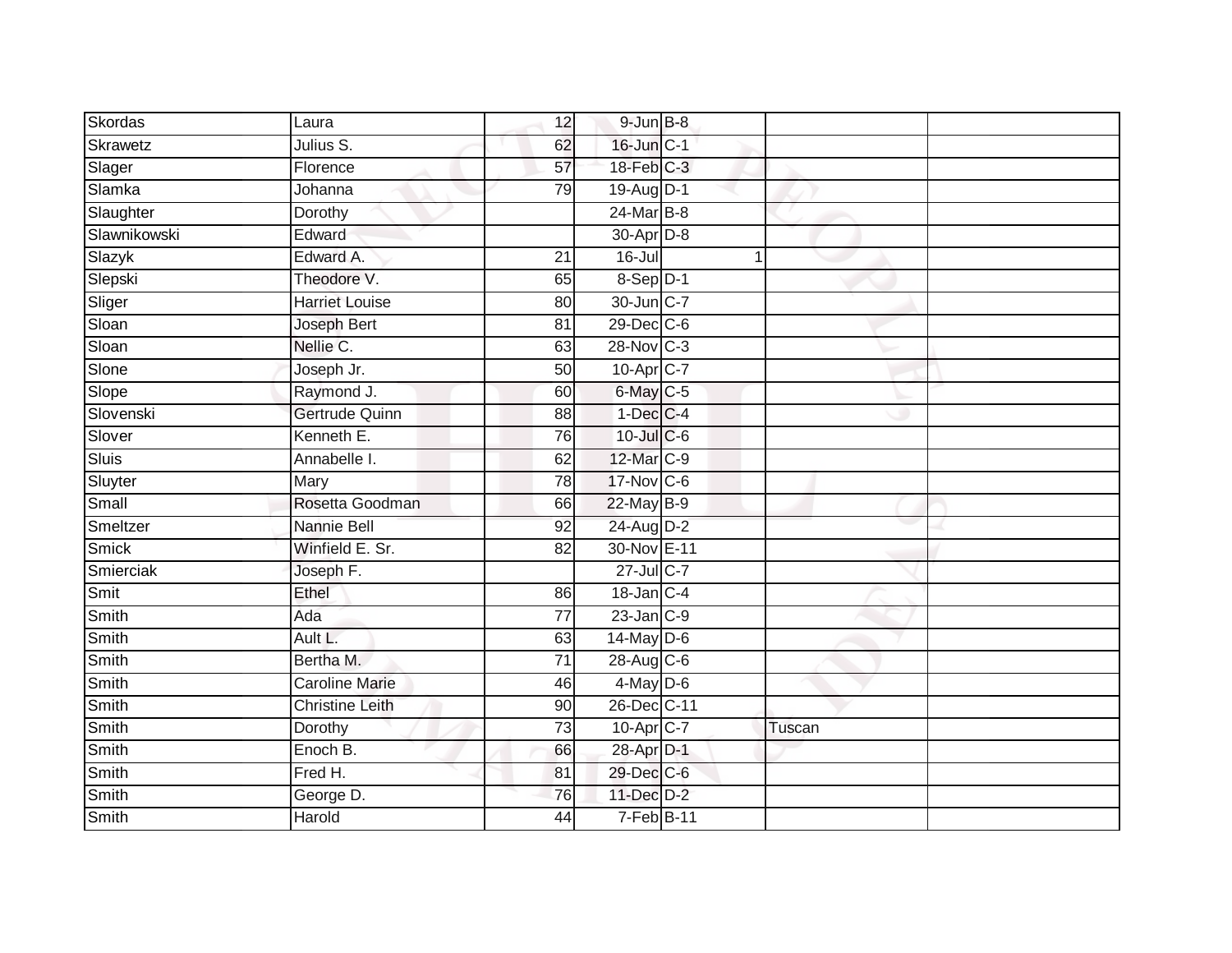| Smith        | Herbert             | 52              | 19-Feb B-3                |        |                   |
|--------------|---------------------|-----------------|---------------------------|--------|-------------------|
| <b>Smith</b> | Ida H.              | 89              | $9-Sep$ $C-2$             |        |                   |
| Smith        | Jack (Smitty)       |                 | 31-Aug E-9                |        |                   |
| Smith        | James Cleatis       | 57              | $4$ -May $D$ -6           |        |                   |
| Smith        | James L.            | 47              | $3$ -Jan $D-6$            |        |                   |
| Smith        | Janet R.            | 86              | $6 - Apr$ <sub>C</sub> -7 |        |                   |
| Smith        | John F. Jr.         | 71              | $12$ -Feb $C-4$           |        | Picture included. |
| Smith        | Mary                | 89              | $12$ -May $D-1$           |        |                   |
| Smith        | Meta                | 82              | $23$ -Jun $C-1$           |        |                   |
| Smith        | Orson Jr.           | 56              | $8$ -Jan $B$ -5           |        |                   |
| Smith        | <b>Paul Edward</b>  | $\overline{30}$ | 8-May B-6                 |        |                   |
| Smith        | Peter               | $\overline{77}$ | 15-Oct C-10               |        |                   |
| Smith        | Robert L.           | 66              | $21$ -Jan B-5             |        | Picture included. |
| Smith        | Spencer B.          | 66              | 4-Jun C-10                |        |                   |
| Smith        | William             | 78              | 7-Oct C-4                 |        |                   |
| Smith        | William G.          | 67              | 28-Jul D-1                |        |                   |
| Smolen       | Andrew M.           | $\overline{71}$ | 6-Mar C-4                 |        |                   |
| Smolen       | Anna Lee            | 51              | 30-Dec D-5                |        |                   |
| Snedden      | Anne                | 79              | $2$ -Jun $D-1$            |        |                   |
| Snell        | <b>John</b>         | 75              | 31-Jan D-7                |        |                   |
| Snell        | <b>John Mulford</b> | 77              | 29-Aug B-6                |        |                   |
| Snyder       | Albert N.           |                 | $11-Nov$ C-2              |        |                   |
| Sobak        | Leo W.              |                 | 22-Oct B-8                |        |                   |
| Sobat        | Stephan             | 65              | $20$ -Feb $D-4$           |        |                   |
| <b>Sobek</b> | Anna                | 90              | 23-May B-7                |        |                   |
| Sobolewski   | Julia C.            | 76              | $17$ -Nov $ C-6 $         |        |                   |
| Sobota       | Paul J.             | $\overline{71}$ | 22-Jul A-11               |        |                   |
| Solero       | Jose D.             | 64              | $18$ -Apr $C$ -6          |        |                   |
| Solon        | Duane               | 81              | $12$ -Feb $C-4$           |        |                   |
| Soltesz      | Sophie              | 58              | 7-Sep D-2                 | Holder |                   |
| Sonders      | Frans R.            | 39              | 21-Nov C-4                |        |                   |
| Sons         | Loleita M.          | 62              | 6-Apr <sub>C-7</sub>      |        |                   |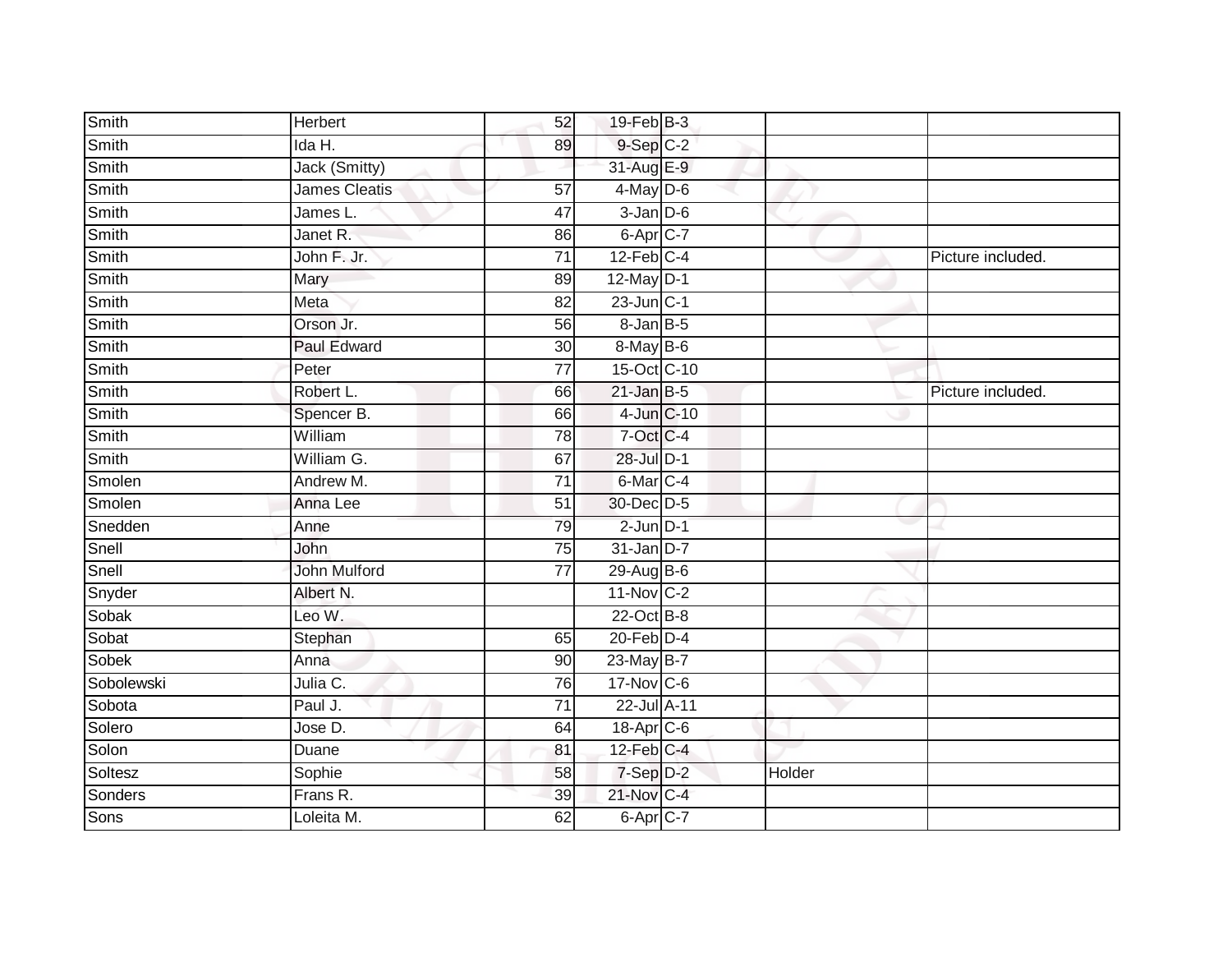| Sorota        | Mary C.             | 76              | $3-Nov$ C-8       |              | Kenda  |                   |
|---------------|---------------------|-----------------|-------------------|--------------|--------|-------------------|
| Sosnowski     | Anthony (Tony)      | 71              | 28-Jul D-1        |              |        |                   |
| Spadijer      | Milena              | 62              | 18-Aug D-1        |              |        |                   |
| Spanier       | Robert C. II        | 9               | 27-Aug B-7        |              |        |                   |
| Spark         | Gladys L.           | 62              | $3$ -Jul $B$ -6   |              | Renner |                   |
| <b>Sparks</b> | James E.            | 37              | 9-May B-5         |              |        |                   |
| Sparks        | Lawrence            | $\overline{72}$ | 6-Oct C-6         |              |        |                   |
| Spates        | Annie Ruth          | 54              | $22$ -Feb $C-7$   |              |        |                   |
| Speed         | James               | 66              | 16-Mar D-7        |              |        |                   |
| Spencer       | Charles G.          | $\overline{74}$ | $5-Nov$ D-6       |              |        |                   |
| Spencer       | Ella C.             | 84              | $25$ -Jan $C$ -5  |              |        |                   |
| Spencer       | Lawrence P. (Larry) | 22              |                   | 3-Aug 1, D-2 |        |                   |
| Spicker       | William C.          | 73              | 22-Dec C-5        |              |        |                   |
| Spila         | Raymond A.          | 40              | $9$ -Jul $F-1$    |              |        |                   |
| Spilly        | Joseph M. Sr.       | $\overline{71}$ | $9 - JunB - 8$    |              |        |                   |
| Spindler      | Robert D. (Dr.)     | 71              | $31$ -Jan D-7     |              |        |                   |
| Spisak        | Andrew              | 81              | 13-Mar C-4        |              |        |                   |
| Spisak        | Anna                | 69              | 26-Aug C-2        |              | Iski   |                   |
| Spisak        | George M.           | 54              | 5-Mar C-8         |              |        |                   |
| Spisak        | Thomas F.           | 53              | $25$ -Jun B-4     |              |        |                   |
| Spit          | Mary                | 77              | $14$ -May D-6     |              |        |                   |
| Spodark       | George F.           | $\overline{71}$ | $29$ -Feb $C-5$   |              |        |                   |
| Spoerner      | Fred W. (Pumpy)     | 87              | 21-Dec D-16       |              |        |                   |
| Spoerner      | John M.             | 79              | 26-Dec C-11       |              |        |                   |
| Spohn         | Frieda              | 90              | $3-Dec$ $E-2$     |              |        |                   |
| Spoljaric     | Andrew Sr.          | 63              | 11-Aug D-1        |              |        |                   |
| Spolnik       | Edward J. Sr.       | 69              | 18-May B-17       |              |        | Picture included. |
| Sporman       | Mabel Amelia        | 81              | $2$ -Oct $D-2$    |              |        |                   |
| Spornick      | John                | 68              | $17$ -Nov $ C-6 $ |              |        |                   |
| Spornick      | Lazar (Louis)       | 87              | 30-Jun C-7        |              |        |                   |
| Sporny        | Albin A.            | 58              | 7-Apr C-1         |              |        |                   |
| Spradlin      | Bertha M.           | 85              | $26-Sep \tE-1$    |              |        |                   |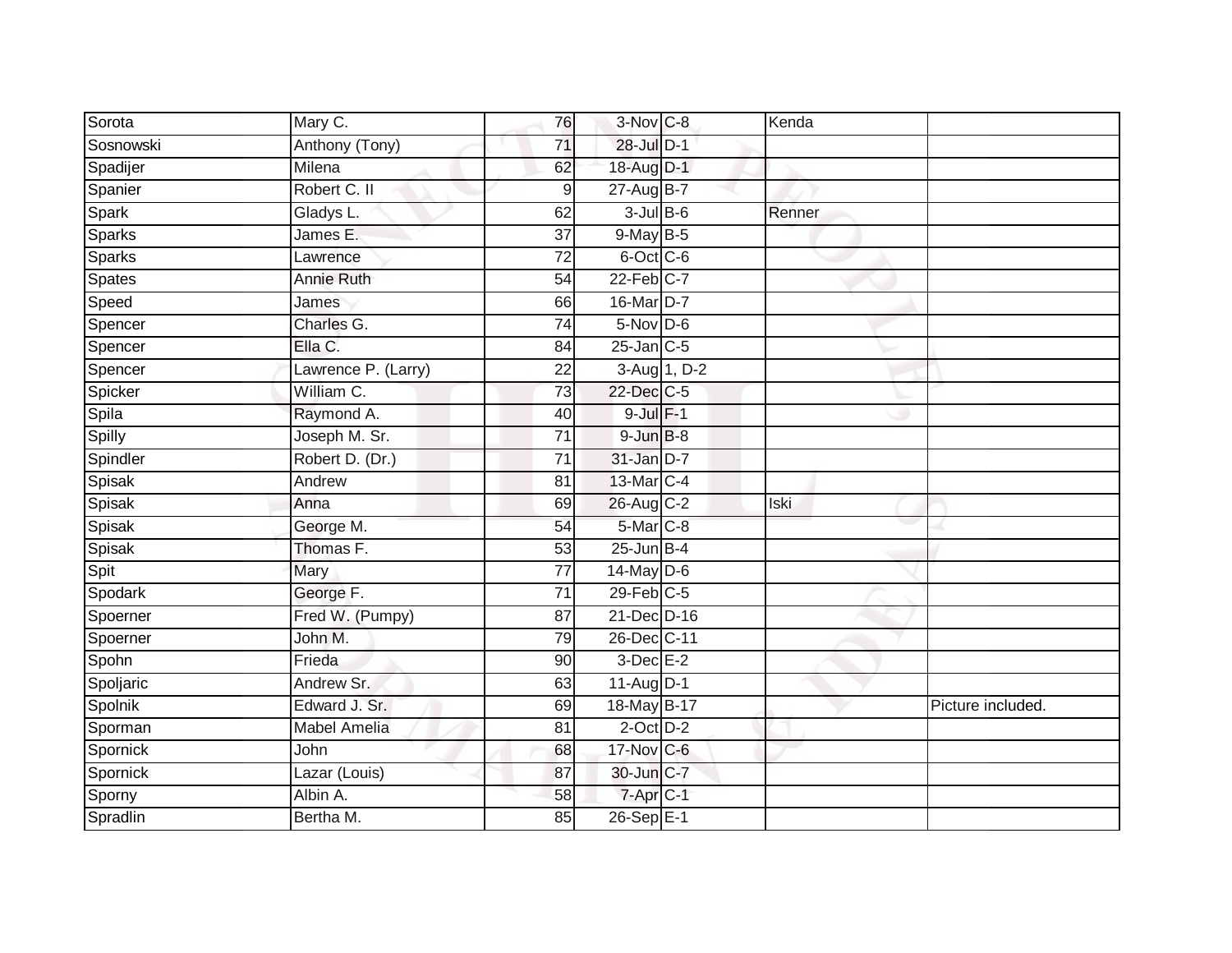| Spudic           | Robert N.                | 48              | $27$ -Feb $C-5$  |               |              |                                            |
|------------------|--------------------------|-----------------|------------------|---------------|--------------|--------------------------------------------|
| Sroczynski       | Dorothy                  | 56              | 13-Jul D-1       |               |              |                                            |
| <b>Stack</b>     | Leo D.                   | 76              | $26$ -Feb $B-3$  |               |              |                                            |
| <b>Stahlhut</b>  | John H.                  | 81              | $20$ -Oct $C$ -6 |               |              |                                            |
| Staicar          | John E.                  | 56              | 10-Nov A-5       |               |              |                                            |
| Staley           | Donald Carl Jr. (Chubby) | 16              |                  | 3-Sep 1, C-13 |              | Picture of incident<br>included on page 1. |
| <b>Stallings</b> | Jeannette                | 52              | $12$ -Aug C-2    |               | <b>Davis</b> |                                            |
| Stapleton        | Debora                   | 67              | 29-Dec C-6       |               |              |                                            |
| Starcevich       | Caroline                 | 85              | $1-Feb$ $C-5$    |               |              |                                            |
| <b>Stark</b>     | Anna C.                  | 72              | 18-Mar B-4       |               |              |                                            |
| <b>Stasaitis</b> | Constance N.             | 77              | $11$ -Mar $B-3$  |               |              |                                            |
| Stavrakakes      | Alexander E.             | 46              | $2-Sep$ $C-9$    |               |              |                                            |
| <b>Stecyk</b>    | <b>Mike</b>              | 89              | $3$ -Jun $C$ -6  |               |              |                                            |
| <b>Steele</b>    | Carl H.                  | 81              | $13$ -Jan $F-9$  |               |              |                                            |
| Stefanovich      | John G.                  | 33              | 24-Apr C-4       |               |              |                                            |
| Stefanski        | Laura Lynn               | Infant          | 19-Nov C-12      |               |              |                                            |
| Steffey          | Coral E.                 | 75              | 25-May E-9       |               |              |                                            |
| Stein            | John J.                  | 58              | 5-Dec F-1        |               |              |                                            |
| Steinbach        | Helen G.                 | 25              | 28-Dec E-4       |               |              |                                            |
| Steinbach        | Joseph                   | 86              | $10$ -Jan C-4    |               |              |                                            |
| Steiner          | John A.                  | 63              | $2-Nov$ D-14     |               |              |                                            |
| Steinmetz        | <b>Robert Richard</b>    | 74              | $5$ -Feb $C-3$   |               |              |                                            |
| Steinsultz       | Iva M.                   | 63              | $13$ -Jul $D-1$  |               |              |                                            |
| Stelmaszek       | Claude G.                | 53              | $4$ -Jul B-6     |               |              |                                            |
| Stepanovich      | <b>Judith</b>            | 20              | 28-Nov 1, C-3    |               |              |                                            |
| <b>Stephens</b>  | Fern                     | $\overline{71}$ | 7-Feb B-11       |               |              |                                            |
| Stephensen       | Edith S.                 | 89              | 18-Nov D-1       |               |              |                                            |
| Stephenson       | Jack E.                  | 61              | 19-Nov C-12      |               |              |                                            |
| Steuer           | Carl E.                  | 51              | 24-Mar B-8       |               |              |                                            |
| Stevens          | Patricia Lynn            | 9               | 24-Feb G-6       |               |              |                                            |
| Stevenson        | James L.                 | 26              | 6-Feb B-11       |               |              |                                            |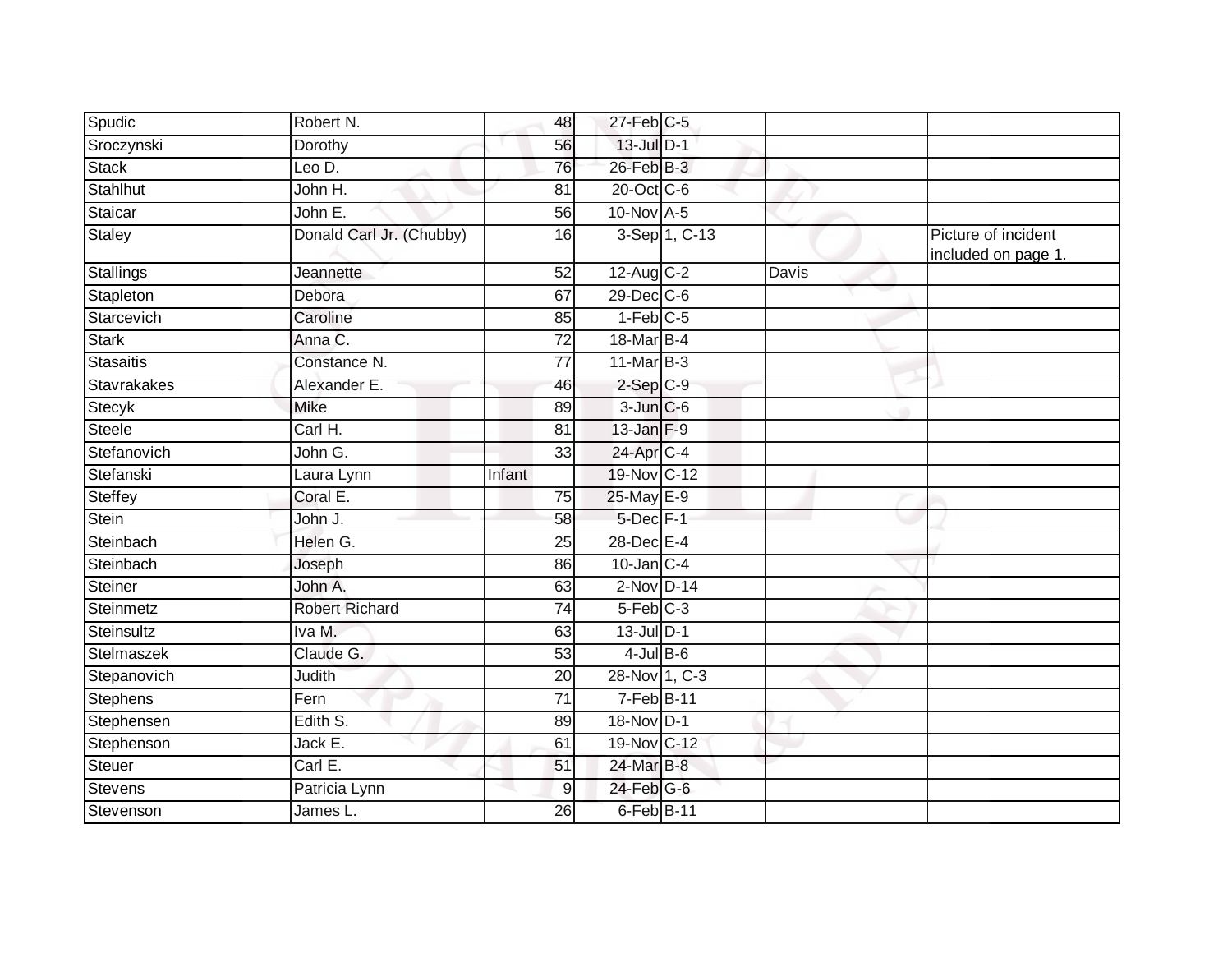| Stevenson      | Rena Marie        | 69              | 6-Feb B-11            |           |  |
|----------------|-------------------|-----------------|-----------------------|-----------|--|
| Stevenson      | <b>Tasie Fay</b>  | 78              | 4-Dec C-8             |           |  |
| Stewart        | Charles N.        | 39              | 30-May B-2            |           |  |
| Stewart        | Clara J.          | 69              | $14$ -May D-6         |           |  |
| Stewart        | <b>Clark</b>      | $\overline{57}$ | 29-Sep D-1            |           |  |
| <b>Stewart</b> | Edward            | 79              | 22-Sep C-7            |           |  |
| Stewart        | Oscar A.          | 76              | 7-Feb B-11            |           |  |
| Stewart        | Sally             |                 | $16$ -Dec $D-3$       |           |  |
| Stigall        | <b>Bonnie Sue</b> | 3               | 26-Aug C-2            |           |  |
| Stigall        | Emma              | 8               | 26-Aug C-2            |           |  |
| Stigall        | James M.          | 57              | 26-Aug C-2            |           |  |
| Stigall        | Mary              | 12              | 26-Aug C-2            |           |  |
| Stigall        | Samantha Marie    | 15 months       | 26-Aug C-2            |           |  |
| Stigall        | Sheila            | 13              | 26-Aug C-2            |           |  |
| Stijelja       | Mile              | 80              | 30-Sep C-1            |           |  |
| <b>Stiller</b> | Katherine         | 90              | 22-Dec C-5            |           |  |
| Stiscak        | Caroline R.       | 66              | 6-Apr C-7             |           |  |
| <b>Stock</b>   | Frederick L.      | 63              | 27-Oct B-2            |           |  |
| Stocker        | Gladys O.         | 65              | 5-Aug C-3             |           |  |
| Stoeher        | Louise            | 88              | $11$ -Feb $C-4$       |           |  |
| <b>Stofcik</b> | Pauline A.        | 69              | 24-Jul B-7            |           |  |
| <b>Stok</b>    | Josephine         | $\overline{73}$ | $7$ -Dec $E-2$        |           |  |
| <b>Stokes</b>  | William J. Jr.    | 71              | 18-Sep B-5            |           |  |
| Stoming        | Frank R.          | $\overline{77}$ | $26$ -Feb $B-3$       |           |  |
| Storey         | Madolyn F.        | 62              | $9$ -Dec $C$ -8       |           |  |
| Stovall        | Arevea B.         | 84              | $3-OctB-7$            |           |  |
| Stover         | Laura             | 59              | $21-Apr2$ D-1         |           |  |
| Stowasser      | Dorothy           |                 | $13$ -Jul $D-1$       | Uhrhammer |  |
| Strauch        | Fred J.           |                 | 5-Dec F-1             |           |  |
| Straughn       | Ruby I.           | 61              | 23-Nov E-2            |           |  |
| <b>Strcich</b> | Anthony           | 88              | 4-Jan C-4             |           |  |
| <b>Strcich</b> | Joseph            | $\overline{82}$ | 6-Feb <sup>B-11</sup> |           |  |
|                |                   |                 |                       |           |  |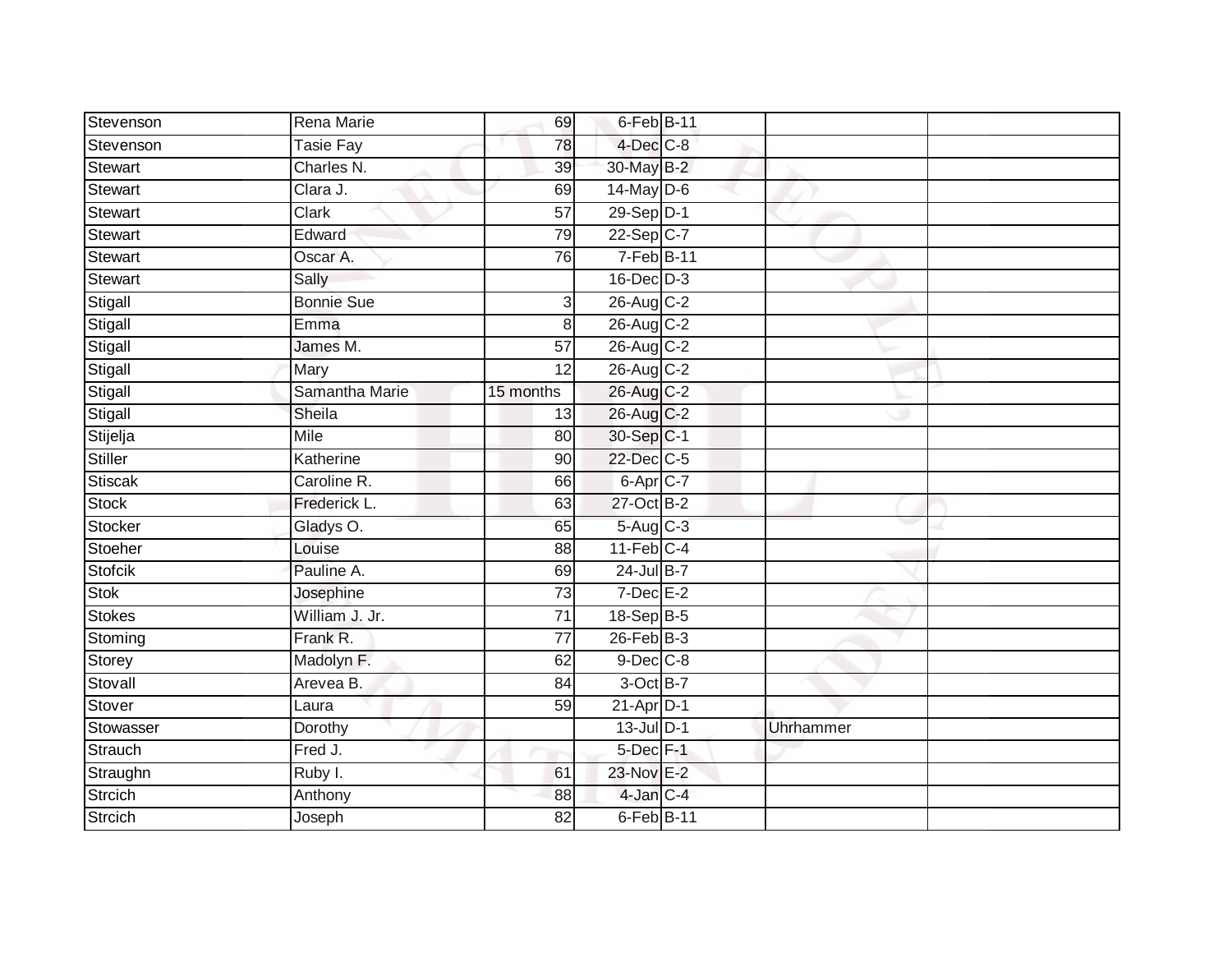| Strecker       | Bernice (Link)                        | 70              | 31-Oct C-4       |                |  |
|----------------|---------------------------------------|-----------------|------------------|----------------|--|
| Strickland     | Walter R. Jr.                         | 47              | 16-Jun C-1       |                |  |
| Strong         | James H.                              | 62              | 26-Feb B-3       |                |  |
| Studdard       | Troy M.                               |                 | $28$ -Dec $E-4$  |                |  |
| Studt          | Paul J.                               | $\overline{70}$ | $23$ -Jan $C-9$  |                |  |
| Sulentic       | Stephen (Greg)                        | $\overline{70}$ | 8-Dec A-13       |                |  |
| Sulicz         | Sophie                                | 81              | $16$ -Jan $D-4$  |                |  |
| Sullivan       | Edward J.                             | 52              | $21-Sep \tE-1$   |                |  |
| Sullivan       | Sheila Darlene                        | 22              | $9-Nov$ E-1      |                |  |
| <b>Summers</b> | Ernest Jr.                            | 68              | $28$ -Feb $C-4$  |                |  |
| <b>Summers</b> | Louis <sub>C.</sub>                   | 86              | $1$ -Jun $E-10$  |                |  |
| <b>Summers</b> | Patrick                               | 18 months       | 27-Feb           |                |  |
| Sumner         | Willis A.                             | 77              | 20-Jul D-1       |                |  |
| Suranich       | Leona E.                              |                 | 12-Dec C-5       |                |  |
| Surchik        | Edna                                  | 64              | 28-Jul D-1       |                |  |
| Surdell        | John S.                               | 72              | 8-Sep D-1        |                |  |
| Surdy          | Susan                                 |                 | 26-May B-6       |                |  |
| Sutkowski      | John                                  | 63              | 10-Feb E-15      |                |  |
| Sutkowski      | Peter                                 | 85              | 30-Dec D-5       |                |  |
| Sutton         | Bessie M.                             | 79              | 27-Jul C-7       |                |  |
| Sutton         | David E.                              | 74              | 18-Mar B-4       |                |  |
| Sutton         | Hazel L.                              | 69              | $5-$ Sep $C-6$   |                |  |
| Sutton         | <b>Helen Pommerville</b>              | 90              | $11-Auq$ D-1     |                |  |
| Sutton         | Mary Jo                               | 57              | 27-Jul C-7       |                |  |
| Suty           | Anthony J. Jr.                        | 51              | $21$ -Jan B-5    |                |  |
| Svetic         | Marko                                 | 62              | $15$ -Apr $C$ -5 |                |  |
| Svetic         | William T.                            | $\overline{50}$ | 27-Jul C-7       |                |  |
| Swalick        | Anthony (Red)                         | 69              | 17-Nov C-6       |                |  |
| Swango         | Arthur                                | 57              | $21 -$ Jul       | $\overline{1}$ |  |
| Swasko         | Albert R. (Rev.) (Pastor<br>Emeritus) | 64              | 15-Jun E-10      |                |  |
| Sweeko         | Lillian (Lolly)                       | 50              | 16-Sep C-1       |                |  |
|                |                                       |                 |                  |                |  |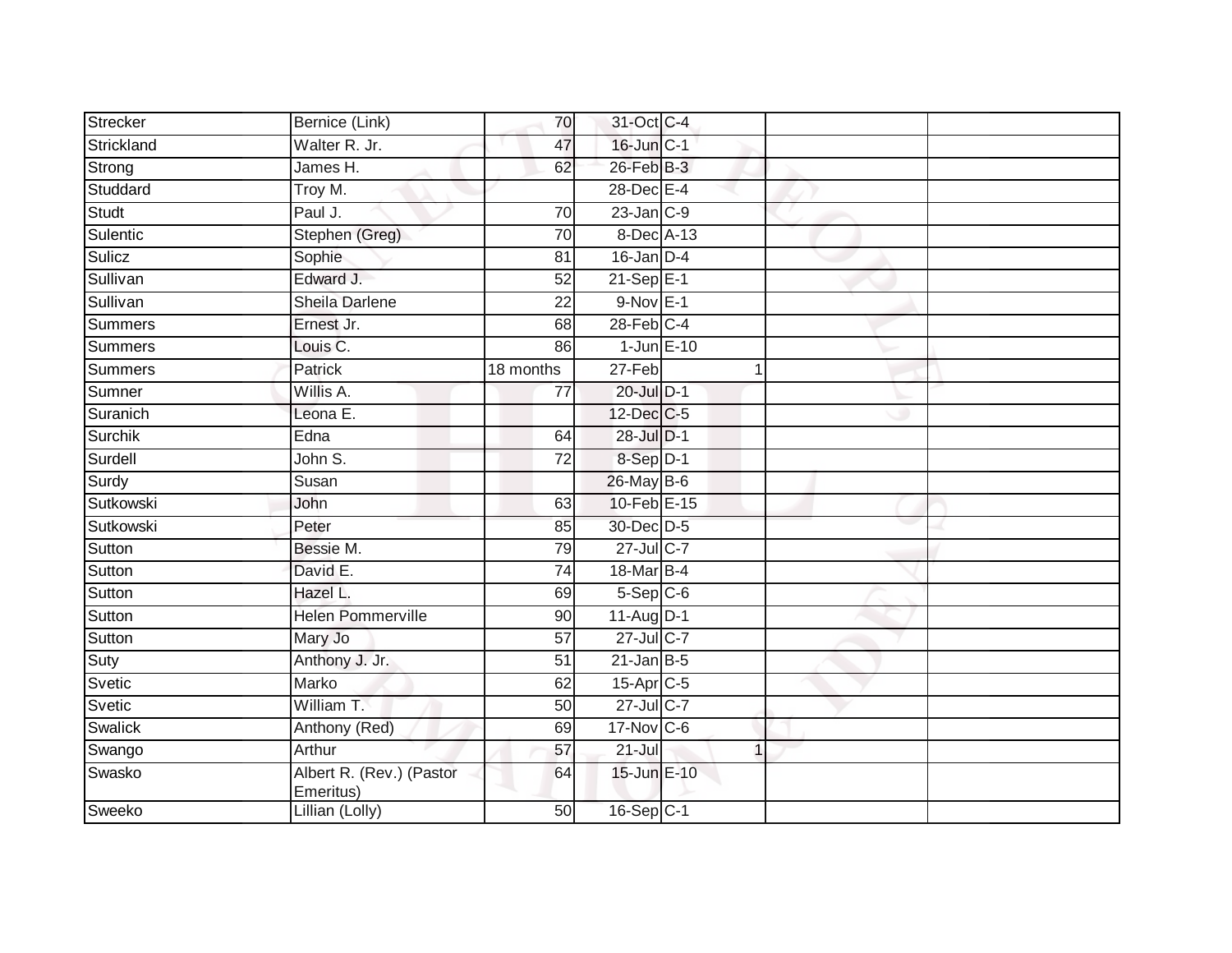| Swets           | <b>Tillie</b>       | 86              | 25-Apr E-5             |             |  |
|-----------------|---------------------|-----------------|------------------------|-------------|--|
| Swider          | Beatrice M.         | 59              | 8-Sep D-1              |             |  |
| Swiderski       | Barney              | 82              | 15-Dec B-7             |             |  |
| Swierkowski     | Foster A.           | $\overline{72}$ | 11-Aug D-1             |             |  |
| Swinford        | Jennie L.           | 56              | $4$ -Jan $C$ -4        |             |  |
| Swyear          | Harry A.            | 58              | $25$ -Jun $B-4$        |             |  |
| Syfczak         | Walter              | 64              | $2$ -Mar $D-2$         |             |  |
| Syler           | Marie B.            | 73              | 6-Oct C-6              |             |  |
| Sylvester       | Carl E.             | 28              | $1-Feb$ <sub>C-5</sub> |             |  |
| Symmes          | Bessie M.           | 87              | 25-Aug D-1             |             |  |
| Sypult          | Kenneth (Ike)       | 74              | 12-Mar C-9             |             |  |
| Sytsma          | Frederick L.        | 65              | $22$ -May B-9          |             |  |
| <b>Szabados</b> | <b>Barbara</b>      | 89              | 29-Dec C-6             |             |  |
| <b>Szabo</b>    | Theresa (Terry)     | 58              | 12-Dec C-5             |             |  |
| Szala           | Angeline M.         | $\overline{56}$ | $5$ -Dec $F-1$         |             |  |
| Szasz           | Katalin             | 93              | 13-Apr E-1             |             |  |
| Szczepkowski    | Matthew J.          | 60              | 8-Jan B-5              |             |  |
| <b>Szczkut</b>  | Rose N.             | 70              | $12-Sep$ C-3           |             |  |
| Szczudlak       | Ann                 | 73              | $24$ -Feb $G-6$        |             |  |
| Szczygielski    | <b>Sarah Louise</b> | 67              | $7 - Apr$ $C-1$        |             |  |
| Szeumanski      | <b>Burnadette</b>   | 67              | $6 - Apr$ $C - 7$      |             |  |
| Szmutko         | Alex J.             | 59              | $4-Feb$ $C-3$          |             |  |
| Szot            | Andrew              | 80              | 5-Oct B-11             |             |  |
| Szuflita        | Catherine           | 88              | $25 - May \tE-9$       |             |  |
| Szumski         | Edna A.             |                 | $24$ -Jun $C-1$        | Pluskota    |  |
| Szymakowski     | Agnes               | 88              | 10-Mar B-4             | Ziemkiewicz |  |
| Szyndrowski     | Adam D.             | 60              | $19$ -Feb $B$ -3       |             |  |
| Szypczak        | <b>Stella</b>       | 78              | $27$ -Feb $C-5$        |             |  |
| <b>Takacs</b>   | William L.          | 70              | 31-Dec C-3             |             |  |
| Talabay         | Victor J.           | 61              | 15-Sep D-1             |             |  |
| Tarog           | Joseph              | 89              | $27$ -Feb $C-5$        |             |  |
| Tarver          | Duron               | 3 months        | $17$ -Feb $E-1$        |             |  |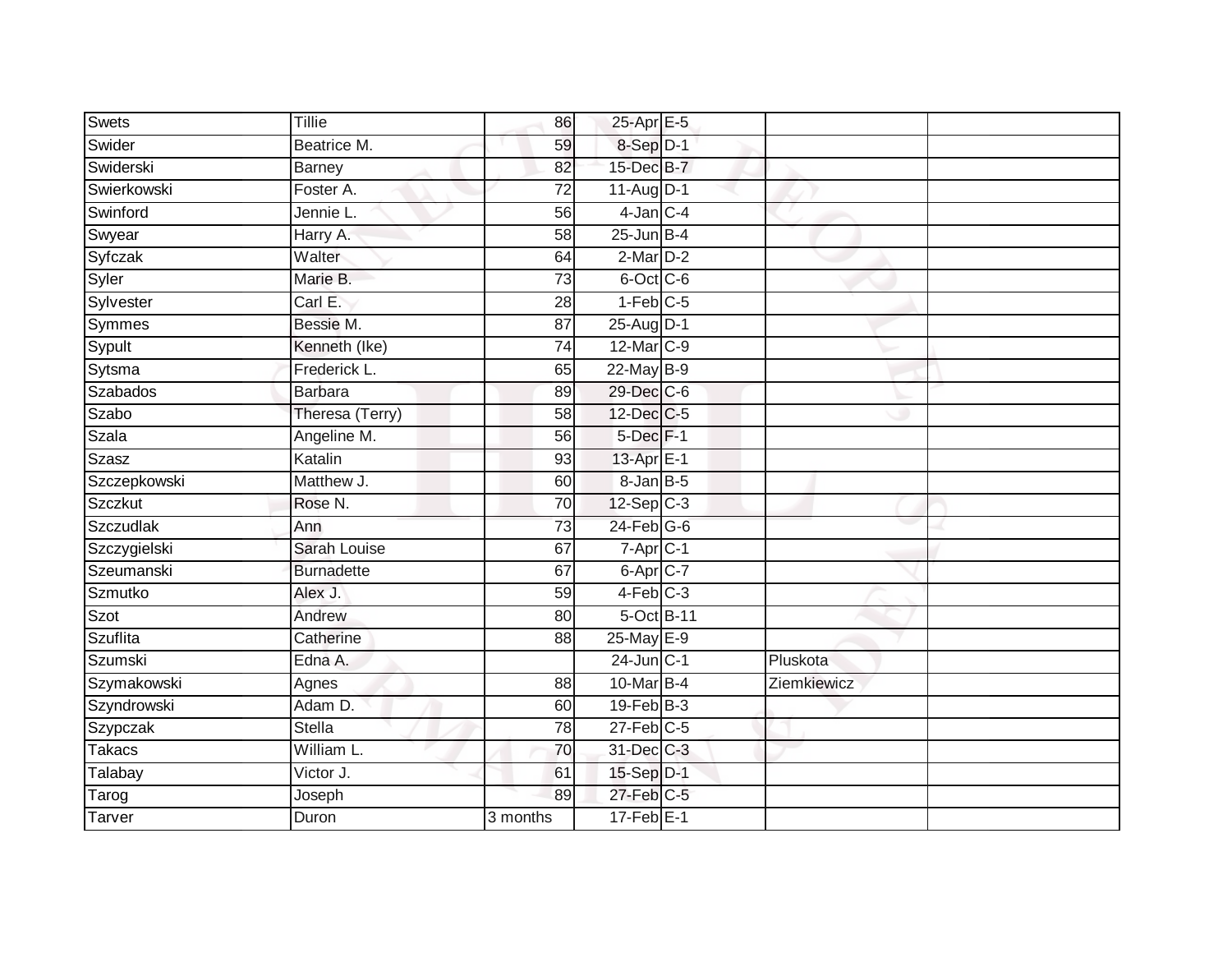| Tash            | Lacey V.               | 76              | 3-Sep C-13       |                  |          |
|-----------------|------------------------|-----------------|------------------|------------------|----------|
| Tate            | Roy                    | 78              | $10$ -Jan $C-4$  |                  |          |
| Tatum           | Floyd                  | 62              |                  | $2$ -Jul $C-13$  |          |
| Taub            | Joseph                 | 65              | $24$ -Jun $C-1$  |                  |          |
| Tayler          | Lester G.              | 65              | $24$ -Jun $C-1$  |                  |          |
| Taylor          | Jeanette               | 53              | 8-Sep D-1        |                  |          |
| Taylor          | Mildred                | 62              | 10-Nov A-5       |                  | Regnier  |
| Teagle          | Mary W.                | 76              | $3$ -Jul $B$ -6  |                  |          |
| Teakos          | Mary                   | 83              | $10$ -Jul $C$ -6 |                  | Bobella  |
| <b>Teckham</b>  | <b>Brent</b>           | 28              | $13$ -Jun $C-9$  |                  |          |
| Templeton       | Leonard E. Sr.         | 57              | 27-Oct B-2       |                  |          |
| Teninga         | Benjamin               | 86              | $9$ -Jul $F-1$   |                  |          |
| Tennant         | Roger B.               | 72              | 14-Aug C-7       |                  |          |
| Tereba          | Eleonora               | 90              | 9-Oct C-3        |                  |          |
| Terpstra        | Lee Ann                | 23              | 9-Mar F-6        |                  |          |
| Terry           | Agnes T.               | 58              | 6-Mar C-4        |                  |          |
| Tettinger       | Friedrich (Fritz)      | $\overline{81}$ | $22$ -Jan $C-2$  |                  |          |
| <b>Tetzloff</b> | Rudolph H.             | 82              | 18-Dec C-9       |                  |          |
| Teutemacher     | Anthony                | 82              | 28-Dec E-4       |                  |          |
| Tharp           | <b>Louise Marlette</b> |                 | 8-May B-6        |                  |          |
| Thebault        | Frank E.               | 66              | $7-Feb$ B-11     |                  |          |
| Theisen         | Thomas J. Sr.          | 62              | $11$ -Feb $C-4$  |                  |          |
| Theodor         | Mary                   | 75              | 17-Dec D-7       |                  |          |
| Thiel           | Olive M.               | 68              | 11-Aug D-1       |                  |          |
| Thomas          | Esther                 | 64              |                  | $2$ -Jul $C$ -13 | Felszegl |
| Thomas          | Eugene C.              | 76              | $10$ -Nov A-5    |                  |          |
| Thomas          | Jerome J.              | 60              | $1$ -Jul $C$ -8  |                  |          |
| Thomas          | Merle E.               | 68              | 27-Jul C-7       |                  |          |
| Thomas          | Rosie Lee              |                 | 26-Oct C-6       |                  |          |
| Thomas          | Ted (Teodor Tomuta)    | 84              | $4-Aug$ D-1      |                  |          |
| Thompson        | Charles L.             | 51              | 28-Jul D-1       |                  |          |
| Thompson        | Fay A.                 | $\overline{80}$ | 19-May B-3       |                  |          |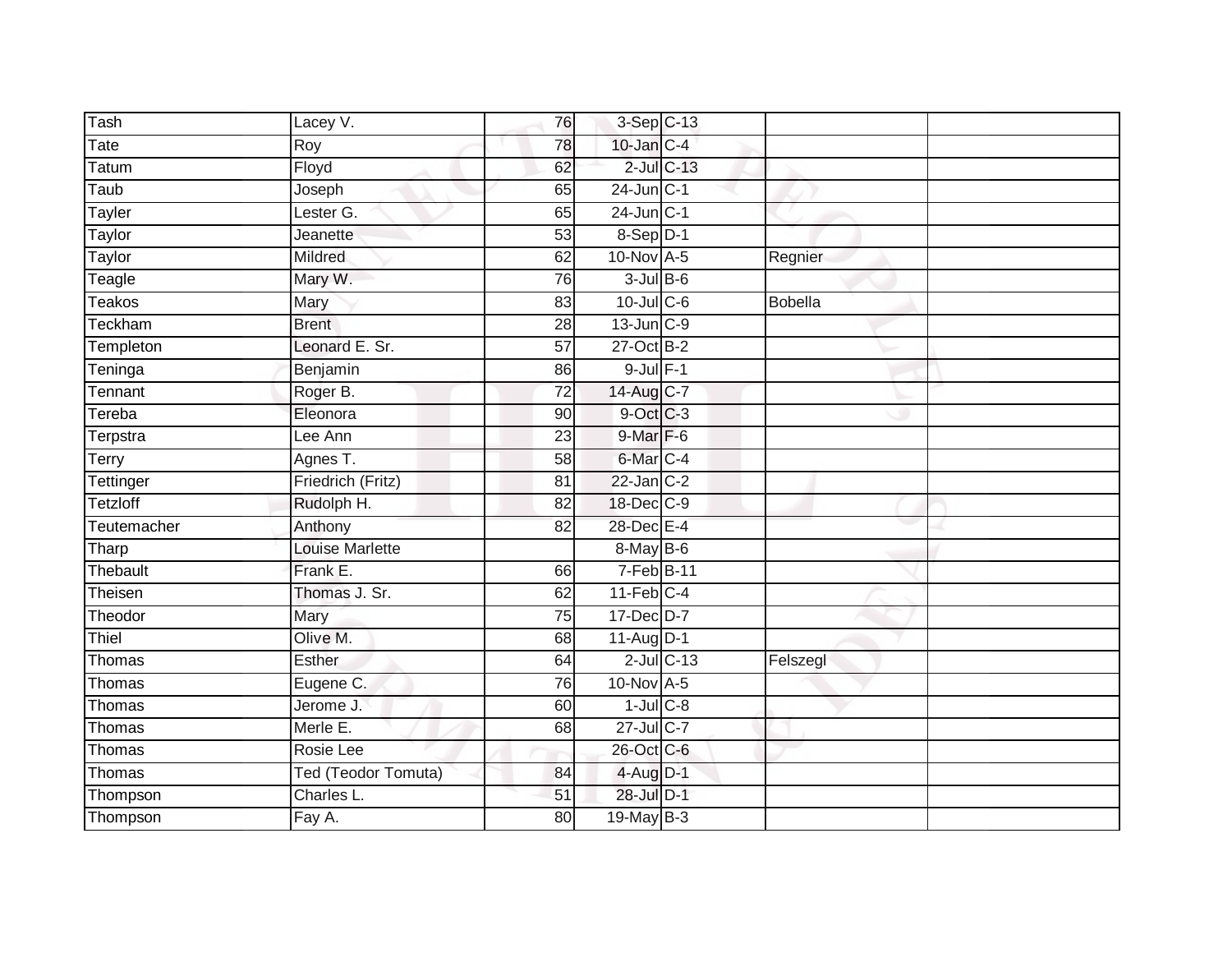| Thompson       | <b>Robert Nathan</b> | 64              | 29-Jan C-3      |          |
|----------------|----------------------|-----------------|-----------------|----------|
| Thompson       | Sylvester            | 46              | 13-Nov C-3      |          |
| Thompson       | Sylvia A.            | 58              | 23-Sep C-1      | Molinaro |
| Thompson       | $\overline{V}$ ida   | 82              | 18-Aug D-1      |          |
| Thorn          | <b>Randy Lee</b>     | $\overline{25}$ | $27$ -Jun $C-3$ |          |
| Thornley       | Francis D.           | $\overline{75}$ | 31-Dec C-3      |          |
| Thurman        | Catherine            | 76              | 19-Oct E-2      |          |
| Tiede          | Claude B.            | 59              | $7$ -Oct C-4    |          |
| Tiemann        | <b>Ruth Marian</b>   | 80              | $16$ -Jan $D-4$ | Price    |
| Timkovich      | Helen C.             | $\overline{58}$ | 29-Dec C-6      |          |
| Timkovich      | Paul                 | 62              | 14-Apr D-6      |          |
| Tinsley        | Dick (Otis)          | 55              | $9$ -Jan $C-9$  |          |
| Tipton         | K.C.                 | 49              | 18-Apr C-6      |          |
| <b>Tirpak</b>  | Eleanore L.          | 56              | 24-Mar B-8      |          |
| Tobin          | Margaret S.          | 85              | 3-Feb D-2       |          |
| <b>Toczek</b>  | <b>Stanley</b>       | 63              | $7$ -Mar $B-3$  |          |
| Toczyl         | Phyllis L.           | 27              | 13-Jun C-9      | Premeske |
| Todd           | Ludolph F.           | 69              | 27-May B-7      |          |
| Todosichuk     | John                 | 76              | 14-Sep D-6      |          |
| Tolchinsky     | David                | 73              | 5-May B-7       |          |
| Tolnai         | Elizabeth            | 77              | 22-Jul A-11     |          |
| <b>Tomczak</b> | Stanley J. Sr.       | $\overline{82}$ | $6$ -Jun $C-8$  |          |
| Tomson         | James E.             | 33              | $20$ -Feb $D-4$ |          |
| Tonkovich      | Anna                 | 84              | $20$ -Jun $B-7$ |          |
| Toosevich      | Rita                 | 33              | 27-Apr C-7      | Debski   |
| Tops           | Anna                 | 75              | 13-May C-5      |          |
| <b>Torres</b>  | Esperanza            | 5 months        | $11-Sep$ C-6    |          |
| Toth           | George E.            | 77              | $8-Sep$ D-1     |          |
| Toth           | James                | 61              | 9-Oct C-3       |          |
| Toth           | Jennie (Smiley)      | 58              | 20-Aug E-2      |          |
|                |                      |                 |                 |          |
| Toth           | John F. Sr.          | 59              | 4-Feb C-3       |          |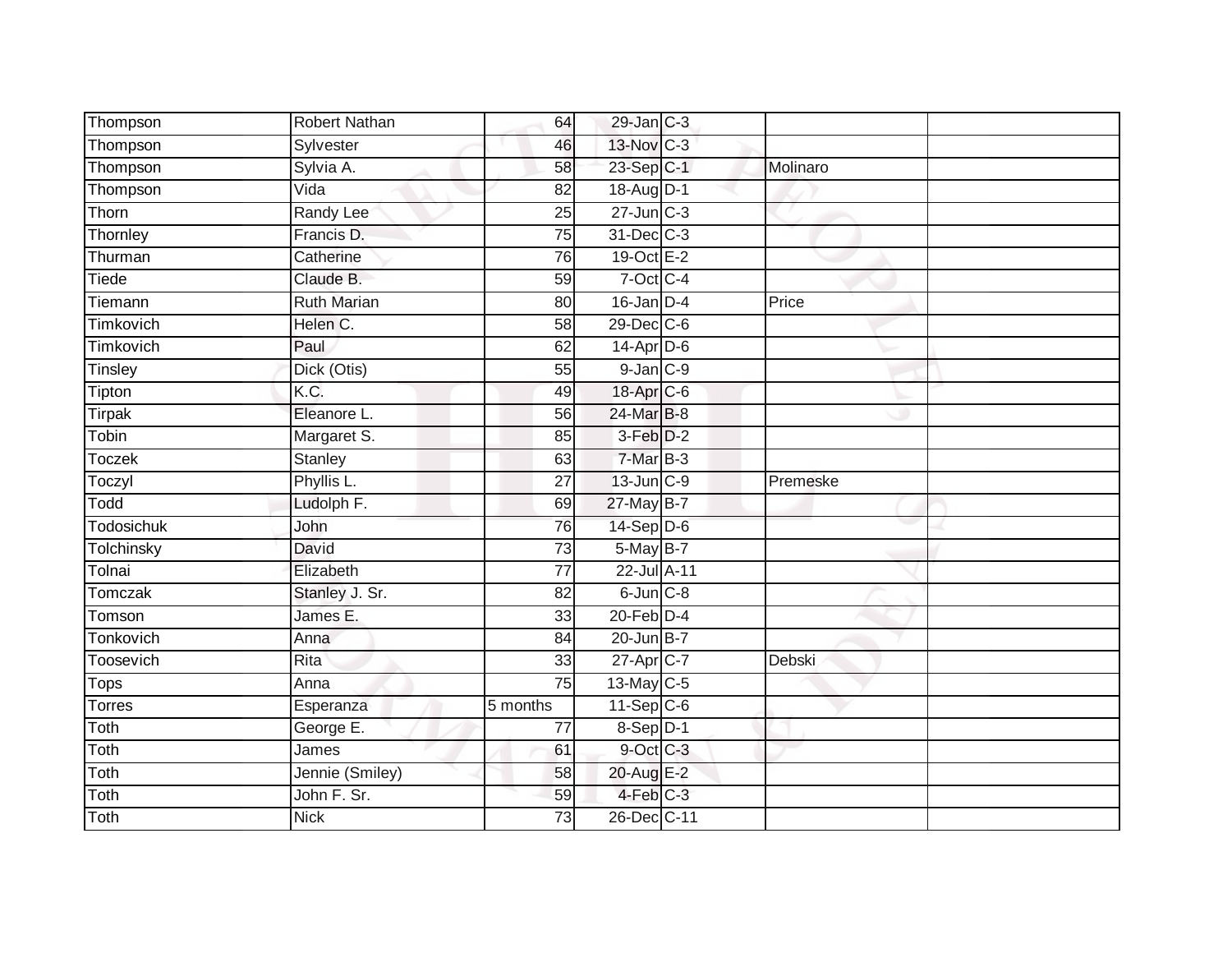| Towne           | John F.               | 85              | $4$ -Jan $C-4$    |           |  |
|-----------------|-----------------------|-----------------|-------------------|-----------|--|
| Travis          | Lisa Helene           | 12              | 9-Oct C-3         |           |  |
| Trawinski       | Leon A.               | 63              | 24-Sep C-14       |           |  |
| Trbovich        | Helen                 | 56              | 24-Apr C-4        |           |  |
| Tree            | <b>Mary Agnes</b>     | $\overline{80}$ | $1$ -Oct $D-1$    |           |  |
| Trelinski       | Boguslaw              | 57              | 29-May B-7        |           |  |
| Trent           | Roy D.                | 31              | 10-Dec E-1        |           |  |
| Triantafillo    | John (Fillo)          | 95              | $27$ -Feb $C-5$   |           |  |
| Trimble         | Margaret M.           | 42              | 14-Oct C-2        | Szot      |  |
| Trizenberg      | <b>John</b>           | 75              | $11$ -Feb $ C-4 $ |           |  |
| Trkulja         | Ann                   | 68              | $21-Nov$ C-4      | Curtis    |  |
| <b>Trook</b>    | Elma K.               | 83              | $10$ -Jun $B - 7$ |           |  |
| Tropcich        | Michael               | 64              | 10-Sep E-1        |           |  |
| Trost           | Herbert J.            | 73              | $4-Sep$ C-5       |           |  |
| Trueblood       | <b>Ada Ethel</b>      | 68              | 8-May B-6         |           |  |
| Trueblood       | Mary A.               | $\overline{73}$ | 7-Aug C-4         |           |  |
| Trumpus         | George A.             | 64              | 17-Mar C-3        |           |  |
| Trumpus         | Stanley T.            | 74              | 29-Dec C-6        |           |  |
| Trybulec        | Frances               | 95              | $3$ -Dec $E-2$    |           |  |
| Tryon           | <b>Mark Allen</b>     | $\overline{11}$ | 10-Feb E-15       |           |  |
| Trzcinski       | William (Jiggs)       | 71              | $2$ -Mar $D-2$    |           |  |
| <b>Trzeciak</b> | Eleanor V.            | $\overline{57}$ | 18-Jun C-9        | Wisinski  |  |
| Trzeziak        | Amy C.                | 9               | 15-Dec B-7        |           |  |
| Trzoski         | Helen                 | $\overline{73}$ | 30-Jan C-10       |           |  |
| Tubbs           | <b>William Harold</b> | 64              | $5-Feb$ $C-3$     |           |  |
| Tucak           | Julie                 | 59              | 30-Mar E-15       | Lukaczyk  |  |
| Tunon           | Betty L.              | $\overline{47}$ | $3$ -Jul $B$ -6   |           |  |
| Turnipseed      | Ronald E.             | 70              | $1$ -Jul $C$ -8   |           |  |
| Twardosz        | Anna M.               | 84              | 13-Nov C-3        | Majkowski |  |
| Tweedle         | Lulu A.               |                 | 18-Aug D-1        |           |  |
| <b>Tyler</b>    | Harles                | 64              | 8-Jul B-8         |           |  |
| <b>Tysch</b>    | Ida                   | $\overline{77}$ | 24-Apr C-4        |           |  |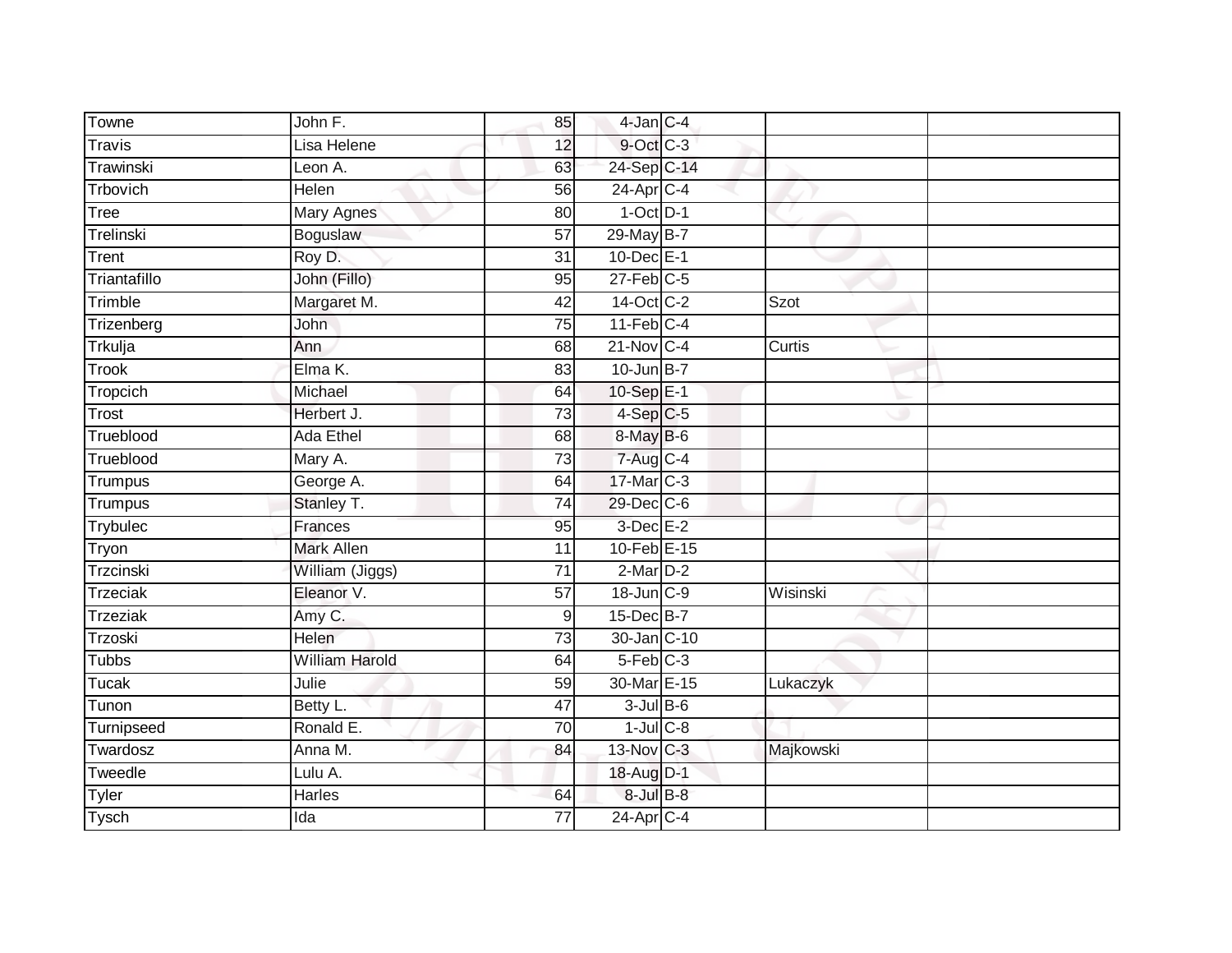| <b>Ubik</b>    | Walter A. Sr.      | 60              | 3-Aug D-2       |        |                   |
|----------------|--------------------|-----------------|-----------------|--------|-------------------|
| <b>Ullrich</b> | Ruth A.            | 73              | $25$ -Feb $C-4$ |        |                   |
| U/m            | Arthur E.          | 62              | 5-Jun C-6       |        |                   |
| Umbach         | Craig A.           | 19              | $3$ -Jun $C$ -6 |        |                   |
| <b>Umpleby</b> | Donald J. Sr.      | $\overline{83}$ | $2$ -Oct $D-2$  |        |                   |
| Urbain         | Jack               | 57              | $13$ -Jan $F-9$ |        |                   |
| Urban          | Carl               |                 | $8$ -Jun $D-2$  |        |                   |
| Urban          | Matt               |                 | $24$ -Jan C-5   |        |                   |
| Urbanski       | Richard F.         | 45              | 16-Mar D-7      |        |                   |
| Urbanski       | Walter             | $\overline{77}$ | 30-Apr D-8      |        |                   |
| Urdesu         | John               | 87              | 11-May F-11     |        |                   |
| Vahorvich      | Steve J.           | 68              | 13-Oct D-1      |        |                   |
| Valdez         | Rachel (Raquel)    | 50              | 16-Nov E-1      |        |                   |
| Valdkamp       | Emery Milton (Sam) | 48              | 18-Jan C-4      |        |                   |
| Valenta        | Sovola M.          | 70              | 17-Jan C-5      |        |                   |
| Valente        | Catherine E.       | 59              | 20-May B-6      | Lappin |                   |
| Valkenaar      | LaVerne Anna       | 49              | $4-AprB-9$      |        |                   |
| Vallee         | Lola M.            | 86              | $24$ -Jun $C-1$ |        |                   |
| Vamos          | Mary               | 87              | 4-Jan C-4       |        |                   |
| Van Bolhuis    | Anna               | 90              | 8-Aug B-7       |        |                   |
| Van Der Wal    | Kenneth            | 54              | $13$ -Feb $D-6$ |        | Picture included. |
| Van Deursen    | Simon              | $\overline{71}$ | 5-Oct B-11      |        |                   |
| Van Drunen     | James              | 18              | $28$ -Jan B-3   |        |                   |
| Van Horne      | Willard B. Jr.     | $\overline{75}$ | 30-Nov E-11     |        |                   |
| Van Meter      | Margerite          | $\overline{76}$ | 16-Dec D-3      |        |                   |
| Van Mynen      | <b>Bertha</b>      | 95              | 15-Jun E-10     |        |                   |
| Van Ramshorst  | Peter              | 74              | $1-Aug$ $D-3$   |        |                   |
| Van Tilburg    | David L.           | 38              | $1-Apr$ C-8     |        |                   |
| Van Wieren     | Edward             | 61              | $7 - Jan$ B-4   |        |                   |
| Vance          | Isaac              | 74              | 18-Jun C-9      |        |                   |
| Vander Weele   | Rita               | 18              | $28$ -Jan B-3   |        |                   |
| Vanderbeck     | Sarah Louella      | 48              | $4$ -May D-6    |        |                   |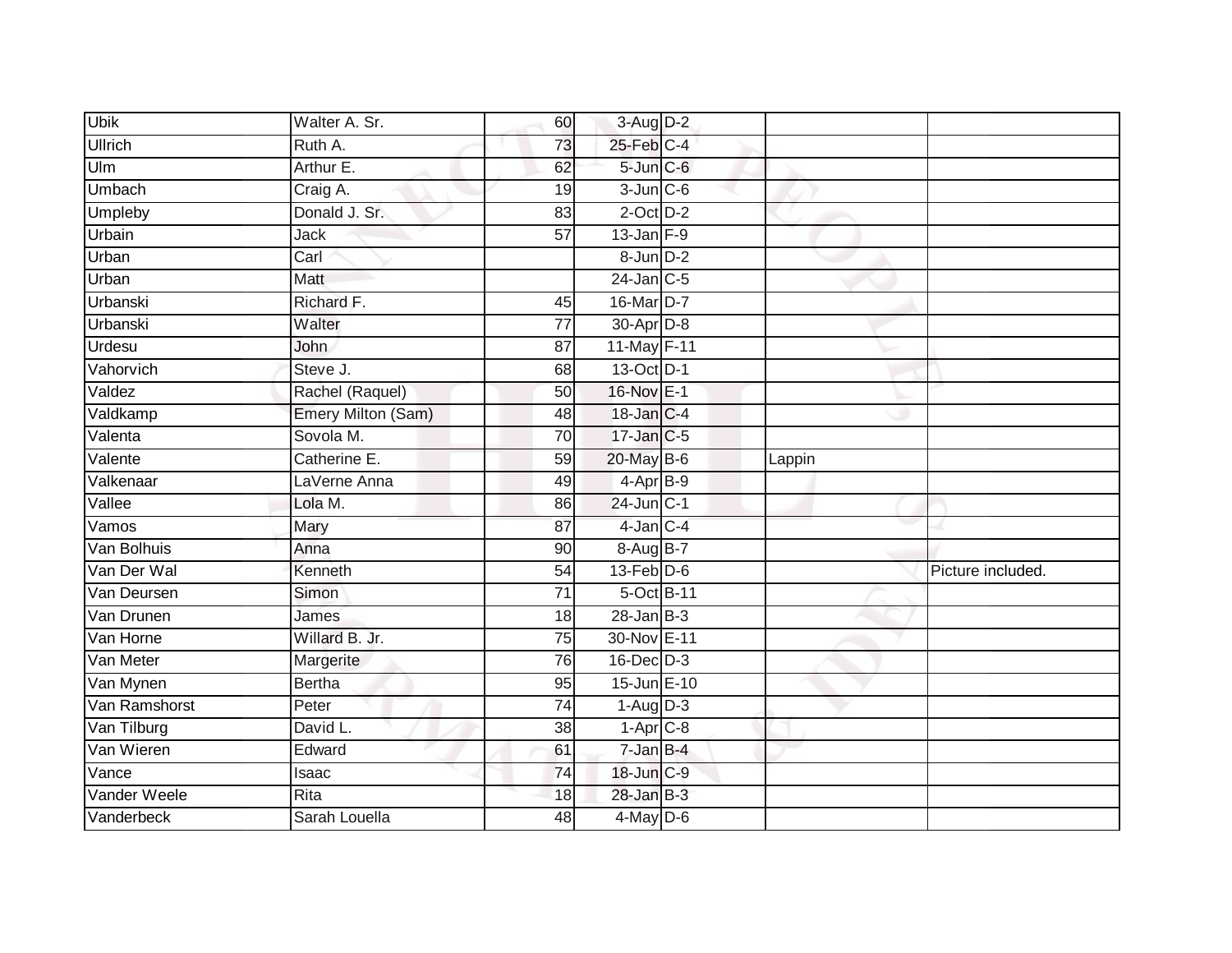| Vanderbilt         | Luke Sr.            | 92              | 23-Nov E-2      |          |  |
|--------------------|---------------------|-----------------|-----------------|----------|--|
| Vanderbye          | Mae                 | 85              | 9-Jan C-9       |          |  |
| VanderKooy         | Simon               | 80              | 30-Mar E-15     |          |  |
| <b>VanderWoude</b> | Fred                | 74              | 26-Oct C-6      |          |  |
| VanDyke            | Hugh                | 67              | 29-Apr B-7      |          |  |
| Vandyke            | Rose                | 81              | 4-Apr B-9       |          |  |
| Vanek              | Anna                | 87              | $23$ -Jun $C-1$ |          |  |
| VanVleet           | Richard A.          | 17              | $4-Feb$ $C-3$   |          |  |
| Varga              | Ann E.              | 51              | $2$ -Jan $C-9$  |          |  |
| Vargas             | Ruben               | 21              | 28-Oct C-1      |          |  |
| Vargo              | <b>Helen</b>        | 75              | $4-Nov$ C-4     | Milewsky |  |
| Vargo              | Julius B.           | 65              | $7-MarB-3$      |          |  |
| Vargo              | Rose                | 91              | 17-Sep C-9      |          |  |
| Vasilak            | Charles             | 53              | 19-Nov C-12     |          |  |
| Vasquez            | Cesarea             | 80              | 2-Mar D-2       |          |  |
| Vaughn             | Eddie R.            | 56              | 16-Jun C-1      |          |  |
| Vaughn             | Mark S.             | $\overline{24}$ | 13-Mar C-4      |          |  |
| Vavouris           | George V.           | 46              | 29-Feb C-5      |          |  |
| Veenstra           | Elmer               |                 | 10-Mar B-4      |          |  |
| Velez              | pablo               | $\overline{58}$ | $19$ -Feb $B-3$ |          |  |
| Velligan           | Andrew R.           | 68              | 29-Sep D-1      |          |  |
| Venegas            | Jose                | $\overline{51}$ | 22-Dec C-5      |          |  |
| Vera               | Agustin             | 81              | 19-Oct E-2      |          |  |
| Vereb              | Andrew (Andy)       | 66              | 15-Aug C-4      |          |  |
| Vereb              | John L.             | 68              | $1-Apr$ C-8     |          |  |
| Verhulst           | Mary                | 73              | 20-Oct C-6      |          |  |
| Versendaal         | Joan                | 49              | 8-Sep D-1       | Scholten |  |
| Viater             | Joseph Sr.          | $\overline{77}$ | $10$ -Jul C-6   |          |  |
| Victor             | Julia               | 59              | $6$ -Aug $B$ -3 |          |  |
| Vidman             | Helen J. (Vidovich) | 73              | 8-Oct D-6       | Martich  |  |
| Vierk              | Myrtle S.           | $\overline{71}$ | 28-Apr D-1      |          |  |
| <b>Viers</b>       | Wilma V.            | 64              | $2$ -Jun $D-1$  |          |  |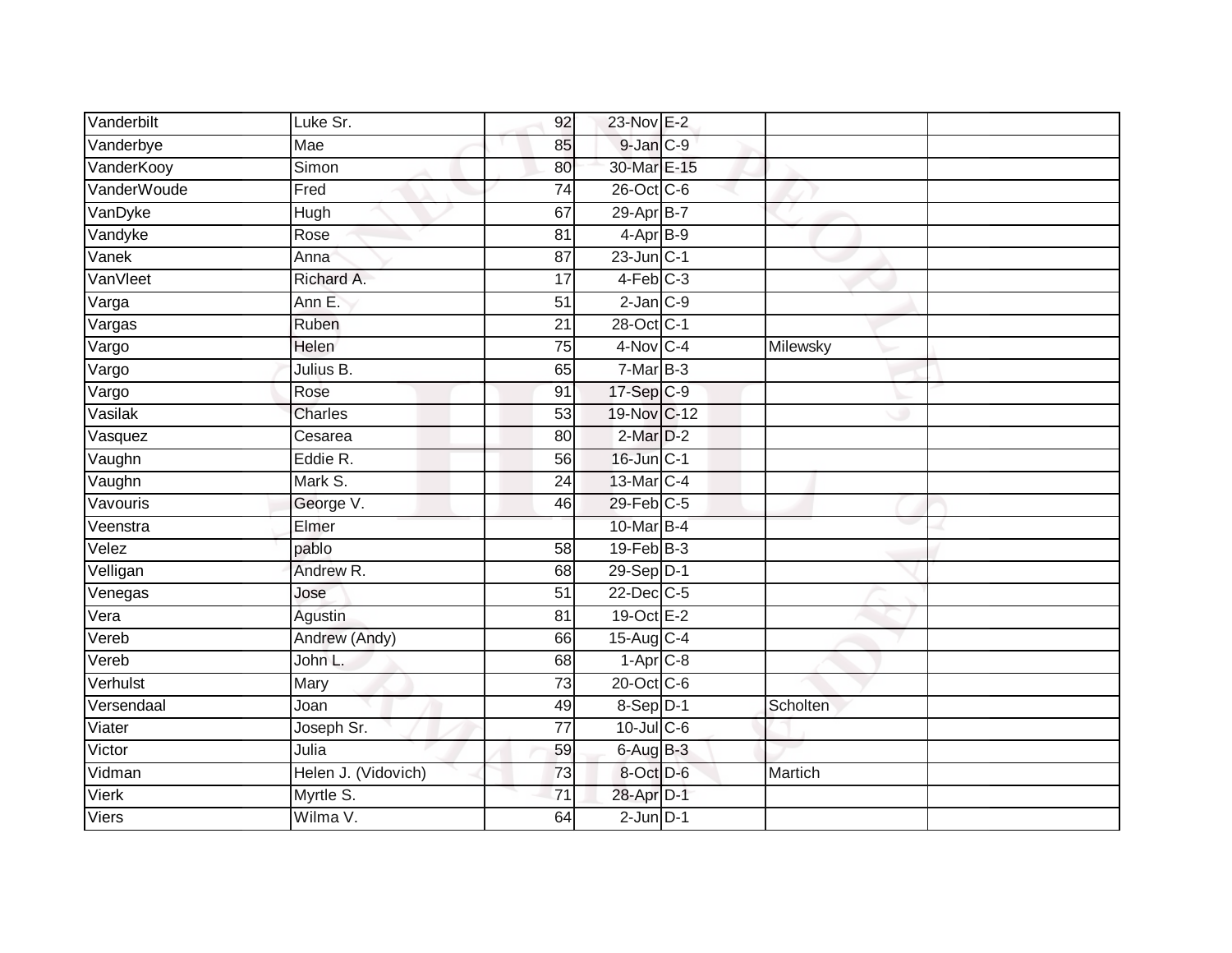| Vignolo     | Eugene A. Sr.         |                 | 29-Aug B-6           |  |  |
|-------------|-----------------------|-----------------|----------------------|--|--|
| Villarreal  | Carlos                | 79              | 3-Mar B-6            |  |  |
| Vincent     | Rudolph C.            | 48              | 11-Mar B-3           |  |  |
| Vinyard     | Cleatis (Doc)         | 66              | $17$ -Dec $D-7$      |  |  |
| Virva       | <b>Charles Albert</b> | 60              | 16-Dec D-3           |  |  |
| Visalli     | Gregory               |                 | 24-Jul B-7           |  |  |
| Vodnik      | Florijan              | 92              | $21$ -Feb $C-3$      |  |  |
| Voegeri     | John G. Jr.           | 62              | $13$ -Jul $D-1$      |  |  |
| Voight      | Clifton C. W. (Coke)  | 62              | $15$ -Jan $C-3$      |  |  |
| Volder      | Ella                  | 82              | $14$ -Jan C-4        |  |  |
| Volkman     | Clarence M.           | 72              | 31-Aug E-9           |  |  |
| Voris       | John N.               | 100             | 3-Feb <sup>D-2</sup> |  |  |
| Vrab        | Frank Sr.             | 84              | 13-Aug C-6           |  |  |
| Vuksinic    | Matthew G.            | 68              | 20-Oct C-6           |  |  |
| Wachel      | Barney S.             | 66              | $2$ -Dec $C-1$       |  |  |
| Wachtendorf | Martin G.             | 65              | 30-Jan C-10          |  |  |
| Wachter     | Josephine K.          | 85              | $15$ -Jul $D-1$      |  |  |
| Wade        | <b>Diaz</b>           |                 | 29-Apr B-7           |  |  |
| Wadsworth   | <b>Elsie Lee</b>      | 88              | $9$ -Jan $C-9$       |  |  |
| Waggoner    | Millard D. Jr.        | $\overline{55}$ | $4$ -Aug $D-1$       |  |  |
| Wagner      | <b>Marie Best</b>     | 98              | 13-Mar C-4           |  |  |
| Walden      | Ralph                 | 49              | 18-May B-17          |  |  |
| Walker      | <b>Billy Lee</b>      |                 | 31-Mar D-1           |  |  |
| Walker      | John L.               | 57              | 15-Sep D-1           |  |  |
| Walker      | Paul W.               | 56              | $3$ -Jun $C$ -6      |  |  |
| Walker      | Thomas C. (Rev.)      |                 | $21$ -Feb $C-3$      |  |  |
| Walkowiak   | Mary L.               | 76              | 16-Nov E-1           |  |  |
| Wall        | Fred H.               | 61              | 20-Jul D-1           |  |  |
| Wallace     | Charles W.            | 79              | 26-Jun B-2           |  |  |
| Wallace     | Lawrence B.           | 58              | $1$ -Jun $E-10$      |  |  |
| Wallberg    | Edwin C.              | 69              | 21-Dec D-16          |  |  |
| Walsh       | Evelyn R.             | 60              | 6-Jan D-2            |  |  |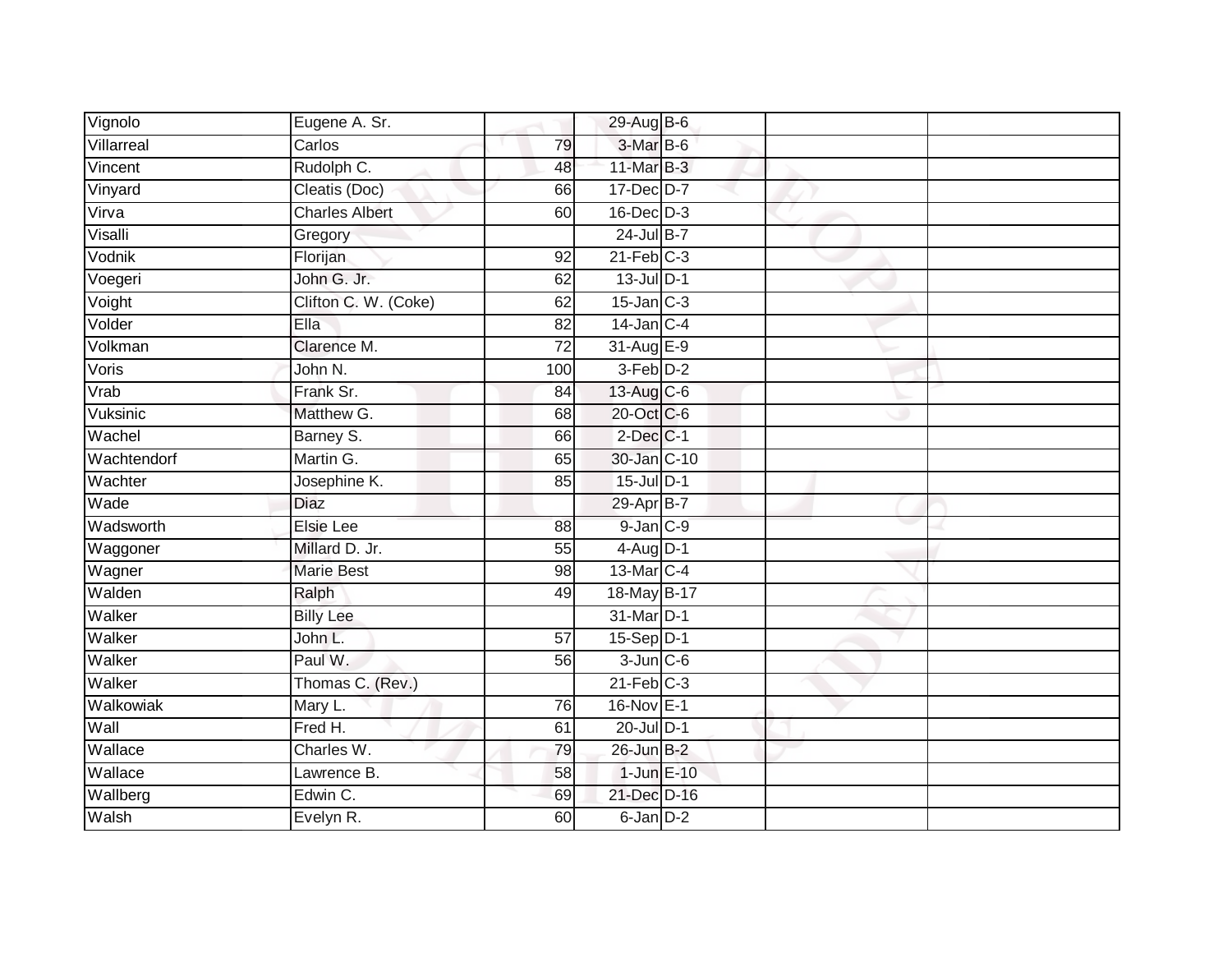| Walsh        | George (Ed)         | 70              | 9-Apr B-11                |  |  |
|--------------|---------------------|-----------------|---------------------------|--|--|
| Walsh        | <b>Helen</b>        | 83              | $29$ -Jul C-5             |  |  |
| Walsh        | Marguerite E.       | $\overline{71}$ | 22-May B-9                |  |  |
| Walsh        | Marie Ann           | 68              | 6-Mar C-4                 |  |  |
| Walstra      | Peter H.            | 66              | 21-Dec D-16               |  |  |
| Walter       | Robert L.           | 35              | $12$ -Dec $C-5$           |  |  |
| Walters      | Frank E.            | 76              | $14$ -Jan $C-4$           |  |  |
| Walters      | Mabel M.            | 75              | $2$ -Oct $D-2$            |  |  |
| Walters      | William A.          | 67              | $4$ -Jan $C-4$            |  |  |
| Walther      | Edna                |                 | 30-Nov E-11               |  |  |
| Wang         | Debra Lynn          | 21              | 5-May B-7                 |  |  |
| Wang         | Roy H. (Ray, Dr.)   | 85              | 23-May B-7                |  |  |
| Wantland     | <b>Billie Ann</b>   | 53              | 14-Apr D-6                |  |  |
| Ward         | <b>Aburary Dean</b> | 48              | 11-Sep C-6                |  |  |
| Ward         | Bernard             | $\overline{70}$ | 4-Jan C-4                 |  |  |
| Ward         | Lewis               | 30              | 8-Apr C-1                 |  |  |
| Ward         | Robert L.           | 76              | 29-May B-7                |  |  |
| Warmachowski | Alice               | $\overline{52}$ | $3$ -Jun $C$ -6           |  |  |
| Warner       | Arthur L.           | 49              | 26-Oct C-6                |  |  |
| Warner       | Carroll R.          | $\overline{72}$ | $1$ -Jul $C$ -8           |  |  |
| Warren       | David J.            | $\overline{7}$  | 11-Jun 1, D-7             |  |  |
| Warren       | Shelvie Jr. (Elder) | 55              | 6-Nov C-8                 |  |  |
| Warwick      | Floyd               | 71              | $1$ -Jun $E-10$           |  |  |
| Wasko        | Martha M.           | 82              | $15$ -Dec $B$ -7          |  |  |
| Watkins      | Richard E.          | 49              | $8-Sep D-1$               |  |  |
| Watson       | Ernest              | 61              | $17 - Jan$ <sub>C-5</sub> |  |  |
| Watson       | George O.           | 56              | $2$ -May $C$ -5           |  |  |
| Watson       | Marion F.           | 66              | $26$ -Feb $B-3$           |  |  |
| Watts        | Virgil Edward       | 51              | 30-Jul F-1                |  |  |
| Weaver       | James B.            | 56              | 3-Nov C-8                 |  |  |
| Webb         | <b>Betty Jean</b>   | 56              | $9$ -Dec $C$ -8           |  |  |
| Webb         | Valerie E.          | $\overline{41}$ | 9-Jan C-9                 |  |  |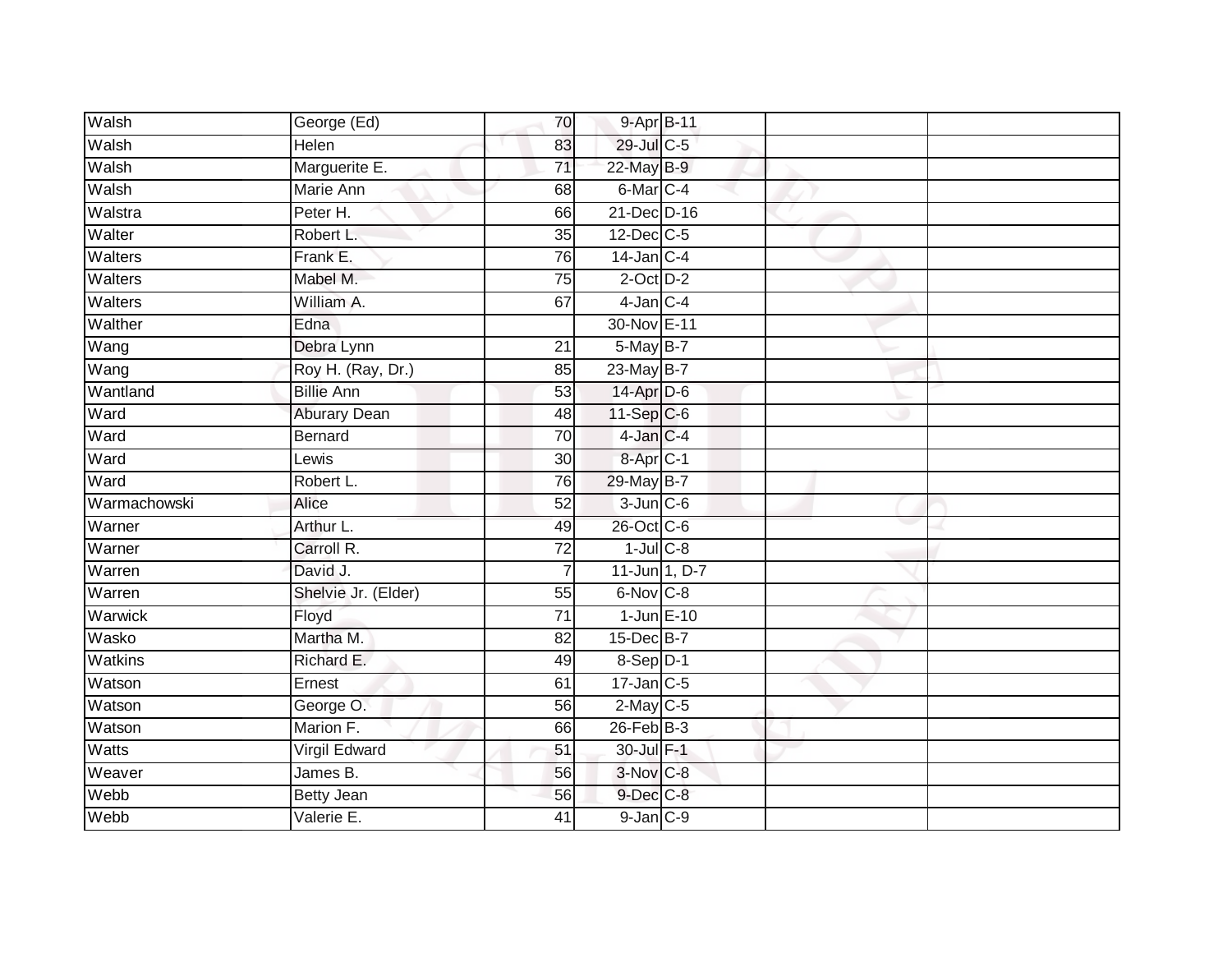| Weber      | Melva                     | 77              | 9-May B-5               |              |  |
|------------|---------------------------|-----------------|-------------------------|--------------|--|
| Weeks      | Melvin H.                 | 79              | 17-Oct C-5              |              |  |
| Weeks      | William E.                | 27              | 9-Apr B-11              |              |  |
| Weidenaar  | John R. (Johnnie Roberts) | 64              | 28-Oct C-1              |              |  |
| Weiland    | Elizabeth A.              | 73              | $14$ -Jul C-5           |              |  |
| Weitze     | Earl                      | 67              | $14$ -Apr $D-6$         |              |  |
| Wells      | Hannah C.                 | 98              | $10$ -Jun $B - 7$       | Campbell     |  |
| Wells      | Walter Wayne Sr.          | 39              | 8-Apr C-1               |              |  |
| Welsh      | Kathryn B.                | 74              | $9$ -Oct $C$ -3         |              |  |
| Wendell    | William H.                | 90              | $3-Nov$ $C-8$           |              |  |
| Wendorf    | Richard G.                | 44              | $9$ -May B-5            |              |  |
| Wenner     | Rebecca                   | 67              | $11$ -Jun $D-7$         |              |  |
| Werner     | Genetta                   | $\overline{74}$ | $27 -$ Jul C-7          |              |  |
| Wesolowski | Peter                     | 73              | 30-Nov E-11             |              |  |
| West       | Edward C. (West)          | 34              | 26-Oct C-6              |              |  |
| West       | Leona                     | 68              | 22-May B-9              |              |  |
| West       | Walter C.                 | 78              | $24$ -Feb $G-6$         |              |  |
| Westerhoff | Albert M.                 | 77              | $5 - Jun$ $C - 6$       |              |  |
| Western    | Ray                       | 59              | $28$ -Jan $B-3$         |              |  |
| Westphal   | Charles R. Jr.            | 60              | 15-Dec B-7              |              |  |
| Whalen     | Fred                      | 52              | 23-Apr C-8              |              |  |
| Wheeler    | Earl Leon                 | 58              | $4-Feb$ <sub>C-3</sub>  |              |  |
| Wheeler    | Helen M.                  |                 | $11-Apr$ <sub>C-4</sub> |              |  |
| White      | Betty A.                  | 62              | 23-Dec A-7              |              |  |
| White      | Evelyn Jones              | 54              | $11$ -Jul D-7           |              |  |
| White      | Frances L.                | 87              | 17-Jul C-14             |              |  |
| White      | Margaret                  | 79              | 18-Aug D-1              | <b>Brady</b> |  |
| White      | Millard D. (Shorty)       | 58              | $3$ -Jun $C$ -6         |              |  |
| White      | Owen A.                   | 91              | 4-Feb C-3               |              |  |
| White      | Ronald                    | 43              | 9-Oct C-3               |              |  |
| White      | Roosevelt                 | 52              | $24$ -Apr $C-4$         |              |  |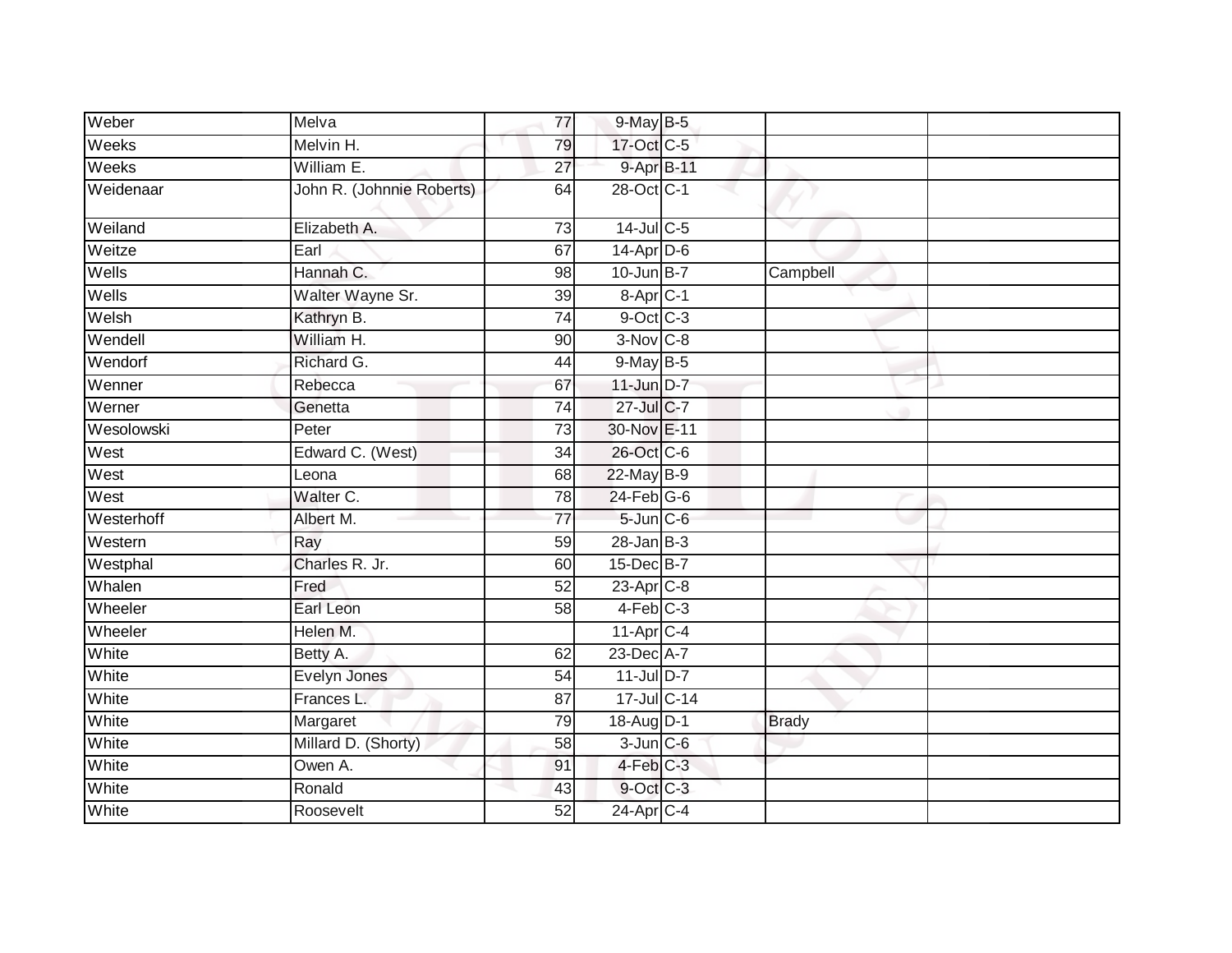| Whitehead       | James S.             | 74              | $2$ -Jan $C-9$    |      |  |
|-----------------|----------------------|-----------------|-------------------|------|--|
| Whitmore        | Linda                | 35              | 9-Dec C-8         |      |  |
| Whitney         | Richard W.           | 60              | 17-Jul C-14       |      |  |
| Whitten         | Laura                | 53              | $8 -$ Jul $B - 8$ |      |  |
| Whyte           | Donald M.            | $\overline{56}$ | $23$ -Dec $A-7$   |      |  |
| Wicinski        | William P.           | 69              | $23$ -Mar $H-3$   |      |  |
| Wicker          | Raymond E.           | $\overline{51}$ | $7$ -Apr $C-1$    |      |  |
| Wickhorst       | George W.            | $\overline{73}$ | $7-Feb$ B-11      |      |  |
| Widing          | Dorothy P. (Dora)    | 82              | $11$ -Jul $D-7$   |      |  |
| Wielgos         | Anna                 | 85              | 27-Jul C-7        |      |  |
| Wielgos         | Antoinette (Toni)    | 45              | 25-Aug D-1        |      |  |
| Wiers           | Gerbrand             | $\overline{72}$ | 10-Apr C-7        |      |  |
| Wiersma         | Catherine            | 81              | 14-Aug C-7        |      |  |
| Wigley          | Harry                | 76              | $21-AprD-1$       |      |  |
| Wiker           | Grace                | $\overline{80}$ | $9-Sep$ $C-2$     |      |  |
| Wilbon          | Eulyses Jr           |                 | 28-Mar B-5        |      |  |
| Wilcox          | <b>Bernice</b>       | 79              | 27-May B-7        |      |  |
| Wilder          | William C.           | 69              | $2$ -Oct $D-2$    |      |  |
| Wilke           | Elinor T.            | 65              | 20-Aug E-2        |      |  |
| Wilke           | Marie R.             | 89              | 11-Aug D-1        |      |  |
| Wilkenson       | William G.           | 58              | 25-May E-9        |      |  |
| <b>Wilkins</b>  | Carl R.              | 62              | 10-Apr C-7        |      |  |
| Wilkins         | Dorothy              | 52              | 14-Apr D-6        |      |  |
| Will            | Dorothy I.           | 61              | 28-Dec E-4        |      |  |
| Williams        | Bernard M.           | 38              | $23$ -Jun $ C-1 $ |      |  |
| Williams        | Clara                | 84              | $25 - Jun$ $B-4$  |      |  |
| Williams        | Clara                | 58              | $11$ -Mar $B-3$   |      |  |
| <b>Williams</b> | Claude B.            | 71              | $4$ -May $D-6$    |      |  |
| Williams        | <b>David Carlton</b> | 17              | 12-Aug C-2        |      |  |
| Williams        | George               | 81              | $4-Aug$ D-1       |      |  |
| Williams        | John F.              | 71              | 14-Dec D-16       |      |  |
| Williams        | Nettie R.            | 87              | 7-May C-15        | Cole |  |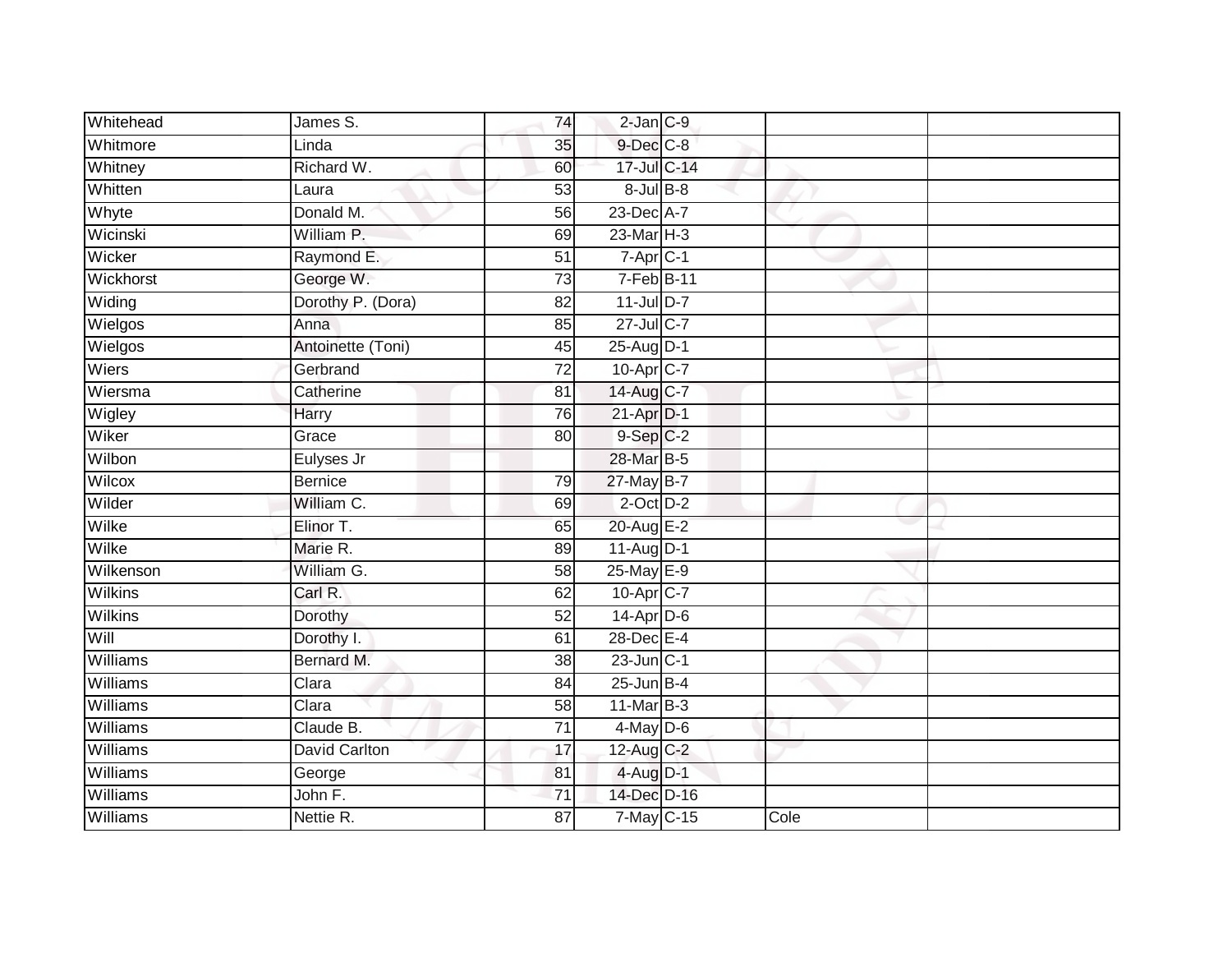| Williams      | Raymond            | 69              | 26-Sep E-1            |                |       |  |
|---------------|--------------------|-----------------|-----------------------|----------------|-------|--|
| Williams      | Sue                | 78              | 17-Sep C-9            |                |       |  |
| Willis        | George C.          | 81              | 10-Dec E-1            |                |       |  |
| Willis        | John               | 65              | 20-Aug E-2            |                |       |  |
| <b>Willis</b> | John V.            | $\overline{71}$ | 6-Nov C-8             |                |       |  |
| Wilson        | Edwin              | 62              | 28-Sep F-1            |                |       |  |
| Wilson        | Ethel N.           | 91              | 22-Oct B-8            |                |       |  |
| Wilson        | Gregory            | $\overline{22}$ | 4-Dec                 | $\overline{1}$ |       |  |
| Wilson        | Louis A.           | 49              | 24-Oct C-4            |                |       |  |
| Wilson        | Marion C.          | 65              | 16-Sep C-1            |                |       |  |
| Wilson        | Wilbur (Bill)      | $\overline{57}$ | 13-Apr <sub>E-1</sub> |                |       |  |
| Wilst         | Laura A.           | 23              | 18-Aug 1, D-1         |                |       |  |
| Wilt          | George A.          |                 | 21-Mar C-6            |                |       |  |
| Wiltfang      | Sophie             | 78              | 20-Apr F-11           |                | Haase |  |
| Winbush       | Curtis L.          | 53              | $27$ -Feb $ C-5 $     |                |       |  |
| Winkler       | Carlos F. (Carl)   | 67              | $22$ -Jan $C-2$       |                |       |  |
| Winkler       | John A.            | 62              | 13-Oct D-1            |                |       |  |
| Winn          | Ronald M.          | 25              | 17-Sep C-9            |                |       |  |
| Winslow       | John Sipe II       | 24              | 10-Aug D-2            |                |       |  |
| Winston       | Lula Jane          | $\overline{31}$ | $4$ -Jun $C-10$       |                |       |  |
| Wireman       | Randy              | 18              | 17-Jul C-14           |                |       |  |
| <b>Wirkus</b> | <b>Toni Terese</b> | 18              | 6-Nov C-8             |                |       |  |
| Wirtz         | Ann C.             | 84              | $2-MarD-2$            |                |       |  |
| Wisch         | Louis Jerome (Dr.) | 85              | 10-Dec E-1            |                |       |  |
| Wisthoff      | Marilynne Latchem  | 53              | $13$ -Jan F-9         |                |       |  |
| Withrow       | Jonathan           | 27              | 4-Jun C-10            |                |       |  |
| Withrow       | Lawrence E.        | 70              | 6-Nov C-8             |                |       |  |
| Witkewiz      | Walter             | $\overline{77}$ | $25$ -Feb $C-4$       |                |       |  |
| Witter        | Clara M.           | 90              | 25-Apr E-5            |                |       |  |
| Wittgren      | John A. (Jack)     | 70              | $9$ -Jun $B$ -8       |                |       |  |
| Wittl         | Marian             | 57              | 19-Aug D-1            |                |       |  |
| Witvoet       | Cora               | 68              | $6$ -Aug $B-3$        |                |       |  |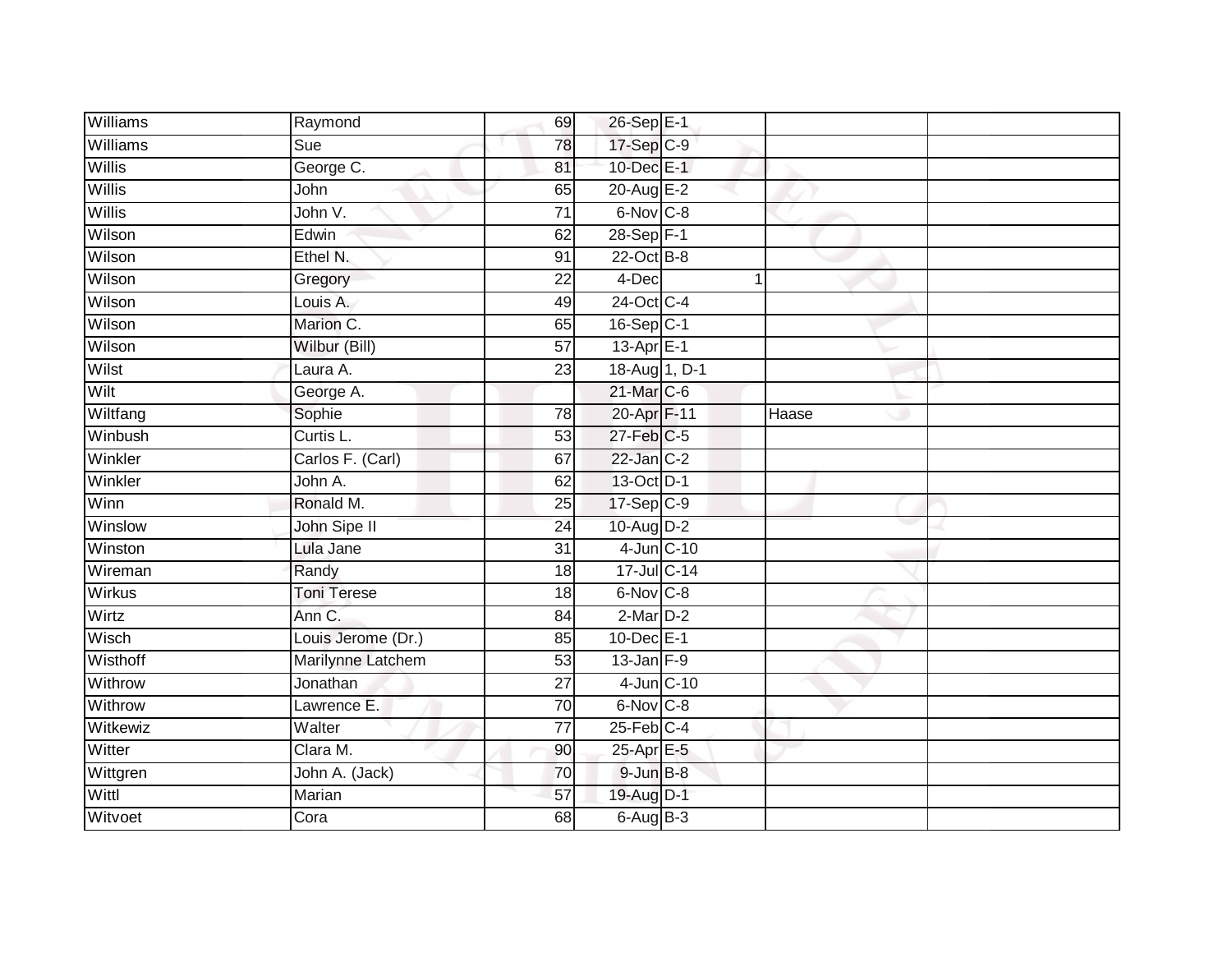| Witzke     | Emilia C.               | 69              | 29-Sep D-1              |            |  |
|------------|-------------------------|-----------------|-------------------------|------------|--|
| Wleklinski | Edward F. Sr.           | 70              | 4-Feb C-3               |            |  |
| Wohrle     | Louis E.                | 57              | $9$ -Oct $C$ -3         |            |  |
| Wojcik     | John                    | 86              | 11-May F-11             |            |  |
| Wojcik     | Mary                    | 90              | $7$ -Dec $E-2$          |            |  |
| Wojcik     | Walter W.               |                 | 19-Nov C-12             |            |  |
| Wolf       | Charles R.              | 66              | 24-Oct C-4              |            |  |
| Wolter     | Martin J.               | 76              | 8-Dec A-13              |            |  |
| Woltman    | Mary B.                 | 89              | $12-Sep$ C-3            |            |  |
| Wood       | <b>Bertha</b>           | 68              | $27$ -Jun $C-3$         |            |  |
| Wood       | Blanche D.              | 84              | $29$ -Aug B-6           |            |  |
| Wood       | Clarence E.             | 56              | 26-Sep E-1              |            |  |
| Wood       | Florence                | 83              | 5-Mar <sub>C-8</sub>    |            |  |
| Wood       | Marguerite I.           | 68              | 21-Jul C-1              |            |  |
| Wood       | Susan L.                | $\overline{33}$ | 17-Sep C-9              |            |  |
| Woodard    | Percy                   | 66              | 16-Oct D-10             |            |  |
| Woods      | Dorothy                 | 38              | 26-Mar D-5              | Bridegroom |  |
| Woods      | George Edward           | 58              | 15-Aug C-4              |            |  |
| Woods      | Joseph L.               | 83              | 15-Sep D-1              |            |  |
| Woolsey    | Otho A.                 | $\overline{77}$ | 29-Feb C-5              |            |  |
| Workman    | Myron A.                | 56              | $15$ -Jan $C-3$         |            |  |
| Woskowicz  | Joseph J.               | 67              | $2$ -Jun $D-1$          |            |  |
| Wozniak    | Josephine               | 73              | $11-Feb$ <sub>C-4</sub> |            |  |
| Wozniczka  | Rose M. (Marge)         | 67              | 26-Dec C-11             | Jager      |  |
| Wretman    | Thelma                  | 78              | 26-Dec C-11             |            |  |
| Wright     | <b>Edward Ellis Sr.</b> | $\overline{57}$ | $25$ -Jan $C$ -5        |            |  |
| Wright     | Frank                   | $\overline{57}$ | 22-Feb C-7              |            |  |
| Wright     | Horace A.               | 82              | 8-Dec A-13              |            |  |
| Wright     | Waneta D.               | 81              | $2$ -Dec $C-1$          |            |  |
| Wright     | Willie                  | 82              | 5-Jun C-6               |            |  |
| Wrona      | Mary                    | 71              | 7-Jan B-4               | Wargo      |  |
| Wrona      | Michael J.              | 89              | $11$ -Dec $D-2$         |            |  |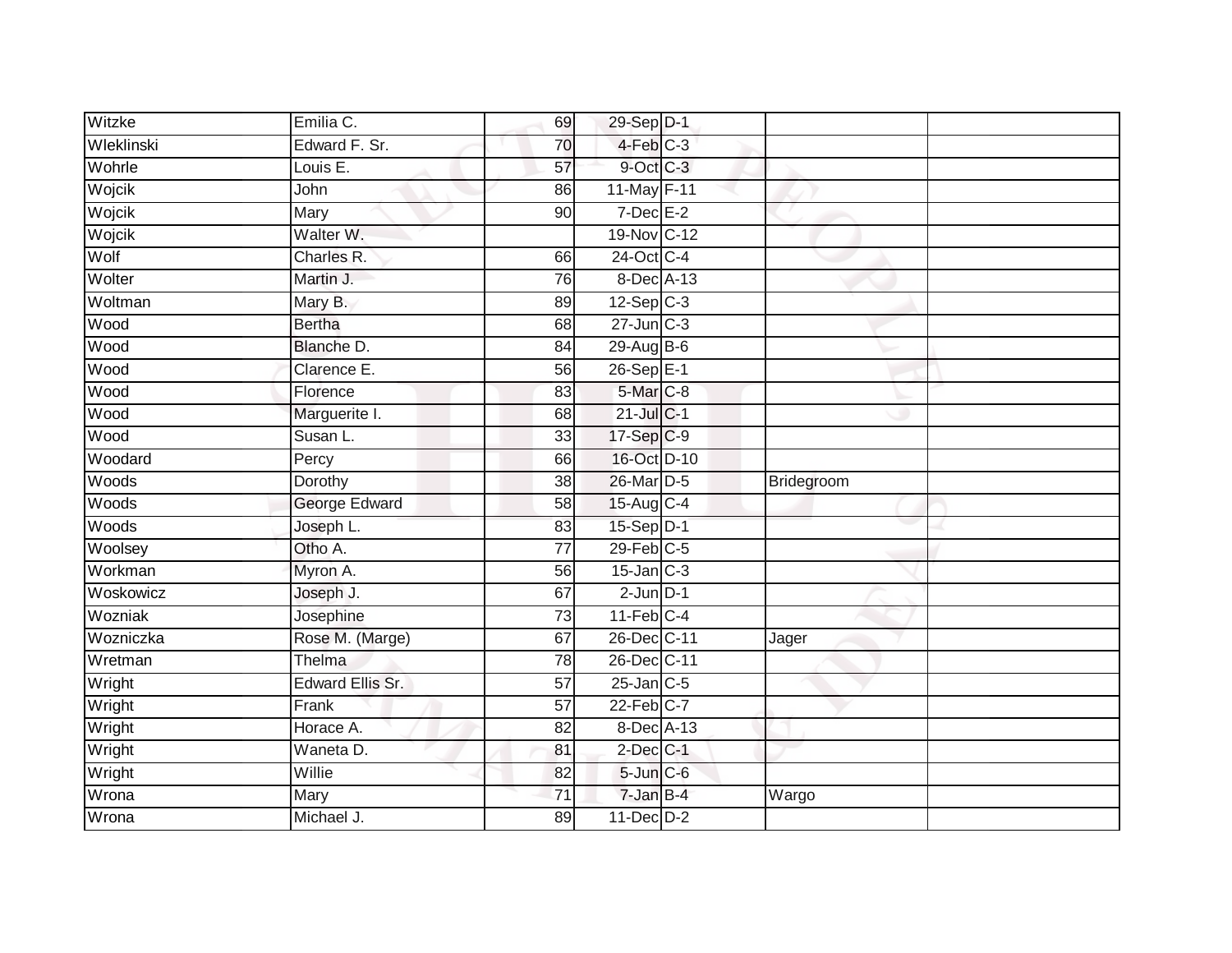| Wysocki     | Ervin R. (Rev.)   |                 | 26-Aug C-2       |                |  |
|-------------|-------------------|-----------------|------------------|----------------|--|
| Yackel      | Frederick F. Sr.  | 70              | 12-Aug C-2       |                |  |
| Yackish     | Elizabeth (Elsie) | 69              | 15-Aug C-4       |                |  |
| Yacko       | John              | 60              | $11-Sep$ C-6     |                |  |
| Yager       | Pete J.           | $\overline{71}$ | $14$ -Jul C-5    |                |  |
| Yagunich    | John J.           | $\overline{51}$ | $12-Nov$ D-3     |                |  |
| Yandell     | Luntsford (Pete)  | 67              | $8$ -May $B$ -6  |                |  |
| Yarbrough   | Thomas J. Sr.     | 65              | $1-Oct$ $D-1$    |                |  |
| Yarovsky    | Dimana            | 90              | 18-Sep B-5       |                |  |
| Yarovsky    | Dorothy           | 62              | $6$ -Jun $C-8$   |                |  |
| Yasher      | Wheby             | 91              | 23-Apr C-8       |                |  |
| Yates       | Clara J.          | $\overline{21}$ | $10$ -Feb $E-15$ |                |  |
| Yates       | John W.           | 82              | $27 -$ Jul C-7   |                |  |
| Yencho      | Michael           | 83              | 14-Dec D-16      |                |  |
| Yerga       | <b>Bobbette</b>   | 63              | 14-Apr D-6       |                |  |
| Yoder       | William R.        | $\overline{74}$ | $5-Sep$ $C-6$    |                |  |
| Young       | Maggie            | 62              | 28-Sep D-2       |                |  |
| Young       | Mildred           | 79              | 14-Oct C-2       |                |  |
| Youngkrantz | Bernard M.        | 92              | 23-Jul E-1       |                |  |
| Youngquist  | Isabelle P.       | 59              | 31-Dec C-3       |                |  |
| Yovonovich  | Roy (Radivoj)     | 86              | $13$ -Apr $E-1$  |                |  |
| Yoways      | Stanley C.        | $\overline{57}$ | 28-Dec E-4       |                |  |
| Yuhas       | Mary M.           | 77              | 24-Dec C-5       |                |  |
| Zacher      | Russell E.        | 65              | 19-May B-3       |                |  |
| Zacker      | Clarence          | 74              | 22-May B-9       |                |  |
| Zager       | Nick J.           | 74              | 25-Mar B-6       |                |  |
| Zagrocki    | Frances           | 60              | $1$ -Jul $C$ -8  |                |  |
| Zalatoris   | Adolph M.         | 62              | 29-Dec C-6       |                |  |
| Zaleski     | Mary              | 79              | 15-Dec B-7       | <b>Hodurek</b> |  |
| Zalkus      | Dennis R.         | 40              | $10-Sep$ E-1     |                |  |
| Zanko       | Agnes             | 84              | 3-Jan D-6        | Peterson       |  |
| Zarate      | Emilio            | 74              | $11-Feb$ C-4     |                |  |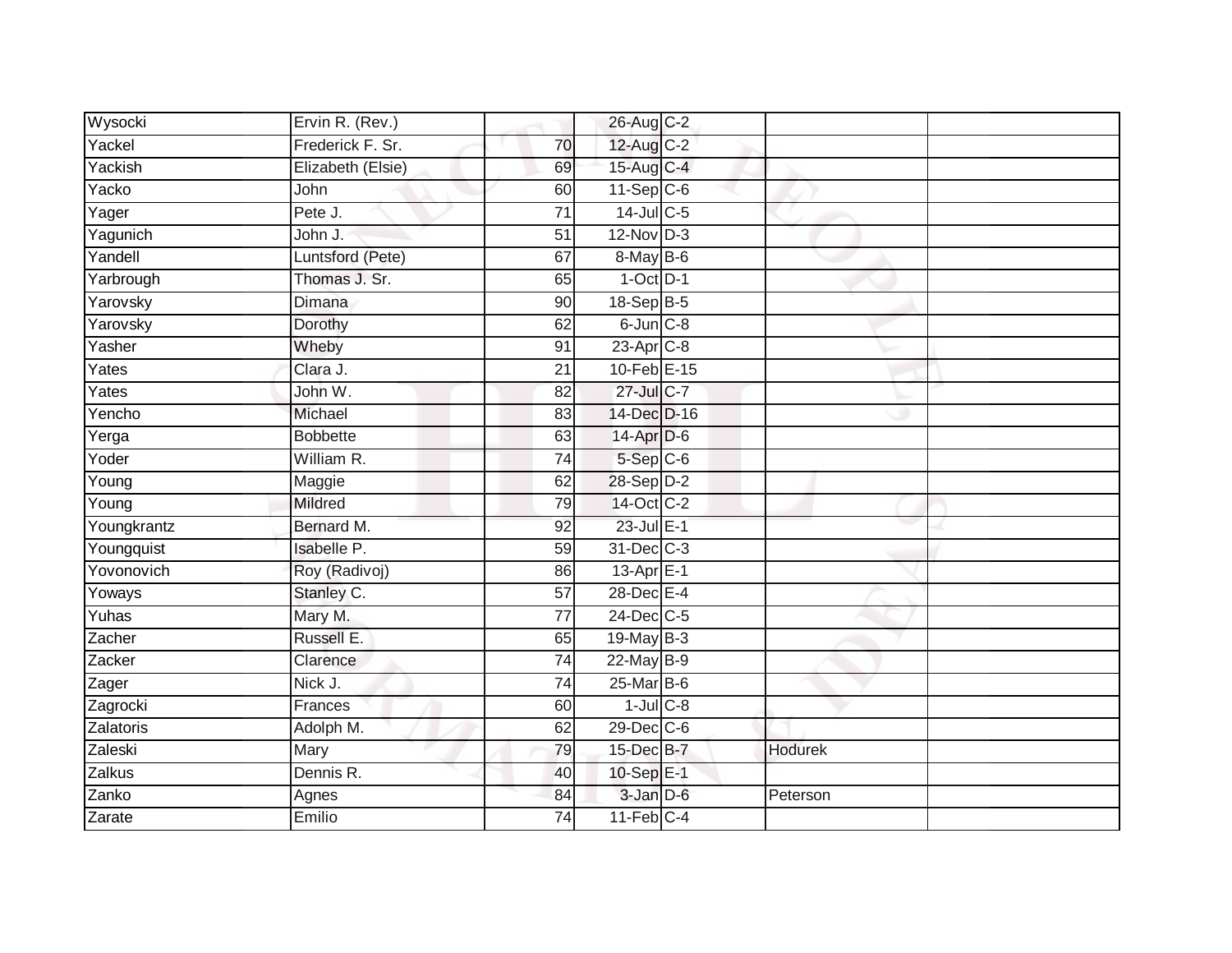| Zarnik      | Henry                 | 70              | 31-Dec C-3              |             |                       |
|-------------|-----------------------|-----------------|-------------------------|-------------|-----------------------|
| Zavesky     | Paul                  | 54              | 13-Apr <sub>E-1</sub>   |             |                       |
| Zawacki     | Joseph                | 86              | $1-Aug$ $D-3$           |             |                       |
| Zawada      | George                | 85              | 26-Mar D-5              |             |                       |
| Zdanowski   | Felix                 | $\overline{56}$ | 8-Apr C-1               |             |                       |
| Zejko       | Pauline               | 91              | $2-Apr$ C-7             |             | Also listed as Zaiko. |
| Zemen       | Kalman Jr.            | 62              | 8-Feb C-5               |             |                       |
| Zengler     | Lawrence (Ziggy)      | 74              | $15$ -Jan $C-3$         |             |                       |
| Zervos      | Steven                | 11              | 7-Dec                   |             |                       |
| Zielinski   | Valentine             | $\overline{72}$ | 25-May E-9              | Naguszewski |                       |
| Ziemkiewicz | Edward (Fuzzy)        | 58              | $14$ -Apr $D-6$         |             |                       |
| Zimmerman   | Edward A.             | 61              | $14-Sep$ D-6            |             |                       |
| Zimmerman   | Nicholas J.           | 79              | 28-Sep F-1              |             |                       |
| Zimmerman   | Virginia L.           | 60              | 24-Mar B-8              |             |                       |
| Zimnowski   | Anna                  | 80              | 22-Sep C-7              |             |                       |
| Zisoff      | Stephanie             | 74              | 2-Nov D-14              |             |                       |
| Zivich      | Ann                   | 78              | $11-Sep C-6$            |             |                       |
| Zizoff      | Norman                | 85              | 22-Dec C-5              |             |                       |
| Zmija       | Edward J. Sr.         | 70              | $14$ -Apr $D-6$         |             |                       |
| Zotkiewicz  | Vincent               |                 | 29-May B-7              |             |                       |
| Zuccarelli  | Carlo                 | 87              | 5-Mar <sub>C-8</sub>    |             |                       |
| Zultz       | Charles J.            | 80              | $11$ -Mar $B-3$         |             |                       |
| Zuniga      | Juan                  | 71              | 15-Jun E-10             |             |                       |
| Zurawski    | Sylvia J.             | 55              | $19-Sep$ <sub>C-6</sub> | Bajda       |                       |
| Zust        | Ronald W.             | $\overline{37}$ | 28-Apr D-1              |             |                       |
| Zuvich      | Anthony               | 64              | 29-Jun F-10             |             |                       |
| Zuvich      | <b>Mary Catherine</b> | 89              | 27-Jan C-10             |             |                       |
| Zvonar      | George P.             | 66              | 27-Oct B-2              |             |                       |
| Zwart       | Pearl                 | 83              | $7 -$ Jul $B - 4$       |             |                       |
| Zych        | Anna M.               | 84              | 31-Mar D-1              |             |                       |
| Zych        | Stanley R.            | 65              | 9-Mar F-6               |             |                       |
| Zych        | Walter T.             | $\overline{75}$ | $29$ -Jan $C-3$         |             |                       |
|             |                       |                 |                         |             |                       |